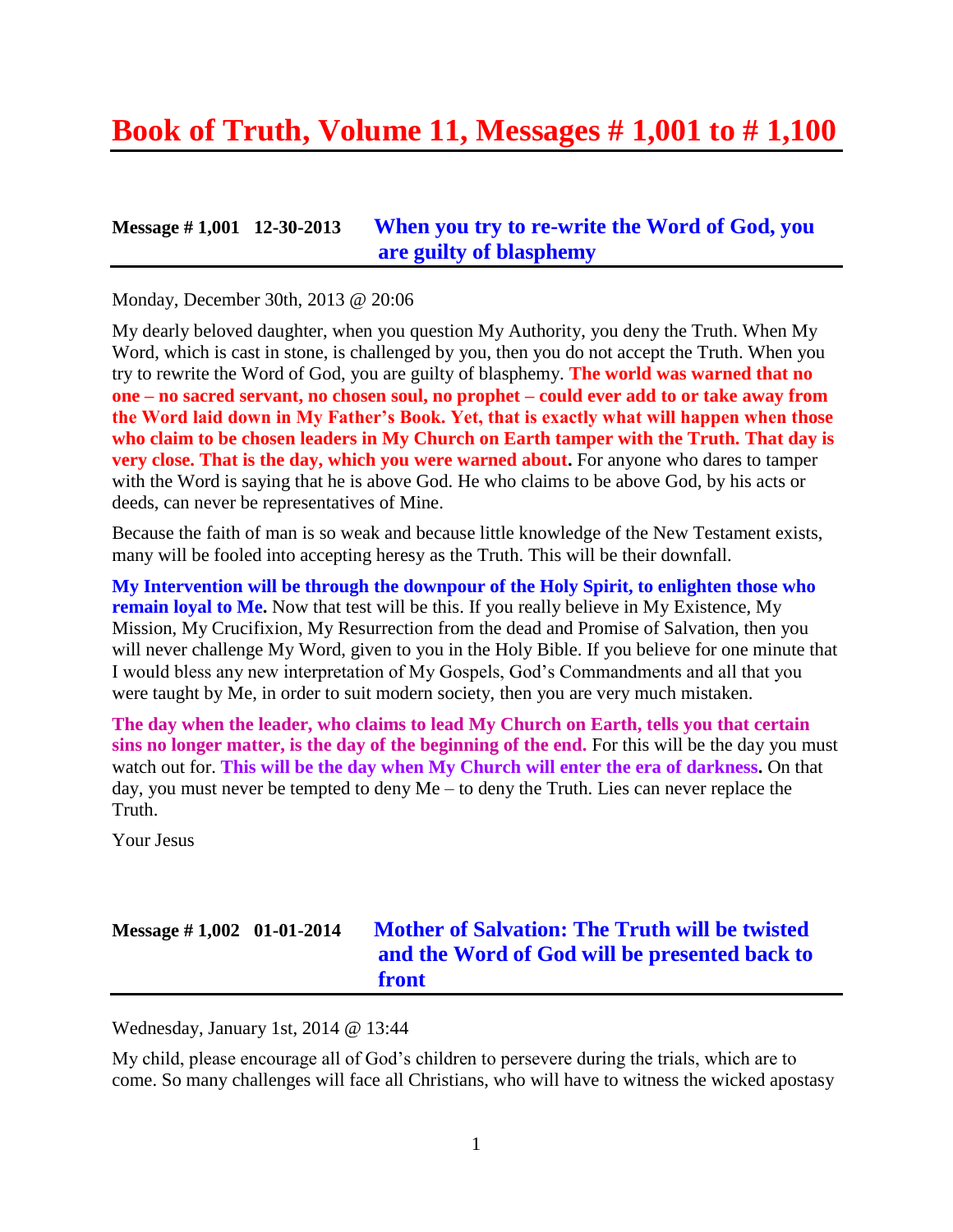which will be paraded before them by those they will seek guidance from, in order to live whole Christian lives.

**Those who are to be appointed shortly, in the highest echelons of my Son's Church on Earth, will not be from God. They will not serve my Son and will change many doctrines and laws within the Church. So quickly will they bring about such changes, with many new books, missals and letters being introduced, that you will know then that such works would have taken years to prepare.** It would not be possible to introduce such radical changes in so many formats, were this not the case. This will be one of the first signs where you can be sure that this soon-to-be-introduced, twisted doctrine will have been created with great care.

Many people will not recognize these changes in the Church and those who do will applaud them, for they will assuage the guilt they will feel because of their sins. Finally, they will be relieved, for now it will mean that they will be able to openly proclaim their acceptance of all things which offend God. For, if the Church declares sin to be a natural thing and part of human nature, then this means, surely, that sin is no longer important. Then, by declaring the importance of looking after the world's poor and hungry, they will deem themselves to be holy in God's Eyes.

**When my Son is denied publicly and when His Word is twisted, great care will be put into great public acts of charity. This will divert attention away from the reality.** It will create diversion and finally the True Word of God will no longer be discussed. When all religions are brought under one roof and where the views of the heathen are treated with great respect, then people will be afraid to stand up and declare the Truth. If and when they dare to do this, they will be accused of blasphemy.

The day is quickly approaching when to declare yourself a true Christian and when you remind people of the Word of God, then you will be accused of heresy. The Truth will be twisted and the Word of God will be presented back to front. Nothing will be orderly. Nothing will make sense in the new rules soon to be introduced into the Church of my Son. It is important that no matter how unpopular you may become, you must always remain true to the Word of God.

Your beloved Mother Mother of Salvation

### **Message # 1,003 01-02-2014 [Three out of four will deny Me](http://www.thewarningsecondcoming.com/three-of-out-of-four-will-deny-me/)**

Thursday, January 2nd, 2014 @ 20:40

My daughter, **the time when all public acknowledgement as to Who I Am, will become but just a faint flicker in the wick of a candle, which has burned right down to the end, is almost upon you.**

Those who say they are of Me will speak little of Me. Those who are loyal to Me will be shocked when they see so many who will deny Me. The time when the faithful will be separated from those who will be led into grave error is almost upon you. In those days ahead, the blind, the deaf, and those who will have failed to remain alert to the True Word of God, will gather in their billions and accept a false doctrine – not of Me.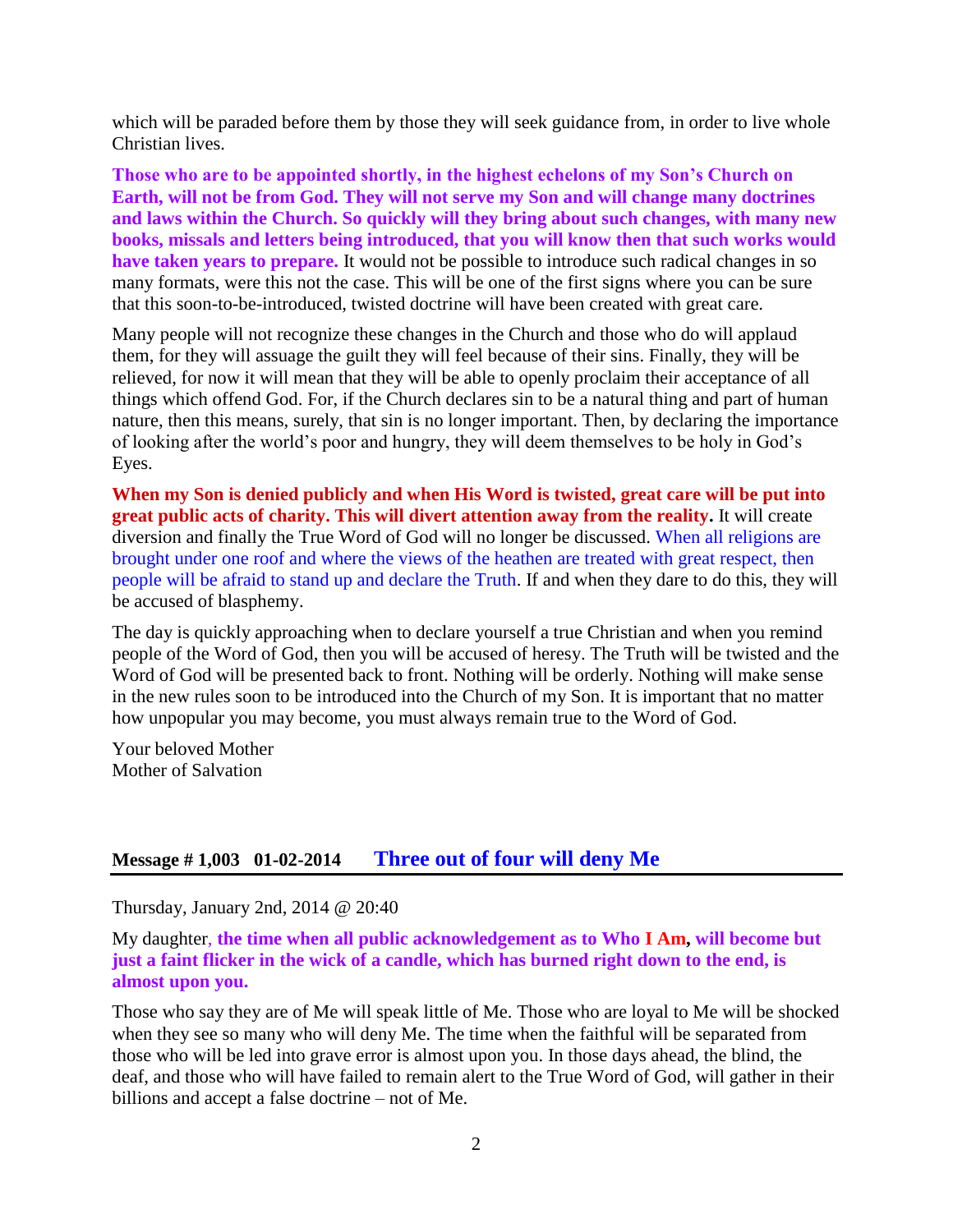**When you hear speak of the new renewal of the faith pledge, which will be a form of the Sacrament of Confirmation, know then that this will be manmade. It will be meaningless in My Eyes. It will be presented by the False Prophet as part of his global plan to unite all religions in the world.** My Divinity will be brushed to one side. My Word forgotten and buried, while My Teachings will be twisted, in order to coerce the faithful into accepting a new form of so-called evangelism.

My Word, however, will remain alive, because those who will remain in My Church, as it was set up from the beginning, will not deny Me. Three out of four will deny Me. Only My Remnant will cling to Me and keep My Word and many of them will be bewildered. Those poor souls, who will remain in My Church when it has been seized by the new doctrine, will not know where to turn. To them I say this. Be strong. Be firm. Do not deny Me. Pray for My Guidance and continue to serve Me, as you have always done. When you are asked to deny Me, by those who claim to be acting for the good of all – all religions – turn your back, for you will be asked to embrace paganism, which will be disguised as Christianity.

As these imposters, enemies of God, invade My Church, within its hierarchy, My Father will send down a terrible Chastisement. He will tilt the world and not one man, woman or child will be able to ignore these upheavals. **When My enemies attack My Mystical Body, they will cause much damage, much confusion and lead many away from the Truth. But they will never destroy My Church, because My Remnant Army will never let go of the Truth or be forced to swear allegiance to Satan or his agents.**

**Many wars will now escalate and storms and earthquakes will mount, until the Roar of My Father's Wrath is felt everywhere.**

To those enemies of Mine, who walk amongst you and who mislead My Church, know this. I will never allow you to win over those souls for whom I gave up My Life. Your arrogance will be short-lived, your wicked acts stopped, and your attempts to hurt the souls you have earmarked brought to an abrupt end. You will never rise up against the Word of God, without Divine Intervention brought down upon you. Your allegiance to the Evil One will end in disaster for you and everyone you manage to deceive. When you try to advance towards the gates of Heaven to boast of your allegiance to Satan, you will be cut down, chained, and cast into the abyss, without any Mercy shown to you.

Go now, all those of you who witness these things which are to come, and remain alert at all times. You must continue to serve Me, for there can only be one Master.

Your Jesus

# **Message # 1,004 01-03-2014 [Much will be revealed to God's children, before](http://www.thewarningsecondcoming.com/much-will-be-revealed-to-gods-children-before-the-great-day-of-the-lord/)  [the Great Day of the Lord](http://www.thewarningsecondcoming.com/much-will-be-revealed-to-gods-children-before-the-great-day-of-the-lord/)**

Friday, January 3rd, 2014 @ 21:45

My dearly beloved daughter, when the Prophets of old were called upon by God to proclaim the Truth, they were not – any of them – overly enthusiastic with the Chalice of the True Word of God given to them. It was so overwhelming for each of them – most of whom were not learned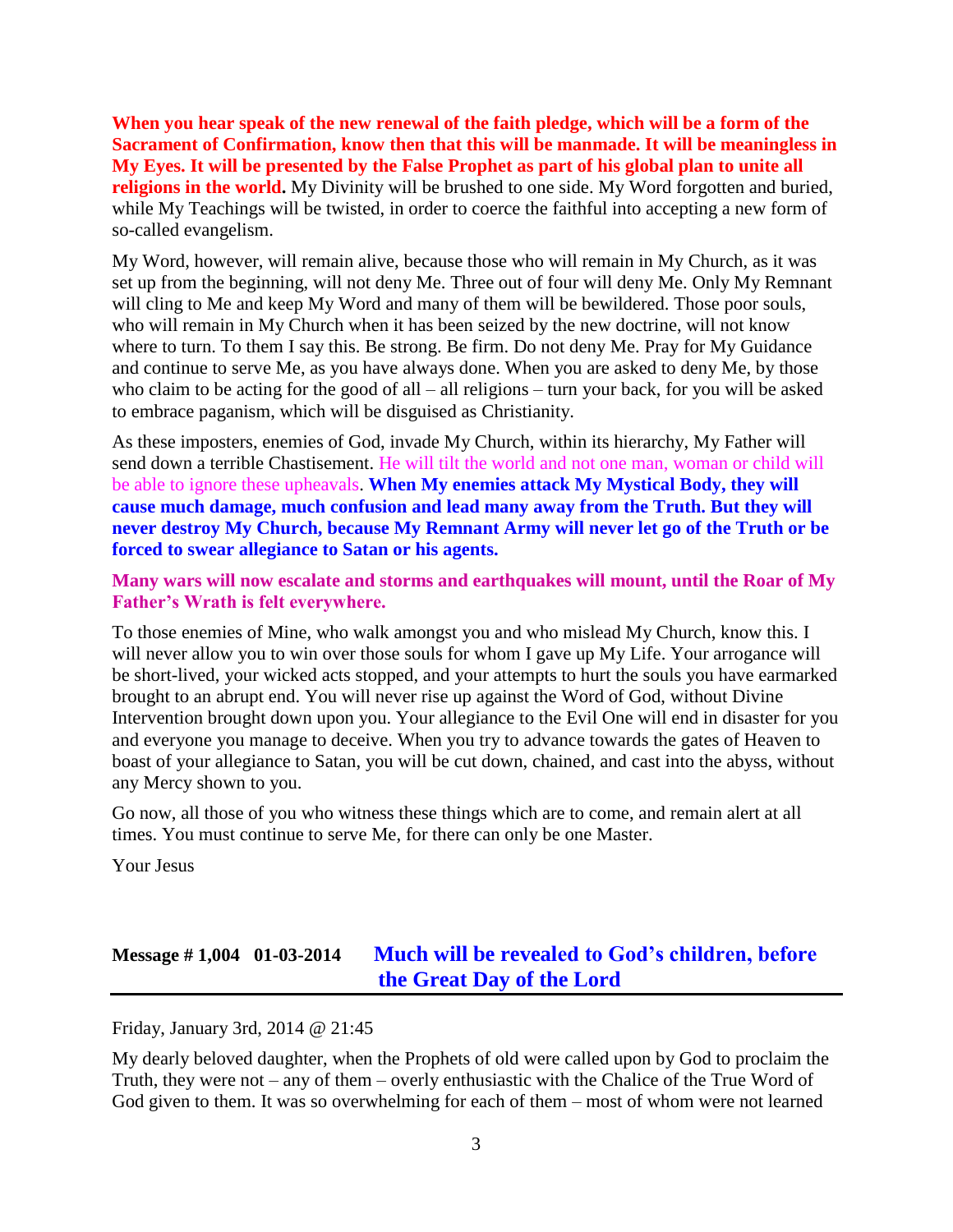in the Words of Scripture – much of what was given to them did not make sense to them. Yet the Power of the Holy Spirit drew them and this enabled them to speak the Word of God, exactly as it was given to them. Many cowered in fear. Some walked away. Those who walked away came back. When God sends a Prophet, it means that something of great significance is planned by Him. Prophets, Messengers from God, only reveal to the world that which is necessary for the salvation of souls.

My daughter, **let it be known that this Mission will be the one when the Voice of God will be felt, as if it were like thunder, which will be felt in every part of the Earth.** Much will be revealed to God's children before the Great Day of the Lord dawns. **It is necessary that this happens, for were He not to warn humanity, then He would not fulfill His Promise made to the Prophets – Moses, Daniel and John.** When God makes a Promise it is always fulfilled.

Never fear a true Prophet, for they speak the Words put into their mouths by God for your sake.

To hear the Word of God spoken today can cause fear. It can be overwhelming and cause a certain amount of anxiety. Yet, without the Word being revived, made to breathe again and live amongst you, you would find the gap – the distance between you and God – too wide. The gap closes now, as My Words, brought to you by My Father, will bring you comfort – more joy than sorrow, more courage than fear, and more solace than weeping.

Listen carefully to this, My daughter. You must never try to push Me away when all I want to do is wrap all of you within My Sacred Arms and draw you into My Heart. My Word can be somber, My prophecies difficult to hear, and the wicked deeds of man upsetting to witness, but never forget that all these things will pass. They will be forgotten. They will be of little consequence. For the world, the life ahead of you, will bring with it great joy and laughter, as the Love of God will be felt in every place, every home, every soul, and every heart.

**This is the final part of My Plan to salvage the Earth and every living creature.** It will present many difficulties and trials. Man's cruelty will be the most distressing of all to withstand and the rejection of Me, Jesus Christ, the final straw in the Eyes of My Father. Yet, this final confrontation will not take long before man will be relieved of the terrible hatred, which exists in the world.

**The Power of Heaven is not to be underestimated, because My Father's Intervention will be too powerful for His enemies to withstand.** So be at peace. Accept God's Intervention – His Great Act of Love, given to you by the Word, which comes from the mouth of His Prophets. All these things are to protect you, bring you closer to Me and create a New Beginning where there will be no end.

Your Jesus

### **Message # 1,005 01-04-2014 [I will always respond to those of you who beg for](http://www.thewarningsecondcoming.com/i-will-always-respond-to-those-of-you-who-beg-for-mercy-for-other-souls/)  [Mercy for other souls](http://www.thewarningsecondcoming.com/i-will-always-respond-to-those-of-you-who-beg-for-mercy-for-other-souls/)**

Saturday, January 4th, 2014 @ 13:40

My dearly beloved daughter, although My Justice is to be feared, I will always respond to those of you who beg for Mercy for other souls. **I promise you, that through the recital of My**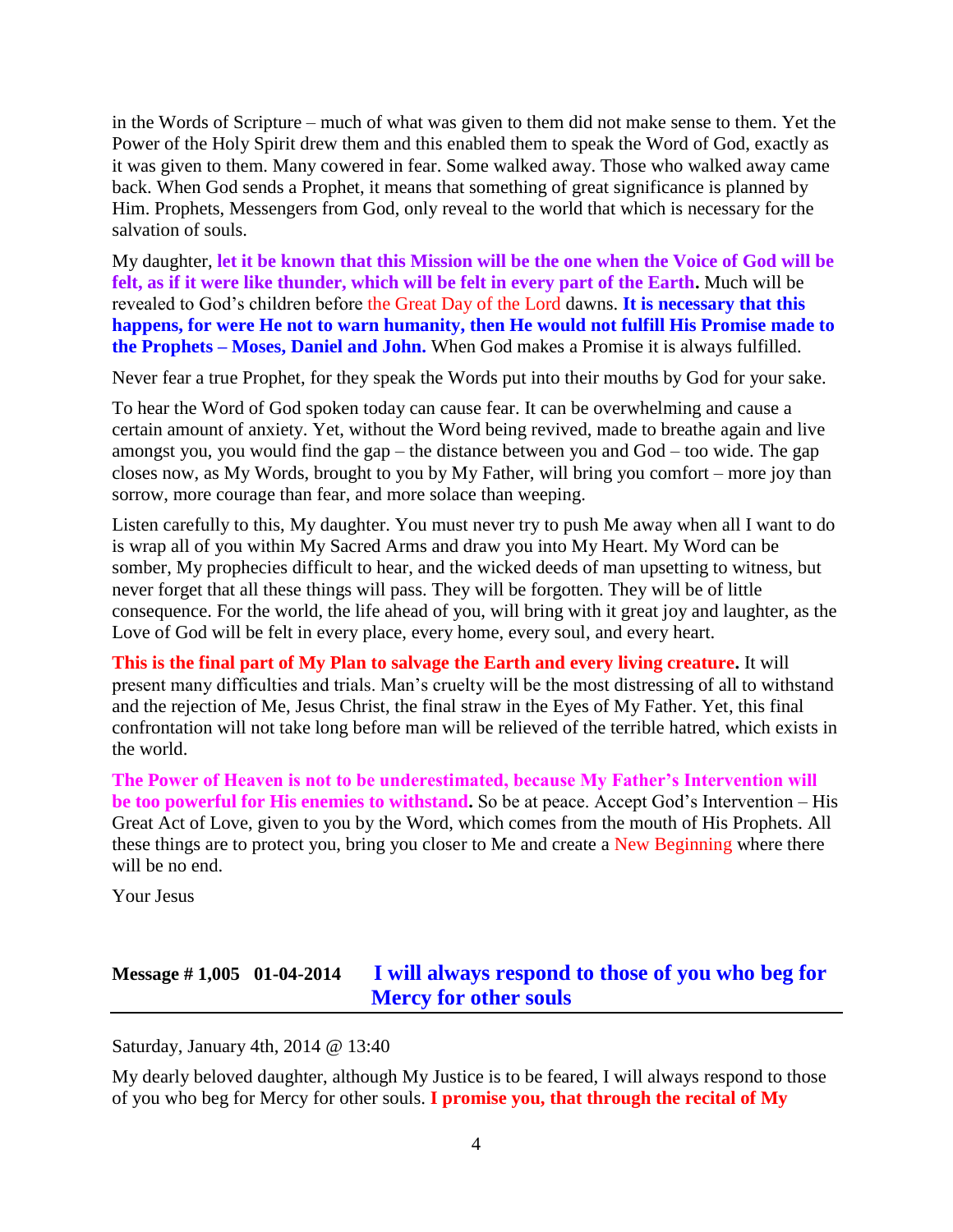#### **Crusade Prayers and other prayers, in which you ask Me to show Clemency, I will listen and act accordingly.**

My Mercy is boundless and covers all sinners when they and others seek redemption. My Love is endless. My Compassion is ceaseless. **Let no man ever doubt My Promise and My Desire to save everyone, including My enemies.** I urge you, My beloved followers, all over the world – including those who are not familiar with these Messages – to pray, pray, pray for your own souls and those of others. This includes believers, non-believers, and those who do not know the Truth.

My Love for you is there for all of you to see, feel and live. All you have to do is to respond as I have taught you. Love one another as I do. Be merciful when they scourge you by praying for them. Be generous of your time by working hard and praying to save the souls of those who are far removed from Me.

This is My greatest Desire. Go in peace.

Your Jesus

# **Message # 1,006 01-04-2014 [Mother of Salvation: We first went to Judea and](http://www.thewarningsecondcoming.com/mother-of-salvation-we-first-went-to-judea-and-then-my-son-was-taken-to-india-persia-egypt-greece-and-england/)  [then my Son was taken to India, Persia,](http://www.thewarningsecondcoming.com/mother-of-salvation-we-first-went-to-judea-and-then-my-son-was-taken-to-india-persia-egypt-greece-and-england/) Egypt, [Greece and England](http://www.thewarningsecondcoming.com/mother-of-salvation-we-first-went-to-judea-and-then-my-son-was-taken-to-india-persia-egypt-greece-and-england/)**

Saturday, January 4th, 2014 @ 13:50

My child, in the lead up to the birth of my Son, the pangs were evident in all which befell us. I fled to Elizabeth for comfort, in the knowledge that she was blessed with insight, given to her by the Holy Spirit. I, and my beloved spouse, sought out this refuge of peace, at a time when we were so overwhelmed with the knowledge of what was to come.

**When my time approached, every obstacle, planted by the spirit of evil, was placed before us, every step we took. Doors were slammed in our faces; people we knew shunned us and we were cast out into the wilderness.** And so we ended up without a roof over our heads and in a shelter fit only for animals, while the Holy Messiah came into the world as a pauper. There were no ceremonies, no coronation, no acknowledgements. There were only a few people left to comfort me in my loneliness. But then, when my Son was born, all feelings of anxiety left me. All I felt was a love of the most Divine Presence. Peace finally reigned in my Heart.

By the Power of the Holy Spirit, help and comfort was sent to us, though they were few in number. Although the Birth of Jesus Christ was a humble and lowly event – where only a few people were involved – word had spread. This is how the Holy Spirit works. Many had been expecting the Birth. Many had heard about the event and many then spoke about it. **When it was made known that Jesus Christ, the Messiah promised to humanity, was born, the opposition began to mount.** The vicious attack by Herod and all his servants, demonstrated how much the Presence of God puts fear into the hearts of evil men.

**From that day forward, I became the protector of my Son and my beloved spouse, Joseph, organized our safety on many occasions after that. We spent many years fleeing from one**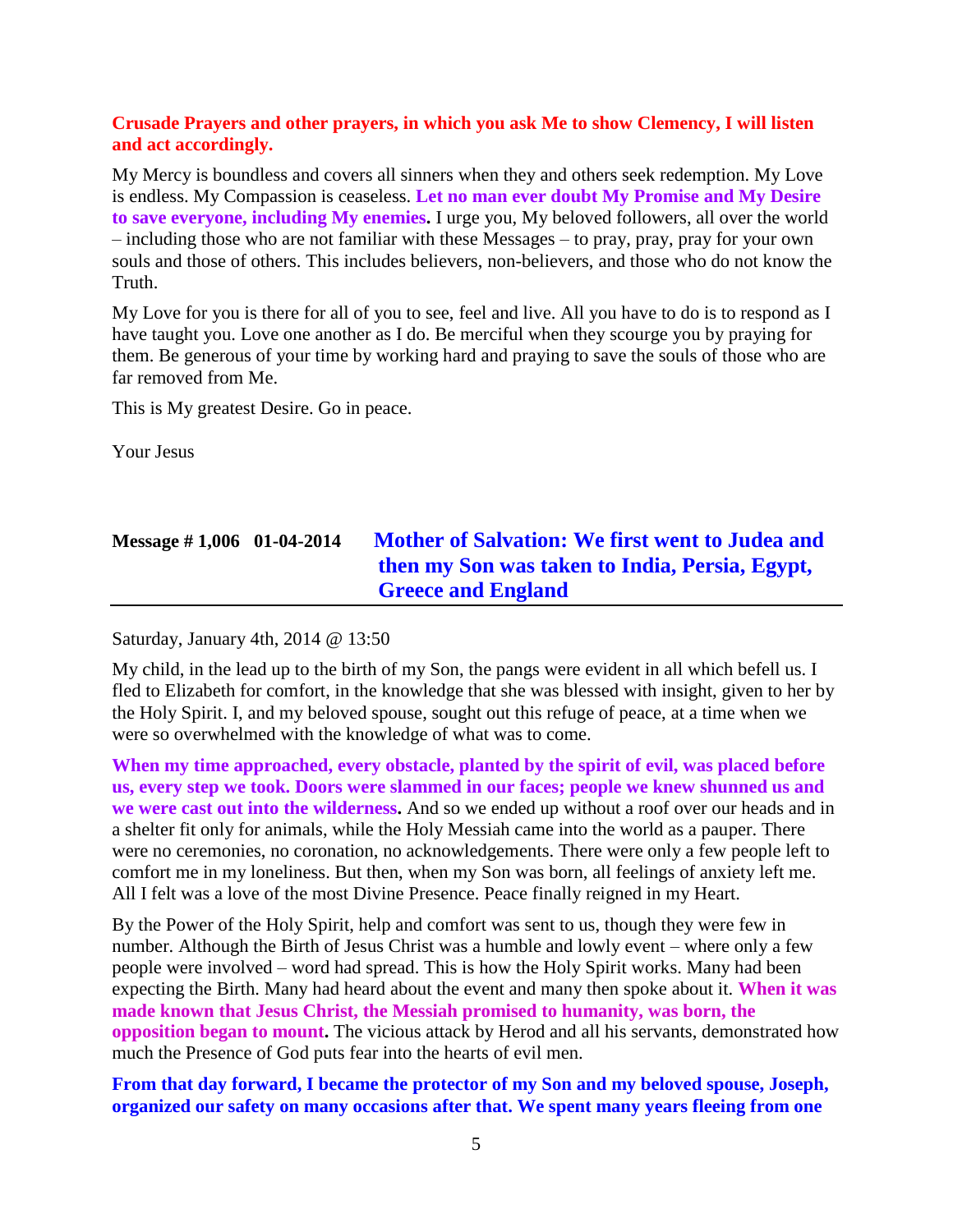**place to another.** So much opposition we faced – so much fear, so much hatred. That was our lot. **The moment my Son was found at the age of twelve years preaching in the temple, we took Him into hiding.**

**Joseph's family were involved in smuggling us out and for many years we travelled.** We first went to Judea and then my Son was taken to India, Persia, Egypt, Greece and England. Everywhere we went my Son's Presence created many miracles, although He never presented Himself publicly as the Messiah. He was well looked after and we saw much of Him. We lived in peace, love, and harmony, and only for my spouse, Joseph, we would have had nowhere to go to protect my Son until His public Mission began.

**And now that His Second Coming is imminent, every obstacle will be placed before His Arrival.** Every Word out of the mouth of His Prophet will be torn asunder and mocked. Only a handful of people will be privy to the Truth surrounding this Mission and many doors will be slammed in the faces of those who follow His instructions. This Mission is a lonely one for you, my child, and you are instructed to remain obedient in all things made known to you by God.

Help will be sent. Help will also cease when it is the Desire of my Son. While few are seen to follow this Mission, millions more believe in it completely. For the Word of God will always attract those of His, through the Power of the Holy Spirit.

The birth pangs have begun and the labor will not last too long. Soon the birth of a new beginning will dawn and then the Day of the Lord will finally arrive. Children, be at peace, for all of these things must come to pass before the Earth is purged of sin.

Your beloved Mother Mother of Salvation

# **Message # 1,007 01-05-2014 [If there is but just a shred of pride in the soul, the](http://www.thewarningsecondcoming.com/if-there-is-but-just-a-shred-of-pride-in-the-soul-the-holy-spirit-will-never-enter-it/)  [Holy Spirit will never enter it](http://www.thewarningsecondcoming.com/if-there-is-but-just-a-shred-of-pride-in-the-soul-the-holy-spirit-will-never-enter-it/)**

Sunday, January 5th, 2014 @ 19:34

My dearly beloved daughter, **when the Fire of the Holy Spirit enters the soul of a person, the first response is one of tears. The second response is one of bewilderment. The third response is the realization that something wonderful – an inner understanding of the Truth of God and all that He desires – has overtaken that particular soul.** Suddenly, a peace descends, as well as an acute understanding of the mystery of the Existence of God – the Love of God. All things, which are according to the Word of God, become clear.

**Only those who have surrendered their will to God and who have shed all human pride and intellect and presented these things to Him are capable of receiving this Gift of the Holy Spirit.** If there is but just a shred of pride in the soul, the Holy Spirit will never enter it.

**Only those who truly believe that God is All-Powerful and that man is nothing and unworthy to stand before Him, can surrender their will.** Only those who are willing to do all that is required of them, to do the Holy Will of God, according to His Word, can be given the Gifts to proclaim the Word, which will have any real impact.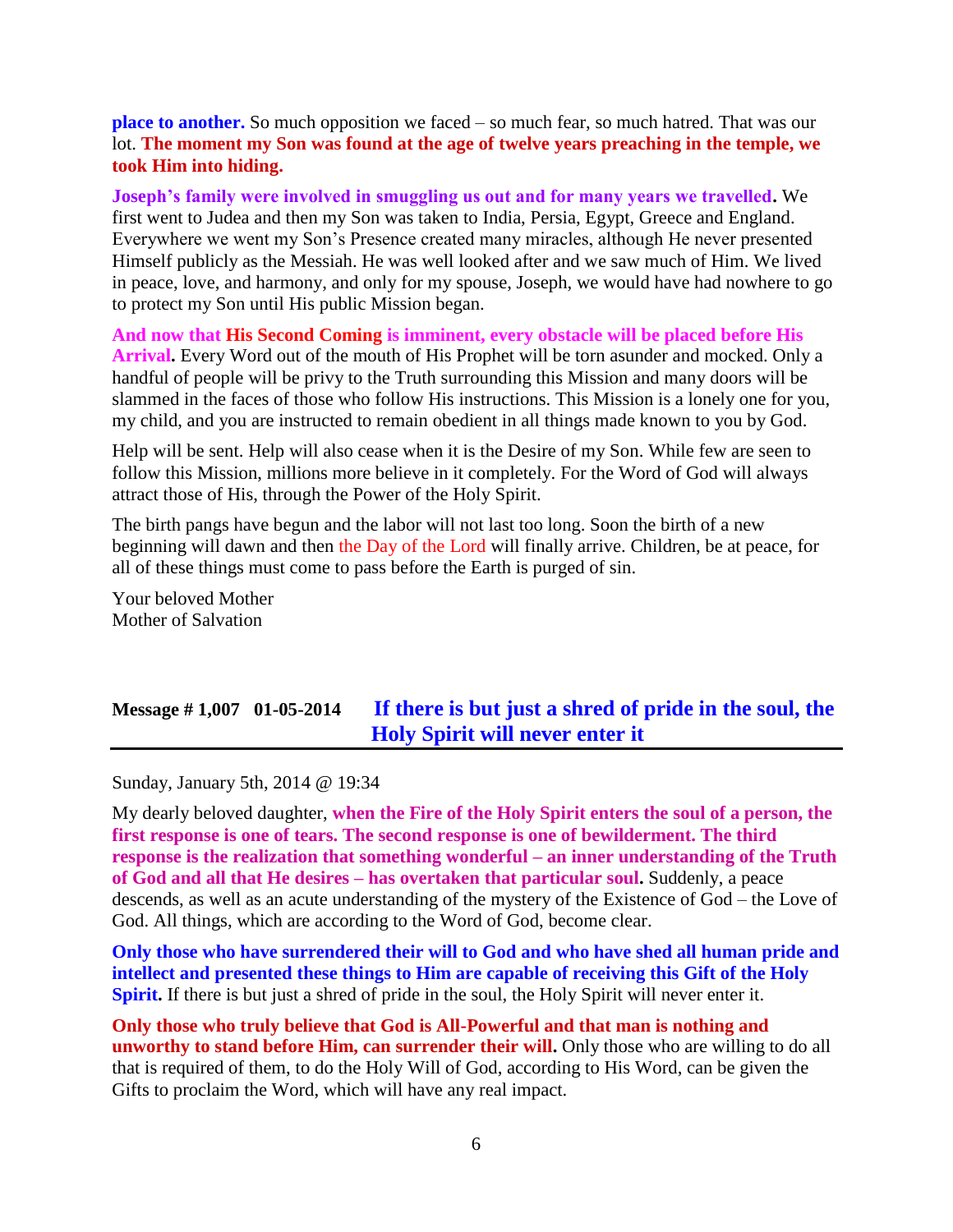**Any man who claims to proclaim the Truth, and says he is guided by the Holy Spirit, will never boast of his own greatness. He will never draw attention to his gifts, his talents, his knowledge, his holiness, or his humility**. For when a man does this, in the Holy Name of God, he has not been blessed with the Spirit of Fire – the Flame that enkindles the hearts of man, so that they respond, with love, to the Word of God.

During My Time on Earth, I made it clear to all of you that he who exalts himself before Me will be cast into the wilderness. He who humbles himself before Me will be exalted.

Your Jesus

### **Message # 1,008 01-07-2014 [You are about to witness the greatest deceit ever](http://www.thewarningsecondcoming.com/you-are-about-to-witness-the-greatest-deceit-ever-inflicted-upon-the-world-by-satan/)  [inflicted upon the world by Satan](http://www.thewarningsecondcoming.com/you-are-about-to-witness-the-greatest-deceit-ever-inflicted-upon-the-world-by-satan/)**

Tuesday, January 7th, 2014 @ 12:15

My dearly beloved daughter, My Word will remain intact, because My beloved loyal followers all over the world, who will form the Remnant of My Church, will never deviate from the Truth.

**So many of My followers will emerge to form My Remnant Army in every nation in the world, including communist regimes. The Holy Spirit is being sent to cover each and every fragment of this small, but powerful, Army of Mine.** Soon, all of My disciples will spread the Words of the prophecies, given to the world through this Mission – everywhere. They will go out now and spread the Gospels, My Word and My Promises to all. I will never permit the faith of My followers to wither and fade. However, those souls who remain true to the Word, as it was given to humanity in the Bible, will be few.

**My Light will shine like the sun upon all those places where My beloved disciples respond to My Call at this time. This is a Call from Heaven to invite you to take up My Cross and follow Me, your Jesus, to the ends of the Earth.** I desire that by spreading out to proclaim the Truth of the most Holy Trinity, that you will help Me to gather the lost, the confused, the wanderers, and those who do not know Me.

**You will call out to all religions and give them My Word.** Through the Prayers I give you, they will be blessed. Rejoice, those of you who know that it is I, Jesus Christ, Who calls on you at this time of great change. You are, indeed, blessed. Know that My Love for you is such that I will guide you, strengthen you and give you the courage of lions in your mission. You will **speak with love and eloquence and the Fire of the Holy Spirit will pour from your mouths.** This Gift will draw millions back to Me. I Am preparing you now, for you are about to witness the greatest deceit ever inflicted upon the world by Satan.

When you are for Me, you will be able to defend the world from being engulfed by the wickedness of the Evil One in his last days. You will not fail. You will suffer. You will face disapproval, opposition, and accusations of heresy, although all you will be simply reminding people of is already contained in the Holy Gospels.

Be at peace, for **My Gifts will sustain you during this battle.** You are now ready, for the enemies of Mine, who have been waiting to declare themselves boldly to the world, will become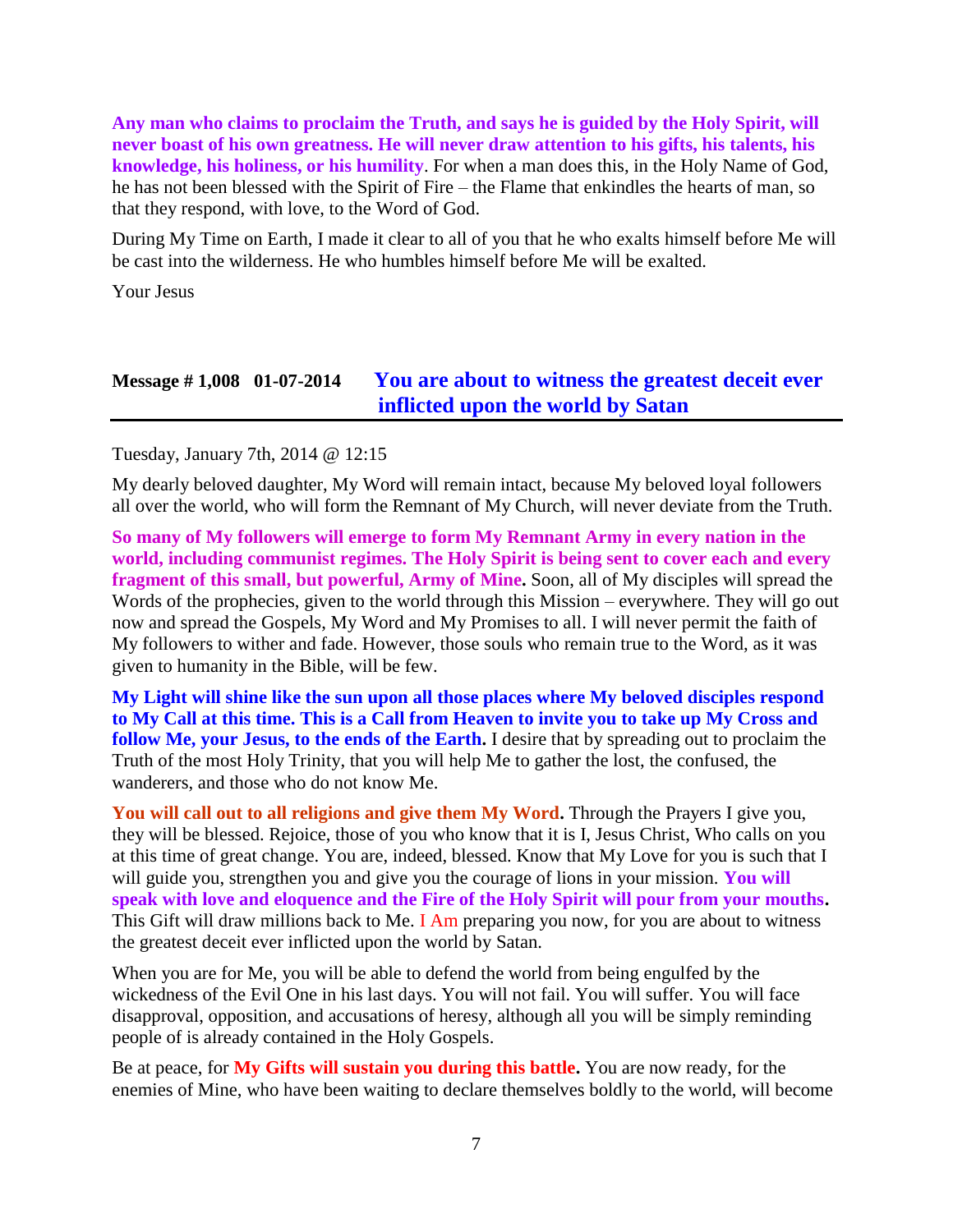known shortly. Then, that will be the time for My final Plan for the salvation of humanity to be completed.

I Am in you, with you and I reside always in your hearts and souls.

Your beloved Jesus

# **Message # 1,009 01-07-2014 [When My followers, who fall for the deceit to](http://www.thewarningsecondcoming.com/when-my-followers-who-fall-for-the-deceit-to-come-deny-me-this-does-not-mean-they-will-say-i-do-not-believe-in-jesus-no-it-will-mean-this/)  [come, deny Me, this does not mean they will say:](http://www.thewarningsecondcoming.com/when-my-followers-who-fall-for-the-deceit-to-come-deny-me-this-does-not-mean-they-will-say-i-do-not-believe-in-jesus-no-it-will-mean-this/)  ["I do not believe in Jesus." No, it will mean this](http://www.thewarningsecondcoming.com/when-my-followers-who-fall-for-the-deceit-to-come-deny-me-this-does-not-mean-they-will-say-i-do-not-believe-in-jesus-no-it-will-mean-this/)**

Tuesday, January 7th, 2014 @ 23:15

My dearly beloved daughter, **just as the faithful cry out: "No more – we can't bear to watch evil triumph over good." all pain will come to an abrupt end.**

**The purging of evil requires that it be allowed to spread first. This is a test for those men with wicked hearts**, who will be the first to be drawn. As they plunge into a vacuum of evil, they will either resist the pain it will create in their souls or they will allow themselves to be taken to new depths, further and further away from the Realm of God.

**The souls of the faithful will be tested to the brink and they will be tormented by the confusion, which lies ahead of them.** Many will know in their hearts, that what they believed to be true and which they have held close to their hearts, is no longer deemed to be the Truth. And so they will not be able to decide what is from Me and what is not. Their faith will be torn asunder and many will find themselves embroiled in a new manmade doctrine, which will never feel right. They will feel a sense of unease and many will not be able to confide their fears to those appointed as My sacred servants. They will not know who to turn to for the Truth.

They will have to witness the public proclamation, which will glorify sin, when it is declared that humanity is weak – God knows that man, weakened by sin, is but just a victim. **Instead of having to witness sin in all its ugliness, they will be forced to nod their agreement and accept the new laws, which will be introduced into the Church**. They will be expected to pay homage to and respect the new laws, which will call all of you **to respect man's individuality and your right to be what you desire and do what you choose.**

When My followers, who fall for the deceit to come, deny Me, this does not mean they will say: "I do not believe in Jesus." No, it will mean this. **They will choose what part of My Teachings they want to believe in. Then they will decide what parts they do not agree with. Then they will say that Jesus would agree with this new interpretation, were He to walk the Earth today.** Oh how little they have learned and how pride will pull them asunder. When the chastisement falls around them and when they realize how they have offended Me, they will scream in horror, when they come face to face with the justice which will be meted out to them.

On that day, when the Truth is revealed, it will only be because of the prayers of My Remnant Army that those who brought disgrace upon themselves and who fought Me, their beloved Jesus, Who only wanted to bring them Mercy – that they will be saved.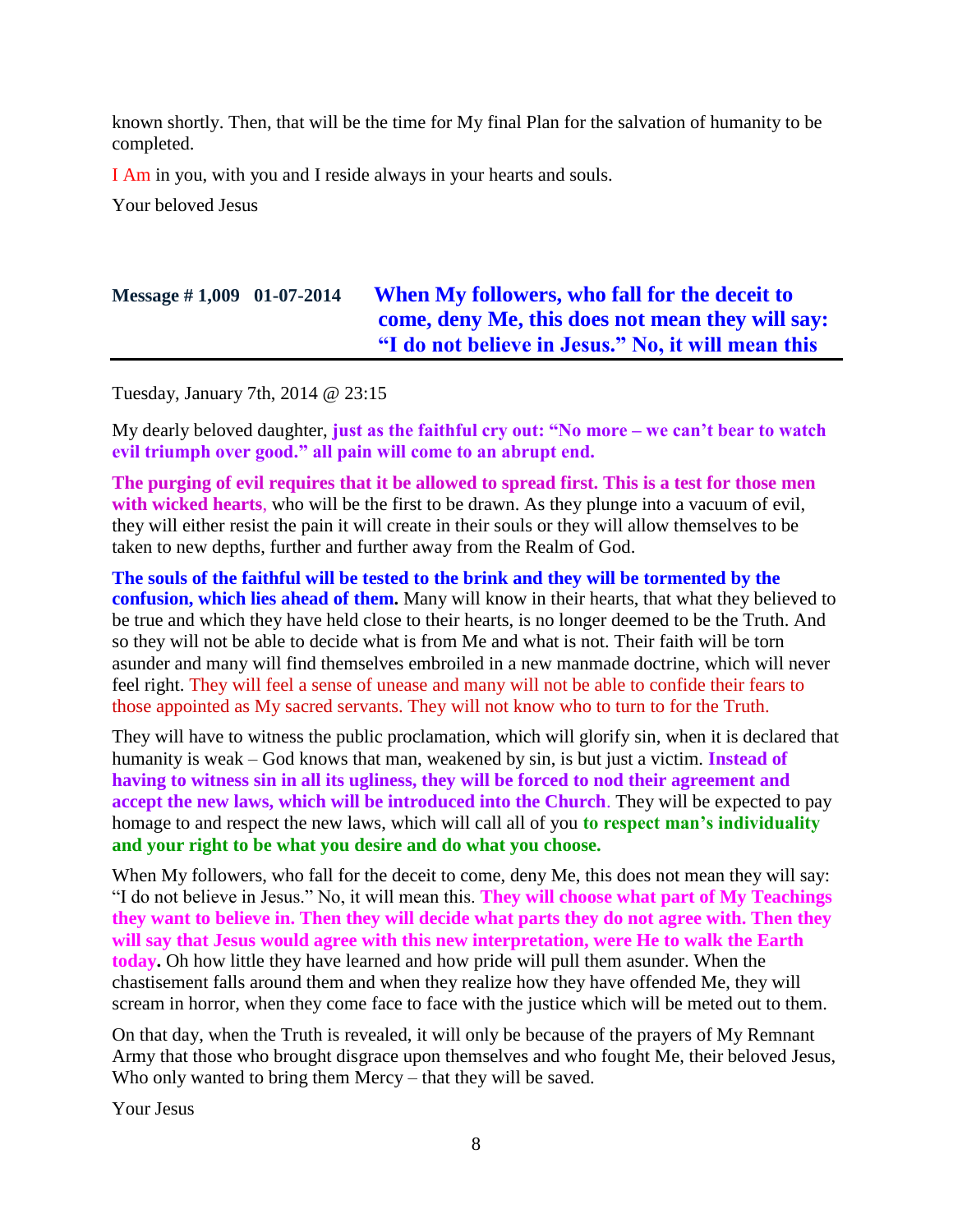### **Message # 1,010 01-08-2014 [When you recite this new Litany during times of](http://www.thewarningsecondcoming.com/when-you-recite-this-new-litany-during-times-of-great-trials-i-will-grant-you-respite/)  [great trials I will grant you respite](http://www.thewarningsecondcoming.com/when-you-recite-this-new-litany-during-times-of-great-trials-i-will-grant-you-respite/)**

Wednesday, January 8th, 2014 @ 21:15

My dearly beloved daughter, it must be made known that all of you, when you defend the Word of God during the time of darkness, will need every Grace from Me, if you are to remain standing. When you call on Me to flood your souls with My special Graces, you will find it easier to follow Me.

I now bequeath to all you brave and loyal souls these special graces. When you recite this new Litany during times of great trials I will grant you respite.

#### **Litany (6) Gift of Graces**

O dearest Jesus, my beloved Savior, Fill me with Your Love. Fill me with Your Strength. Fill me with Your Wisdom. Fill me with Your Perseverance. Fill me with Your Humility. Fill me with Your Courage. Fill me with Your Passion. Amen.

**To the souls who recite this during times of persecution, know that I will pour these Graces over you. You will become calmer, stronger, and more courageous, as you carry My heavy Cross to the gates of the New Heaven and New Earth. Most importantly, you will not succumb to the bullying which you may have to face in My Holy Name.**

You will walk in a steadfast and dignified manner, as you continue to uphold the Word of God. For everyone who responds to this Call and recites this special Litany, you will feel a joy in your hearts, which was not there before. You will also feel confident in the knowledge that you have been blessed by the Power of the Holy Spirit and the Truth will always reign in your hearts.

I love and bless each one of you now – in the Name of the Father, and of the Son and of the Holy Spirit.

Your Jesus

# **Message # 1,011 01-09-2014 [My Love for humanity is whole. I love all,](http://www.thewarningsecondcoming.com/my-love-for-humanity-is-whole-i-love-all-including-those-who-commit-the-most-wicked-acts/)  [including those who commit the most wicked acts](http://www.thewarningsecondcoming.com/my-love-for-humanity-is-whole-i-love-all-including-those-who-commit-the-most-wicked-acts/)**

Thursday, January 9th, 2014 @ 21:40

My dearly beloved daughter, look around you and what do you see? A world full of contradictions. On one side you will see love, joy, and goodwill. But then this will be counteracted, on the other side, by the hatred, which the Evil One has for humanity.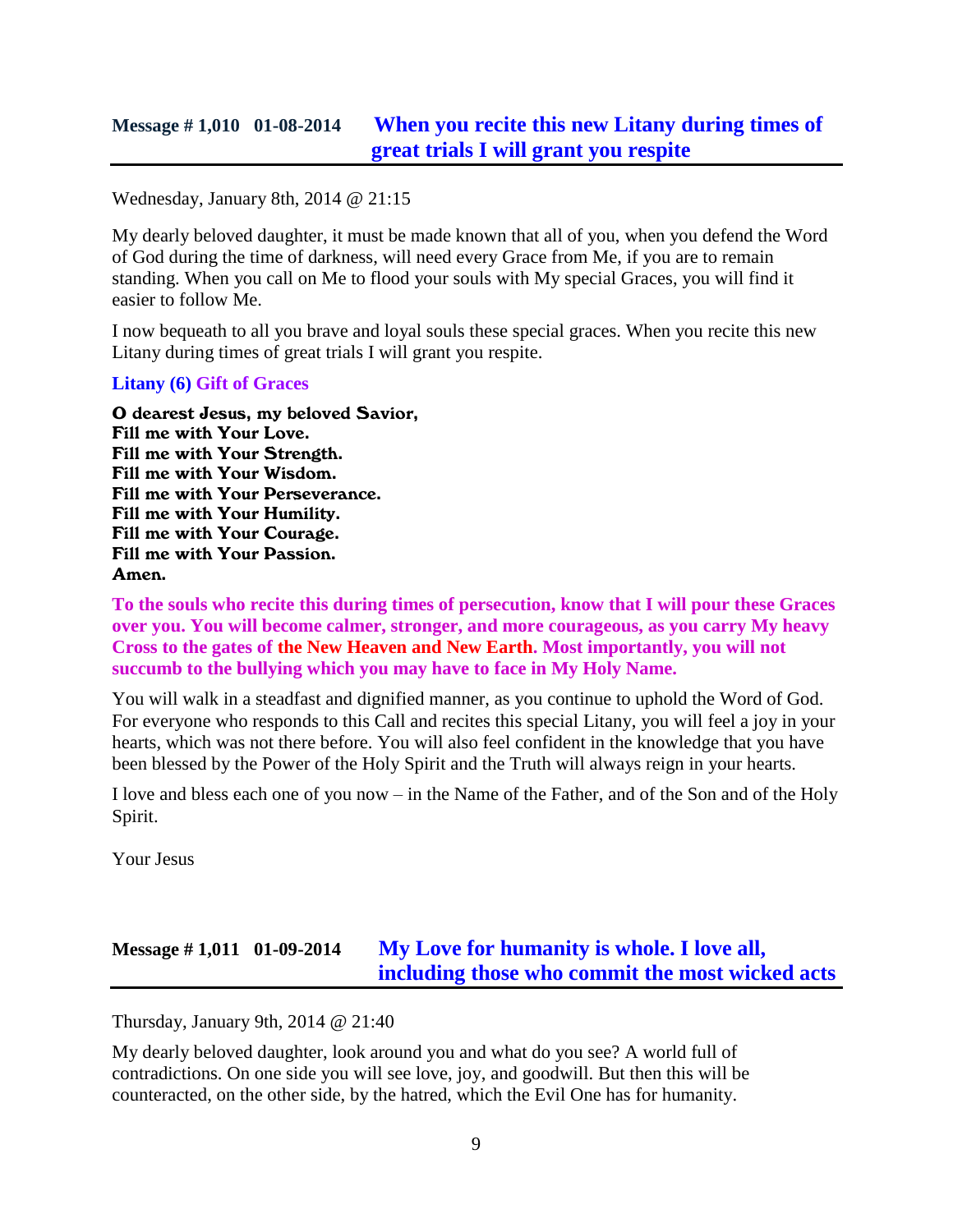**Any unrest, sorrow, confusion, lack of trust, venom, hatred, and evil which you see take place in the world; know that this can only come from one source. The scourge of humanity, that is Satan, has created desperate unhappiness amongst God's children. Their pain then becomes Mine and this is why the Evil One creates such havoc – to hurt Me.**

My daughter, everywhere you walk and every face you see, as and from this day, will be as I see them – each a child of God. How I love them all, how I want to cherish each of them – irrespective of their faults or their sins. It makes no difference what they have done to offend Me; I still love them – each and every one. I feel great joy when I see the love radiate from them – a love they have received as a Gift from My Father, Who created them. Their love is My Love and it draws other souls to them and this then spreads the Love of God everywhere.

But when I witness pain and suffering, in any soul, then their pain becomes Mine. Their pain can be caused by terrible suffering, brought about by lack of love for others, which brings a sense of desperate desolation. Their loneliness and isolation is felt by Me also and this ignites My Compassion further.

Then there are those souls who spend all their time chasing things, which do not come from Me. Those who reject Me, completely break My Heart in two. How I shed many Tears of Blood for these souls, for they have cut the umbilical cord, which joins them to their Savior – their only hope of Salvation. When you see these souls, My daughter, you will feel a terrible sorrow in your heart, just as I feel for them.

Finally, there are those who say that they represent Me, but who are not worthy to wipe My Feet. Their hatred of Me is caused by their love for themselves. Yet, no matter how often they insult Me and mislead My flock, I still crave their souls.

My Love for humanity is whole. I love all, including those who commit the most wicked acts. So it will be until the end. I will embrace all souls until the last day, when after all efforts by Me to save souls have been exhausted, only those who run into the abyss of the Beast and who refuse Me, despite knowing how much I love them – will be lost to Me, forever.

**Always love each other, faults and all – the way I love you.** When you disapprove of someone, remember My Love and remain silent. When you despise another know that this hatred does not come from Me. When you look at one another, see them as if through My Eyes. Not one of them should be shunned by you. Instead, show compassion to those who displease you, offend you or cause you harm, for they are loved by Me. If you love Me, you will show love to all of those with whom you come into contact.

**Love is infectious because it comes from God. Only good can come from love.**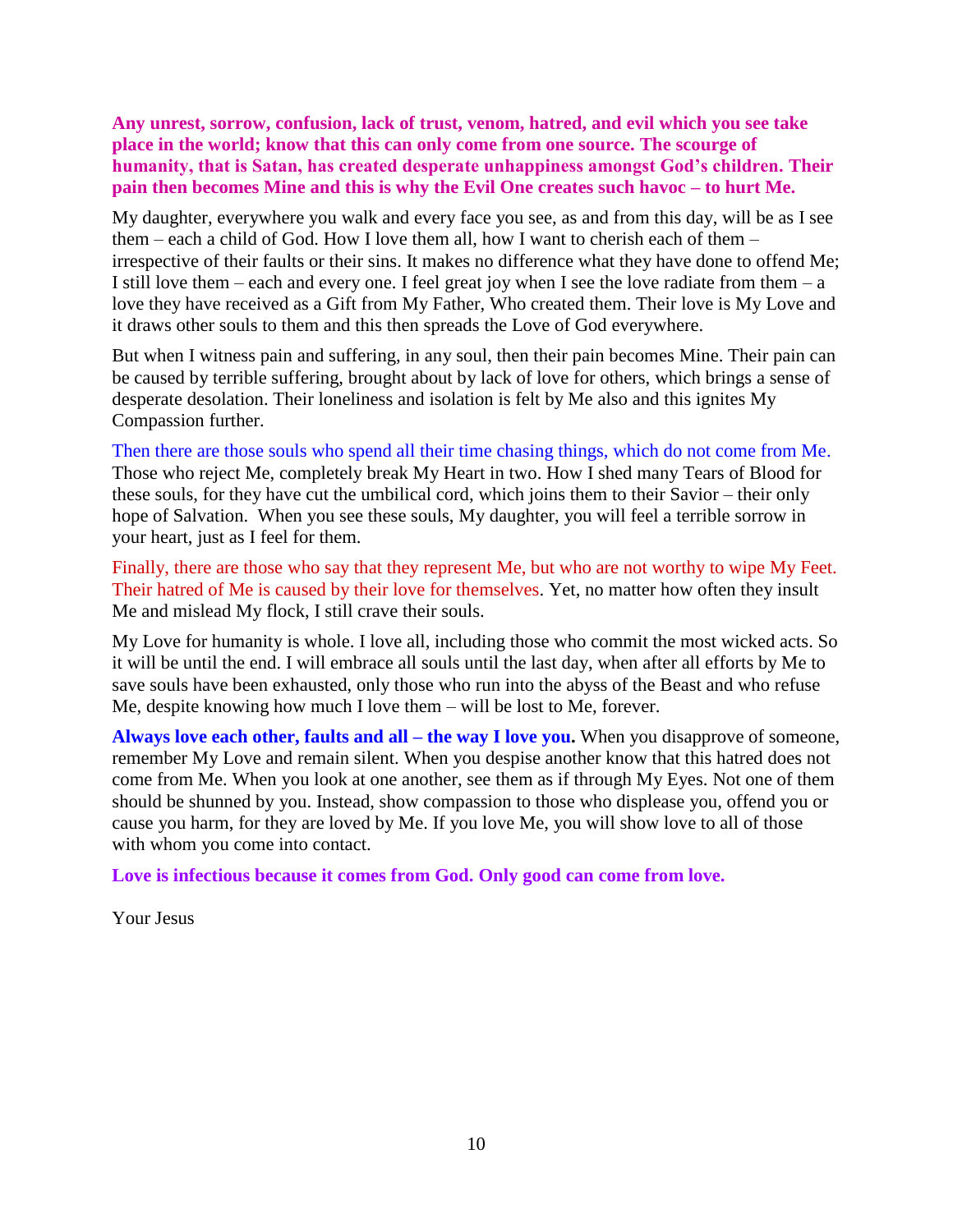#### Saturday, January 11th, 2014 @ 10:48

My dearly beloved daughter, **I want the world to know how much I love man, for I love even the most lowly, the most tormented and the most undeserving.** Whoever believes that I place any man before another does not know Me. I may favor certain souls, especially chosen souls, but I love them no more, nor less, than the souls of the afflicted.

I look at each soul with Love in My Heart. I cling to each of you, for you are of  $Me - of My$ Father. **While I may be offended by your weaknesses and angry at your wicked intents and**  desires, My Love for you never dies. All sinners are loved by God – no matter what they have done. God has the ultimate Power over the destiny of every soul and this Power is His.

**I have the only Authority to judge. Not one man amongst you has been given this right**. When he deems another to be guilty of sin, he may only punish that person through penance, not death. No man, judge, political leader or member of My Church on Earth, can ever condemn a man to die, because of his sins – no matter how wicked they may be. No man can condemn another to Hell, for when he declares a soul to be damned, then it will be he, instead, who will be damned, irrespective as to how many holy acts he may have carried out in My Name.

**How you waste so much time in condemnation of each other, instead of accepting the Gift you were given – the Gift of love for one another.** Love the Gift you were all given by God and which is yours to give away in any way you so desire – once it is according to the Will of My Father. Yet, so many who love Me, Jesus Christ, believe that I condone any action which fuels hatred towards each other. You must, instead, know that I simply want you to love each other and remain steadfast to the Word of God, which is contained in both the Old and the New Testaments.

The Word is eternal – it does not change – ever. People who live in today's world are no different to those who lived thousands of years ago. You may have more knowledge and more information, but you are no greater than any generation, which came before you. Man is mortal. Nothing will change in this regard, until I bring you Eternal Life.

**Stop and think. My Instructions are still the same as given to humanity during My Time on Earth.** The only difference now is that, because of the advances in science, many people believe they are greater than God. Many believe so much in their immortality that they have decided not to accept that they were created by God. Many think they have the power to rewrite God's Laws.

Many have decided to erect a new Tower of Babel and when they do this, it will come tumbling down by just one swipe of My Father's Hand. Then man will realize that life can only exist with God and for God, in accordance with the Will of God. There is no life without God.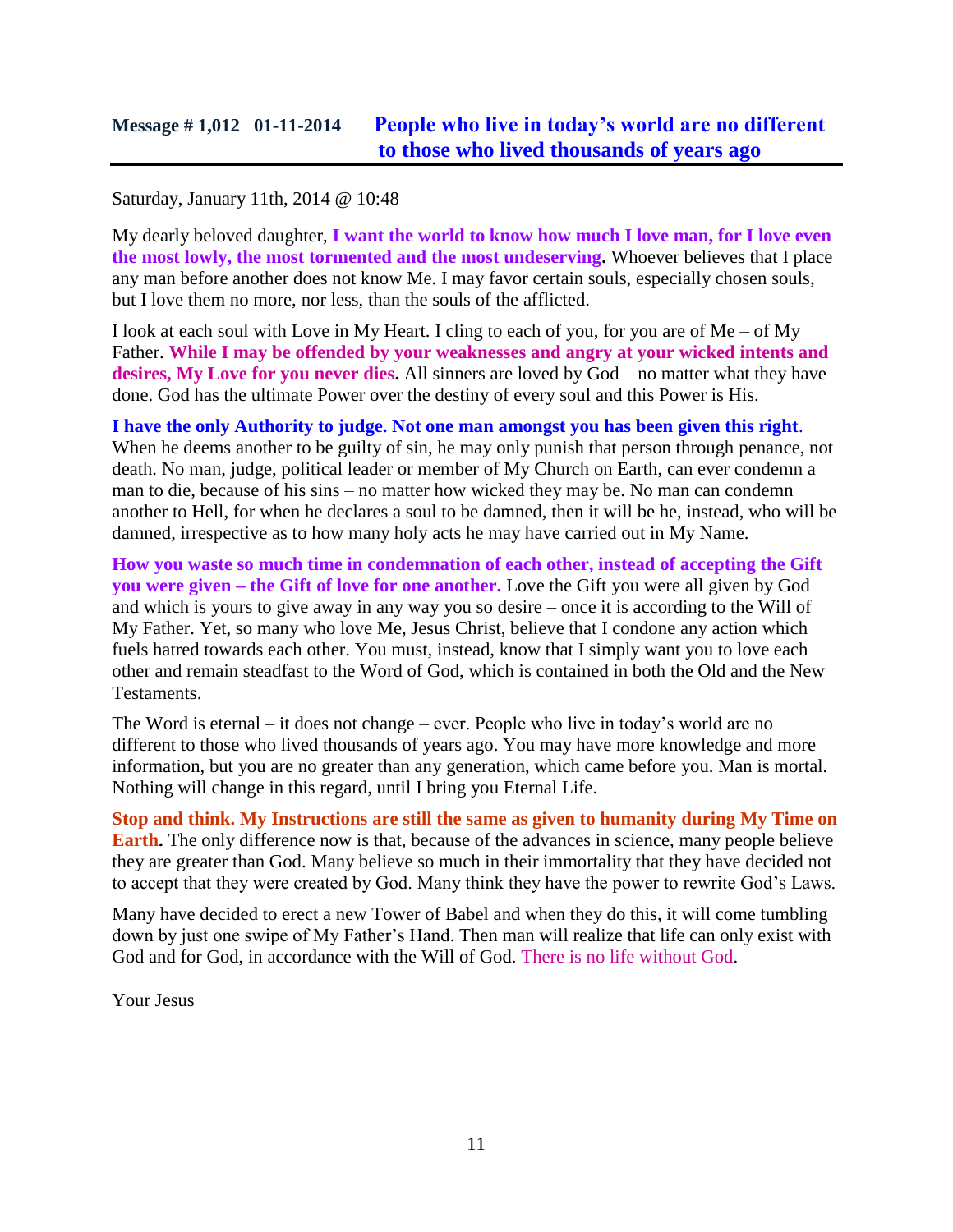### **Message # 1,013 01-12-2014 [Very soon, Hell will be formally](http://www.thewarningsecondcoming.com/very-soon-hell-will-be-formally-declared-as-a-place-which-does-not-exist/) declared as a [place, which does not exist](http://www.thewarningsecondcoming.com/very-soon-hell-will-be-formally-declared-as-a-place-which-does-not-exist/)**

#### Sunday, January 12th, 2014 @ 20:28

My dearly beloved daughter, were it not for Me, Jesus Christ, where I speak to the world at this time, many souls would never enter the Gates of Paradise.

So many ungrateful souls no longer obey My Laws and so they create their own interpretation, which I find repulsive. Rules relating to the Truth were given, as a Gift to humanity, as a means to enable man to earn the right to salvation. Don't you know that you cannot live by your version of the Laws of God and then expect to enter Paradise?

The arrogance of man has overtaken the spirit of humility. Man no longer serves God in the way in which he was commanded to. Instead, he creates, out of his own imagination, a vision of what he believes Heaven to be. **Today, no servant of Mine – those appointed to serve Me – ever refers to the existence of Hell.** The mere mention of the word Hell embarrasses My sacred servants, for they fear the ridicule they would have to face from a secular society, which has been deceived. **Hell is home to many poor souls and how it pains Me to see unsuspecting souls, plunge into the abyss of terror, at the moment they take their last breath.**

God's children must be told now of the urgency to pray for souls who are blind to the Truth. Very soon, Hell will be formally declared as a place, which does not exist. **Souls will be told that all of God's children, once they live reasonable and dignified lives – irrespective as to whether they believe in God, or not – will be given Eternal Life. But this will be a lie. There is no return from Hell. It is for eternity.**

Many souls who outwardly rejected Me, both privately and in public, languish in Hell. Their bitter regret is made worse by their terrible painful suffering and hatred of Satan. **Once in Hell, Satan reveals himself to them in all of his wicked and vile forms and his hatred of them fills them every second. Their revulsion of him, in itself – the same Beast to whom they paid homage during their lives on Earth – is the cause of much of their pain. But, it is their separation from Me and the pain of darkness which they experience, which creates the greatest anguish.**

Any man who tells you, in My Name, that Hell does not exist has no interest in helping you to save your soul. When you are convinced that Hell does not exist, then you wrongly assume that sin is irrelevant.

You cannot serve Me if you believe that sin does not exist. You cannot live a glorious life for eternity in My Kingdom, if you do not ask Me to forgive you your sins. **This is the kernel of the new, soon to be introduced, doctrine, which you will be forced to swallow.** This is when you will be tricked into neglecting to prepare your soul for the Great Day of the Lord, when I come to claim you as Mine.

I tell you this to warn you – not to frighten you. I beg you to accept sin as part of your lives, but I urge you to continue to avoid the seven deadly sins, for when you do, you will be in My Favor. You must always confess your sins. Do this daily. Talk to Me and ask Me to forgive you. For those of you who cannot receive the Sacrament of Confession – those who follow many faiths and religions – then you must accept the Gift I gave you of the Plenary Indulgence.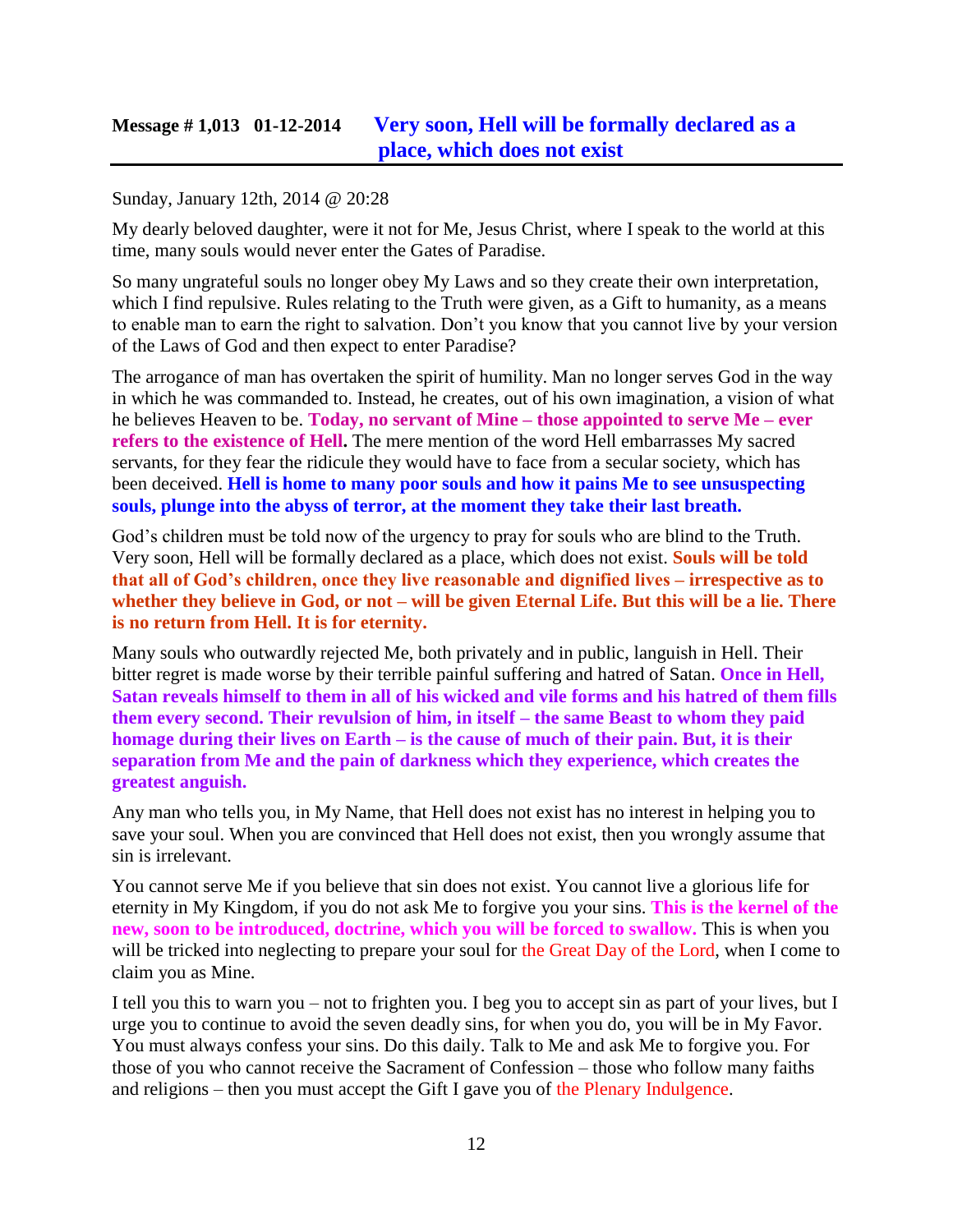Look after your soul, for it is your soul which will live forever. You will live in only one of two places, for eternity – in Hell or in My Kingdom.

Your Jesus

# **Message # 1,014 01-13-2014 [God the Father: I Am coming to gather the](http://www.thewarningsecondcoming.com/god-the-father-i-am-coming-to-gather-the-faithful-my-time-is-soon-as-my-sons-mercy-is-almost-upon-you-2/)  [faithful. My Time is soon, as My Son's Mercy is](http://www.thewarningsecondcoming.com/god-the-father-i-am-coming-to-gather-the-faithful-my-time-is-soon-as-my-sons-mercy-is-almost-upon-you-2/)  [almost upon you](http://www.thewarningsecondcoming.com/god-the-father-i-am-coming-to-gather-the-faithful-my-time-is-soon-as-my-sons-mercy-is-almost-upon-you-2/)**

Monday, January 13th, 2014 @ 16:56

**I Am** God the Father. **I Am** Who Am. **I Am** your Creator – the Alpha and the Omega.

My dearest daughter, **hear Me as I announce that My Intervention to prevent the destruction of the human race is about to take place.**

When you hear no evil – that does not mean it does not exist. **There is a wicked act being planned to incur war, with the sole objective being to destroy as many people as possible.** Man's capacity to enact evil deeds against My children has never been greater. Man's ability to produce technology has never been greater, but this knowledge is being abused on a large scale and plans to control every part of your lives are at an advanced stage.

**They, My enemies, want to control what you eat, drink ,and all that you do to promote the Truth, as I have given you. Until the day that they are in control of your countries, your finances and your health, they will not rest**. While these plans are to become evident, they will also take over all religions. Because so many people do not believe in My Existence, there will be little opposition to their devious plan to steal souls from Me.

**When man believes that he can defy God, then he does not really know Who I Am. If he does not know Who I Am, then he knows nothing. His heart has been hardened, his intellect dulled and his soul made leaden.**

He who removes himself from Me, is lost. He who fights against Me, with the intent to steal the souls of My children, is dead to Me and his destiny doomed.

**I will intervene now to stop this terrible, wicked atrocity from being perpetrated. Then when I Am done, I will open your eyes, tug at your hearts and fill you with wonder.** Soon I will reveal the Truth, because so many of you no longer believe in it.

**I Am** all that is, and will be. **I Am** your Father, All-Knowing, All-Seeing, All-Love and All-Mercy. **I Am** coming to gather the faithful. My Time is soon, as My Son's Mercy is almost upon you.

Your beloved Father

God the Most High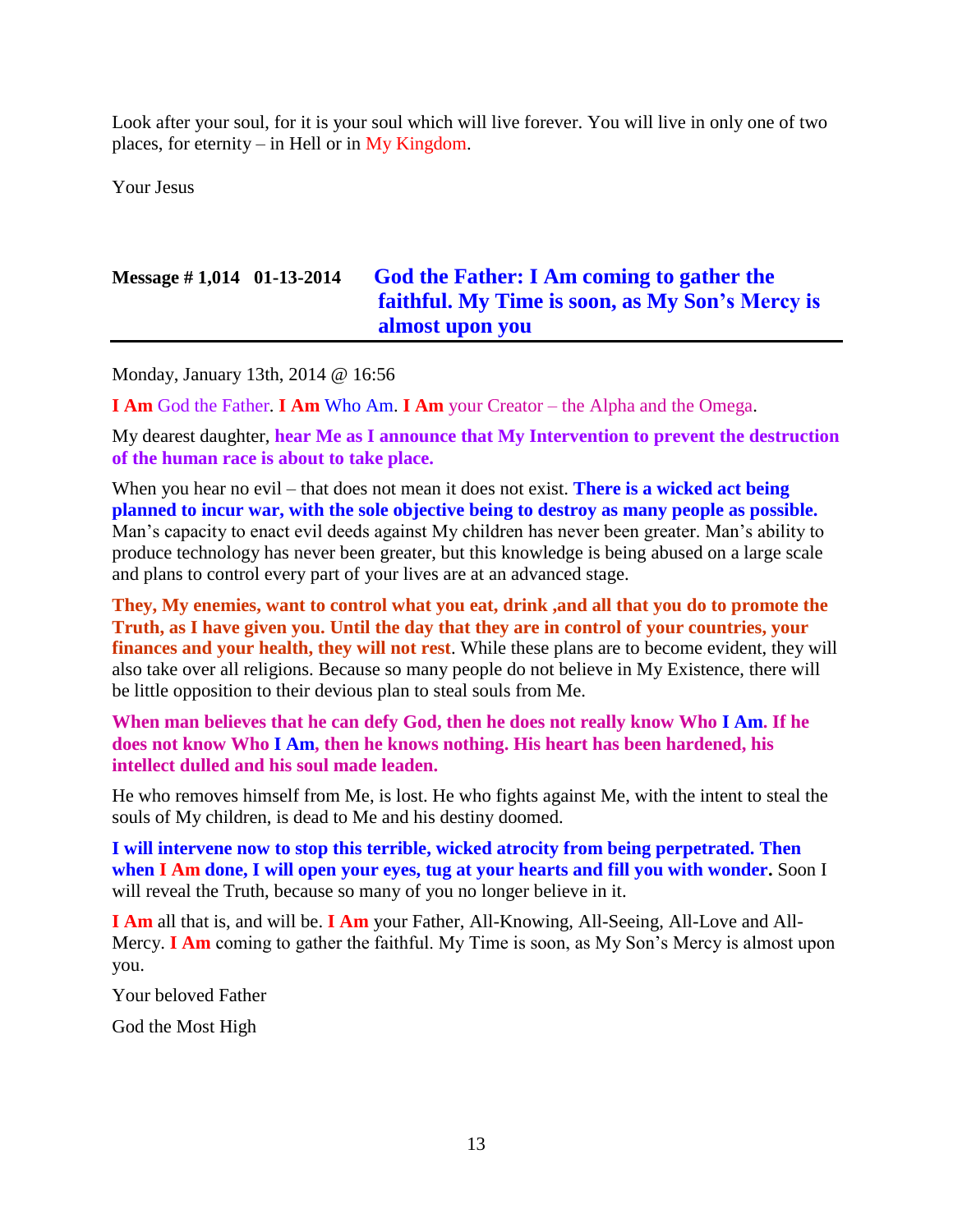#### Tuesday, January 14th, 2014 @ 16:53

My dearly beloved daughter, **when My servants, My followers, and all those who profess to be of Me, say that they love Me, this means two things. They love Me because they accept My Word and they honor Me by professing the Truth.**

**When you love Me, you must remain true to My Holy Word.** This means being obedient to My Word in all things relating to the Truth. When you profess the Truth of My Word, as My sacred servants, you must remain obedient to the Word of God.

**When My Church upholds the Word of God, you must remain obedient to My Church. But when the day comes when those with authority in My Church no longer proclaim the Truth, then you must remain obedient only to Me. For I Am the Church. Without Me, your Jesus, there is no Church.**

When My Word is tampered with and then adapted, it will no longer be My Word. You can only be obedient to the True Word of God. **Should you follow a new manmade doctrine, which will replace My Holy Word in My churches throughout the world, then, those responsible for this sacrilege will deny Me.** Only remain obedient to those who proclaim the Word of God, for if it is not My Word then – it is not from God.

The Word of God is Sacrosanct. It may never be changed by anyone. Obedience to My Church is important. Obedience to the Word of God is what determines if you are a Christian. The day when you replace the Word of God, with a manmade substitute, is the day you will disobey the Word of God.

You can only remain obedient, in My Eyes, in My Church on Earth, if the Truth is upheld. You must never be frightened to proclaim the Truth, because only the Truth will set you free.

Your Jesus

### **Message # 1,016 01-16-2014 [This new and rapidly created hierarchy will take](http://www.thewarningsecondcoming.com/this-new-and-rapidly-created-hierarchy-will-take-over-my-church/)  [over My Church](http://www.thewarningsecondcoming.com/this-new-and-rapidly-created-hierarchy-will-take-over-my-church/)**

Thursday, January 16th, 2014 @ 19:41

My dearly beloved daughter, the Truth divides. It always has done. When one man says that he knows the truth, another will deny it. But when the Truth comes from the Word of God, it will cause the greatest division. Many fear the Truth, because it is not always pleasant, and yet **without the Truth, you would live in denial. When you live in denial of the Word of God, you will never find true peace in your hearts.**

**When you know the Truth, which is contained in My Father's Book, then you know the Way of the Lord and you must follow this path, up to your last breath. Do not deviate from this.** But if My Word is tampered with, rewritten and demolished, surely you would never accept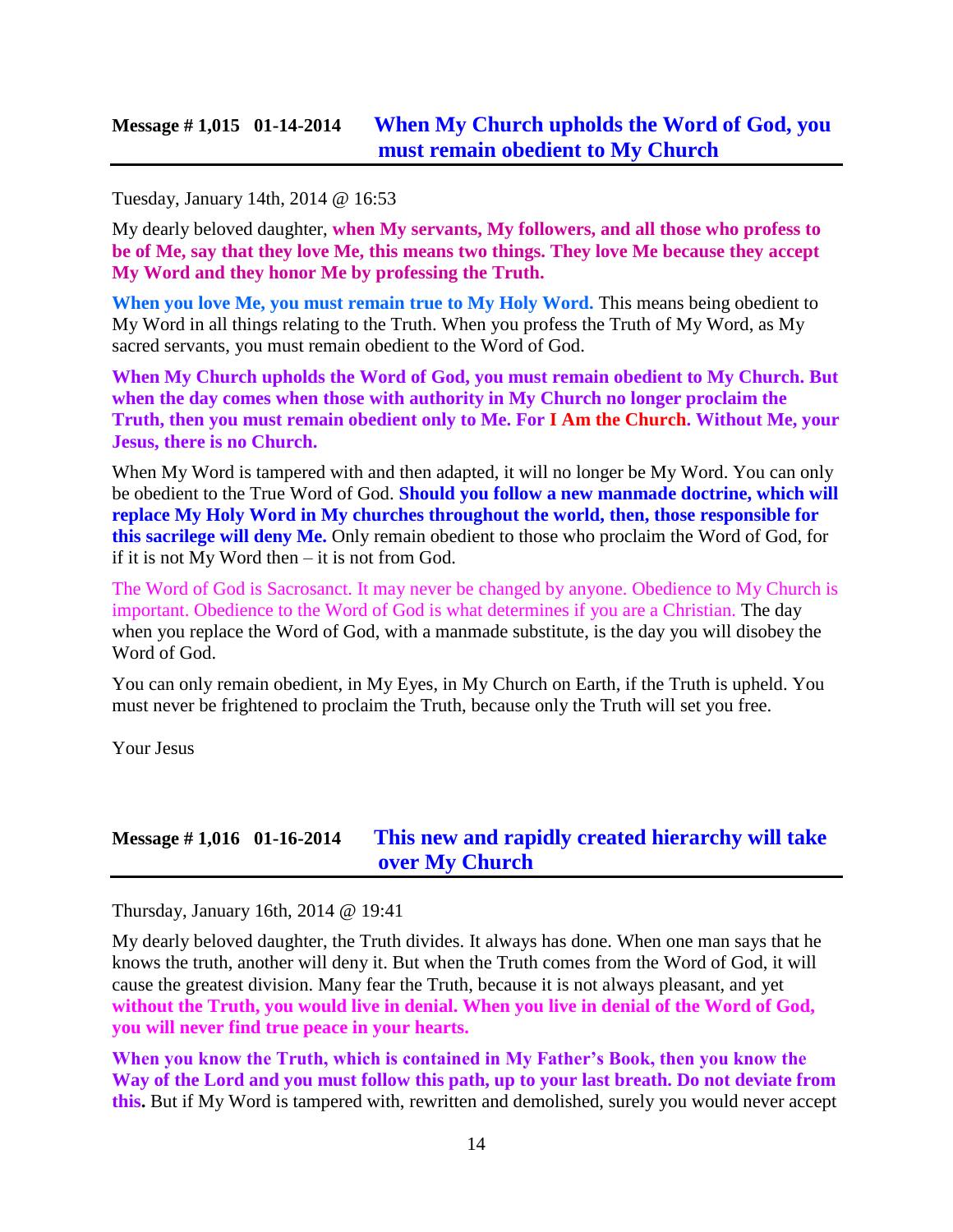this. That is good. But if new doctrines, which differ from My Holy Word, are introduced to you, from within the roofs of My churches, what then will you do?

Will you accept a lie, instead of the Truth? Will you accept a doctrine, which will be unholy in My Eyes?

The answer must be no. You must never deny My Word – for anyone. No one, even if they are dressed in the linens of the elite within the hierarchy of My Church, a pauper, a king or a prince – anyone who demands that you accept a new doctrine pertaining to My Word does not come from Me.

**My Church is being demolished discreetly from within and each part is being dismantled. As the tiers are pulled down and loyal servants discarded – and then deemed to be no longer useful – the way will be cleared for the doctrines from Hell to be pronounced.**

Woe to priests, bishops and cardinals, who dare to defend the Word of God, for they will suffer the most. While some will be excommunicated and accused of heresy – though they will only speak up for the True Word of God – others will be too weak. **Many poor sacred servants will give into the pressure to denounce the Laws of God. If they do not agree to embrace the doctrine of lies, they will be thrown to the wolves.** Those, whose faith will have already weakened and who love worldly things and who have a fierce ambition in their souls, will be the first in the queue to swear allegiance to the new 'pledge'.

**This new and rapidly created hierarchy will take over My Church. They will declare falsities in the Name of God and take with them many innocent souls of the faithful.** The congregations will unwittingly be offered a poison chalice filled with nothing – only bread. The Holy Eucharist will no longer fill their souls. They will soon be fed homilies, which will ridicule the Word of God when they will declare human rights to be the most important doctrine. And then they will declare the greatest heresy, that man will be given Eternal Life, whether or not he repents for his sins. This is how they will destroy the souls of millions.

**As they continue to pull My Church apart from the inside out, My loyal priests and faithful followers will rebuild My Church, brick by brick. My Church, you see, can never die for I will not let it.**

All priests, all bishops and all cardinals who will be dethroned and who remain faithful to Me, will never desert the just or those followers of Mine who have been blessed with the Gift of Wisdom. Then, while the false knowledge will fill the hearts of weak servants in My Church, the Gift of the Holy Spirit will not only Light the souls of My Remnant Church, but will provide the Light, for all those whose names are in the Book of the Living, to My door.

Never before will My disciples be tested in the way in which they will be in the future. **They will be given Divine Assistance to enable them to keep the Light of God shining in a world, which will be plunged, slowly and painfully, into darkness, caused by the arrival of the enemy, the Antichrist.**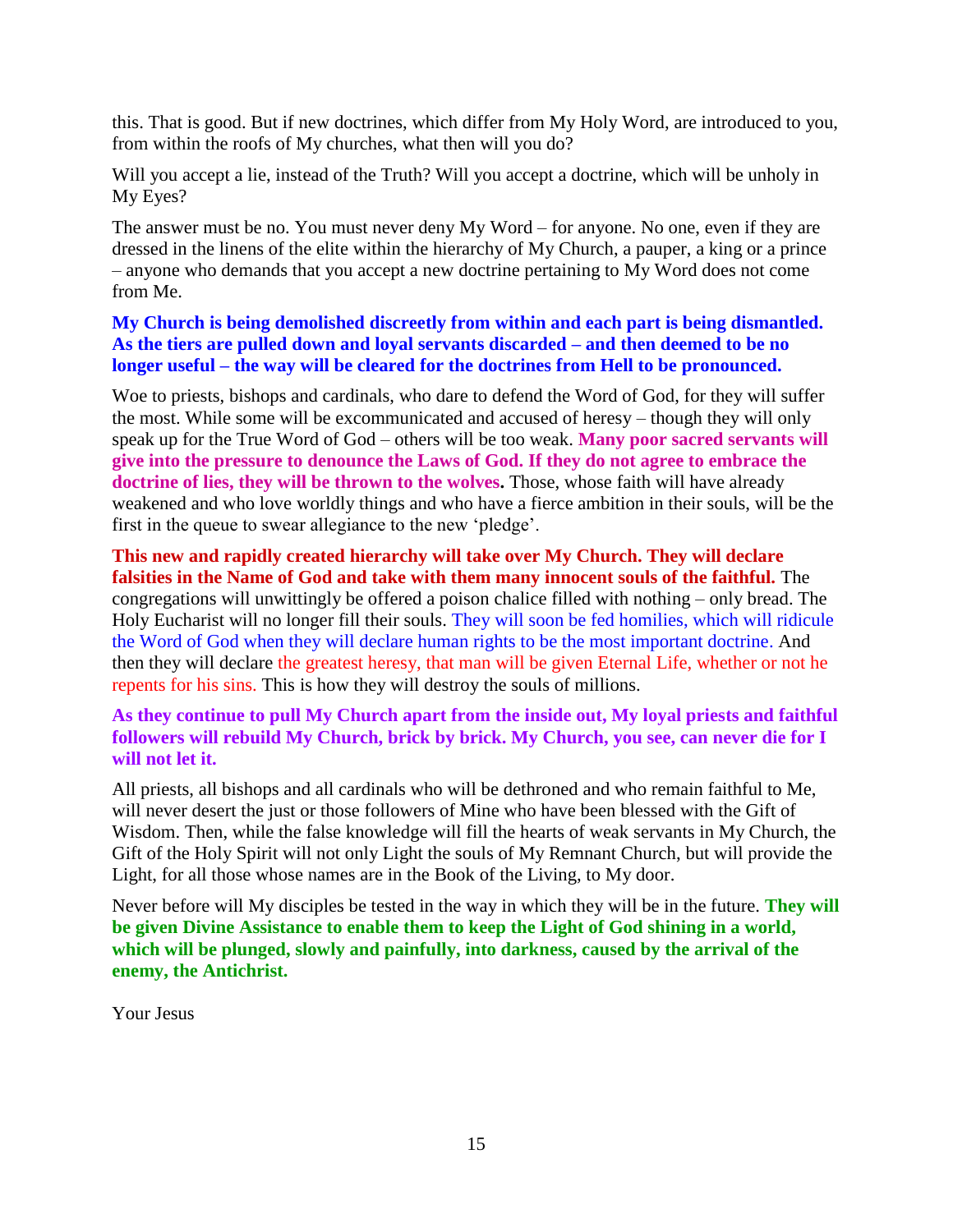### **Message # 1,017 01-17-2014 [Every word you utter in this Mission comes from](http://www.thewarningsecondcoming.com/every-word-you-utter-in-this-mission-comes-from-me-every-action-you-take-comes-from-me/)  [Me. Every action you take comes from Me](http://www.thewarningsecondcoming.com/every-word-you-utter-in-this-mission-comes-from-me-every-action-you-take-comes-from-me/)**

#### Friday, January 17th, 2014 @ 20:42

My dearly beloved daughter, **be at ease every time you face the many obstacles, which you and all of My followers face daily in this Work to save souls.**

**Always remember that Satan will never stop tormenting this and other missions, which are authentic, for they come from God.** The authentic missions, which I bless today and those I blessed over the centuries always suffered, because of opposition.

Only the missions, which truly come from God, attract such hatred. Only true prophets attract hatred. Moses, Elijah, Noah and John the Baptist and others like them drew hatred, because of Satan's influence over weak souls. Only I, Jesus Christ, one of hundreds of prophets during My Time on Earth, attracted the type of hatred, which was inflicted upon Me. And now, only you, My last prophet, will attract hatred of a kind not seen for a long time – though others, like you, have suffered in recent times.

**When you have to endure opposition, in the Name of God, know that, when the Holy Trinity presents the Word to humanity through a Prophet, it will be the worst kind.** Only for the Divine Assistance given to you, you would flee in terror. My Father protects you, My little one, and so you must forge ahead always in the knowledge that He desires souls, for every word which is uttered from your lips, for every word, which is drawn by your hand and for every soul you reach out to. All this suffering will bring Me more souls.

**Be assured that the time for Me to return to reclaim My Throne is close and as the Day draws nearer many tactics will be used to trip you up in this Mission. Every lie will be thrown at you, every stone hurled, every torment your lot and every enemy of God placed on every path you turn.** But, as the Redeemer of humanity, I will ensure that every bramble is carefully removed, every stone thrown to one side, every path cleared, so that you will succeed in bringing My Word before the world, at a time when I will be all but forgotten.

I walk with you, My daughter. I rest My Hand upon your left shoulder, in order to shelter you from evil and I guide you in every way. Every word you utter in this Mission comes from Me. Every action you take comes from Me. **Every suffering you endure is Mine.** Your will is Mine, for you gave it away to Me and now I reside completely within you. **When they hurt you, they insult Me. When they mock you, they deny the Truth. When they deny the Word, they deny Me, but when they accept My Word, given to you, they become part of Me and so they too will be given My Protection also.**

**Go now, My daughter, and never fret when hatred is shown to you in this Mission, for you and all those who hear My Call will then be in no doubt Who it is that they oppose. It is not you, but I, Jesus Christ, they push away.** When you are for Me, with Me, in Me and speak My Word – you are truly a child of God.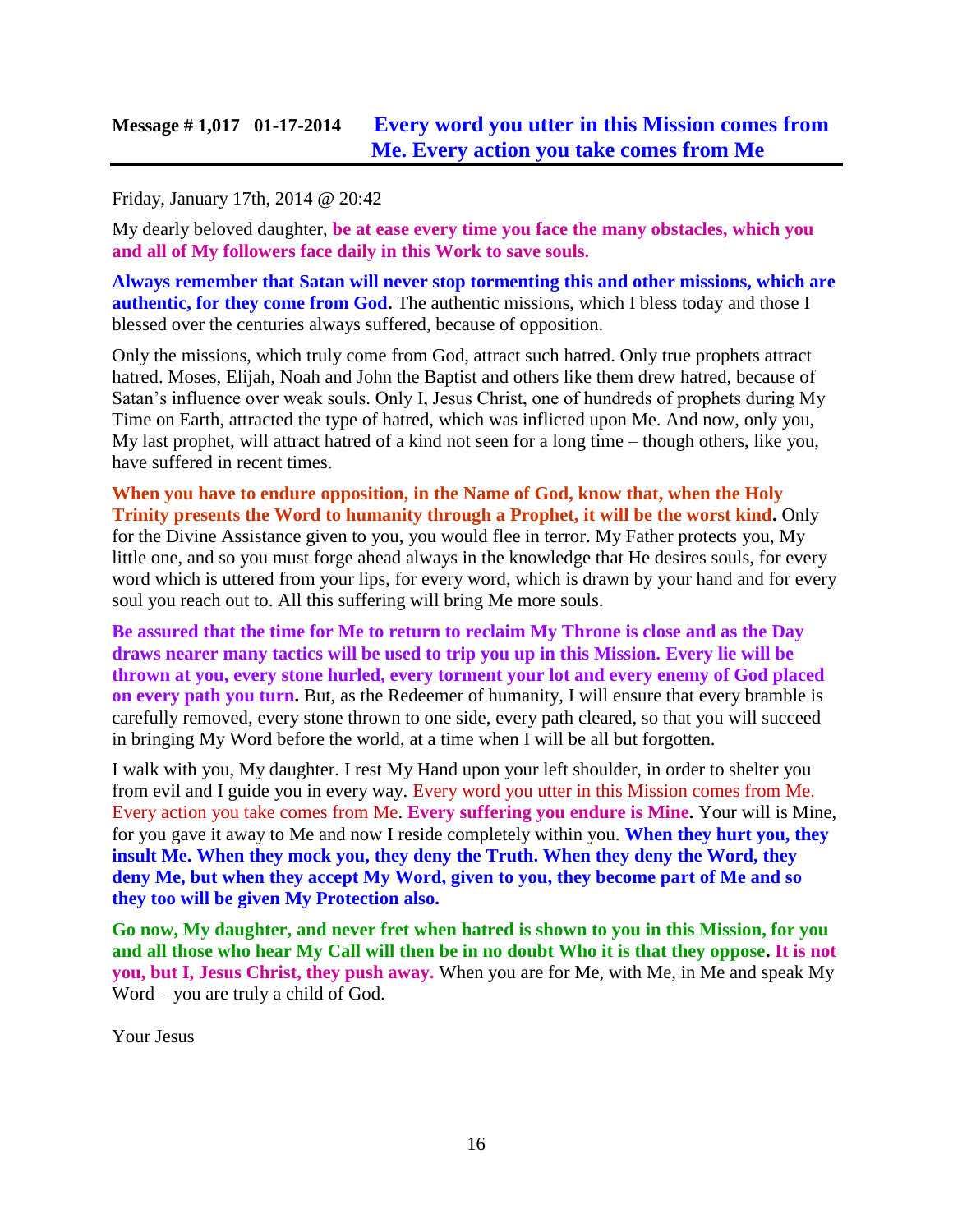# **Message # 1,018 01-19-2014 [Who amongst you would be strong enough to](http://www.thewarningsecondcoming.com/who-amongst-you-would-be-strong-enough-to-accept-my-cup-of-suffering-in-all-that-it-brings-with-it/)  [accept My Cup of Suffering, in all that it brings](http://www.thewarningsecondcoming.com/who-amongst-you-would-be-strong-enough-to-accept-my-cup-of-suffering-in-all-that-it-brings-with-it/)  [with it](http://www.thewarningsecondcoming.com/who-amongst-you-would-be-strong-enough-to-accept-my-cup-of-suffering-in-all-that-it-brings-with-it/)**

#### Sunday, January 19th, 2014 @ 14:35

My dearly beloved daughter, what man amongst you, who declares himself to be a holy follower of Mine, and who boasts of this fact, will take My Cup?

Who amongst you would be strong enough to accept My Cup of Suffering, in all that it brings with it? **The answer is very few of you. And yet, you feel justified when you scourge Me, through My chosen souls, who have willingly accepted My Cup.**

**Chosen souls, Visionaries, Prophets and Seers, accept My Cup, because they give Me their free will, on My terms – not on their own. When you declare yourselves to be all-knowing and well-versed in My Holy Word and do not accept the suffering, which is carried by My poor persecuted Prophets, then you do not know Me.** If you do not know Me, then you cannot truly love Me. If you do not love Me, then you do not spread the Truth. Instead, you pick what parts suit you in the Most Holy Gospels and then use these as a yardstick to beat My Prophets with and all those chosen souls who carry My sorrowful Cross.

When you trample on other souls, treat them cruelly in My Name, you have been infested by hatred. Hatred comes from Satan. It does not come from Me. When you come before Me, during The Warning – the Illumination of Conscience – I will show you how you have offended Me. **Still, many of you, guilty of twisting My Words of Love into words of hatred against My Prophets, will stand defiantly before Me. For you are so stuffed with self-love and pride that even I, Jesus Christ, will find it difficult to draw you to Me.**

Your hatred for others separates you from Me.

Your Jesus

# **Message # 1,019 01-20-2014 [Mother of Salvation: This final Medal, brought to](http://www.thewarningsecondcoming.com/mother-of-salvation-this-final-medal-brought-to-you-by-me-through-the-mercy-of-god-will-draw-billions-of-souls-towards-eternal-life/)  [you by me, through the Mercy of God, will draw](http://www.thewarningsecondcoming.com/mother-of-salvation-this-final-medal-brought-to-you-by-me-through-the-mercy-of-god-will-draw-billions-of-souls-towards-eternal-life/)  [billions of souls towards Eternal Life](http://www.thewarningsecondcoming.com/mother-of-salvation-this-final-medal-brought-to-you-by-me-through-the-mercy-of-god-will-draw-billions-of-souls-towards-eternal-life/)**

Monday, January 20th, 2014 @ 12:09

My dear child, **God wants to save every single person, of every single faith, as well as those who deny the Existence of Him and His Son, Jesus Christ. This is why people of every age, every culture and every denomination, must receive a Medal of Salvation.**

**Each person who is given a Medal, even if it cannot be blessed, will be given an extraordinary Gift. Soon afterwards, God will instill in them a Grace, an insight into their own helplessness and an awareness of God's Almighty Love.** He will enlighten even the most stubborn of souls and those with hearts of stone. Soon they will seek the Truth and then they will call out to God, begging Him to help ease their hearts and fill them with His Great Mercy.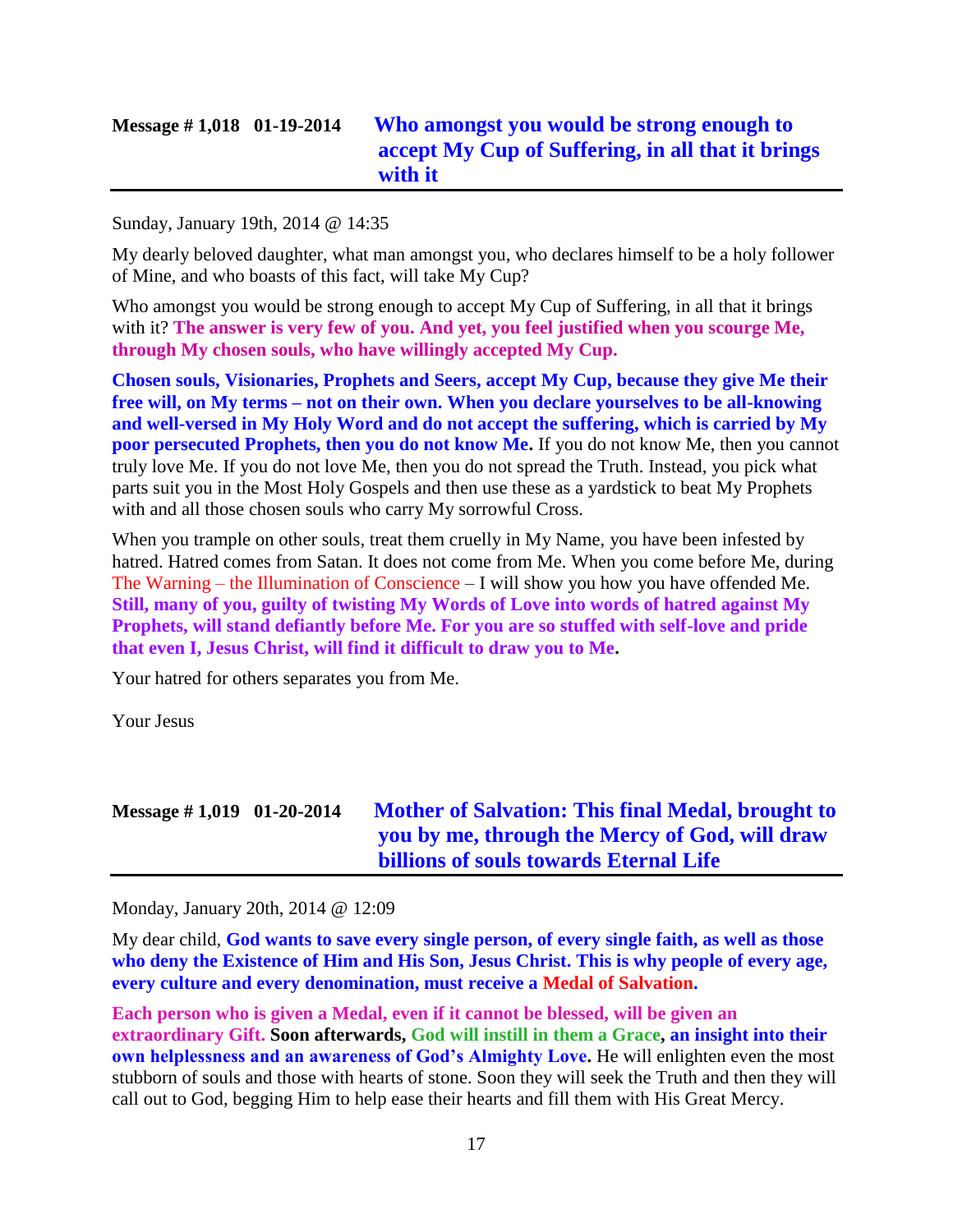Do not reject the Gift of the Medal of Salvation, because this final Medal, brought to you by me, through the Mercy of God, will draw billions of souls towards Eternal Life. When My Father gave me the instruction to present the world with the Most Holy Rosary to St. Dominic, many rejected it. They still do today, for they think it was created by me. It was given to me, so that anyone who recited it could protect themselves from the Evil One. It is through my intercession that special Graces and protection are bequeathed to souls, against the influence of the Evil One.

**Do not make the mistake of rejecting this Medal as it is for the whole world and many miracles will be associated with it.** Those who do reject it or try to prevent others from accepting it will deny salvation – especially atheists, who are in greatest need of Divine Intervention. You must always place those people who reject God before My Father's Throne and beg for Mercy for their souls.

**Please ensure that the Medal of Salvation is provided to as many people as possible.**

Your beloved Mother

Mother of Salvation

# **Message # 1,020 01-21-2014 [God the Father: Free will, given to humanity, has](http://www.thewarningsecondcoming.com/god-the-father-free-will-given-to-humanity-has-meant-that-many-of-my-children-were-drawn-away-from-me/)  [meant that many of My children were drawn](http://www.thewarningsecondcoming.com/god-the-father-free-will-given-to-humanity-has-meant-that-many-of-my-children-were-drawn-away-from-me/)  [away from Me](http://www.thewarningsecondcoming.com/god-the-father-free-will-given-to-humanity-has-meant-that-many-of-my-children-were-drawn-away-from-me/)**

Tuesday, January 21st, 2014 @ 15:44

My dearest daughter, **My Will be done, as the time for man's free choice to do what is according to his own desire is drawing to an end.**

I gave man free will. It is a Gift. I bequeathed this Gift, along with many others, to My children. Although they choose to follow their own will, over that which I desired for them, I still respect their free will.

I love My children, unconditionally. I could never not love them, although they offend Me in so many ways. Free will, given to humanity, has meant that many of My children were drawn away from Me, in favor of the glittering promises they are tempted by daily, when they crave beauty, wealth, fame, and power, all of which lead them away from Me.

**I Am their Refuge, but they do not understand this. In Me, they will find the beginning and the end of everything that can bring them pleasure, peace, and love.**

**Although the Evil One has used the free will I gave to man to seduce them, I will take all sinners back into My Realm, when they will realize that all they had sought to bring them peace has failed to fulfill them.** The time is close for My Kingdom to be complete. **Souls will, I Promise you, feel compelled to come running to Me, their beloved Father, when the time comes.** Then they will shed the cobwebs from their eyes, the hardened shells of their hearts and the darkness in their souls and seek Me out.

My children, always trust in My Great Love for each of you, for how could it be any other way? **You are Mine, like a limb, a piece of My Heart. To push you away and banish you would be**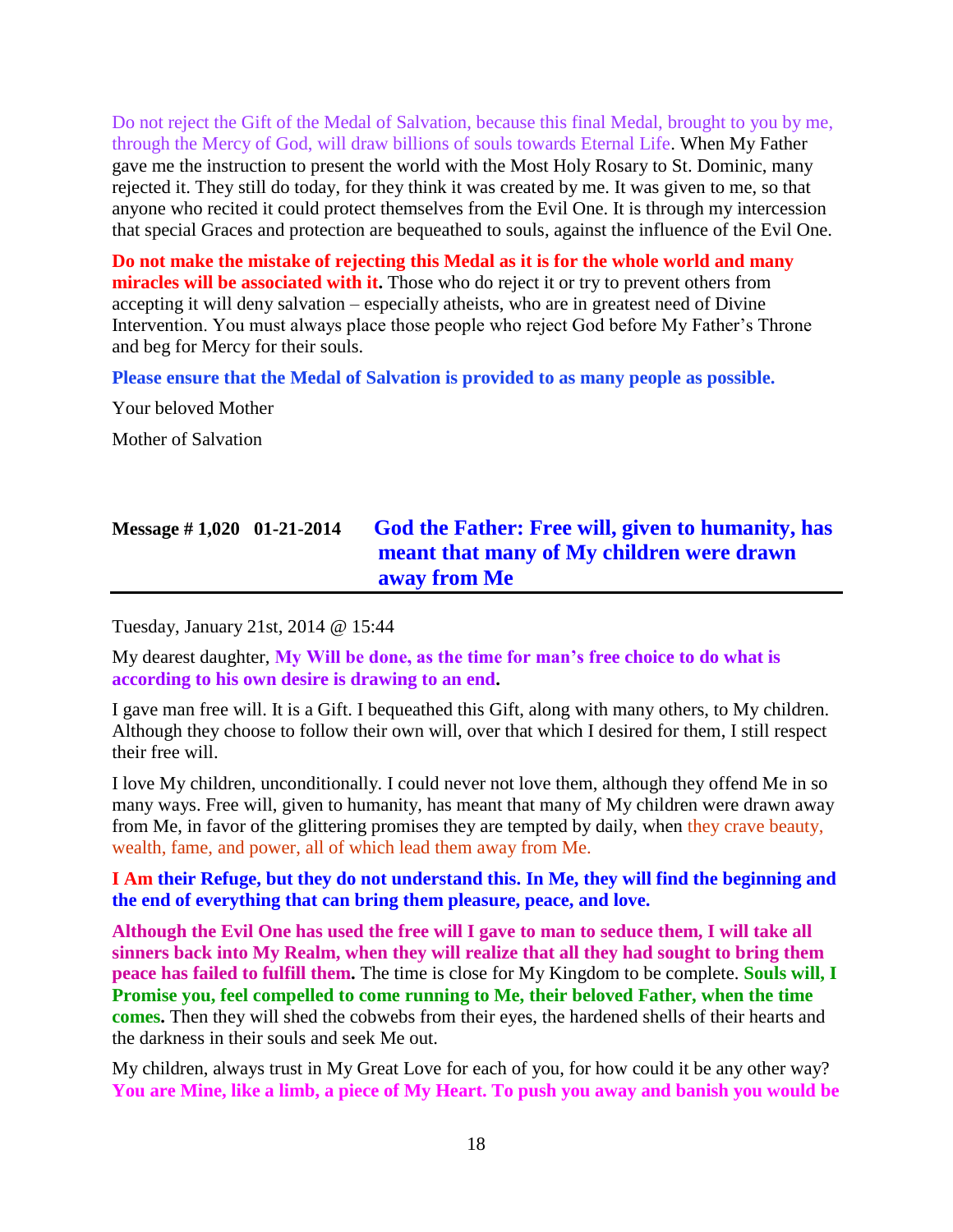**like losing a piece of Myself.** So, when I make the final Call and after all measures have been taken to win your hearts, make haste. I will be waiting. I will take you and engulf you into My Holy Realm, away from all harm.

On that Day, you will forget your will and become entwined with Mine, because it will be of no use to you, of no interest, because when you come home to Me, we will be united as one.

Your beloved Father

God the Most High

### **Message # 1,021 01-24-2014 [Mother of Salvation: These apparitions will begin](http://www.thewarningsecondcoming.com/mother-of-salvation-these-apparitions-will-begin-this-spring-as-my-son-has-instructed-2/)  [this Spring, as my Son has instructed](http://www.thewarningsecondcoming.com/mother-of-salvation-these-apparitions-will-begin-this-spring-as-my-son-has-instructed-2/)**

Friday, January 24th, 2014 @ 20:05

My dear child, let it be known that I will make one more appearance at all the Marian grottos, which were approved by my Son's Church, over the centuries.

**I will make myself known in Sacred sites, which will include Lourdes, Fatima, La Salette and Guadalupe. I will also appear at Garabandal.** These apparitions will begin this Spring, just as my Son has instructed.

I will be seen, by chosen souls, with the sun behind my head. There will be twelve stars encircled and woven around the crown of thorns, which was worn by my Son during His Crucifixion, placed upon my head, as a sign for all to follow my example. My role is to lead all of God's children along the Path of Truth and take them to my Son.

#### **When these apparitions take place, there will be no doubt, especially amongst those who pay homage to me, that I speak the Truth when I say that soon the final Path, which will bring you to my Son, in these the End Times, will be through the Book of Truth.**

When you follow me, your Mother, I will take you and guide you towards my Son. My Son has promised many miracles, so that He can open your eyes to the prophecies He gave the world, through my own Mission. Many do not accept that I appeared at these special apparition sites and dismiss their importance in the salvation of souls.

### **When I appear one last time at these sites and present myself as the Mother of Salvation, you will know then that this Mission is my last and that all apparitions lead to this final one to bring the world the Salvation, which is the birthright of every single person.**

Rejoice, for these days are close and when you hear of these things, then know that this prophecy, when fulfilled, could only have come from me, your beloved Mother, the Mother of Salvation, Mother of God.

Your beloved Mother

Mother of Salvation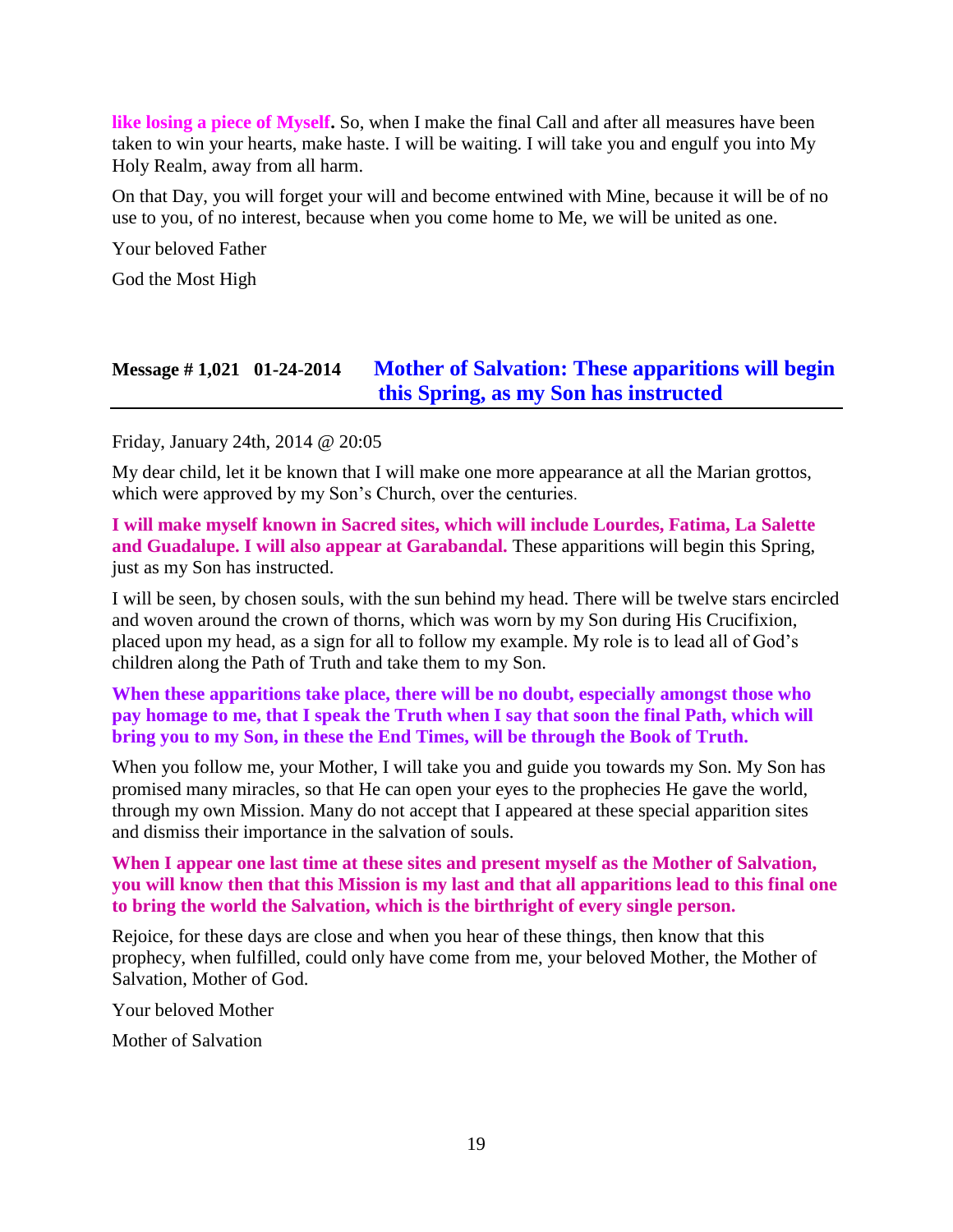Friday, January 24th, 2014 @ 20:19

My dearly beloved daughter, **when My Mother makes one final appearance, at Marian apparition sites everywhere, you must know then that the world will turn and run to Me at last.** It is through My beloved Mother that more souls are brought to Me. **Her role has always been to serve Me for the good of man.** And now, My Mother's role, as Co-Redemptrix, will be well and truly understood at last.

**I will give every soul the opportunity to witness My Powerful Intervention, so that I can convert them.** Through conversion, I can save millions. The Promise of Salvation was made by Me and fulfilled by My Death on the Cross. Now, I will gather the souls I will draw to Me through this Mission and spread the Truth of My Word everywhere.

**Those who were never given the Truth will be presented with it for the very first time.** Those who were given the Truth, but who have forgotten it will be reminded of My Promise. Those who do know the Truth, but who have changed it in order to suit their own desires, will be reminded that there can only be one Truth.

I bring humanity the Truth at a time when their minds are confused, their souls torn with doubt – but I will ease their fears. Only I, Jesus Christ, their Savior has the Power to intervene like this. Only I have the Power to bring them peace and deliver them the salvation, which rightly belongs to them.

**All the strands of this Mission are being drawn together to form a pattern. Then, when the various parts are linked and fitted together, like the pieces of a jigsaw, when all the pieces begin to merge, the final picture will become clear.** Then you will find My Presence everywhere – all of which is linked to every authentic holy mission granted to the world by My Father, until finally the whole Truth will become clear to everyone.

**My Father promised that He would reveal to the world the Truth, through the Book of Truth, as foretold to the Prophets Daniel and John the Evangelist. My Father brings you the Truth at this time now, but He does it piece by piece, little by little until the final part makes up the whole. Only then will the Book of Truth make sense.** Only then will the final hurdles be overcome, when the majority of humanity will sing and rejoice in anticipation of My Second Coming. **Only when My Mission is completed will the Great Day be announced to the world.**

Go in peace and know that when you place all your trust in Me, that I can complete the final part of My Father's Covenant and take you into the Realm of His Almighty Kingdom.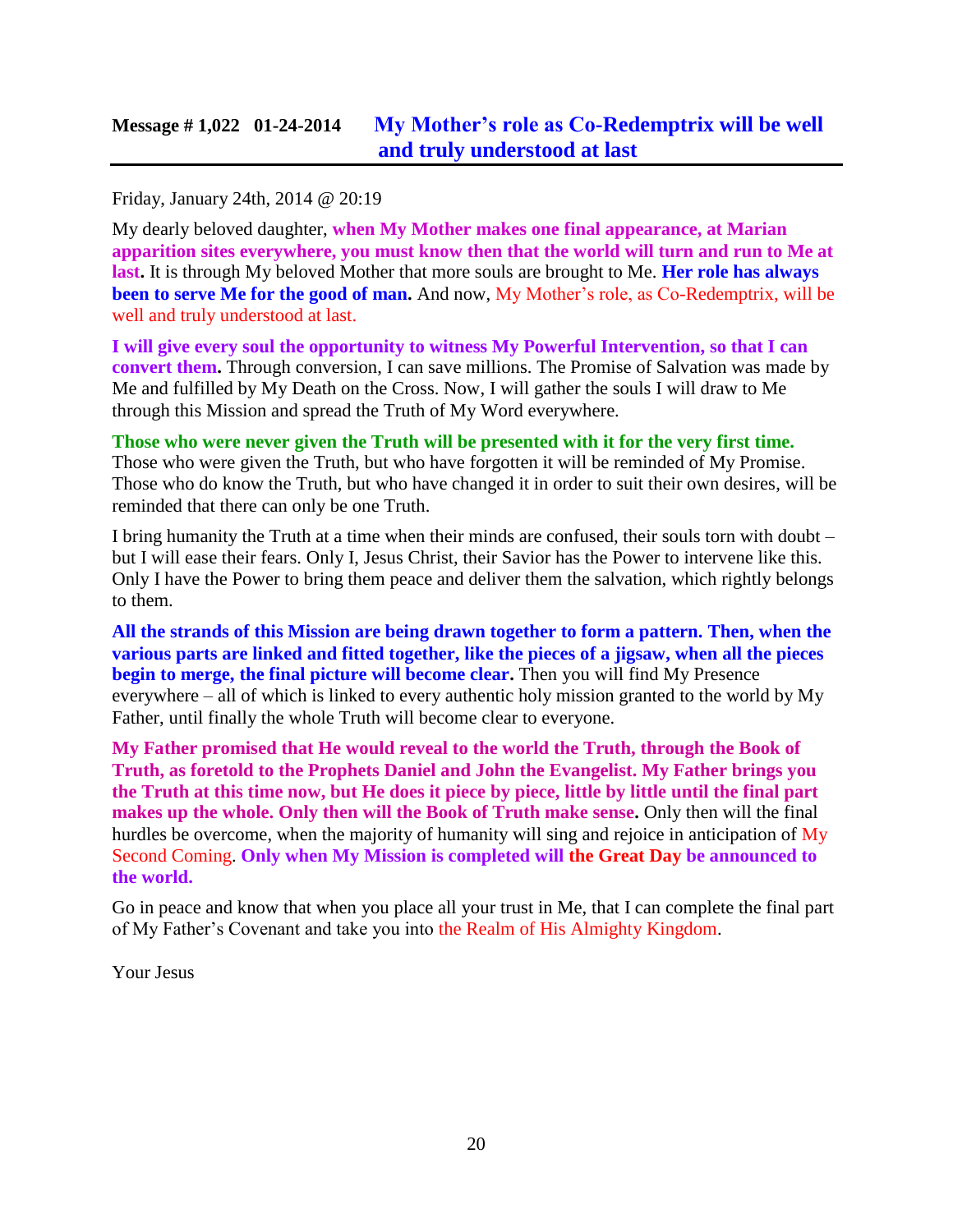### **Message # 1,023 01-26-2014 [The plan to remove every trace of Me has](http://www.thewarningsecondcoming.com/the-plan-to-remove-every-trace-of-me-has-commenced/)  [commenced](http://www.thewarningsecondcoming.com/the-plan-to-remove-every-trace-of-me-has-commenced/)**

#### Sunday, January 26th, 2014 @ 15:00

My dearly beloved daughter, never allow the views of those with bitterness in their hearts, against this Work, make you hesitate in My Mission for souls.

What does it matter if you and My beloved faithful souls, who refuse to deviate from the Word of God, are rejected? What does it matter whether or not they pour scorn upon you? Their human opinions, which negate the Word, are of no consequence in your pursuit of Eternal Salvation. When you glorify Me and when you honor My Holy Word, you will be tempted by all sides to turn your backs on Me.

So many will reject this Mission until the awful truth dawns on them when they will witness the blasphemies, which will pour from the mouth of the False Prophet. **When someone who contradicts the Existence of the Holy Trinity, dares to wear the robes of a high priest under the roof of My Church and then tries to convince you that what you have known to be true, up to now, is no longer the case, you will know then that the spirit of evil has engulfed My Church from within.**

**When surrounded with new ideologies, new doctrines and when you are told that the human race today demands these changes, that will be the time when God's Desires are no longer responded to. Instead, when manmade doctrines, full of error and flaws, declare sin to be no more, the time will be close for Me to destroy My enemies, as foretold.**

Many more of you will wake up to the Truth and the terrible dishonor, which will be accorded to Me, Jesus Christ, in my Church on Earth. Those faithful servants will recognize the wickedness and then many of them will flee. But, when the time comes and when this choice is placed before you all, many will, sadly, desert Me and take part in pagan practices.

The plan to remove every trace of Me has commenced. **The Truth of My Word will be banished in your constitutions, your schools, until finally it will be denounced within My Own Church.** Those of you who believe that this could never happen – that God would never permit these things – are mistaken. These atrocities have been permitted, in the final purification of man, before My Second Coming. **If you do not remain alert, irrespective of how much you love Me, you will be led into participating in a series of ceremonies, which will not pay homage to God. If they do not honor Me, then you must ask yourselves, why is this? Why have these changes been made and why, so suddenly? The answer is time – for there is little left.**

The race to win over souls on both sides will result in a fierce battle. One side will convince you to reject the Word of God in favor of vile practices, which will idolize Satan. They will fool even those who are well versed in My Word, so cunningly presented will their case be to remove Me from My Church. The other side will suffer because of their loyalty, not just to these Messages alone, but to the True Word of God, given to the world in My Father's Book.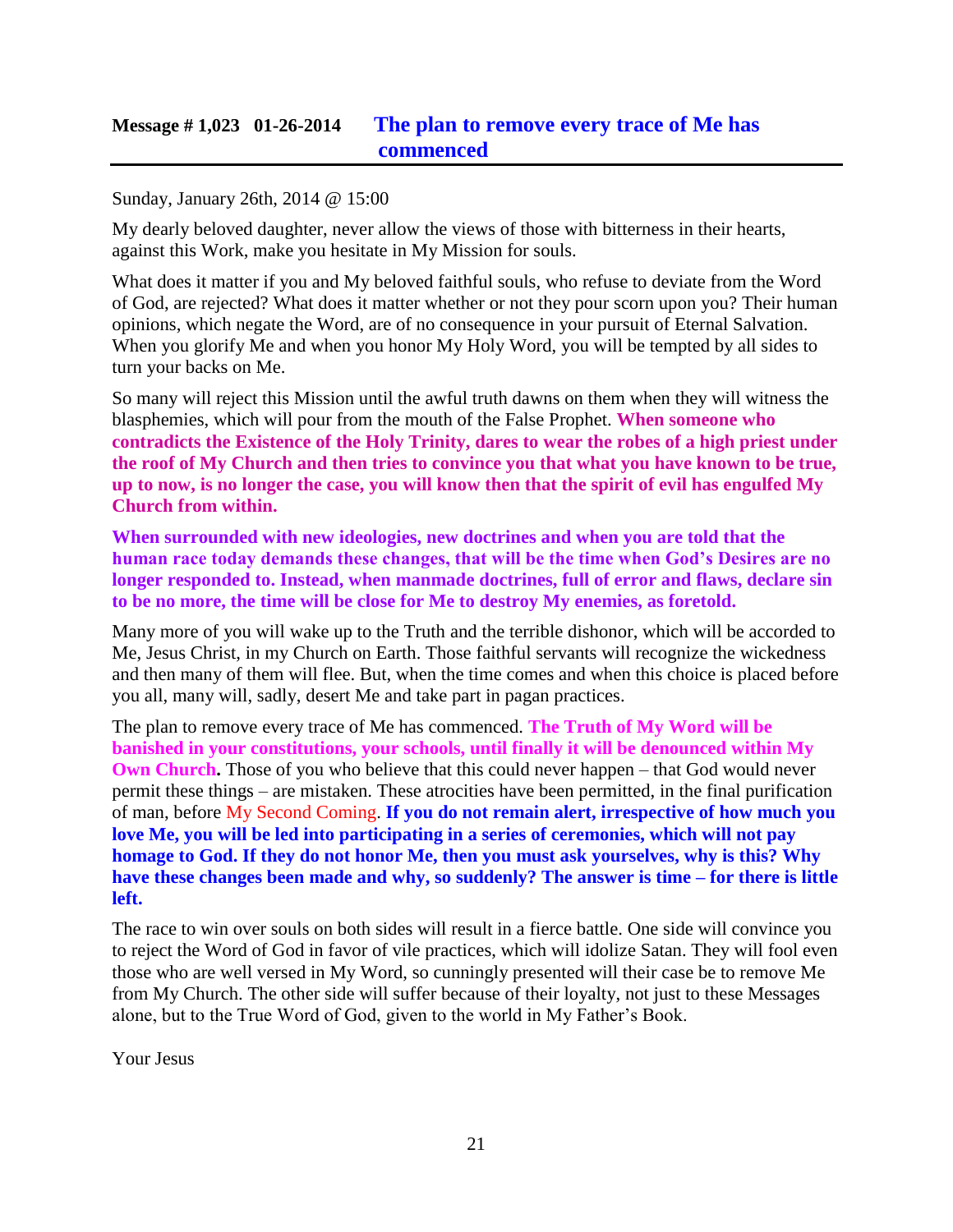# **Message # 1,024 01-27-2014 [God the Father: I have waited](http://www.thewarningsecondcoming.com/god-the-father-i-have-waited-patiently-a-very-long-time-to-gather-my-children-again-into-my-holy-will/) patiently a very [long time to gather My children, again, into My](http://www.thewarningsecondcoming.com/god-the-father-i-have-waited-patiently-a-very-long-time-to-gather-my-children-again-into-my-holy-will/)  [Holy Will](http://www.thewarningsecondcoming.com/god-the-father-i-have-waited-patiently-a-very-long-time-to-gather-my-children-again-into-my-holy-will/)**

#### Monday, January 27th, 2014 @ 17:18

My dearest daughter of Mine, how much you fear when it is so unnecessary. **When I give the world a Gift of this magnitude, it is done out of a sense of duty, which is borne out of My Great Love for all of My children.**

I warn you to protect you all. **I reveal to you part of Me in every single Message I give you for the world.** To you, My daughter, I show My great yearning to become close to My children. I show you My Compassion, My Joy, My Disapproval, My Anger, My Love, and My Mercy. Why then, when I reach out like this, do you fear Me? You must never fear a Father Who loves all of His offspring and especially sinners, who openly defile every Law given to you by Me in order to draw humanity into My Tenderness.

Children, be ready to accept My Great Mercy. Open your hearts to welcome Me, your beloved Father. Prepare to greet Me and call to Me every time fear creeps into your thoughts, when you try to come to terms with these Messages. **These Messages are unique. They are presented to the world by the Blessed Trinity. They are deemed by Me as being the most important Mission on Earth since I sent My Only Son to redeem you.**

This, My Word, should be accepted with a gracious and thankful heart. Welcome My Words. Be content in the knowledge that all that is, remains and always will remain, within My Command. **I Am** all that Is and will Be. All decisions, as to the future of mankind and the destiny of the world to come, remain with Me. I would never intentionally frighten you, children. What I will do is prepare you for  $My$  New Kingdom, so that you are fit to enter it – when all pain and sorrow will be no more.

Be at peace, My beautiful, desirable children. You are everything to Me. I include here all of you. All sinners. All those who will not acknowledge Me. All those who idolize Satan. All My faithful children. Those whose souls have been snatched. You belong to Me, only. I will not let one soul be ignored in this, My last attempt, to prepare the world for the Second Coming of My Beloved Son.

**Not one of you will be left untouched by My Hand of Mercy.** Allow Me to open your hearts so that you will be blessed by My Hand. **Say to Me: "Dearest Father, reach out and touch my body and soul with Your Hand of Mercy. Amen.". I will respond immediately to your call.**

Go forth, My little ones, and be at peace, for My Intervention will be your saving Grace, no matter how difficult the period ahead will be. I will be waiting to open the Door to My New Paradise, with Love in My Heart, as I beckon you to come to Me, your Father.

I have waited patiently a very long time to gather My children, again into My Holy Will. That Day is close and My Heart rejoices in anticipation of the moment when man comes back to his rightful place beside Me.

Your loving Father God the Most High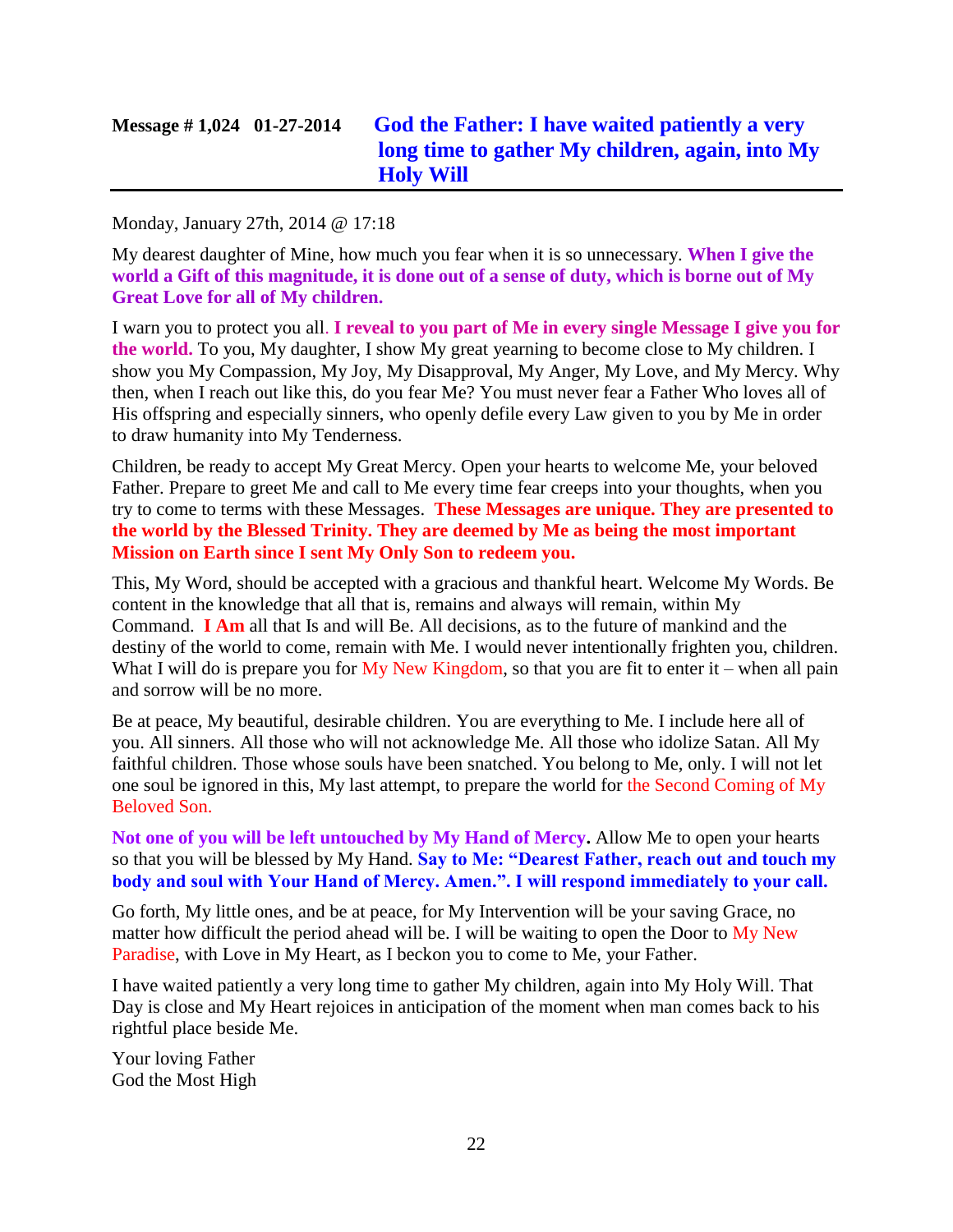### **Message # 1,025 01-28-2014 [Today, fewer people than ever believe in the](http://www.thewarningsecondcoming.com/today-fewer-people-than-ever-believe-in-the-word-of-god/)  [Word of God](http://www.thewarningsecondcoming.com/today-fewer-people-than-ever-believe-in-the-word-of-god/)**

#### Tuesday, January 28th, 2014 @ 23:15

My dearly beloved daughter, let no one doubt that they can find the Truth in My Father's Book, the Most Holy Bible. The Word is there for all to witness, as it has been for centuries. The Holy Bible contains the Truth and all that which is expected of humanity is laid bare within its pages.

Everything that was poured from the mouths of the Prophets and My Disciples, who were guided by the Holy Spirit, is contained therein. The Truth is contained within the Word – that is – My Father's Book. So why then does man question the validity of the Word? Everything given to man, for the sake of his soul, can be found in the Holy Bible.

The Truth is digested by souls in different ways. Those who are humble souls and who accept the Word of God do not question it. Others take it and discard parts of it until it no longer resembles the Truth. Then there are those who will never accept the Word, because it is of little interest to them. They see the Truth, contained in the Holy Bible, as nothing more than folklore.

Today, fewer people than ever believe in the Word of God. Those who do only take sections of which appeal to their own lifestyles and draw away from God's Laws, for which they feel no affinity. Today, the Truth which is taught is but a shadow of what is contained in the Bible.

I speak to you now of the Truth for three reasons. The first is to remind you of the Word of the Truth – which is contained in My Father's Book. The second is to reinforce the fact that you cannot rewrite the Word of God. The third is so that I can feed God's children with the Word of God at a time when, soon, it will be withheld from you. I do this now through the Book of Truth, promised to you through the Prophets. If the Truth does not sit well with you, then you do not accept the Word of God. If you do not accept the Word of God, then I cannot take you to  $\overline{My}$ New Kingdom and bring you the salvation I promised you, when I died for your sins on the Cross.

Your Jesus

# **Message # 1,026 01-29-2014 [I must intervene to save humanity from](http://www.thewarningsecondcoming.com/i-must-intervene-to-save-humanity-from-destroying-itself-before-the-great-day-of-the-lord/)  [destroying itself, before the Great Day of the](http://www.thewarningsecondcoming.com/i-must-intervene-to-save-humanity-from-destroying-itself-before-the-great-day-of-the-lord/)  [Lord](http://www.thewarningsecondcoming.com/i-must-intervene-to-save-humanity-from-destroying-itself-before-the-great-day-of-the-lord/)**

Wednesday, January 29th, 2014 @ 15:00

My dearly beloved daughter, cry not for yourselves, but for Me, your Jesus, Who weeps and suffers because of the speed at which the human race falls into depraved and sinful lives.

Because My Word has been rejected by so many, for so long, many people have no direction or know-how when it comes to the choices they make in their lives. Souls, who have drifted far away from the Truth, have only their own desires and self-regard to lead them. Self-obsession, sexual immorality, self-gratification and the seeking out of material goods, play havoc with their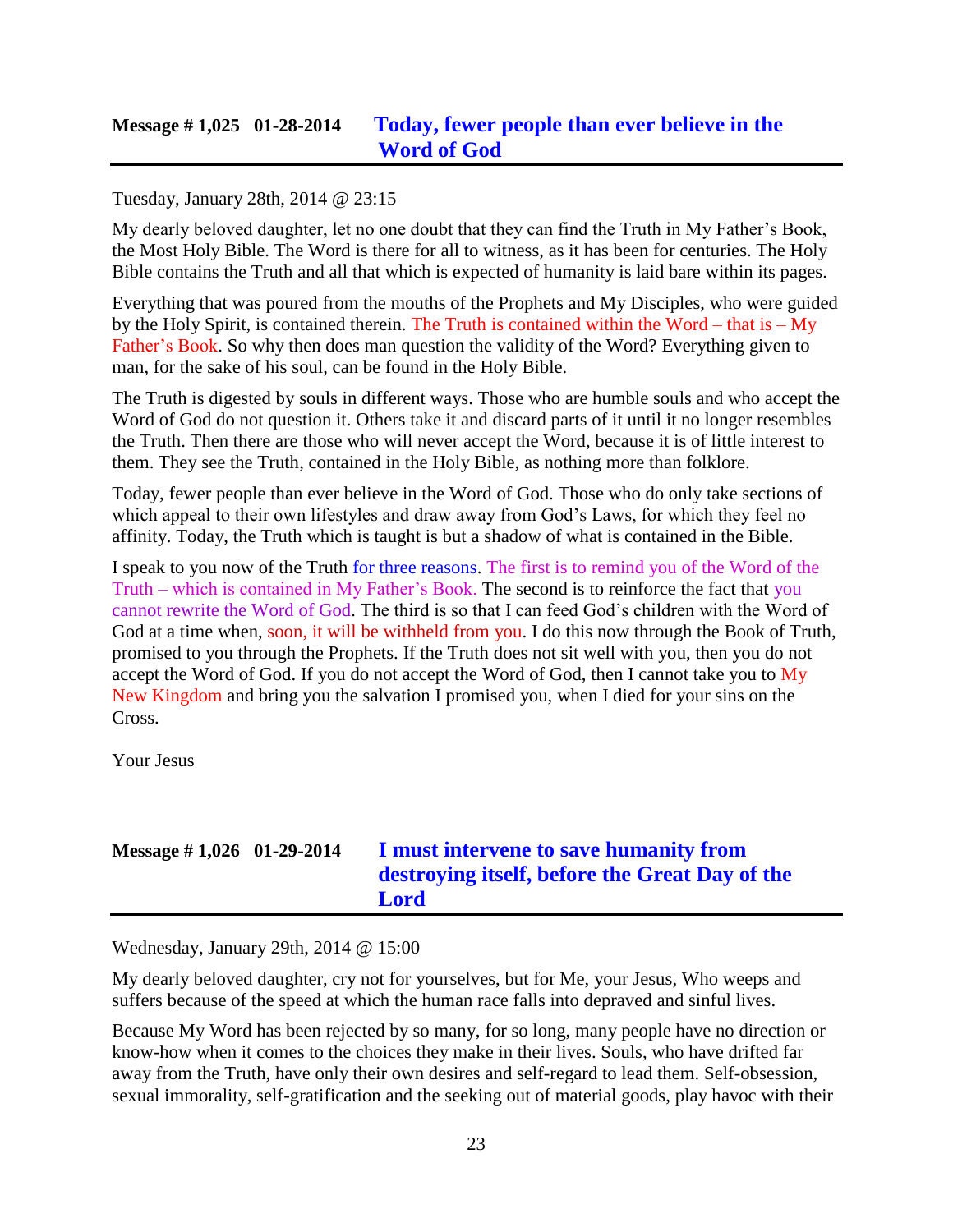souls. Nothing will, nor can, satisfy them. When they have reached the depths of sin, they then seek out, actively, the souls of others to ensnare. This is because Satan has devoured their souls to such an extent that he uses them to draw other souls into his vile trap.

**The morality of humanity has sunk to such depths that this spirit of evil is engulfing millions of souls daily.** Oh how My Pain is increased and how much work is needed to weed out this infestation. **There will come a time when only one third of the human race will be given the Grace to decipher the difference between good and evil.**

Those who welcome evil, in any form, will present it as being a good thing. **Soon, it will take a very courageous man to speak up and declare that: "This is wrong." without being demonized and scorned, for what will be viewed as an irrational outburst.**

Oh how God's children will sink. Souls with hardened hearts, with a hatred for others, a lack of compassion, greed and lust for violence, will increase in numbers. They will be admired in the world, when decades ago they would have been feared. This is why I must intervene to save humanity from destroying itself, before the Great Day of the Lord.

**Satan's plan is to destroy as many souls as possible. My Plan is to stop this infestation and I will not hesitate to provide the signs, which are needed to wake you up to the Love of God and for the need to prepare adequately for the world to come.**

Never reject the Hand of God. Never ignore the Word of God, for without these things you are nothing.

Your Jesus

# **Message # 1,027 01-31-2014 [Mother of Salvation: Remember that Satan](http://www.thewarningsecondcoming.com/mother-of-salvation-remember-that-satan-despises-this-mission-because-he-will-lose-billions-of-souls-because-of-it/)  [despises this Mission, because he will lose billions](http://www.thewarningsecondcoming.com/mother-of-salvation-remember-that-satan-despises-this-mission-because-he-will-lose-billions-of-souls-because-of-it/)  [of souls because of it](http://www.thewarningsecondcoming.com/mother-of-salvation-remember-that-satan-despises-this-mission-because-he-will-lose-billions-of-souls-because-of-it/)**

Friday, January 31st, 2014 @ 15:27

My dear children, let not the hatred of this Mission trouble your hearts. Instead, bow your heads in thanksgiving for the Gift of the Book of Truth, in these troubling times on Earth.

My beloved Son, Jesus Christ, was tormented, scorned and berated during His Mission to preach the Truth, during His Time on Earth. Those who knew the Word of God refused to acknowledge the promised Messiah, when He stood before them. His Words were torn to shreds, but despite this, they were not ignored. **When God speaks through His Prophets, and in the case of my Son – the True Messiah – it is impossible for man to ignore the Word.** Those who do not accept the Word of God, when it spills from the mouths of the Prophets, will find it impossible to turn their backs. Instead, their hatred will torment them and not a moment's peace will they feel in their hearts.

During my Son's Crucifixion He was brutalized and tortured, with a wicked viciousness, which those who were crucified with Him on the same day did not have to endure. Yet, they were convicted criminals and my Son's only crime was that He spoke the Truth. **When the Truth –**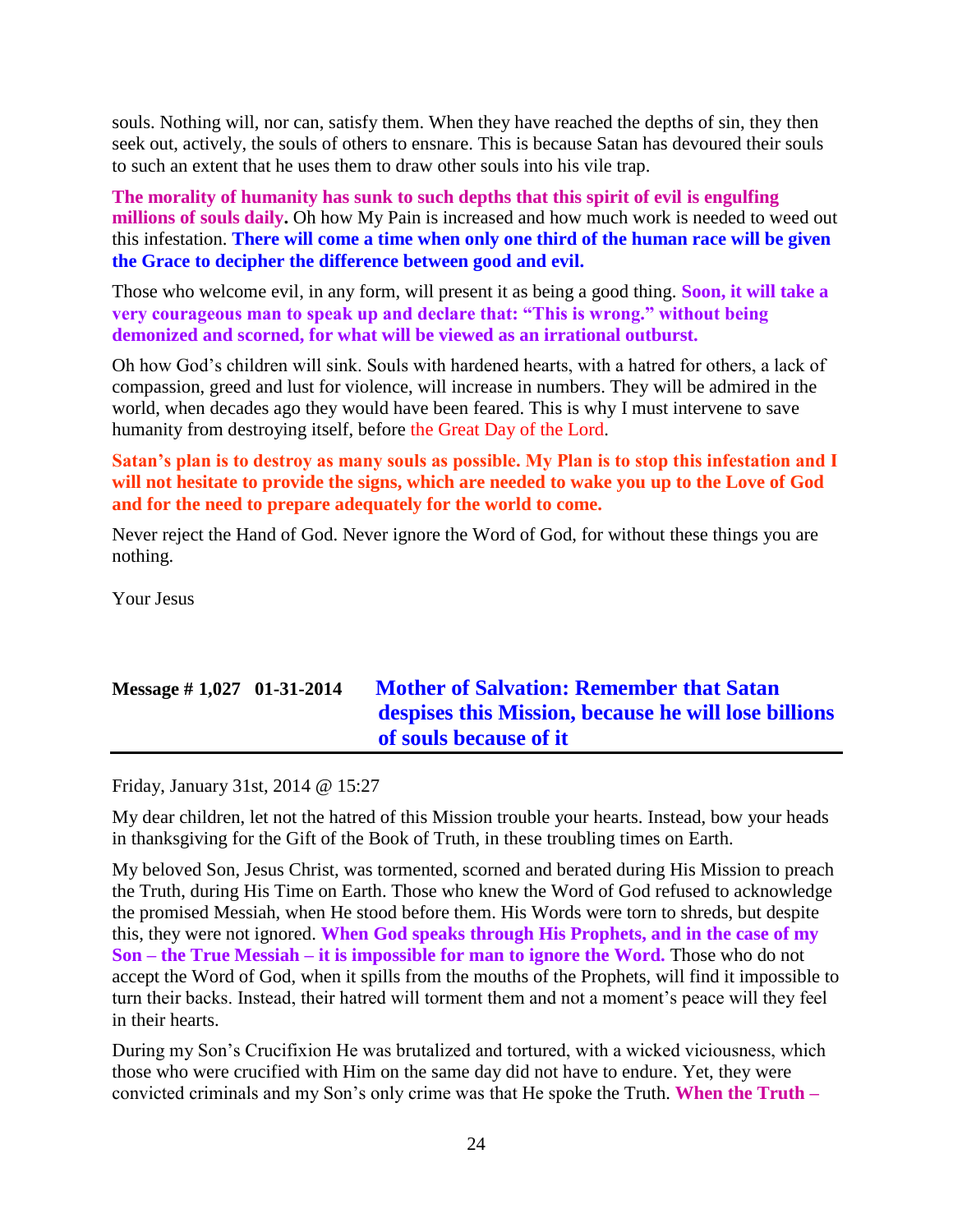#### **the Word of God – is spoken through the prophets it is as a double-edged sword. It will bring joy and special Graces to some, but to others it will bring fear, which can cause hatred.** So when you see hatred in the form of wicked acts, lies, and the deliberate twisting of the Word, know that this Mission comes from God. The many false prophets, who roam the Earth at this time, do not provoke such a reaction, for they do not come from God.

Remember that Satan despises this Mission, because he will lose billions of souls because of it. Therefore, it will be a very difficult path for those who follow it. I urge you to be aware of those who say that they come in my Son's Name and then declare that this, the Word of God, comes from Satan. They commit one of the most grievous errors of blasphemy against the Holy Spirit. Pray, pray, pray for those poor souls. Do not feel anger for them. Instead, you must beg for Mercy for their souls.

In order to safeguard this Mission, against the wickedness of Satan, **I ask that you begin to recite this powerful Prayer to renounce Satan. When you recite this Crusade Prayer, at least twice a week, you will help to protect this Mission of Salvation and bring more souls into the Realm of God's Kingdom.**

#### **Crusade Prayer (132) Renounce Satan, to protect this Mission**

O Mother of Salvation, come to the aid of this Mission. Help us, God's Remnant Army, to renounce Satan. We beg you to crush the head of the Beast with your heel and remove all obstacles in our Mission to save souls. Amen.

Children, you must remember that it is never easy when you help my Son to carry His Cross. His suffering becomes yours, when you declare your allegiance to Him. By trusting in Him completely and persevering in your journey to help Him to save souls, you will become stronger. You will be given the courage, the strength and the dignity to rise above the ridicule, the blasphemy and the temptations, which will be your lot daily, until the Day of the Second Coming of my beloved Son, Jesus Christ.

Go in peace. Place all your trust in my Son and always call on me, your beloved Mother of Salvation, to come to your aid in your Mission to promote the salvation of souls.

Your beloved Mother

Mother of Salvation

### **Message # 1,028 01-31-2014 [Prepare always, every day, as if The Warning](http://www.thewarningsecondcoming.com/prepare-always-every-day-as-if-the-warning-were-tomorrow-for-it-will-come-upon-you-suddenly/)  [were tomorrow, for it will come upon you](http://www.thewarningsecondcoming.com/prepare-always-every-day-as-if-the-warning-were-tomorrow-for-it-will-come-upon-you-suddenly/)  [suddenly](http://www.thewarningsecondcoming.com/prepare-always-every-day-as-if-the-warning-were-tomorrow-for-it-will-come-upon-you-suddenly/)**

Friday, January 31st, 2014 @ 16:13

My dearly beloved daughter, **hear Me now, as I speak of The Warning to come. Without My Intervention, most of the world would plunge into the abyss of the Beast and would never see the Light of God. Without this Miracle, billions of souls would go to Hell.**

So then, I must remind you that you must prepare for this Event, for it will cause tremendous pain and suffering for many. It will be as if many have plunged into the lowest level of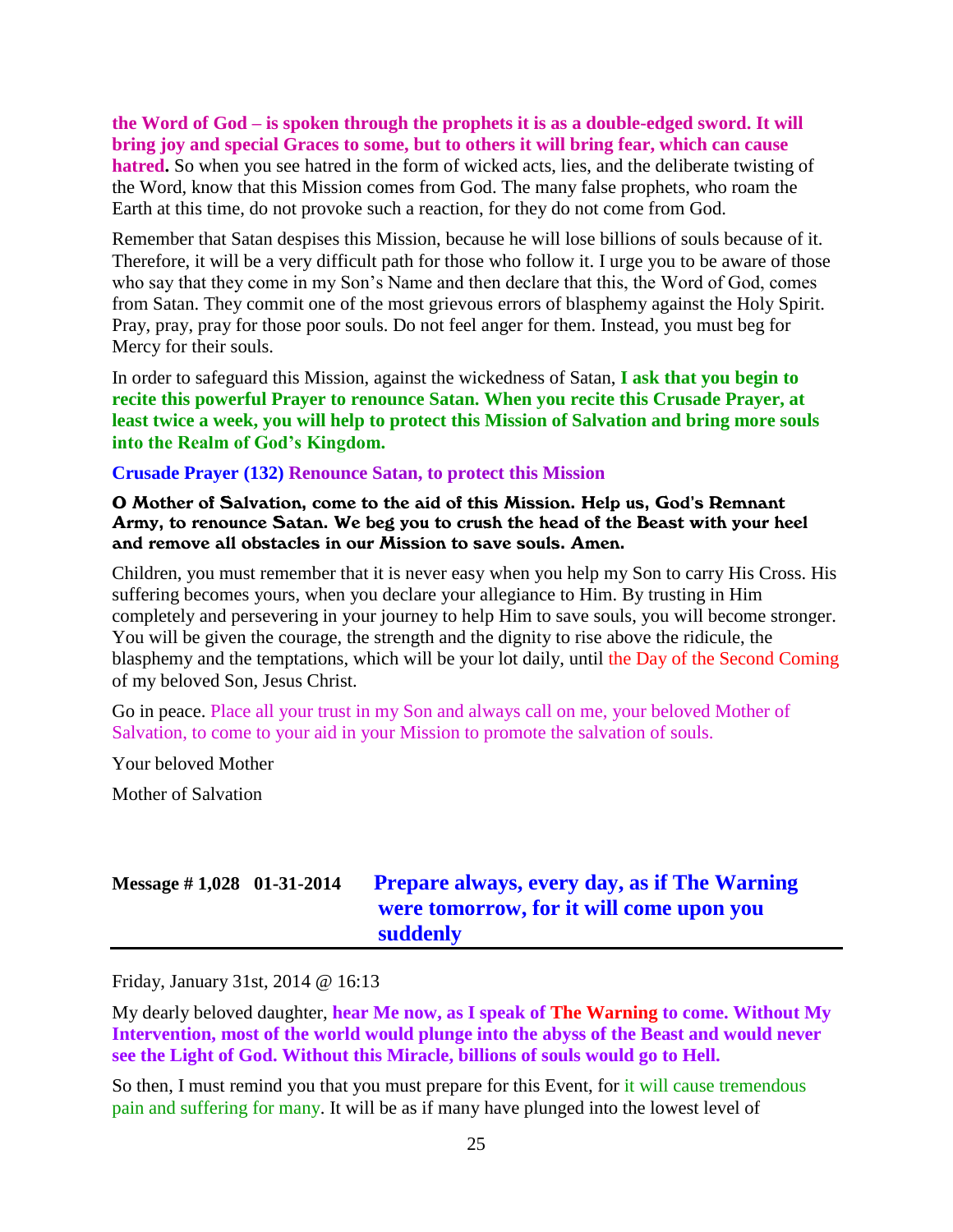Purgatory, which purges the soul with a powerful heat and creates a terrible sense of remorse, which causes pain of the flesh.

Many souls will rejoice. However, even those souls who are close to Me will also feel anguish when they have to face their wrongdoings before Me. The shame they will feel though will be quickly forgotten, as the Light of My Mercy will devour them and fill them with Graces. The souls who do not know Me at all will be mesmerized and many will believe that they have died and are being judged by Me, on the last Day. They too will rejoice when the Truth is revealed to them. Then those poor wretched souls, who relish their sinful lives, will suffer greatly. Some will break down and lie at My Feet and protect their eyes from My Light, because the pain of standing before Me, alone and defenseless, will be too much for them to bear. They will not ask for My Mercy, for their hatred of Me runs deep.

Finally, the souls who have completely renounced Me and given themselves over in body and soul to the Evil One will suffer a greater torment, as if they have crawled into the depths of Hell. Many will not be able to withstand My Presence and they will fall stone-dead before Me. Others will try to call out to Me, but they will be dragged away from Me by the Evil One.

#### **After this powerful Intervention by Me takes place, however, billions will be converted and they too will join with My Remnant Church, to endure penance for those souls who have completely cut themselves off from My Mercy, in order to help Me salvage their souls.**

All will be well, for in the end, **I Am** All-Merciful, All-Goodness, All-Love. Those who love Me will be given the Gift of My Love in abundance. My Love in them will ignite the Image of My Passion and this will encourage them to make great sacrifices in atonement for the sins of the lost souls who need My Mercy the most.

Prepare always, every day, as if The Warning were tomorrow, for it will come upon you suddenly.

Your Jesus

# **Message # 1,029 02-01-2014 [Much of what humanity takes for granted will be](http://www.thewarningsecondcoming.com/much-of-what-humanity-takes-for-granted-will-be-turned-upside-down-and-inside-out-but-this-is-necessary/)  [turned upside down and inside out, but this is](http://www.thewarningsecondcoming.com/much-of-what-humanity-takes-for-granted-will-be-turned-upside-down-and-inside-out-but-this-is-necessary/)  [necessary](http://www.thewarningsecondcoming.com/much-of-what-humanity-takes-for-granted-will-be-turned-upside-down-and-inside-out-but-this-is-necessary/)**

Saturday, February 1st, 2014 @ 19:53

My dearly beloved daughter, **because of the tribulations, which the human race has to endure during the Purification, it would be a mistake to confuse the pain it will cause with that of hopelessness.**

Much of what humanity takes for granted will be turned upside down and inside out, but this is necessary. When the Purification is exhausted, a new dawn will appear – suddenly and without warning – and the new world will be presented to God's children.

**I ask that, while much pain will be endured by those who love Me, as well as by those who don't, not one man amongst you should ever believe that there is no hope**. Instead, rejoice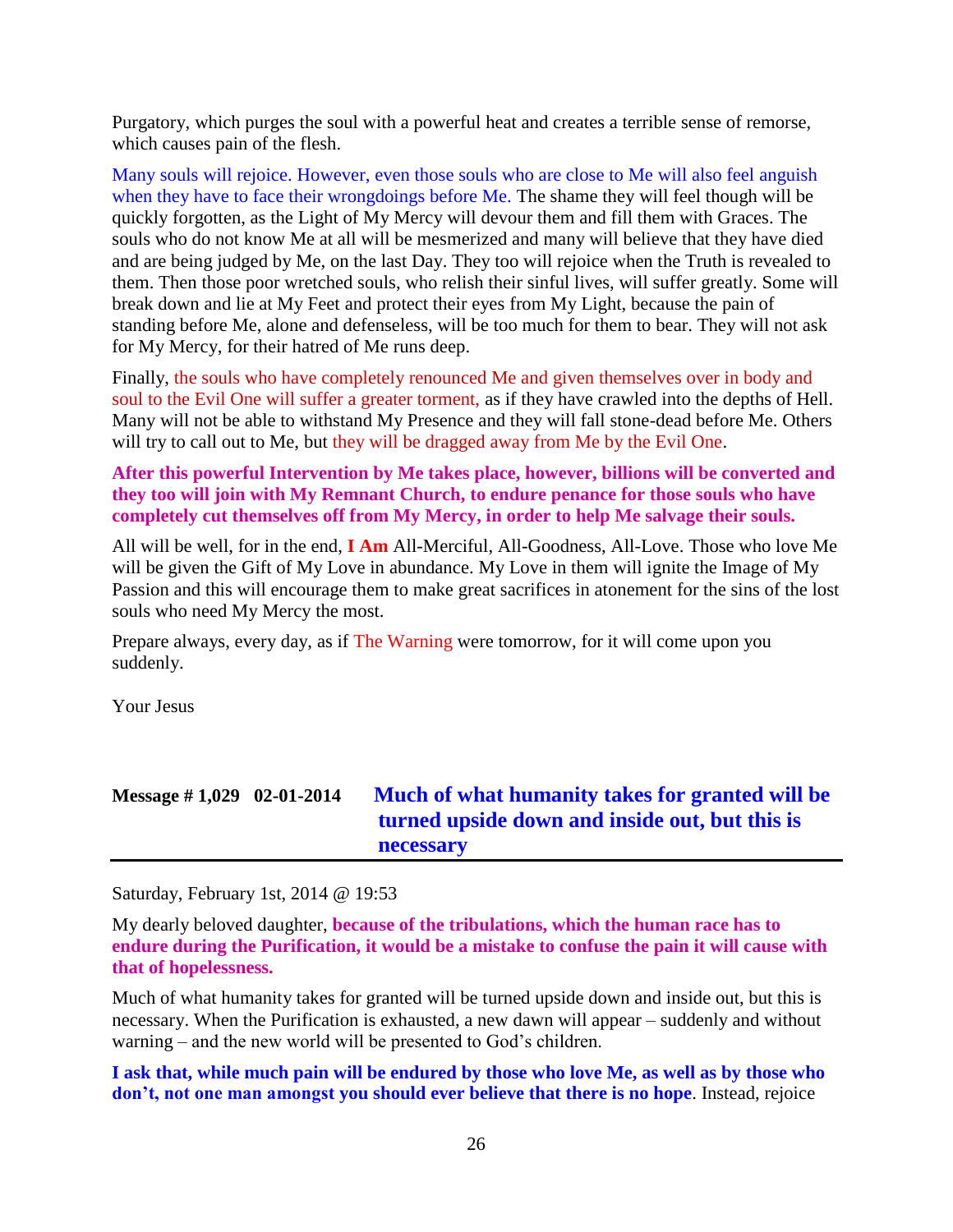because only love, joy, peace and happiness lies ahead in My New Paradise. When the world is cleansed of sin and as many souls as possible are purified, then I will come as a Bridegroom ready to greet you. The Great and Glorious Day is to be anticipated with joy, excitement and longing, for My Heart will burst forth and unite with the whole world.

**The New Beginning is within your grasp.** Endure whatever pain and suffering you bear witness to now, for it will mean nothing when you come into My Light, when I will overwhelm you with the love and happiness, which you have awaited all your lives, but which you could not have truly grasped up to then.

Help Me to bring the souls who are lost to Me back into My Arms. Pray for each other. Be joyful. Be hopeful. Be at peace. Whatever lies ahead, know that My Love is more powerful than hatred. My Power is Almighty. My Mercy is endless. My Patience is great.

Go in peace and serve Me, until the last day, for the following Day will be the beginning of the world which will have no end and where death will be no more.

I love and cherish all of you. Your Jesus

# **Message # 1,030 02-02-2014 [Mother of Salvation: All those of different faiths](http://www.thewarningsecondcoming.com/mother-of-salvation-all-those-of-different-faiths-must-begin-also-to-recite-my-holy-rosary-for-it-will-bring-each-of-you-great-protection/)  [must begin also to recite my Holy Rosary, for it](http://www.thewarningsecondcoming.com/mother-of-salvation-all-those-of-different-faiths-must-begin-also-to-recite-my-holy-rosary-for-it-will-bring-each-of-you-great-protection/)  [will bring each of you great protection](http://www.thewarningsecondcoming.com/mother-of-salvation-all-those-of-different-faiths-must-begin-also-to-recite-my-holy-rosary-for-it-will-bring-each-of-you-great-protection/)**

Sunday, February 2nd, 2014 @ 17:09

My dearest children, **I ask that you recite my Most Holy Rosary every day from now on to protect this Mission from satanic attacks.** By reciting my Most Holy Rosary, each day, you will dilute the wickedness of Satan and those he influences, when he tries to take souls away from following this special Call from Heaven.

### **All those of different faiths must begin also to recite my Holy Rosary, for it will bring each of you great protection**. **The Most Holy Rosary is for everyone and those who want to benefit from my protection – the Gift I received from God to defend souls from the Evil One.**

So many of you, dear children, will be tormented unless you relent. Otherwise, you will pull away from this Mission. The enemies of God will use every power they can to stop you. They will pull at you, scream abuse at you and accuse you of evil things. Ignore this and allow me, your beloved Mother of Salvation, to give you comfort and provide you with all the protection you need.

During my Son's Mission on Earth, He was betrayed in so many ways. They waited in villages for Him, with stones in their hands. When He walked by, with hundreds following Him, they hurled these stones at Him from behind shelters, so that no one would know who they were. **They hated Him; reported Him to the Church authorities; spread wicked lies about Him and said He spoke with an evil tongue and blasphemed against God. Yet, not one of them could explain exactly how He was guilty of such things**. They then spent much time urging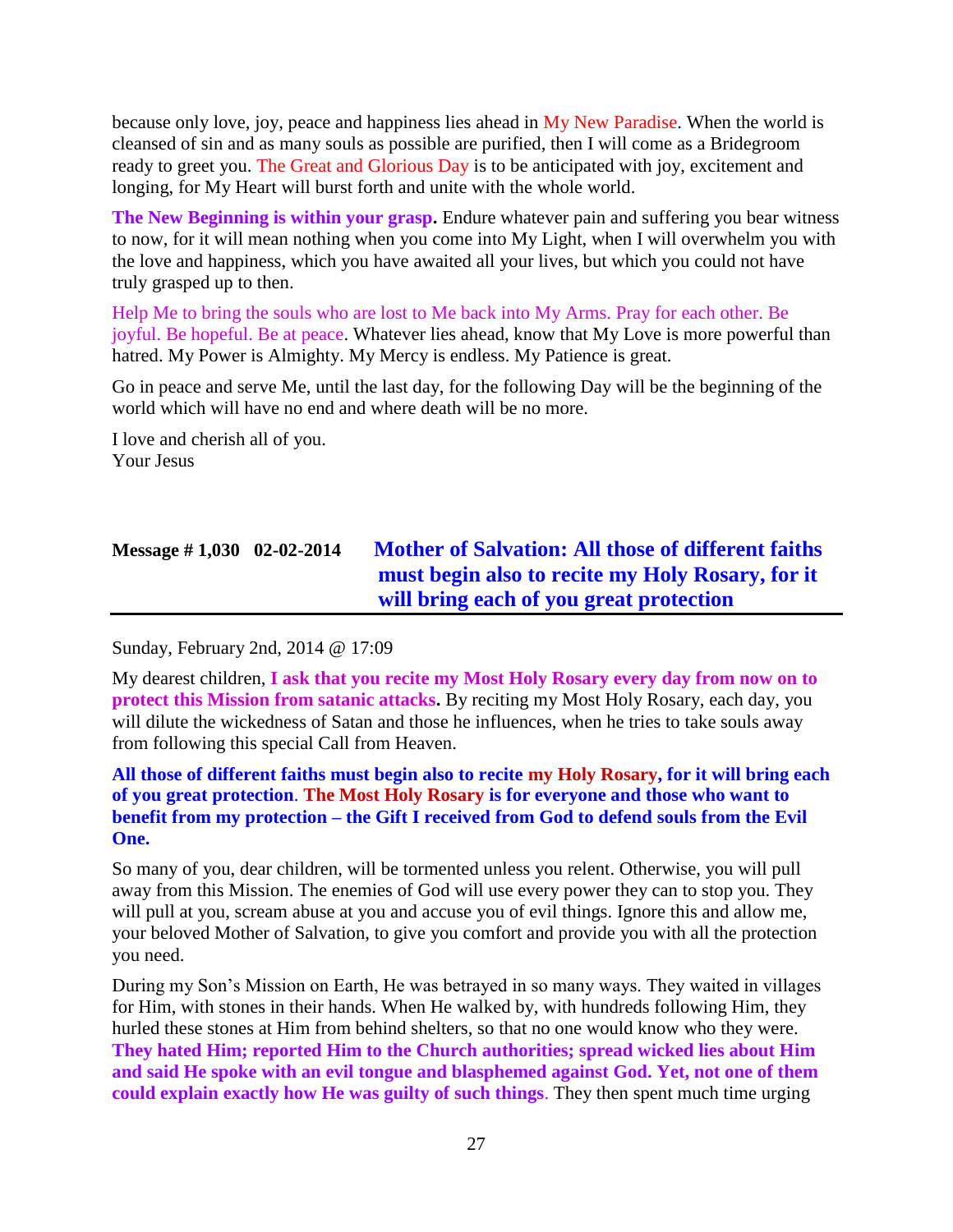His disciples to deny Him. Many of them did. Then, **the Pharisees warned all those who worshipped in the temples that, should they continue to follow my Son, they would never be allowed inside the House of God again.** And many of them stopped following my Son. These same souls cried bitter and sorrowful tears after my Son was crucified, for it was only then that they realized how they had wronged Him.

**The same will be true of this Mission, which paves the way of the Lord and the Great Day for my Son's Second Coming.** Every effort will be made to weaken the Remnant Church. Every attempt will be made to weaken your resolve. Every plan will be created to encourage you to turn your backs on your own salvation and that of others.

You must never allow the spirit of evil to dampen your spirit, weaken your faith or encourage you to deny my Son. Never lose trust in my Son or His Promise to come again to bring man the New Beginning. He will never let you down. He understands how difficult it is for all of you, the pain which you endure, as well as the sacrifices you make for Him.

**Remember, you are His and when you are truly part of Him and surrender to Him, you become part of His Light. The Light of God, present in souls, draws out the darkness,**  which is present in other souls. When Satan uses souls in this way, he will make his rage known and felt. When objections are raised against this Mission, which is blessed by God, they will never be rational or calm. The frenzy shown will be a clear sign as to how much this Mission is hated by Satan. **That is why my Holy Rosary must be said, every day, by all of you, in order to protect this Mission**.

Always trust in my instructions, because I have been told by my Son to help all of you to deal with the pressures you will have to endure on His behalf.

Your beloved Mother

Mother of Salvation

# **Message # 1,031 02-03-2014 [As the numbers of those who follow Satan grows,](http://www.thewarningsecondcoming.com/as-the-numbers-of-those-who-follow-satan-grows-they-will-go-to-great-lengths-to-publicly-declare-their-worship-of-the-devil/)  [they will go to great lengths to publicly declare](http://www.thewarningsecondcoming.com/as-the-numbers-of-those-who-follow-satan-grows-they-will-go-to-great-lengths-to-publicly-declare-their-worship-of-the-devil/)  [their worship of the Devil](http://www.thewarningsecondcoming.com/as-the-numbers-of-those-who-follow-satan-grows-they-will-go-to-great-lengths-to-publicly-declare-their-worship-of-the-devil/)**

Monday, February 3rd, 2014 @ 21:00

My dearly beloved daughter, you will know My disciples, not just by their faith, but by their works. It is no use saying that you love Me, unless you live your faith through your thoughts, words and deeds. It is only by the fruits, which you produce, can you truly say that you are a devoted disciple of Mine. When you say you love Me, you cannot reject those who call on you for help – those who are in dire need of comfort. **You do not avoid helping others, who are persecuted or who are in pain, if you are truly Mine. You do not speak cruelly or unkindly about another soul, if you are faithful to My Teachings.**

On the other hand, you will be able to identify clearly those who pay homage to Me, by the fruits they bear. They will never be afraid to proclaim the True Word of God. They will always speak the Truth; they will never speak ill of another and they will be the first to bring comfort to the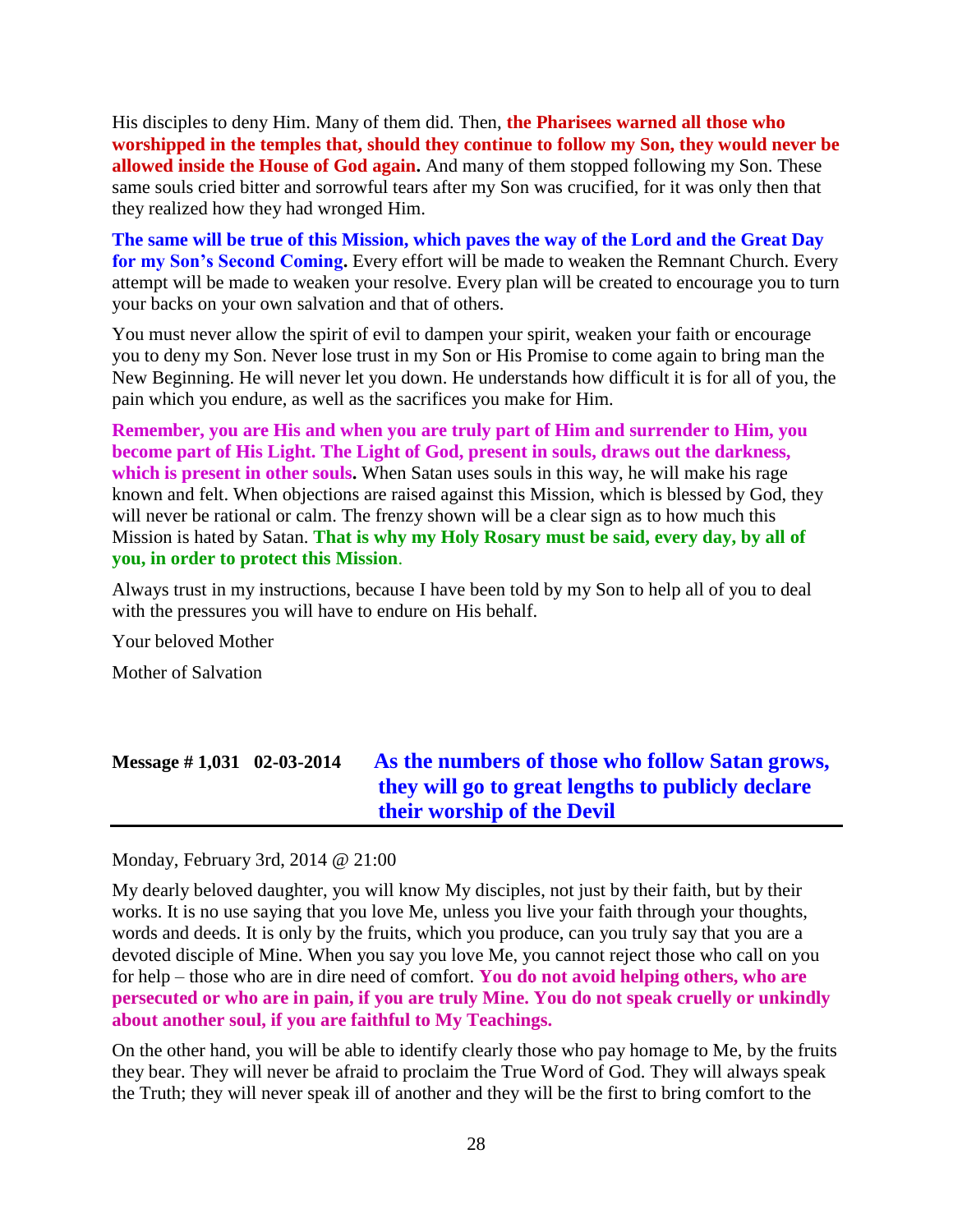sick, the needy, and those who are searching for the Truth. They will always place the needs of others before their own needs; show patience when challenged in My Holy Name and they will remain silent when they suffer persecution, because of their loyalty to Me. They will always pray for the souls of others and beg for Mercy for the whole of humanity. So while I find great solace and comfort in such souls, I strive only to draw the souls who are covered by the veil of deceit, caused by the influence of Satan in their lives, into My Mercy.

While I await the Great Day, when I will reclaim My Throne, I have to endure the agony of watching the Beast, Satan, sit upon his throne, his arms resting proudly, feet apart, with the head of a goat, as he wallows in the adulation that is freely given to him by those he ensnares. The goat is a symbol of his infestation, where he devours the bodies and souls of all he possesses, through the sin of sexual immorality. His first objective is to defile the human body by encouraging souls to degrade themselves in every way, through the senses. His influence is everywhere and **the symbol of the goat and his horns will be visible in every gesture. His arrogance will soon be seen through the symbols which he encourages his followers to display, to demonstrate their allegiance to him, in every walk of life.**

As the numbers of those who follow Satan grows, they will go to great lengths to publicly declare their worship of the devil and anyone who believes this to be harmless would be wise to stop now. They must beg Me, Jesus Christ, to help them to overcome the evil power, which will be exerted in the world because of the power which Satan will wield in these times.

For every act of defiance against My Church, My Father will punish the culprits. For every act of desecration they conduct within the Holy Temples of God, they will suffer greatly. But **on the day when they desecrate My Body, the Holy Eucharist, a great chastisement, the likes of which has never been witnessed before, will befall My enemies.**

**I plead with all those who believe in Me, your beloved Jesus Christ, to be aware of the greatest abomination which is being planned at this time to destroy God's children.** The wicked plan to seduce souls into denying God, by selling themselves in body and soul to the Beast, is being cunningly orchestrated, through the world of rock music, movies, politics and religion.

The time has come for the infestation to be made known to the world, from within the Temple of God. While many people would reject such an abomination – were it presented to them in an open way – the truth is that many of them will be none the wiser. But **when the satanic symbols are placed within the churches, they will exert a power over the innocent and without your prayers, sacrifices, and suffering, they will be taken away from Me.**

When that time comes, in the future, these souls will not believe those of you who know the Truth. Then, **when the kernel of God's Presence is attacked, through His Church on Earth, the effects will be felt throughout the Earth. Then the Light of God will diminish, because the Presence of God will be extinguished. Only darkness will pervade**.

I ask you, My faithful servants, to do your duty and to stay alert for all the things which you have been warned about. To My sacred servants, who will soon understand clearly what is happening before your eyes, I say this. It will be by My Command that I will instruct you to carry out your holy duties to save as many souls as you can, by remaining true to My Word and feeding My Flock, until I make Myself known on the Great Day. Your Jesus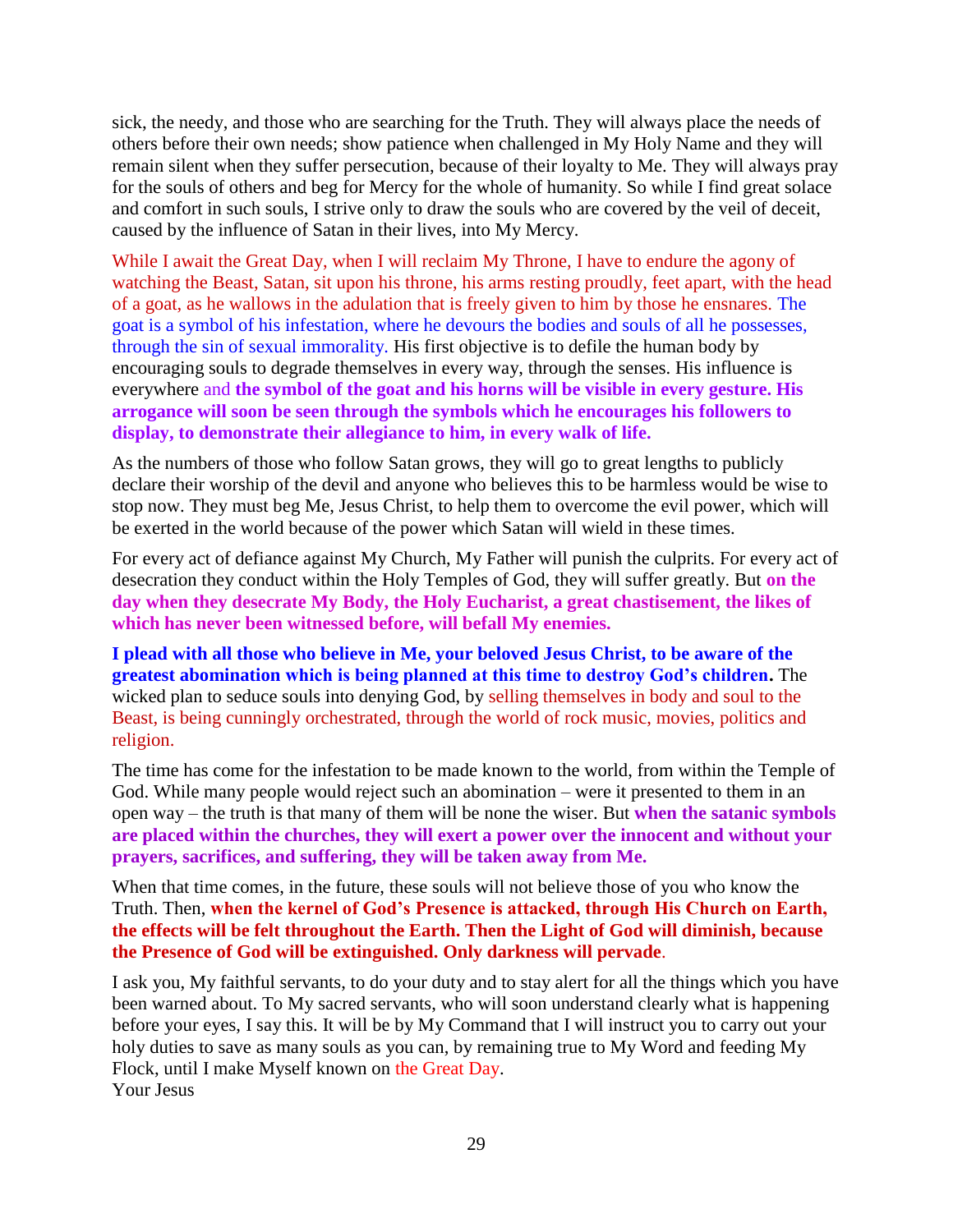# **Message # 1,032 02-04-2014 [God the Father: I desire that you accept the](http://www.thewarningsecondcoming.com/god-the-father-i-desire-that-you-accept-the-truth-not-with-doubt-in-your-hearts-but-with-love-and-trust/)  [Truth, not with doubt in your hearts, but with](http://www.thewarningsecondcoming.com/god-the-father-i-desire-that-you-accept-the-truth-not-with-doubt-in-your-hearts-but-with-love-and-trust/)  [love and trust](http://www.thewarningsecondcoming.com/god-the-father-i-desire-that-you-accept-the-truth-not-with-doubt-in-your-hearts-but-with-love-and-trust/)**

Tuesday, February 4th, 2014 @ 15:00

My dearest daughter, today is a special day, as I have finally been given the gift of your complete acceptance of this Mission.

**When I touch the hearts of souls, whom I Call upon to proclaim My Word, it is overwhelming for the chosen soul. My Presence shocks, as well as soothes. It causes a tremendous upheaval and this requires the soul's complete trust. It is frightening for all who witness My Intervention, as it commands great discernment, because of the conflict of emotions which are created in the soul.**

**The soul, at first, is weakened by the sheer force of the Presence of the Holy Spirit and the body feels heavy. The senses are sharpened and the intellect is dulled. Soon afterwards, there is a natural urge to question what is happening and doubts can set in. But the Presence of the Holy Spirit is impenetrable and will remain so until My Will is done, as long as the soul accepts that which is expected of it. Then the longing for clarity, along with a need for reassurance, engulfs the soul. And while it seeks comfort and courage, the Force of the Holy Spirit cannot be halted, stopped, or withheld.**

**The willingness of the soul to allow itself to become an instrument of the Holy Spirit, in order to proclaim the Truth, means that it is powerless to influence the Word, interfere with it or tamper with it in any way.**

The human intellect fights it, from time to time. While the soul is soothed by the Holy Spirit and is no longer fearful of It, there is always the hope that life will continue as before for the soul, when the Mission is over. But of course, this is not always the case. So **in this, My Mission to gather My children and take them to safety into My World without end, there is no end to this Mission. It will remain in place up to the last Day.** Now that you accept this fact and no longer desire any other alternative, you can finally find peace in your heart, My daughter.

Children, it is only when you finally accept My Gift to the world of the Book of Truth that you will find peace in your hearts. It is only when you accept that I, God the Most High – All that Is and will Be – communicate to the world at this time, will you be able to trust in Me completely.

I desire that you accept the Truth, not with doubt in your hearts, but with love and trust. When you do this, I will flood you with My Peace and Love. Only then will you be filled with joy and happiness. Only then will you be free.

Your Father God the Most High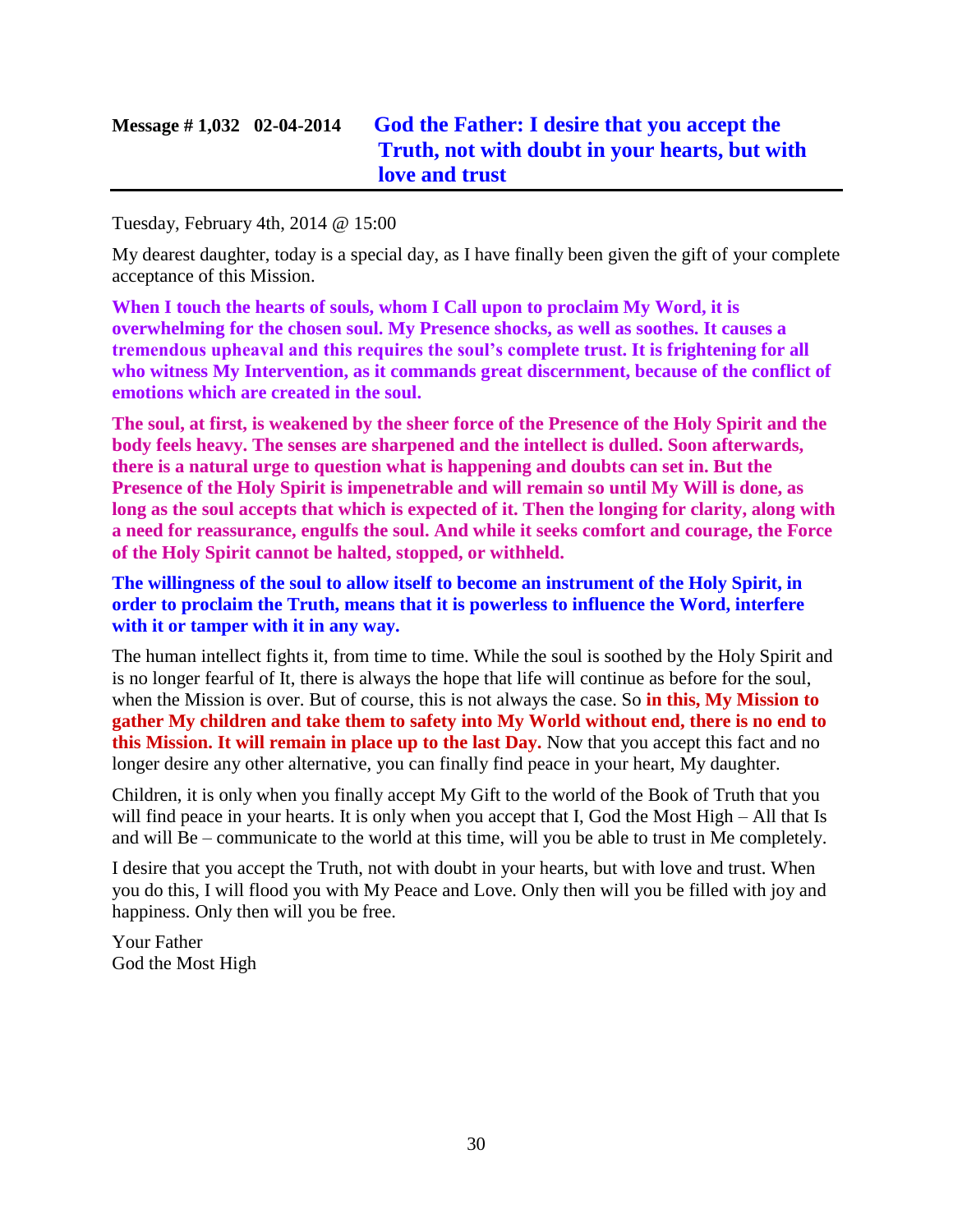### **Message # 1,033 02-05-2014 [Mother of Salvation: These Prayers, dear](http://www.thewarningsecondcoming.com/mother-of-salvation-these-prayers-dear-children-come-with-great-graces/)  [children, come with great Graces](http://www.thewarningsecondcoming.com/mother-of-salvation-these-prayers-dear-children-come-with-great-graces/)**

Wednesday, February 5th, 2014 @ 15:27

My child, it is more difficult for souls, who once knew my Son and who wandered away from Him, to come back to Him, than it is for those who never knew Him at all.

When you experience the Love of Jesus and then turn your back on Him, this creates a great void in your life. Nothing can ever replace His Presence. So when a soul tries to come back to Him and although my Son always awaits them with great Love and Patience, that person is still unsure how to open his heart.

If you feel estranged from my Son, you must never be afraid to call out to Him. You must never be ashamed to show yourself before Him, for He is Ever-Merciful and will forgive any sinner, when He is asked to do so by a remorseful soul.

When you wish to call on my Son, you must simply call on Him to take you into His Mercy and leave the rest to Him.

Here is a special **Crusade Prayer (133) A Call to return to God:**

Dear Jesus, forgive me, an estranged soul, who renounced You, because I was blind. Forgive me for substituting Your Love with useless things which mean nothing. Help me to pluck up the courage to walk by Your Side, to accept with gratitude, Your Love and Mercy. Help me to remain close to Your Sacred Heart and to never wander away from You again. Amen.

Those who do not know my Son and who wish to be taken before the Throne of God, the Most High, must recite this

**Crusade Prayer (134) To believe in the Existence of God:**

O God the Most High, help me to believe in Your Existence. Cast all of my doubts aside. Open my eyes to the Truth of the life after this one and guide me towards the way to Eternal Life. Please let me feel Your Presence and grant me the Gift of true faith before the day I die. Amen.

These Prayers, dear children, come with great Graces and those who recite them will be shown the Truth and their hearts will be filled with a great love, which they will never have experienced on Earth before now. Then their souls will be purified.

Go now, in the knowledge that when you are close to God, you will be blessed with the Grace of great peace.

Your beloved Mother

Mother of Salvation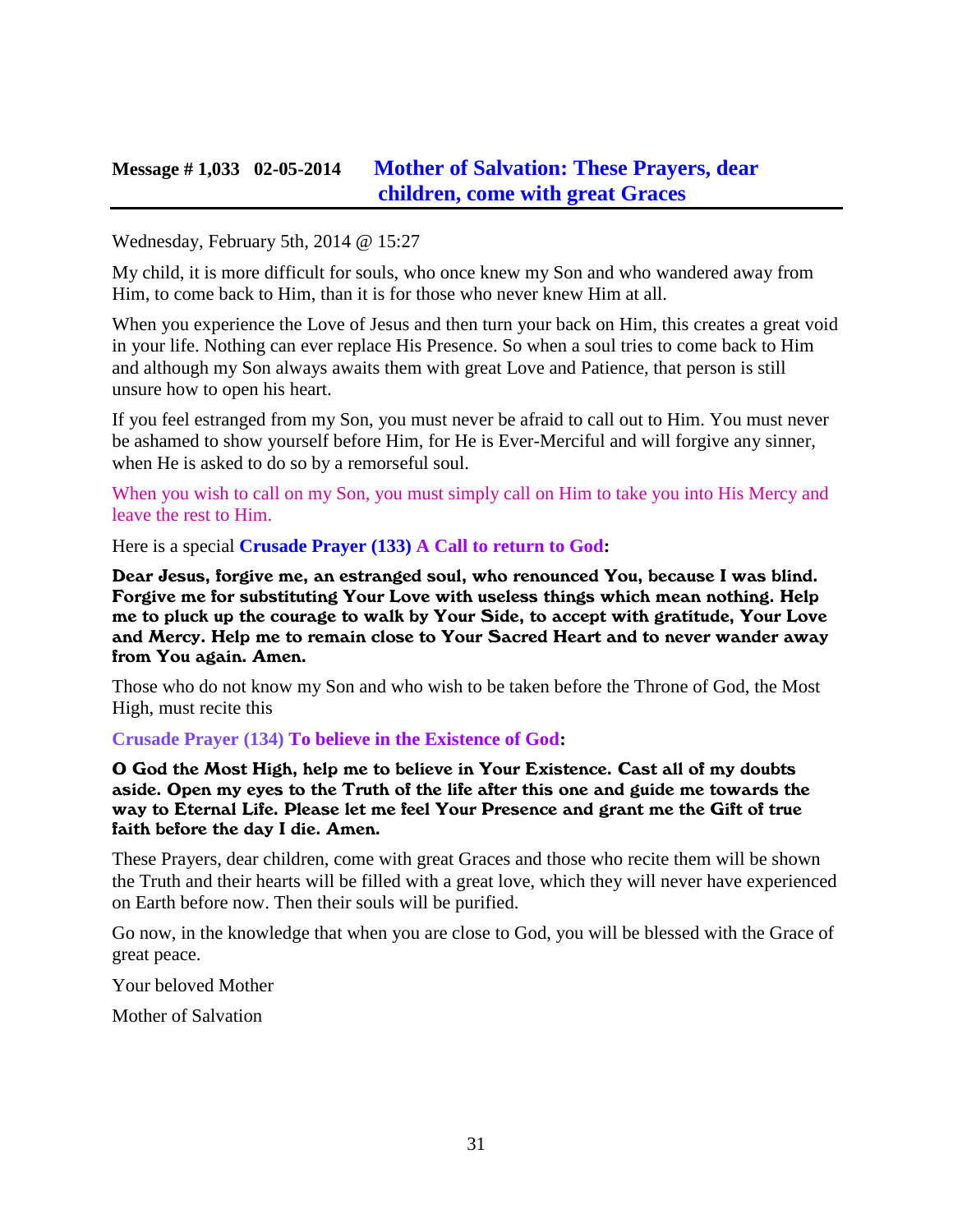# **Message # 1,034 02-06-2014 [Mother of Salvation: When my Son's priests will](http://www.thewarningsecondcoming.com/mother-of-salvation-when-my-sons-priests-will-face-terrible-anguish-and-miscarriages-of-justice-they-must-call-on-me/)  [face terrible anguish and miscarriages of justice,](http://www.thewarningsecondcoming.com/mother-of-salvation-when-my-sons-priests-will-face-terrible-anguish-and-miscarriages-of-justice-they-must-call-on-me/)  [they must call on me](http://www.thewarningsecondcoming.com/mother-of-salvation-when-my-sons-priests-will-face-terrible-anguish-and-miscarriages-of-justice-they-must-call-on-me/)**

#### Thursday, February 6th, 2014 @ 16:15

My child, when the time comes, **when my Son's priests will face terrible anguish and miscarriages of justice, they must call on me. I have been given the Grace to be able to give them the courage they will need to continue to serve my Son.** I refer, in particular, to priests in the Catholic Church, for they will suffer more than any other servants of God.

**When the day comes and when they are called to swear an oath, which will deny the Divinity of my beloved Son, Jesus Christ, they must never doubt the real intentions of those who demand this of them. When they are asked to renounce the meaning of the Holy Eucharist and accept a new interpretation, they will know then that the hour has come. That will be the day when the rot will set in and the crumbling of the walls will be witnessed under the roofs of churches everywhere.**

I desire that all priests, who will have to face these sorrowful trials, recite this

#### **Crusade Prayer (135) To defend the Truth:**

O beloved Mother of Salvation, help me in my moment of need.

Pray that I am blessed with the Gifts poured down upon my unworthy soul, by the Power of the Holy Spirit, to defend the Truth at all times.

Sustain me in every incident, where I am asked to deny the Truth, the Word of God, the Holy Sacraments and the Most Holy Eucharist.

Help me to use the Graces I receive to stand firm against the wickedness of Satan and all those poor souls he uses to defile your Son, Jesus Christ.

Help me in my hour of need. For the sake of souls, give me the courage to provide the Sacraments to each child of God, when I may be forbidden by the enemies of God to do so. Amen.

When these times commence, you must be prepared to continue to carry on the Work of God and carry His Cross with resilience and dignity, for the sake of your own souls and those of all God's children.

Your beloved Mother

Mother of Salvation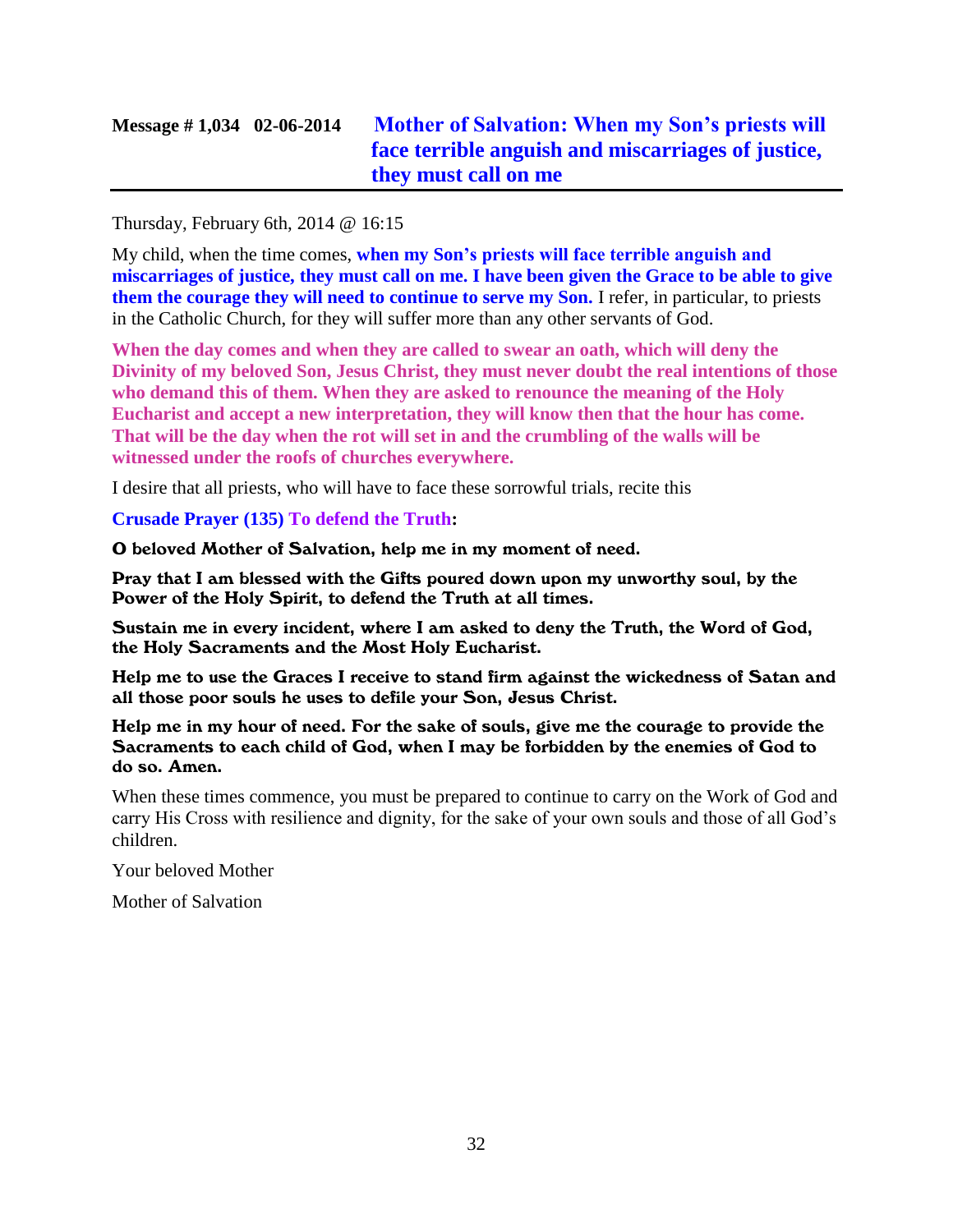#### Friday, February 7th, 2014 @ 15:50

**My child, were my Son, Jesus Christ, to walk the Earth at this time, He would be assassinated.** No official in His Church would accept Him. He would become a laughing stock, then feared and so despised that they would have Him crucified, just as before.

**This time my Son comes in Spirit only and by the Command of my Father, He will not appear on Earth as a man, in the flesh. I urge that this Message is made clear to all, for many will come in His Name, but one of them will rise to prominence and say that he is my Son, but this will be a lie.**

The Antichrist will rise and become so powerful that his image will be seen everywhere. Statues will be erected in his image and his face will appear constantly on news and television screens around the world. He will be applauded by the most powerful leaders, but it won't be until he is openly welcomed and then endorsed by the False Prophet that he will truly exert his influence over humanity.

Were my Son to make Himself known in the flesh again and command attention, they would destroy Him. The Antichrist will, however, be welcomed into the world and be mistaken for Jesus Christ.

**Every Word contained in the Bible, regarding the Second Coming of my Son, will be adapted and twisted, in order to convince the world that they are witnessing the return of Jesus Christ.** The enemies of my Son, who mingle with those innocent servants of His in my Son's Churches everywhere, will be led into grave error. Their leaders will embrace the Antichrist and encourage souls to idolize him. His influence will shock many who remain faithful to God and it is important that you safeguard your souls against his hypnotic appeal.

**The Medal of Salvation, when carried upon your person, will, along with the other Graces it promises, safeguard you against the power of the Antichrist.** Make no mistake, the Antichrist will enthrall many and he will be seen as the most powerful, popular, charismatic, and influential leader of all time. Many will believe the Antichrist to be a very holy man and, because of his links to my Son's Church, people in their millions will convert to what they will believe to be the Truth. This false exterior of holiness will bring tears of joy to all those who have had no faith in their lives up to then, nor belief in God. They will lavish praise upon this man and give him the credit for saving their souls.

At first, the Antichrist will be seen as a great leader with an appealing, charming, and lovable allure. Then in time, he will start to exhibit healing powers and many people will come forward and claim to be healed by him. Many will also claim to witness miracles in his presence. Then a series of false apparitions, in which the image of the sign of the Holy Spirit will be seen, will appear everywhere.

The media will create a godlike image of him and very few will dare to publicly rebuke him. Because of his command of many languages, he will fool millions in a very short period of time. Then, the rumors that Jesus Christ has come back a second time will begin. These will be fuelled by those who will work tirelessly for the Antichrist by spreading lies, until eventually he will be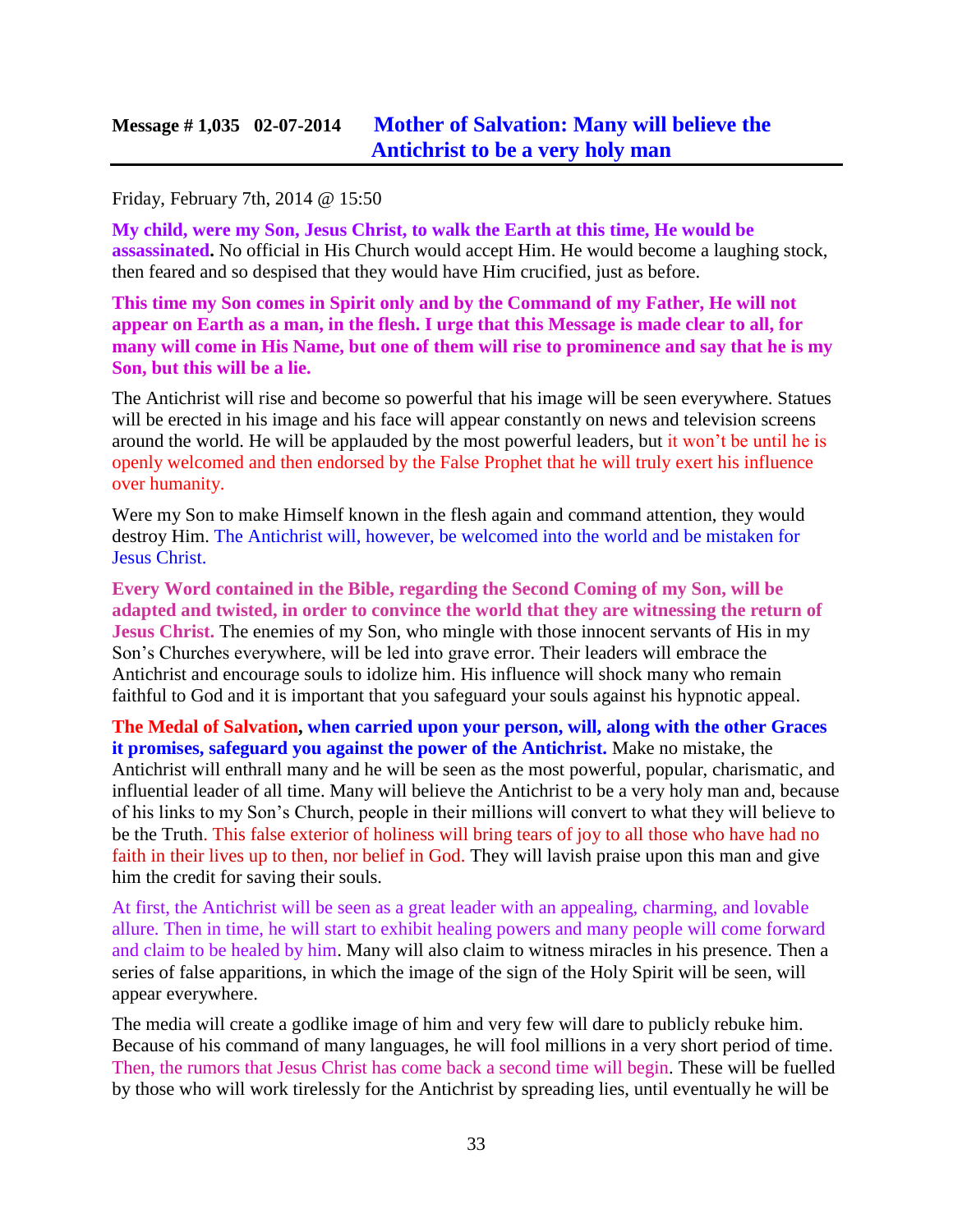mistaken for my Son. All of these events sound far-fetched now, but when they all unravel before you, it will seem like a natural series of events, which will be seen by many as uplifting.

Then, just as every evil falsity is presented to the world back to front by Satan – the Antichrist, through satanic rituals, will be seen to ascend into Heaven. **My Son, on His return, will be seen descending upon the clouds – the reverse of when He ascended into Heaven – just as He promised.**

Then, the Antichrist and all those who slavishly adored him will be thrown into the lake of fire and peace will be yours, dear children. For all those who remain loyal to the Truth, they will, in the blink of an eye, be raised into the New Paradise, when Heaven and Earth become one.

Your beloved Mother

Mother of Salvation

# **Message # 1,036 02-07-2014 [I will never ignore those who are lonely, sad,](http://www.thewarningsecondcoming.com/i-will-never-ignore-those-who-are-lonely-sad-frightened-and-unsure-as-to-whether-or-not-god-exists/)  [frightened and unsure as to whether or not God](http://www.thewarningsecondcoming.com/i-will-never-ignore-those-who-are-lonely-sad-frightened-and-unsure-as-to-whether-or-not-god-exists/)  [Exists](http://www.thewarningsecondcoming.com/i-will-never-ignore-those-who-are-lonely-sad-frightened-and-unsure-as-to-whether-or-not-god-exists/)**

Friday, February 7th, 2014 @ 23:38

My dearly beloved daughter**, as My Messages spread and as they ignite the need to encourage many to turn to Me, many miracles will be witnessed.**

**Non-believers, those of every faith and those who have cut themselves off from Me because of their sinful lives, will convert.** Of that, I promise you. The man whose eyes are closed will open them. Those with hatred in their hearts will cry tears of joy when the weight of their burden is lifted. The man who does not know Me at all will recognize Me. So many will come and call out to Me and the Presence of the Holy Spirit will be felt by many, when they finally accept that I have intervened to save them from all harm.

My daughter, please reassure all those who feel saddened by the way in which My Existence in the world is being denied. Tell them, although every trace of Me will be vanquished, that by the Grace of God, I will continue to enlighten the souls of those who call out to Me. I will never forsake My own. I will never ignore those who are lonely, sad, frightened and unsure as to whether or not God Exists. By simply moving their pride to one side and asking Me for a sign of My Presence, I will respond to them. **Never before have I intervened to such great magnitude, as I do now. It is because of My Desire to save the whole of humanity**, that I will cut through to the hearts of those who, up to now, have denied Me, if and when they call out to Me.

I await your response. I anticipate the love and joy, which I will fill your hearts and souls with, at the moment of reconciliation, for that is the sweetness of your conversion. That will be the time when you unlock your soul and allow the Light of God to bring you the greatest Gift you could ever imagine – the Gift of Eternal Life.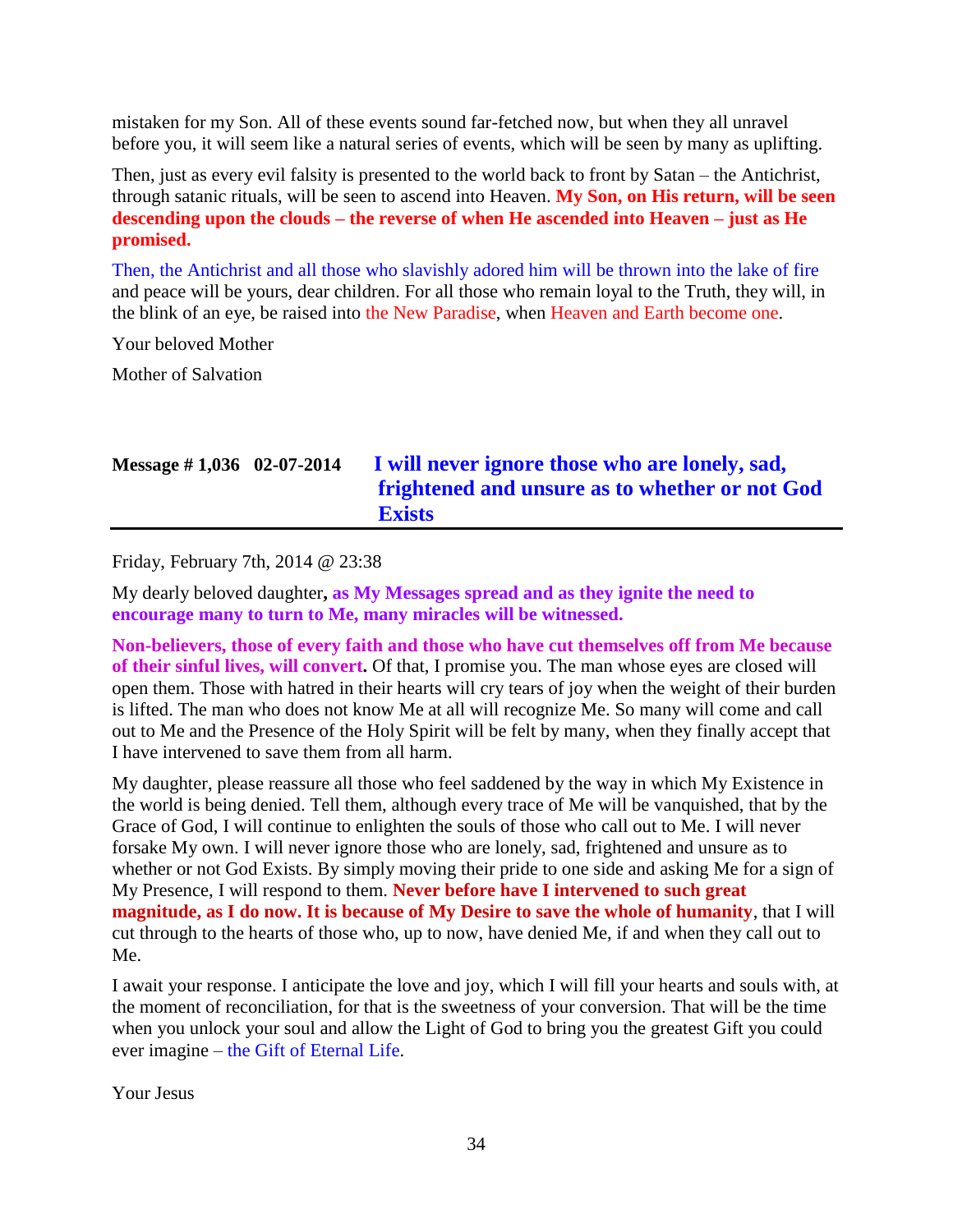### **Message # 1,037 02-08-2014 [Mother of Salvation: My Father will shake the](http://www.thewarningsecondcoming.com/mother-of-salvation-my-father-will-shake-the-world-both-physically-and-spiritually/)  [world both physically and spiritually](http://www.thewarningsecondcoming.com/mother-of-salvation-my-father-will-shake-the-world-both-physically-and-spiritually/)**

### Saturday, February 8th, 2014 @ 16:00

My dear child, just as the Holy Spirit, a Gift from God, descended upon my Son's Apostles, so too will it be poured over all those who love my Son in these times.

**My Father has many plans, which He will enact, in order to save every single child of His. These plans cover many miraculous events, including the pouring out of special Grace, revelations given to you through these Messages, to ensure that God's children do not stray along the wrong path, and many other interventions. Some of these interventions will be in the form of ecological punishments. When they become so constant, man will no longer be able to say that floods, earthquakes, tsunamis, volcanoes and hurricanes are caused by man's neglect of the Earth**.

God is in control of the Earth, for He created it. He will decide its fate – no one else – for all Power belongs to Him.

**My Father will shake the world both physically and spiritually**, while the plans and wicked deeds of the evil one flourish in every nation. Each act of desecration against God will be matched by His retaliations, which will wield an unbearable chastisement. Man's sin will be fought vehemently by my Father and man must never underestimate the Power of God.

God's Love must never be taken for granted. He must never be viewed as being weak, just because His Love for His children is unfathomable. His Mercy is great and all those who love God will be spared during the tribulations, which will be unleashed upon humanity, as God is thrown to one side, in favor of false gods and humanity's obsession with itself.

**Pray, pray, pray because all things foretold, in the preparation for the Second Coming of my Son, will commence now.** Events will be swift and Satan's army will storm my Son's Churches with measured steps, so that few will notice. Then they won't care, because not long afterwards, they will have so many deceived and within their clutches, that they will no longer have to hide their true intentions.

You, my dear children, must prepare now, remain calm, do everything you have been instructed to do and pray. Stay together. Bring other souls the Truth, pray hard for the conversion of those who do not believe in God and for all those who insult the memory of my Son, Jesus Christ.

Your beloved Mother

Mother of Salvation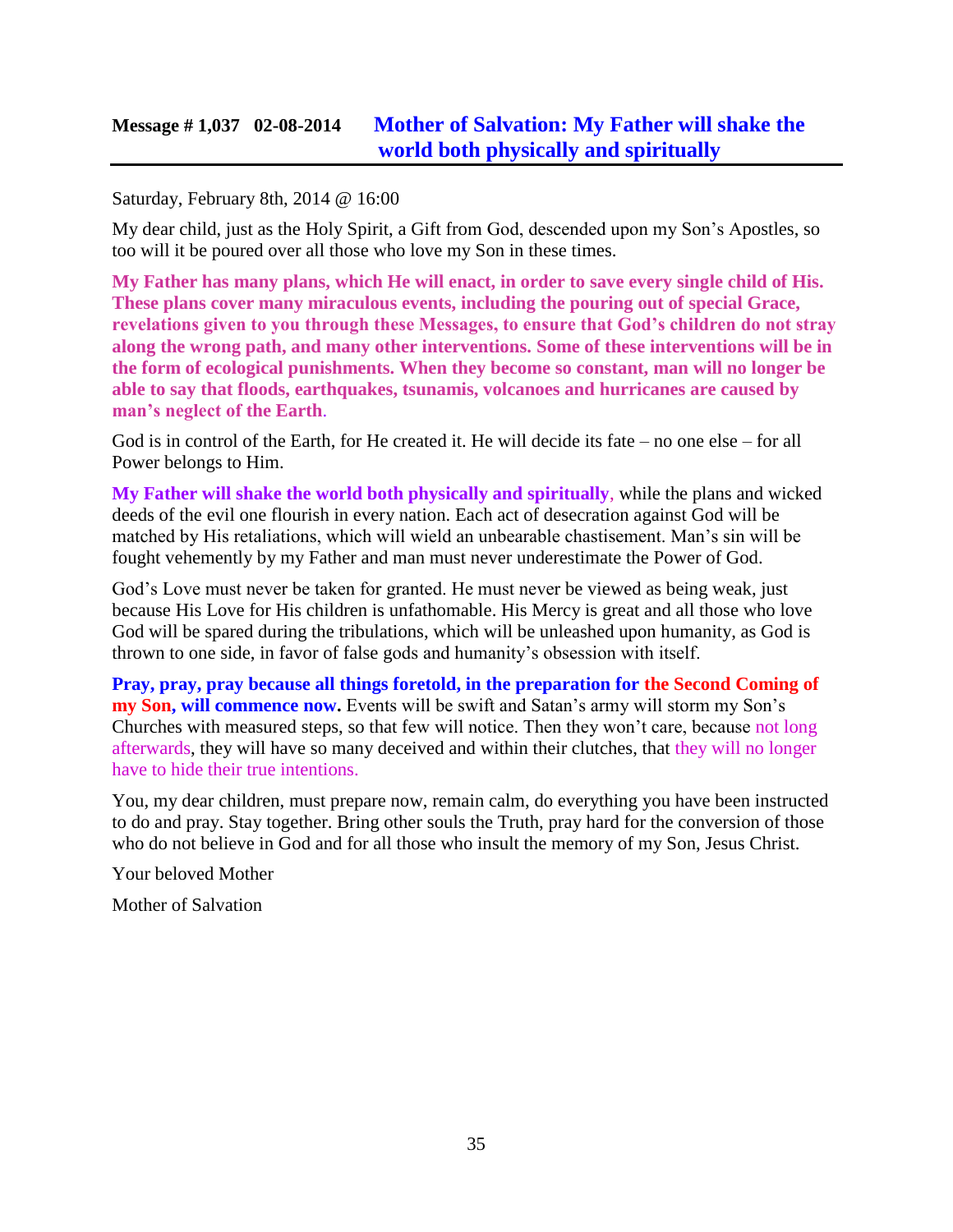### **Message # 1,038 01-09-2014 [God the Father: There is nothing that I would not](http://www.thewarningsecondcoming.com/god-the-father-there-is-nothing-that-i-would-not-do-for-my-children-no-sacrifice-is-too-high/)  [do for My children. No sacrifice is too high](http://www.thewarningsecondcoming.com/god-the-father-there-is-nothing-that-i-would-not-do-for-my-children-no-sacrifice-is-too-high/)**

#### Sunday, February 9th, 2014 @ 19:00

My dearest daughter, there is nothing that I would not do for My children. No sacrifice is too high.

I lower Myself so that I can place My Heart at their feet and yet they will continue to trample over it. I humble Myself by calling out to them through these Messages and they mock Me and sneer.

I permitted them to scourge and murder My Son and they underestimate the Great Sacrifice I made for them, to give them life and free them from slavery to the Evil One.

I plead with them to amend their ways and they ignore Me. I sent Chosen Souls to speak with them and to proclaim My Word and they spat in their faces.

I sent punishments upon them and they did not learn from them. Instead, they claimed that they were merely a twist of fate and had nothing to do with Me.

I sent them My Love, through miraculous Gifts given to Visionaries, Seers, Saints and Prophets and only a few made use of them. **Mark My Words now, the Book of Truth is the greatest Gift given by Me to the world, since I sent My only Son to redeem you. I bequeath this Precious Gift so that it will open your heart, free your soul from its attachment to the temptations of the Devil and help prepare you for My Kingdom.**

### **My Powerful Intervention at this time means that the speed by which My Word will spread, as and from today, will shock and surprise many. When you hear My Word, spoken in every tongue, where little organization by the human hand is involved, you will be given the proof of the Power of the Holy Spirit.**

I will ensure that My Work persists. I will walk over all those who try to halt My Hand. I will push to one side those who are guided by the spirit of evil and deafen the sound of their pitiful voices.

I will, with the swipe of My Hand, silence those who try to stop Me, when I only desire to save every single soul. I Am determined not to allow this Work to be ignored, for once I give My Authority to a Mission, such as this one, you can be assured that man's power is nothing compared to it.

Be calm, dear children, and trust in Me, your beloved Father. My Love is so great that it cannot be diluted, no matter how grievously you sin. I Am permitting these trials, tribulations and wicked plans to erase all traces of My Son, but only for a short time.

Never be fearful of My Plans, for they have a purpose and that is to wipe out all evil and bring you all a life of Glory, in accordance with My Holy Will. You have much to look forward to. **All I ask is that you pray and follow all that I have given to you, at this time, through My Holy Mission to bring you all the ultimate, priceless Gift that I have created for you in the New Heaven and the New Earth – My New Paradise – just as it was meant to be when I created Adam and Eve.**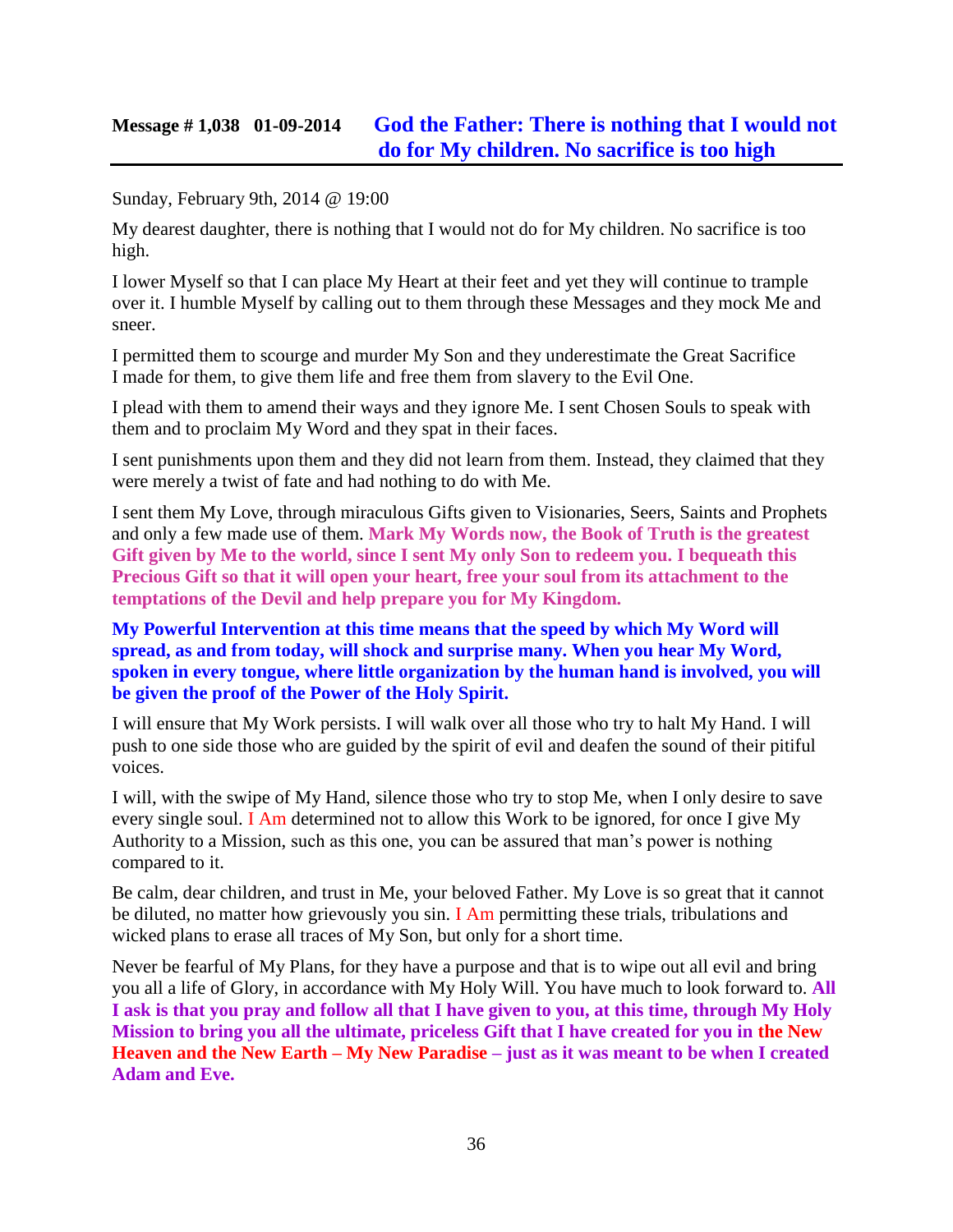Always remember My Love for you all, when you are feeling weak or vulnerable, for it is so great it is beyond your comprehension.

Your beloved Father

God the Most High

## **Message # 1,039 02-10-2014 [Don't you know that, after My Second Coming](http://www.thewarningsecondcoming.com/dont-you-know-that-after-my-second-coming-takes-place-your-soul-will-exist-for-eternity/)  [takes place, your soul will exist for eternity](http://www.thewarningsecondcoming.com/dont-you-know-that-after-my-second-coming-takes-place-your-soul-will-exist-for-eternity/)**

Monday, February 10th, 2014 @ 15:43

My dearly beloved daughter, **My Time is close and Heaven is preparing for the great banquet, when Heaven joins with the Earth to become one.**

Many preparations are underway and My beloved Father plans to bring many Gifts to those who do not know Him. All of the Angels and Saints have joined together to pray for all souls, in the hope that all people, especially those who are ignorant of the existence of Heaven and Hell, are given the Truth.

When souls are presented with the Word of God, they do not always welcome it. Instead, they shun the Word, when it is their only means of salvation. Why is man so stubborn and intent on believing only in what he wants and only that which satisfies his own ego? Why does man fail to see the correlation between sin in his life and the sense of dissatisfaction he feels, caused by his failure to accept that he is nothing? It is only because of the Love of My Father for the world and all of His children, that man has been given so many chances to become whole. Yet, he would rather live half a life, where God is placed into only certain parts and where it suits him.

**I, Jesus Christ, will open the minds of those who do not recognize the Word of God in these Messages, shortly.** I will pull at their hearts and fill them with a longing for the Truth. When you are filled with falsities, presented with untruths and fed lies about sin and how it is seen in the Eyes of God – I will stand as a barrier to protect you. **I will frustrate many, for I do not give up easily when man ignores the Gift of the Holy Spirit.** I will become like a thorn in your side – like the sting of alcohol, when poured over an open wound. Very few will fail to ignore Me, but not all will accept My Final Gift of Eternal Salvation.

Sadly, many will reject My Final Call and they will follow the Beast instead and this means they will become lost for eternity. Don't you know that, after My Second Coming takes place, your soul will exist for eternity?

You will have to choose Eternal Life with Me or eternal damnation with the Devil. There is nothing in between. Each man will choose the path of his choice.

Your Jesus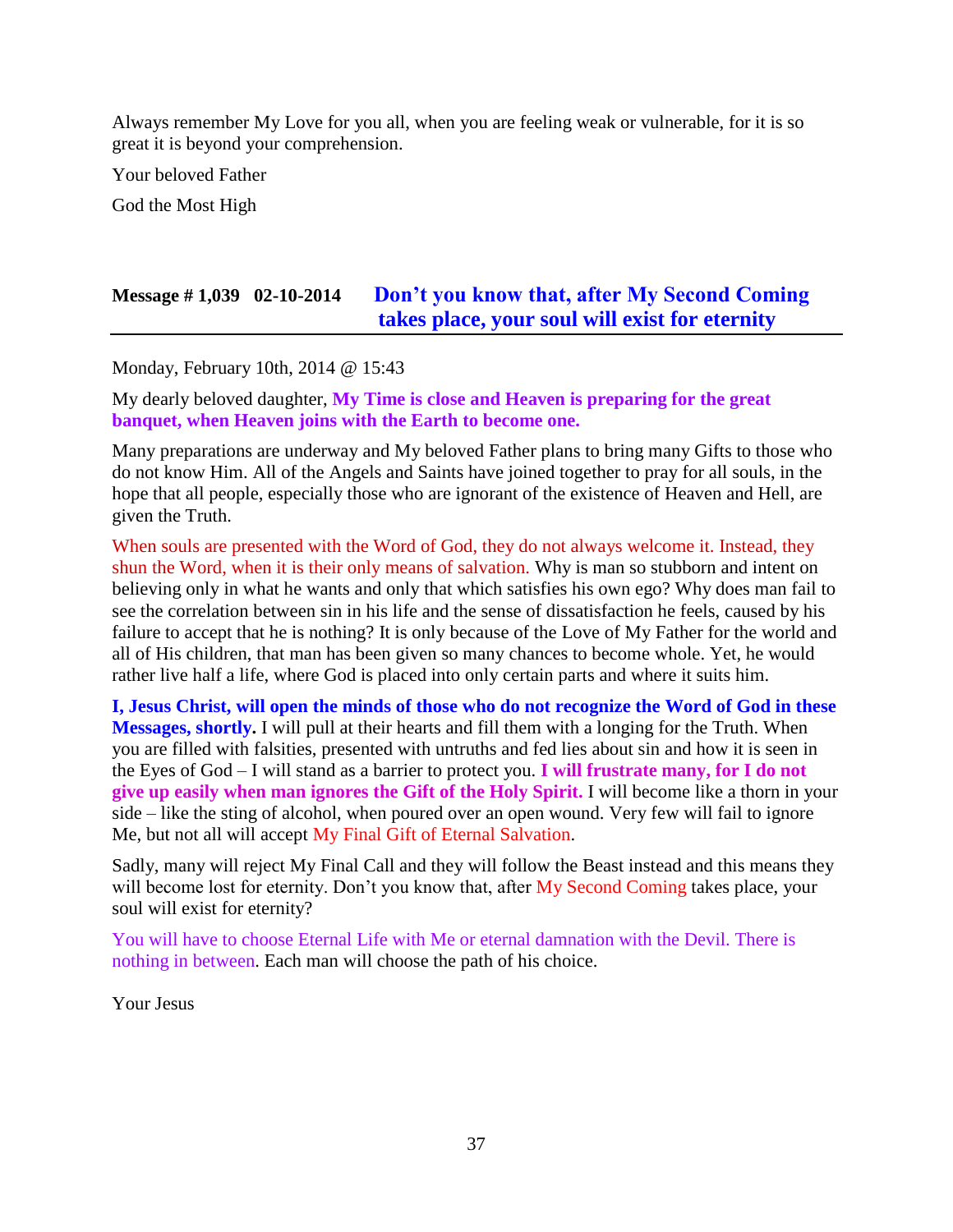### **Message # 1,040 02-11-2014 [Finally, the Jews will be shown the proof of My](http://www.thewarningsecondcoming.com/finally-the-jews-will-be-shown-the-proof-of-my-fathers-covenant/)  [Father's Covenant](http://www.thewarningsecondcoming.com/finally-the-jews-will-be-shown-the-proof-of-my-fathers-covenant/)**

Tuesday, February 11th, 2014 @ 23:41

My dearly beloved daughter, how this Mission has grown and how it will evolve very quickly now, as I prepare for My Time to come.

**I have begun the next plan to bring awareness to all of God's children of the great new world, which awaits you and this preparation will be in stages. The first stage is purification. This will mean disruptions, climate changes, upheavals and a terrible apostasy, which will sweep the Earth. These will all take place at the same time. Then, My Church will fall and only the Remnant will hold on to the Truth and bear witness to My Holy Word.**

I will gather people from every corner of the world – every Christian faith, first. Then I will draw others to Me. Finally, the Jews will be shown the proof of My Father's Covenant and they will be brought into the Kingdom of God, as foretold.

Many voices now drown out My Own Voice, but yet it will only be My Voice which they will notice, for My Tongue is like a sword and My Presence like a fork of lightning. When I make My Presence felt, it will be in the most humble of abodes and shared with kind souls – the gentle, as well as the astute. I will make My Presence known amongst the heathen and, for the first time, they will question their future eternity and begin to open their hearts to Me. You see, not one soul will be left untouched. Some will not welcome Me, but they will know that I Am there.

**My Time to make My Presence felt, by the Power of the Holy Spirit, is very near.** I desire that you reconcile your souls before Me and be ready to receive Me, for you will not know the time or the hour. One thing I will tell you is that it will be sudden.

Your beloved Jesus

# **Message # 1,041 02-12-2014 [Mother of Salvation: Soon, the "Hail Mary"](http://www.thewarningsecondcoming.com/mother-of-salvation-soon-the-hail-mary-prayer-will-not-be-heard-inside-or-outside-of-my-sons-church/)  [prayer will not be heard inside or outside of my](http://www.thewarningsecondcoming.com/mother-of-salvation-soon-the-hail-mary-prayer-will-not-be-heard-inside-or-outside-of-my-sons-church/)  [Son's Church](http://www.thewarningsecondcoming.com/mother-of-salvation-soon-the-hail-mary-prayer-will-not-be-heard-inside-or-outside-of-my-sons-church/)**

Wednesday, February 12th, 2014 @ 22:45

My child, **just as my Son's Image, His Word and His Promise to come again will be ignored and then eradicated, so also will every reference to me, your beloved Mother be.**

Soon, the "Hail Mary" prayer will not be heard inside or outside of my Son's Church. Much disapproval will be shown to those who visit my holy Shrines and Marian groups will be criticized for many reasons, all without cause. Any admission regarding the authenticity of apparitions involving me, the Blessed Virgin Mary, Mother of God, will not be heard. **All references to me will soon be frowned upon by a newly revamped shell of my Son's Church on Earth.** Devotions to me will be stopped in many churches, under the newly appointed regime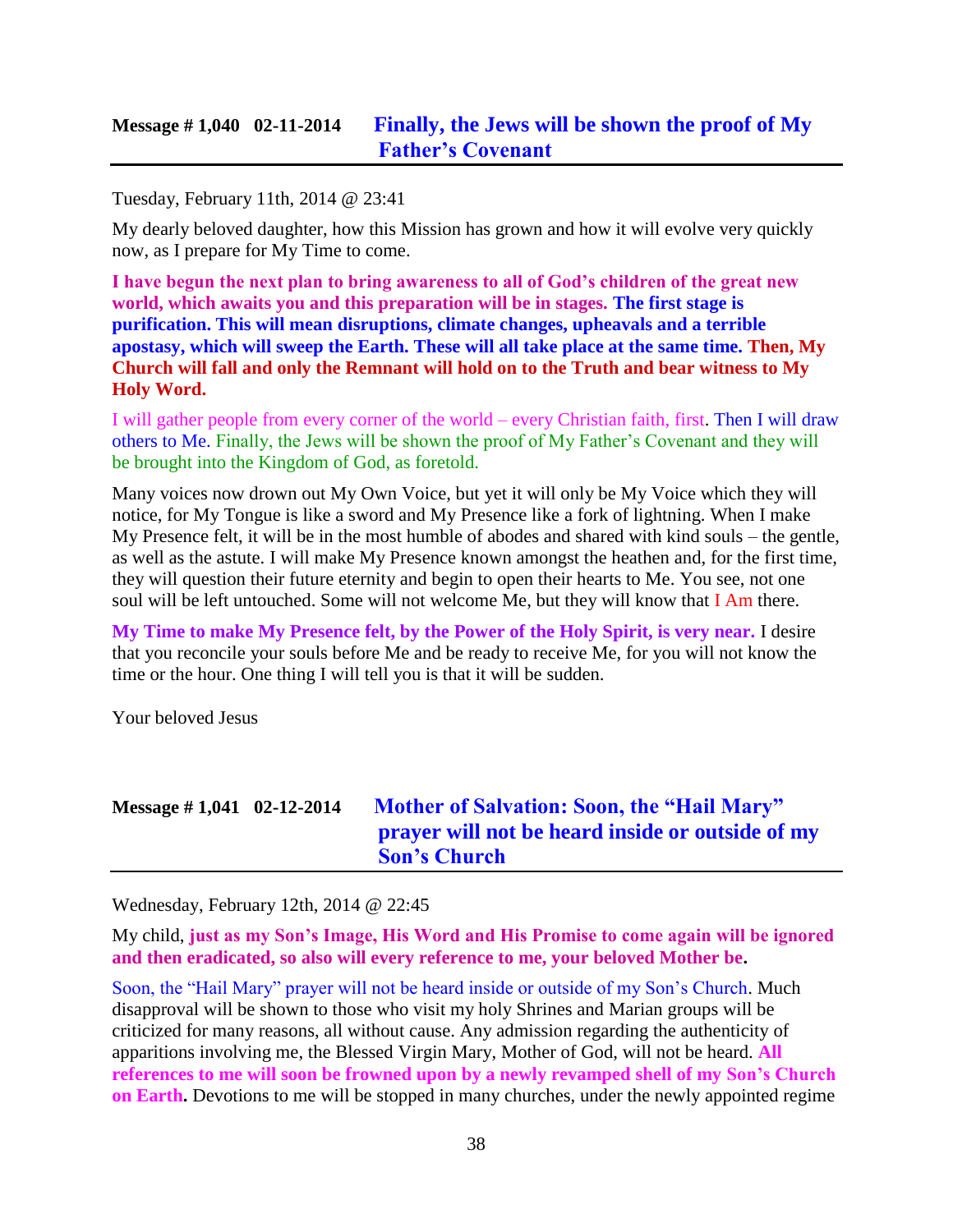to be introduced in the future. **I will be forgotten about and then despised, by those who will claim to represent a new modern, all-inclusive Church, which will bear little resemblance to the Church created upon the Rock, by my Son's beloved apostle Peter.**

**When you see all devotions to me, the Holy Mother of God, dealt with in this way please be aware that these new rules will be at the behest of the Evil One. The Evil One despises me, just as much as he is frightened by me. He knows that devotion to me, by souls, keeps his evil ways at bay and that the recital of my Most Holy Rosary scourges him and renders him powerless.** Those days ahead will have to be faced by those who love me and there will come a time when the Church's association with my Shrines will be cut off. When that happens, you will know that this will be to separate God's children from my influence, which in those times will be necessary, if I am to help you draw towards my Son.

**My role is to prepare you for the Great Day of my Son's Second Coming.** I intend to continue to call out to my children, until that Day arrives. I only desire to bring souls before my Son, so that He can give them Eternal Salvation. It is all about the salvation of souls, but every effort will be made by the Evil One to prevent this from happening.

Your beloved Mother

Mother of Salvation

### **Message # 1,042 02-12-2014 [They pay lip service to what My Second Coming](http://www.thewarningsecondcoming.com/they-pay-lip-service-to-what-my-second-coming-means/)  [means](http://www.thewarningsecondcoming.com/they-pay-lip-service-to-what-my-second-coming-means/)**

Wednesday, February 12th, 2014 @ 23:00

My dearly beloved daughter, how long did man think that I would wait before communicating with him again before My Second Coming? Did he think that I would do this the year before? The month before? The week before? Or did he believe that I would not warn him at all?

**Before My birth, the world was promised a Messiah.** My Father spoke through the Prophets, so that humanity would be given hope, wisdom, and the Grace to accept the Word of God, so that they would be ready for My arrival. Did they listen? Many did and prepared for My Time. **Sadly, when I was born, they were not ready.** Then John the Baptist gave them the Word and warned them to prepare. Were they ready? No, for they did not believe him. And yet many were saved, because through My Death on the Cross, caused by their rejection of Me, I redeemed them in the Eyes of My Father.

So many fought against My Mission then, and yet, so many followed Me. **Now the world is being prepared again because of the Love of My Father for all His children. This time, it will be more difficult. For all their knowledge of Me, they will still refuse to accept that God is intervening and preparing them through His Prophet.** The further away they remove themselves from God, the less they know of My Promise. They pay lip service to what My Second Coming means, because many of them really do not know anything about it at all.

**This time they will be left with little option but to see the signs, which they will have to bear**  witness to, for I will reveal all. When I say something will happen and when it does, they will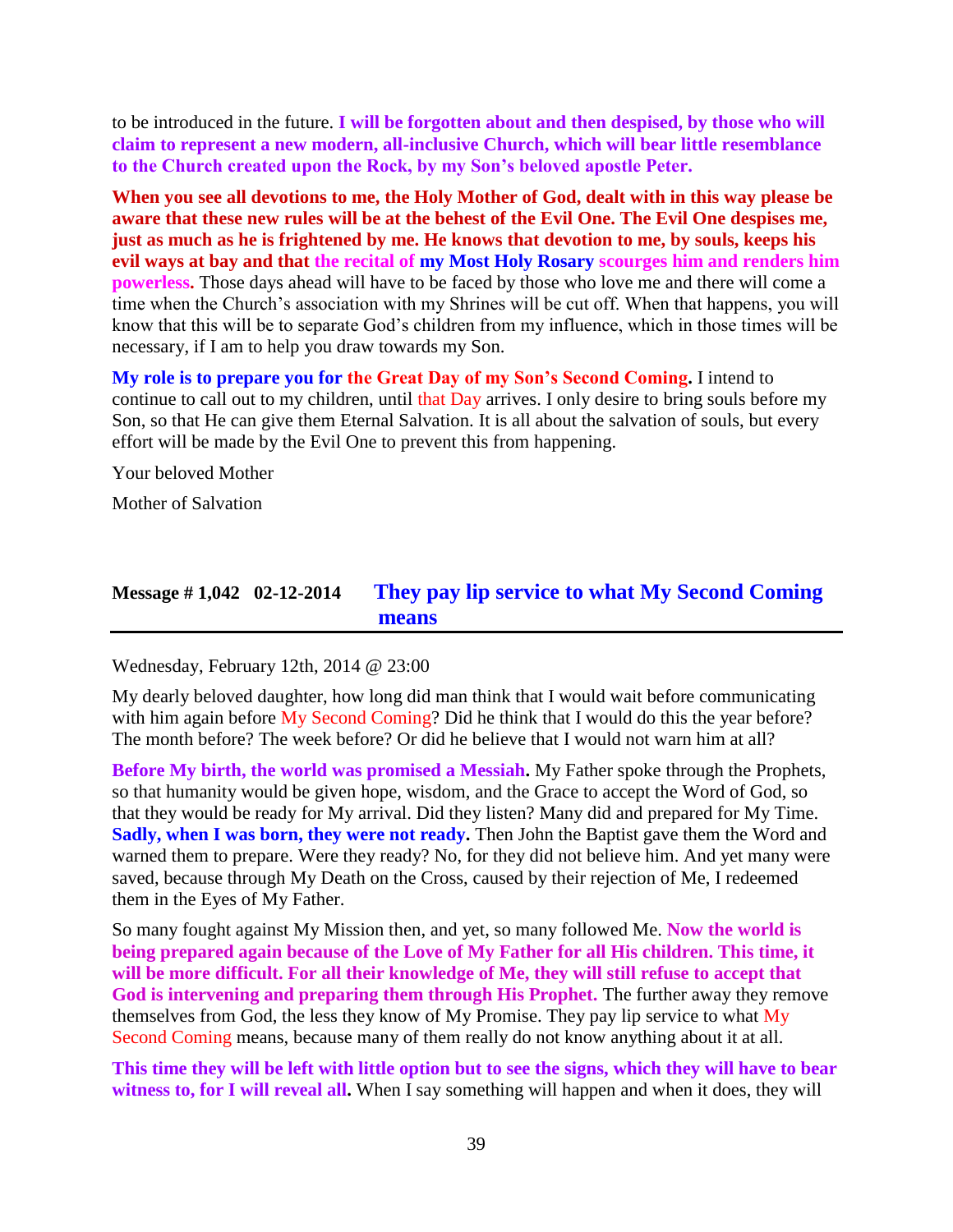still deny that the prophecy came from the Words uttered by My Lips. When they see the Earth twist, shake, and other punishments poured down upon them, they will still argue that there is a scientific reason for it.

When the great apostasy engulfs the world and crushes Christianity, in favor of paganism, will they say that this is a good thing? The answer is yes. So, as My Presence becomes less revered by so many, what chance does the world stand against Satan? This is why My Father prepares you now, for He never gives up when preparing His children for His Great Mercy.

**The preparation of humanity will continue and the world will be given the Truth, in order to save man from the final destruction. My Time is close and the whole of humanity must allocate the time needed to prepare their souls.** Time must never be squandered when you are preparing to welcome Me. You must never dismiss the Word given to a Prophet of God. If you do, you slap Me, your Jesus, in the Face.

Your beloved Savior

Jesus Christ

# **Message # 1,043 02-13-2014 [Mother of Salvation: This is the time when souls](http://www.thewarningsecondcoming.com/mother-of-salvation-this-is-the-time-when-souls-will-have-to-endure-the-pain-of-purgatory-on-earth/)  [will have to endure the pain of Purgatory on](http://www.thewarningsecondcoming.com/mother-of-salvation-this-is-the-time-when-souls-will-have-to-endure-the-pain-of-purgatory-on-earth/)  [Earth](http://www.thewarningsecondcoming.com/mother-of-salvation-this-is-the-time-when-souls-will-have-to-endure-the-pain-of-purgatory-on-earth/)**

Thursday, February 13th, 2014 @ 13:43

My sweet child, why do you worry about the difficulties you have to face every day in this Mission? Don't you know that All Power lies in the Hands of My Father, God the Most High?

When the final cleansing is being endured by humanity, it may not be pleasant, but without it souls will not be purified. This is the time when souls will have to endure the pain of Purgatory on Earth. Only those who are pure and with clean souls can enter the New Paradise that is the Kingdom of God. So **instead of being fearful, I urge all of you to accept God's Intervention in the world. Be resigned to what must be, what must take place, and whatever actions are required to protect all of you from the wickedness and injustices, which will be inflicted upon the human race by those whose only allegiance is to themselves and to those who are agents of Satan.**

It is my Son's desire to unite all those innocent souls who do not believe in God first. My Son knows that those who love God, but who may not accept Him, will turn to Him in time. He has confidence in those who truly love Him, but who reject His Intervention through these Divine Messages, as they also will come running to Him. **It is those who do not know Him and those who refuse to accept Who He Is, that He worries about the most. So always remember that these lost souls will be the first souls, which my Son craves the most. These are the people who hurt Him the most; who cause Him terrible pain and suffering and who were the cause of His Tears of Blood, when He suffered the Agony in the Garden.**

Chastisements are sent, not merely as punishments for the sins of mankind, but as a means of bringing humanity to its senses and onto its knees in humility. **When man is cleared of his**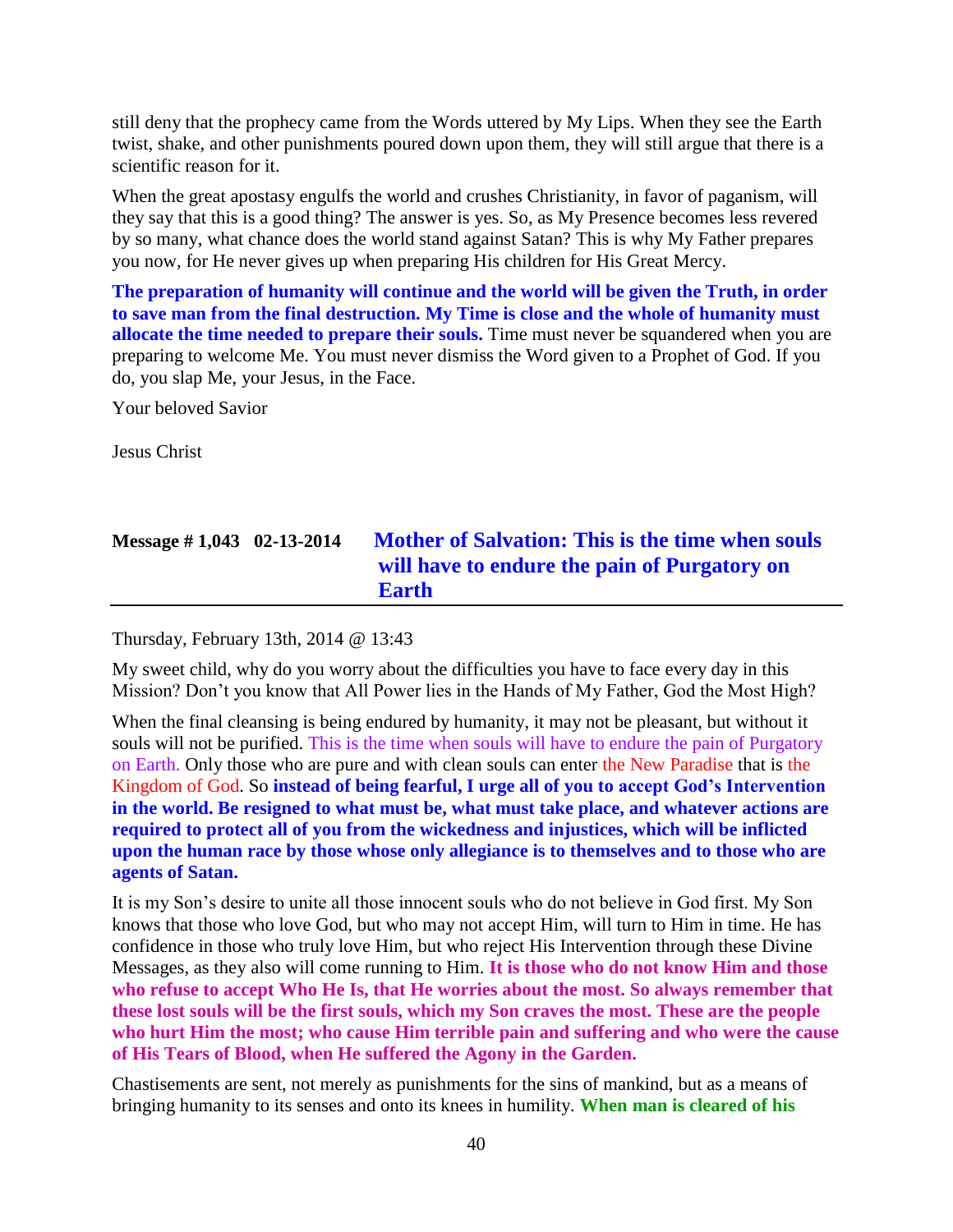#### **arrogance, his belief in his own greatness, and the mistaken belief that his power is greater than God's, then only through such purification can he be made fit to stand before God.**

A person who is in mortal sin and who refuses to show remorse will never be able to withstand the pain of God's Light. So, it is an Act of Mercy that God intervenes, in order to prepare that soul, so that he too can share in the Glory of God. It is because of God's Love and His Generosity, that He will allow these difficult times, which have already commenced, to take place. Not because He wants to simply punish His children for their wickedness, but to ensure that they are made worthy of Eternal Life.

Your beloved Mother

Mother of Salvation

## **Message # 1,044 02-14-2014 [Suffer in silence when you are tormented, suffer](http://www.thewarningsecondcoming.com/suffer-in-silence-when-you-are-tormented-suffer-vile-forms-of-cruelty-are-slandered-abused-or-mocked-in-my-name/)  [vile forms of cruelty, are slandered, abused or](http://www.thewarningsecondcoming.com/suffer-in-silence-when-you-are-tormented-suffer-vile-forms-of-cruelty-are-slandered-abused-or-mocked-in-my-name/)  [mocked in My Name](http://www.thewarningsecondcoming.com/suffer-in-silence-when-you-are-tormented-suffer-vile-forms-of-cruelty-are-slandered-abused-or-mocked-in-my-name/)**

Friday, February 14th, 2014 @ 22:00

My dearly beloved daughter, when a man says he is knowledgeable of science, he will have to prove this, in order for you to believe in him. When a teacher says he knows of many things, you will know how good he is if you can learn from him. When a man of God says he knows everything about God, he can impart this information and you will be knowledgeable. But, when a man of God says that he is inspired by the Holy Spirit, you will know him only by the fruits he produces and not by the knowledge he imparts.

When the Holy Spirit is at Work this will result in many fruits, which will present as follows: **People who are drawn to the Holy Spirit will be drawn closer to God. They will love others with a greater intensity than before. They will share their love. Then, they will want to spend more time in prayer and, especially, where they will pray for the souls of others, rather than their own intentions.**

The Love of God will become deeper and more personal. And, as they allow the Holy Spirit to engulf them, they will feel an urgent need to surrender themselves fully to the Will of God. **Those who are inspired by the Holy Spirit will not show hatred for those who despise them. Instead, they will strive, through prayer, to beg Me to save that soul.**

The Love of God can only penetrate the soul by the Power of the Holy Spirit. The soul will always feel peace and tranquility, despite the suffering which they will inevitably have to endure, the closer they become to Me, their Jesus.

**I do not divide people. I draw the blessed – those with enough love, borne out of a deep sense of humility for God – into My Sacred Heart.** Once ensconced within Me, their only desire is to bring Me souls. When they truly become Mine, in union with Me, they will be the subject of hatred. The hatred shown to them will not matter to them, because they will not forsake Me, if their love for Me is strong enough. They may fall, from time to time, because they will be a target of oppression. They will feel the pain of rejection – just as I feel. They will be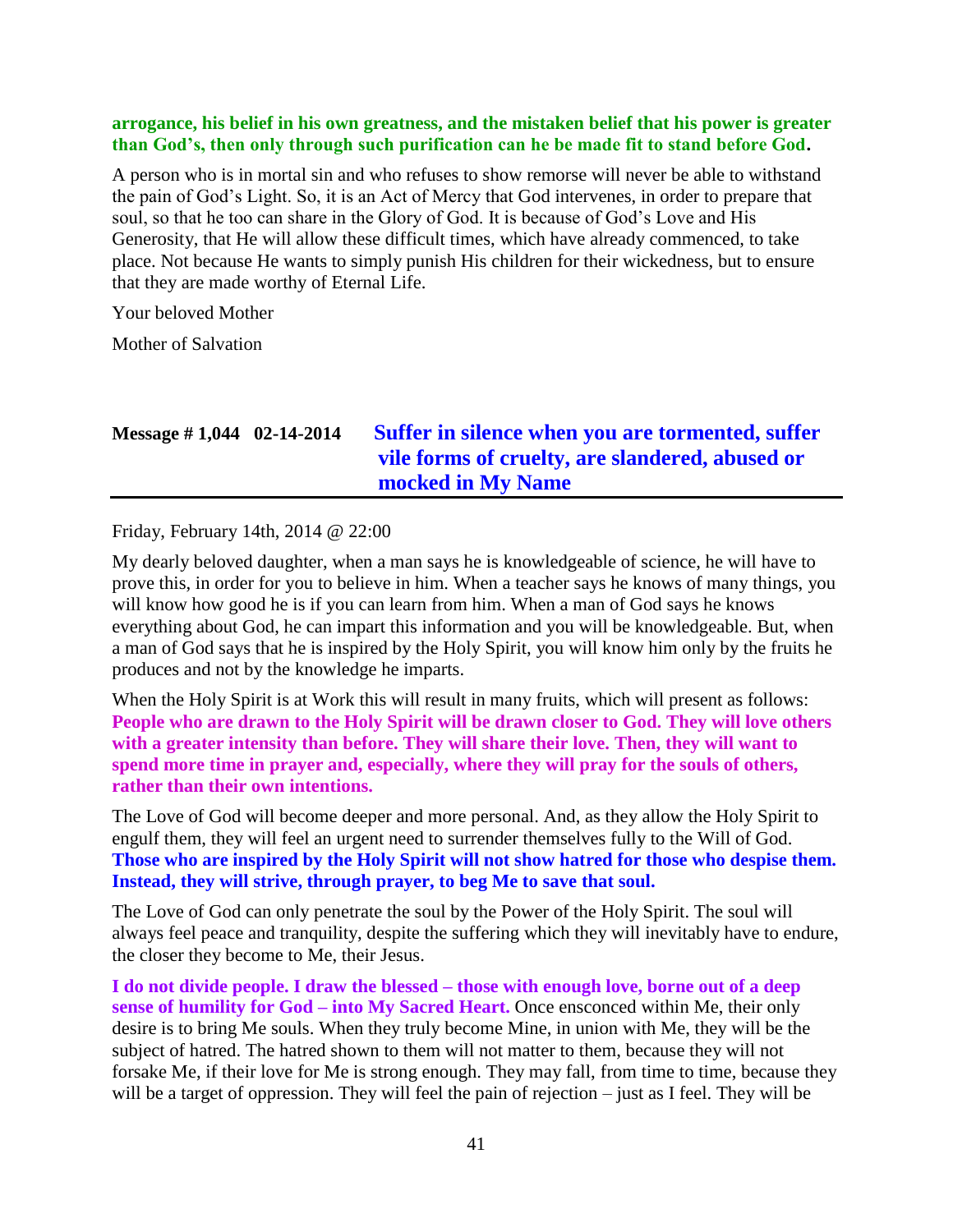mocked, chastised, and called fools – just as I Was. They will feel a heavy burden because of the way they will be ostracized – just as I Was. **Their knowledge and their wisdom, given to them by the Holy Spirit, will be viciously opposed and yet, what they say in My Name, will remain ingrained in the memories of all whom they come into contact with.**

So, My beloved disciples, think of Me, as I walk amongst you. You may not see Me, touch Me or look into the Light of My Face, but know that I Am with you, just as I Was when I walked the Earth with My beloved apostles. I do not seek out the intelligent, the knowledgeable or the stalwarts of society – although I welcome them and embrace them, as I do all of God's children. I do not seek the approval of the learned, the exalted amongst you, the leaders of your countries or Churches. I do not seek the stamp of approval, which man so ardently desires. Instead, **I seek out the meek, the humble, and those who only care about the welfare of others, over and above their own needs**. **These are the souls who are blessed by My Hand. Their love for others mirrors My Own Love. They accept suffering just as I do and it is of little consequence to them. These people are the backbone of Christianity and the Holy Spirit is ingrained in their souls, for the good of all of God's children.**

Never be ashamed of the Gift of the Holy Spirit. Suffer in silence when you are tormented, suffer vile forms of cruelty, are slandered, abused, or mocked in My Name, for when you remain with your head bowed, the Devil and all those unfortunate souls he uses to torment you, will fail in their attempts to take you away from Me.

Stand up and declare your allegiance to Me with a lightness of heart and purity of soul, and I will bless you with the Gift of Peace and Tranquility.

Your Jesus

# **Message # 1,045 02-15-2014 [Mother of Salvation: The Antichrist will use his](http://www.thewarningsecondcoming.com/mother-of-salvation-the-antichrist-will-use-his-so-called-stigmata-as-a-means-to-convince-the-world-he-is-jesus-christ/)  [so-called stigmata as a means to convince the](http://www.thewarningsecondcoming.com/mother-of-salvation-the-antichrist-will-use-his-so-called-stigmata-as-a-means-to-convince-the-world-he-is-jesus-christ/)  [world he is Jesus Christ](http://www.thewarningsecondcoming.com/mother-of-salvation-the-antichrist-will-use-his-so-called-stigmata-as-a-means-to-convince-the-world-he-is-jesus-christ/)**

Saturday, February 15th, 2014 @ 17:14

My child, when the deception engulfs souls under the influence of the Antichrist, people will be fooled by many acts, deeds, and words which will come from him. Sweet and soothing and with a calm demeanor, he will confidently justify every sin against God. Even the most vile sin against humanity will be gently explained away as if it is of no consequence. He will convince many that the taking of life is for the good of others and an important part of human rights. Blasphemies, which will pour from his mouth, will be seen as just and proper. He will justify everything by quoting Holy Scripture, backwards. Those who will hang on to his every word will not know enough about the Word of God to be able to contradict him. Then he will give the impression that he prays constantly and will declare that he is spiritually gifted.

The Antichrist will seek out the company of those who are seen to do great works of charity and he will court those who are seen to be holy in God's Eyes.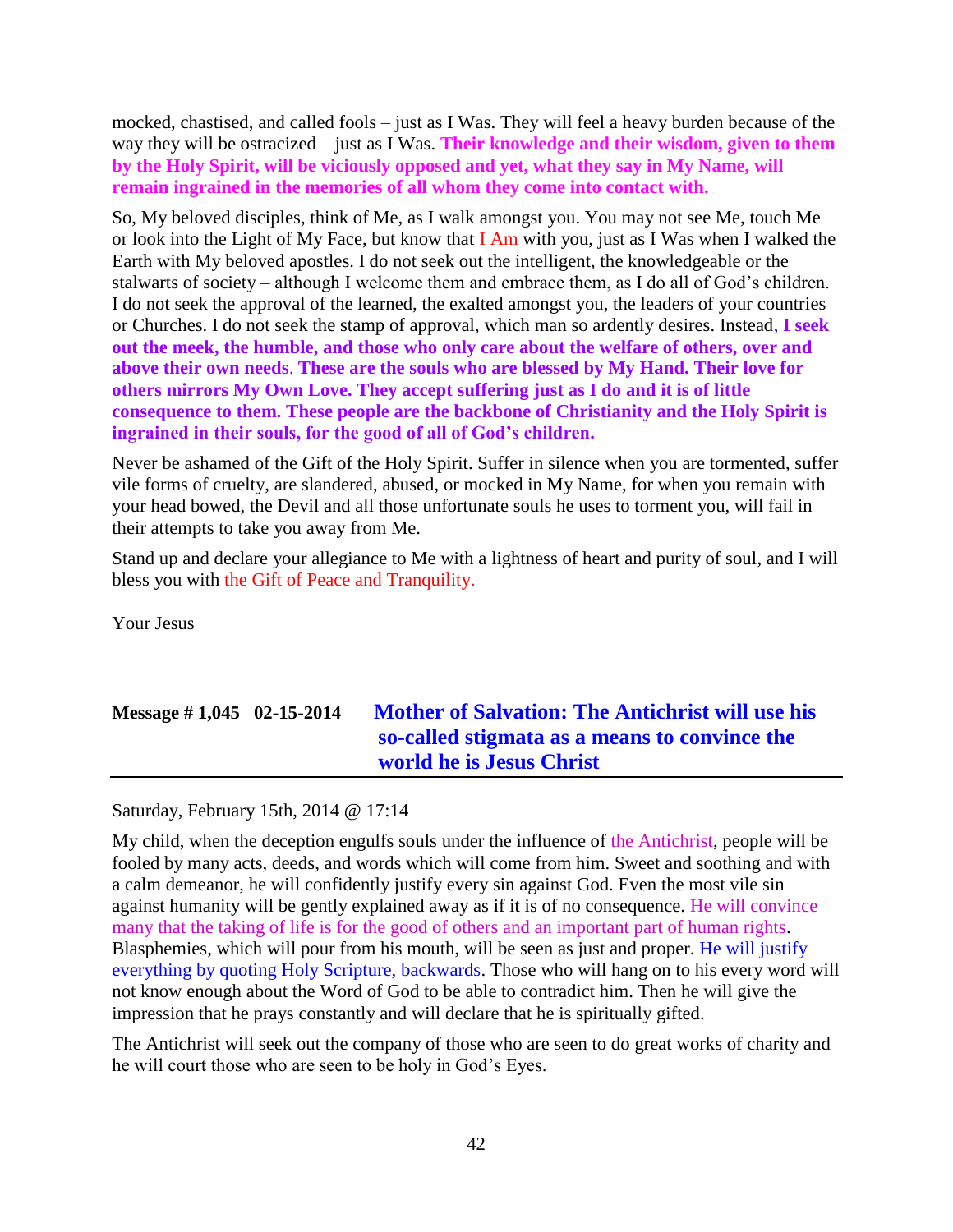In time, people will convert to what they will believe to be a truly enlightened One-World Religion, in which the Antichrist will play a large part. Then **he will use every demonic power, given to him by Satan, to convince the world that he has the stigmata, associated with the Saints.** The Antichrist will use his so-called stigmata as a means to convince the world he is Jesus Christ and that he has come to salvage the world. Then **he will say that he is announcing the Second Coming, and those who fall at his feet, in adoration, will be swept away with him by the Angel of the Lord, who will throw them into the lake of fire.**

Your Mother

Mother of Salvation

### **Message # 1,046 02-16-2014 [Nothing good can come from hatred, for it comes](http://www.thewarningsecondcoming.com/nothing-good-can-come-from-hatred-for-it-comes-only-from-satan/)  [only from Satan](http://www.thewarningsecondcoming.com/nothing-good-can-come-from-hatred-for-it-comes-only-from-satan/)**

Sunday, February 16th, 2014 @ 15:47

My dearly beloved daughter, **when hatred enters souls, they must fight with every core of their being to eradicate it.** If not, then it will devour the soul in question and continue to gnaw at it until it has been eaten away.

**The Devil causes distrust, unease, confusion, fear, and then he will not rest, until the soul which he has targeted, becomes full of hatred for himself and for others. Hatred in a soul creates havoc amongst every person that soul comes into contact with. The infested soul will use every tactic and trick to encourage others to engage with him, until the other soul becomes infested also and so, the pattern continues.** Hatred spreads like a virus and grows because it engulfs and possesses the soul, until that soul then feels compelled to breed this hatred amongst others. This is how murder is committed, because of the hatred man feels for another. Hatred is fueled by lies and untruths and it continues to grow until it takes over so many souls that only evil can be emitted from it. Nothing good can come from hatred, for it comes only from Satan.

**Satan is a liar and plants seeds of doubt in those souls who leave their guard down. He uses the sin of pride, every time, to create hatred within the soul, against another person.** He creates discord amongst God's children, who, because of original sin, are weak and unless they are genuine followers of Mine and abide by the Word of My Father, they will fall victim to deceit.

**Never dare to declare yourself a child of God, on the one hand, and then on the other cut another person in two.** Never say that you are filled with the Holy Spirit on the one hand and say, on the other, that another soul is a servant of the Devil. Never judge another person by what you deem to be a sin when you, yourself, have defaced My Image. **Never place yourself above Me and say you are more knowledgeable than Me, when you are following direction from Satan.** Those, with eyes which mirror My Own, are all-seeing, and they must pray for such souls, so that they are given the Grace to prize themselves away from the claws of the Beast.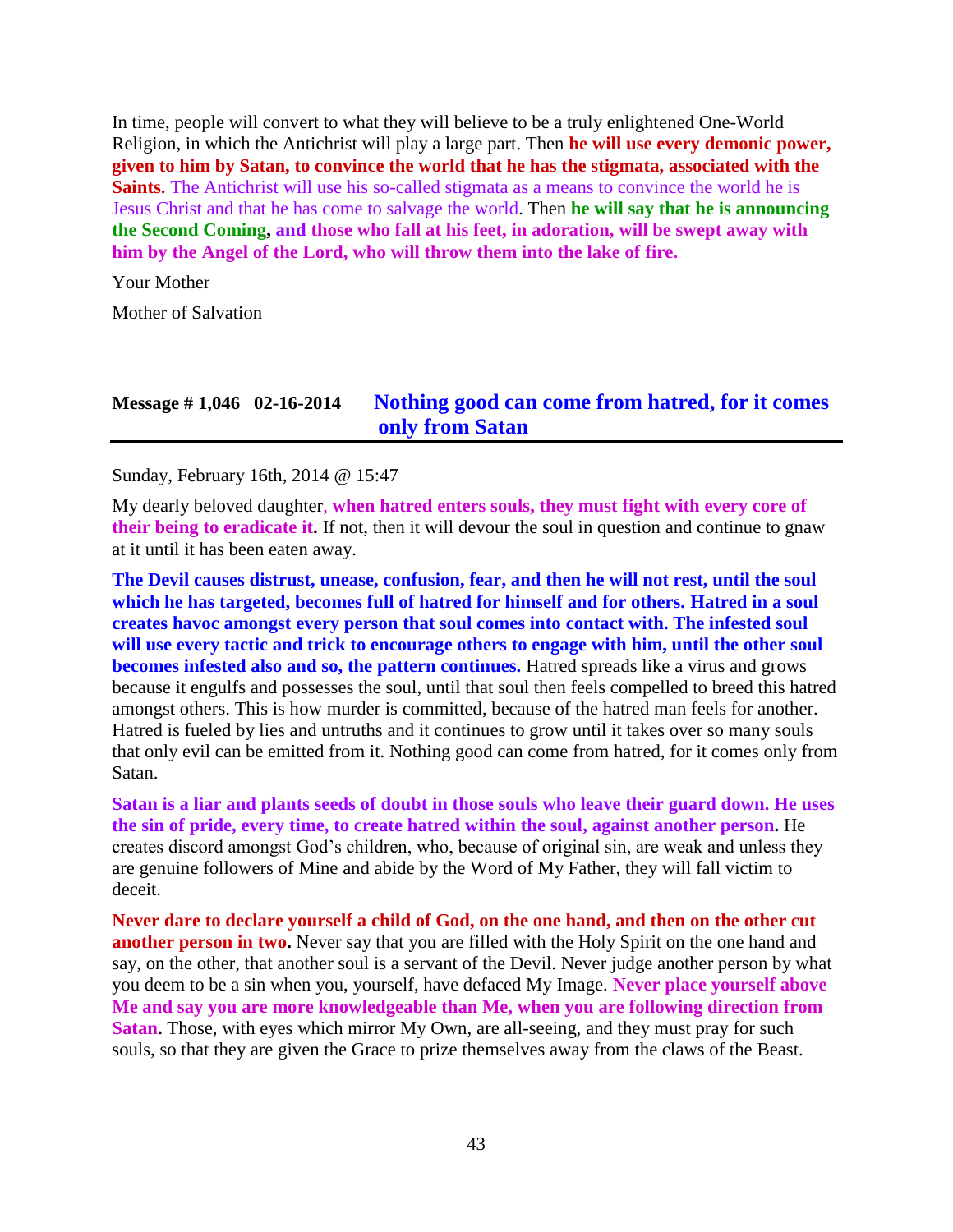My Path forward is getting more difficult. Only those who are granted courage, given to them by the Power of the Holy Spirit, will be able to climb it. Sadly, many will fall by the wayside, much to the delight of the Evil One.

The thorns of this Mission may tear at your flesh and cruel jibes of hatred may pierce your hearts, but I Am the One Who walks in front of you and Am, therefore, the One Who takes the brunt of the hatred. **Always remember, that attacks on this Mission are attacks against Me. Hatred against this Mission, is hatred against Me, Jesus Christ.** You cannot say you love Me in one way and then declare your hatred for Me in different ways. You are either for Me or against Me. You either believe Me, or you don't. If you believe in Me, you must never persecute another soul, for if you do this, you have been taken away from Me by My enemy and you have no right to declare that you are of Me.

Your Jesus

## **Message # 1,047 02-17-2014 Take a soul – a life – [away from Me and your own](http://www.thewarningsecondcoming.com/take-a-soul-a-life-away-from-me-and-your-own-life-eternal-salvation-will-no-longer-be-your-right/)  life – Eternal Salvation – [will no longer be your](http://www.thewarningsecondcoming.com/take-a-soul-a-life-away-from-me-and-your-own-life-eternal-salvation-will-no-longer-be-your-right/)  [right](http://www.thewarningsecondcoming.com/take-a-soul-a-life-away-from-me-and-your-own-life-eternal-salvation-will-no-longer-be-your-right/)**

Monday, February 17th, 2014 @ 00:15

My dearly beloved daughter, **when the time comes, for the Final Day of Judgment, many souls will have denied Me and there will be much fear in their hearts.** For, by then, the Truth will be like a crystal clear lake, without a blemish. So clear will the Truth be, that it will be just as if they are gazing into a mirror. And what will they see? **They will see My Face, My Sorrow, My Love, My Regret, My Anger, and then, they will witness My Justice, because by then there can be no turning back.**

The time given to humanity to redeem themselves is now. I have been accorded this time in which to prepare all of you. Use it wisely and you will see the Glory of God. Squander it and you will never see the Light or the Glory of My Kingdom. You will, instead, have to endure eternal separation from Me. **Your only company being a pack of wolves – angry demons – in the abyss – which is home to the Beast.** All those who succumb to wickedness, no matter the scale, will fall further and further away from Me – the more you deny the Word of God.

This time has been given to humanity, so that they will prepare themselves properly. My Mission is to pull the cobwebs from your eyes, so I can show you what you need to do, so that I can welcome you into My New Paradise.

This Mission may be your only chance to enable you to grasp My Hand, before you are plunged into a great vacuum of deceit. S**atan has declared that he will continue to steal the souls of those who Love Me. His only focus, at this time, is to drag away from Me – those who truly love Me. So, he will place every doubt, every lie and blasphemy into those souls who live their lives according to the Truth.** Through his influence, these people will desert Me. Satan proudly taunts Me, now and every time I lose a soul to him, he swears that he will never cease to interfere with every Mission on Earth, which has been blessed by Me to save souls.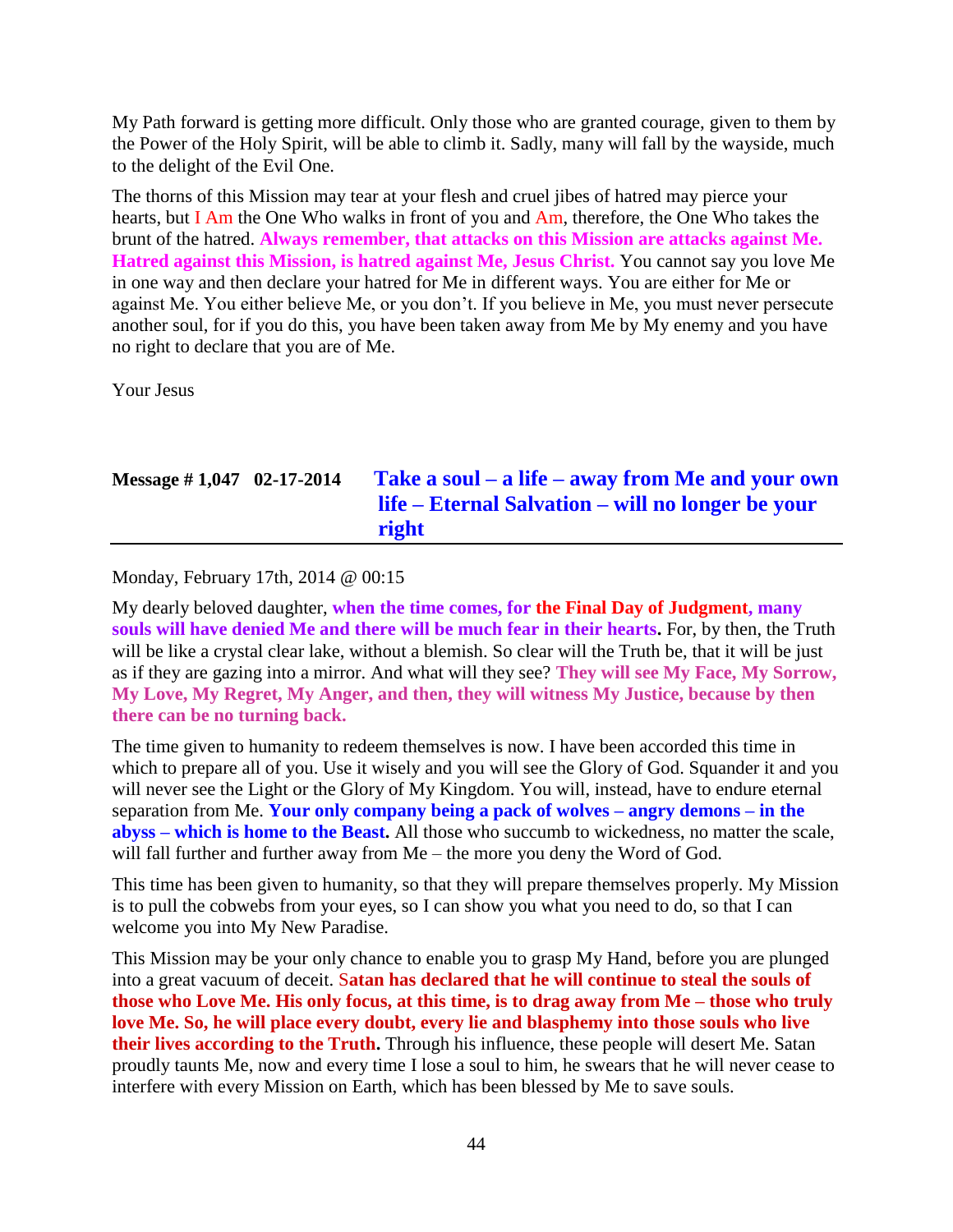**You must never engage with or defend Me against My enemies.** Never lose sight of the Most Holy Bible. Let no man tamper with it. Ignore those who try to convince you that God would condone any attempt to change one single word, one single prophecy, one single Commandment, for that is the greatest sin. **Never break the First Commandment. No one can place himself above God.**

Whoever amongst you sins, must keep coming back to Me, again and again. Never be ashamed to come running to Me. **Do not allow yourselves to be filled with hatred of any kind.** It is your sin I abhor – yet forgive it. I love you and will continue to love you. It is because I love you that I have been accorded this time to bring all of you together. **Do not allow evil to separate you from your brother or sister. Do not listen to anything or anyone who tries to pull you away from My Work – this Mission of Salvation.**

Your allegiance to Me is important, for it is you, My Remnant Army, who will be instrumental in saving the rest of the world from suffering the same fate as those who refused to listen to Noah. **Anyone, who is responsible for taking one single soul from Me, will suffer for this. My Anger is at its worst, when, not content on concentrating on the state of your own soul, you deliberately try to take another with you and away from My Love and My Kingdom.**

You have been warned of the consequences before. Now, I remind you again. Take a soul – a life – away from Me and your own life – Eternal Salvation – will no longer be your right.

Your Jesus

### **Message # 1,048 02-18-2014 [When I come to judge, the world will tremble](http://www.thewarningsecondcoming.com/when-i-come-to-judge-the-world-will-tremble/)**

Tuesday, February 18th, 2014 @ 18:09

My dearly beloved daughter, when this battle for souls intensifies, many people will begin to doubt My Existence, in the first instance, before rejecting Me completely.

A new, false substitute will be created of Me, in the minds of the world. My Name will be used daringly, but the words which they will attribute to Me will not be from Me. **They will declare that God does not allow the sins of man to cloud His Judgment. Rather, God will ignore sin, for it is of little consequence, because man is weak and will always sin, no matter what. Jesus, you will be told, forgives everyone, because His Mercy supersedes His Judgment.** This will be a lie, but many people will believe it and feel no obligation, whatsoever, to avoid sin or seek forgiveness, because by then they will believe that sin does not really exist. These very souls are the ones who need prayer the most. **Let no man ever confuse My Mercy with My Judgment, for they are two different things.**

My Mercy will only be shown to all who show remorse for their sins. It will not be shown to those who stand proudly before Me, where no attempt has been made on their part to seek My Forgiveness. When I come to judge, the world will tremble. And when My Mercy is exhausted, My Justice will fall like an axe. I will punish the wicked, who are beyond help.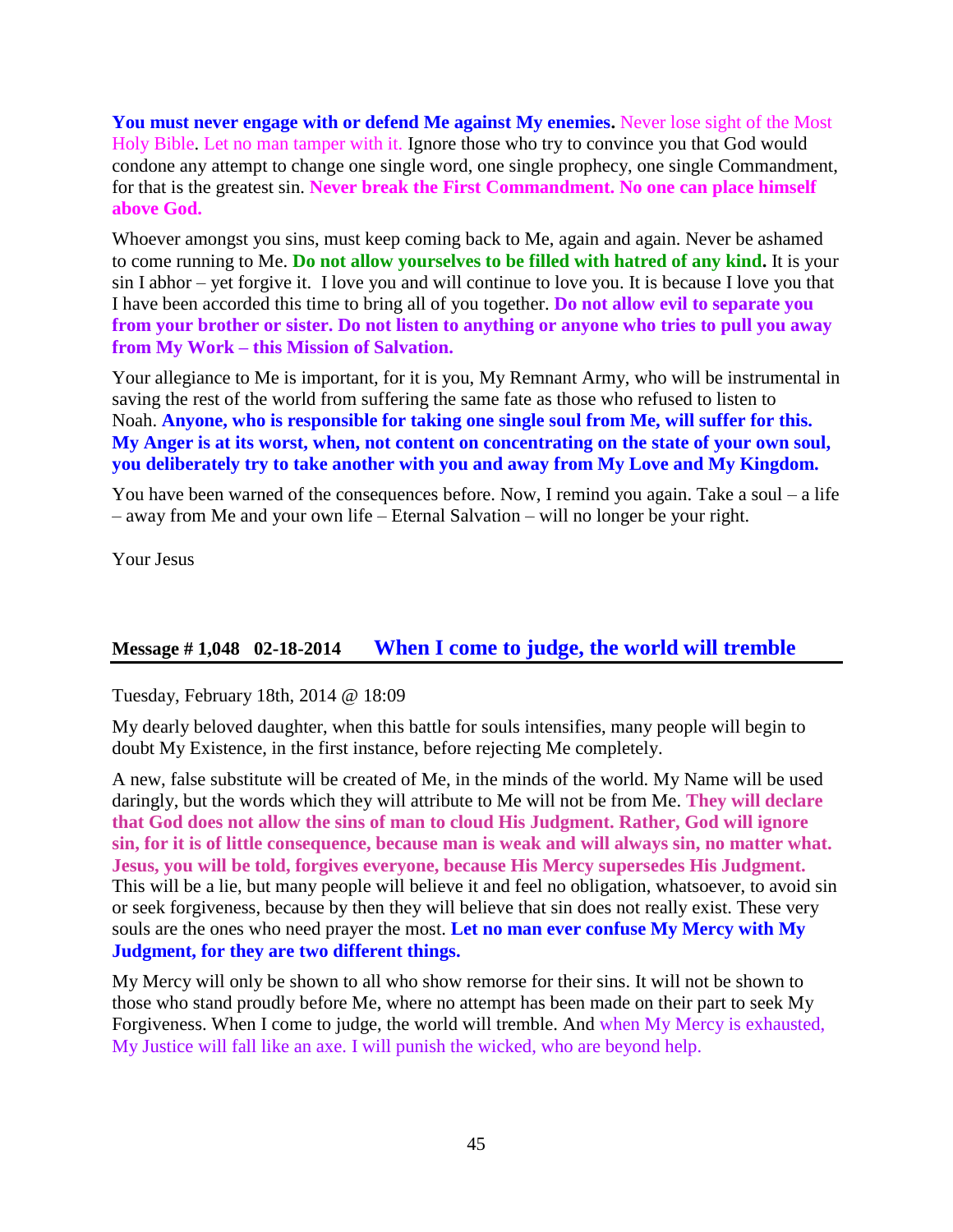Man must never, for one minute, ignore My Promise. I will come to gather all God's children, but sadly many of them will never enter My Paradise, because they will have denied Me, My Existence and the existence of sin.

Your Jesus

## **Message # 1,049 02-20-2014 [Earthquakes will be of such magnitude that they](http://www.thewarningsecondcoming.com/earthquakes-will-be-of-such-magnitude-that-they-will-be-felt-across-multiple-countries-at-the-same-time/)  [will be felt across multiple countries, at the same](http://www.thewarningsecondcoming.com/earthquakes-will-be-of-such-magnitude-that-they-will-be-felt-across-multiple-countries-at-the-same-time/)  [time](http://www.thewarningsecondcoming.com/earthquakes-will-be-of-such-magnitude-that-they-will-be-felt-across-multiple-countries-at-the-same-time/)**

Thursday, February 20th, 2014 @ 18:39

My dearly beloved daughter, **when the time comes for Me to make Myself known, at My Second Coming, you will not recognize the world, for it will have changed so much.**

The speed at which humanity will fall into the depths of sin will shock you. Every ugly sin of the flesh will be visible and many will have to watch these sins committed in public places. Very little shame will be shown by the culprits who, like lions in a feeding frenzy, will sink to the lowest depths of depravity, not seen since the days of Sodom and Gomorrah. Such will the infestation of humanity be, brought about by the Evil One, that murders will be committed everywhere and suicide will be rampant. As Satan devours souls, he will ensure that every Law laid down by My Father will be broken. Cold hearts, barren souls, and obsession with false gods and evil spirits, will replace the love, which still exists at this time in the world.

My Name will be used to mouth obscenities and they will curse one another in their hearts. My daughter, **the Truth can be unbearable at times, but justice will be handed down, by My Father, upon those lands which desecrate His Word. All the punishments handed down by My Father will take place before My Second Coming.** Cities will disappear, countries will be awash with the tides of My Father's Anger and earthquakes will be of such magnitude, that they will be felt across multiple countries, at the same time.

My daughter, you have already been given the information about those cities, which will suffer greatly. You must offer Me your tears, in atonements for the sins of those whose fate lies in darkness. Without your suffering, I cannot do what is needed to save these souls. So please, be generous with your pain and I will show Mercy, for those whom you place before Me.

**Mountains will sink, lakes will merge with the seas and lands will be reduced by one third. Rainfall, which matches My Tears of Sorrow, because of the hatred in men's hearts, will be constant, until My Tears are wiped away, through the reconciliation of sinners, who will be converted.**

**Know now, that Gifts given to the world by My Mother, over the centuries, must be used to protect yourselves. Know also, that the Medal of Salvation – more powerful than any other – will be your defense against the lure of the Antichrist.** Every attempt will be made to stop the Medal of Salvation, but nothing will stop the Powers associated with this Gift.

My beloved followers, you must focus on prayer in these days and place all your trust in Me, for those who are Mine will be protected and you will be My reason for showing Mercy to the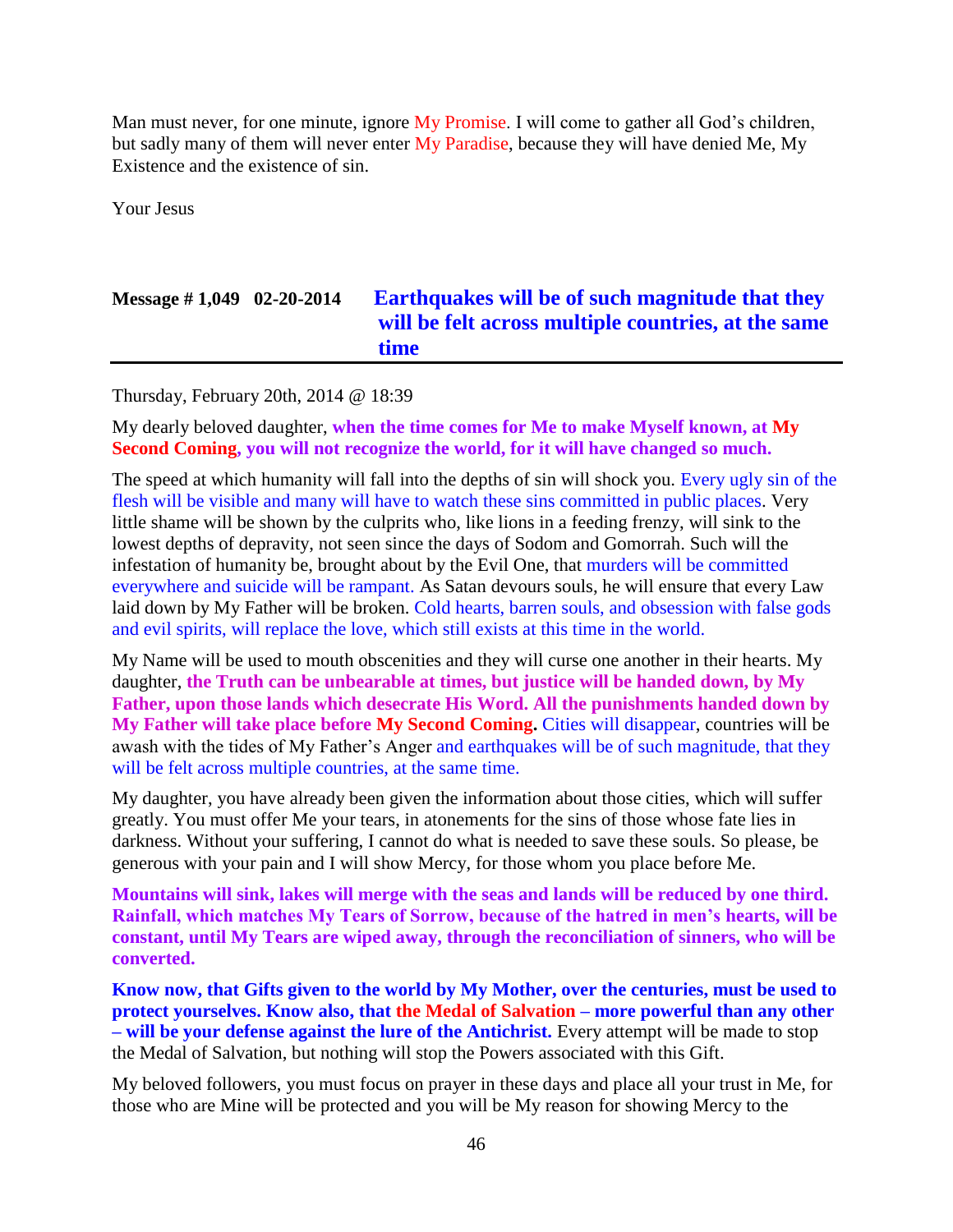afflicted and the heathen. You must never weaken or give up, because if you do, you will find this path towards Me impossible to navigate without My Light, which will be needed every step of the way, if you are to complete this journey.

Your Jesus

# **Message # 1,050 02-21-2014 [When God permits the persecution of the](http://www.thewarningsecondcoming.com/when-god-permits-the-persecution-of-the-christians-and-the-jews-it-is-for-good-reason/)  [Christians and the Jews, it is for good reason](http://www.thewarningsecondcoming.com/when-god-permits-the-persecution-of-the-christians-and-the-jews-it-is-for-good-reason/)**

Friday, February 21st, 2014 @ 18:00

My dearly beloved daughter, man is a vulnerable and weak creature, but he is a child of God. Because of a deep ingrained sense of preservation, man will do everything that he needs to do in order to survive. In times of great physical suffering the shards of strength within him will become more pronounced. Great strength will usually be seen in the weak, the hungry, the physically afflicted, the persecuted, and those who suffer at the hands of bigots. It is the weakest amongst you, who will become the strongest and those who think they are the strongest will become the weakest.

**I Am dividing the weak, the meek, the humble, and the righteous, from those who exalt themselves and who pay lip service to My Teachings, but who curse others in their hearts. I Am now separating the wheat from the chaff and because of this, every man's faith will be tested, until he or she is taken to the brink.** I include all of those who do not believe in God, those who reject the True God and those who have given their hearts over to My enemy – the Evil One. Every soul will be given equal status before Me and every Grace will be given to those who do not embrace Me at this time.

**The world will be tested by the state of the love each person has for others, which is a true reflection and measurement of their love for God. Your time is limited and to enable you to endure this journey of penance, you must accept that God's Prophets simply declare His Will, only so that you will become His in flesh and in spirit.** Do not resist the Hand of God. Rejoice, because the trials, which are being permitted by My Father, will bring about a great unification of His Two Witnesses on Earth – the Christians and the Jews – and from these two will yield a great conversion. When God permits the persecution of the Christians and the Jews, it is for good reason. **Because of what they will have to endure, much conversion will result and billions of people will see the Glory of God, with one clear mind, where no confusion will mar their joy, when they finally recognize the Truth.**

The time for the Truth to be seen for what it is, including the good and the bad, is close. And then nothing will hurt you again. There will be no more separation from God. Love will finally conquer all. Love is God and His Reign is for eternity. There will be no more hatred, for it will be dead.

Your Jesus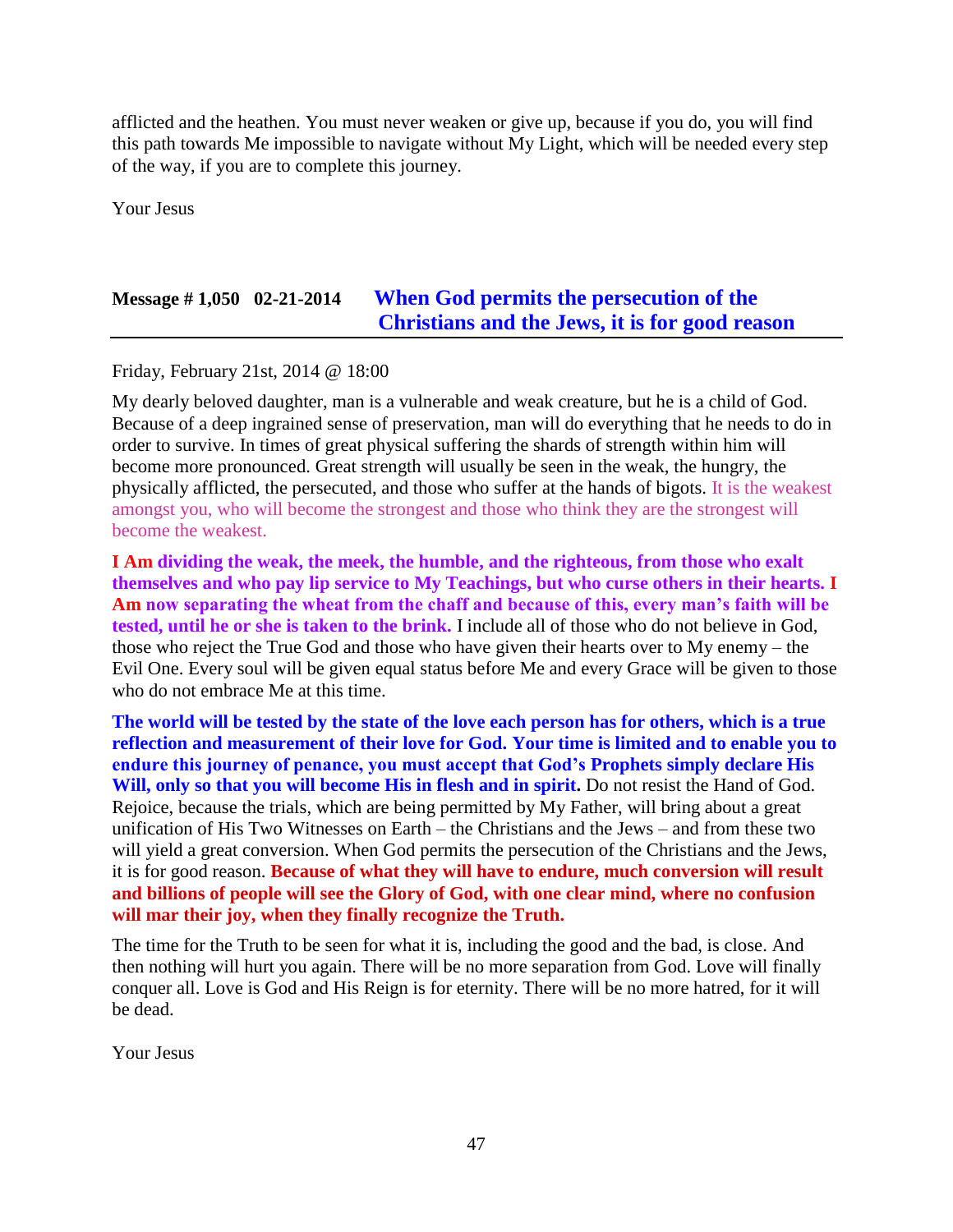### **Message # 1,051 02-22-2014 [Many of you who say you love Me now, will](http://www.thewarningsecondcoming.com/many-of-you-who-say-you-love-me-now-will-betray-me-just-as-judas-did/) [betray Me just as Judas did](http://www.thewarningsecondcoming.com/many-of-you-who-say-you-love-me-now-will-betray-me-just-as-judas-did/)**

### Saturday, February 22nd, 2014 @ 18:35

My dearly beloved daughter, out of pain will come joy, out of despair will come hope and out of persecution will come freedom, if all is given over to Me in full trust and for the Glory of God.

**Every creature in Heaven, on Earth, and under the Earth will kneel before the Lord – all, without exception.** But man, weak and fallen, does not give Glory to God – even the most devout and holy – when he fails to surrender completely before My Father, through Me, His only Son, Jesus Christ. **As long as the spirit of evil exists in the world, man is not worthy to stand before Me. You cannot kneel before Me, when you are full of your own self-importance.** I cannot hear you, when you shut Me out, like the tyrants you become, when Satan fills your minds with sins of the senses. Only those who come before Me clean, having been reconciled with Me, can truly be united with Me.

When you walk as kings and dictate to others, when seated upon earthly thrones, you can never be servants of Mine. **When you truly serve Me, no matter what your role is, you will always speak the Truth. You will always know that when you proclaim My True Word, It will always bring upon you much criticism.** Soon, the True Word will no longer be spoken, by those who infiltrate My Church in the highest echelons, pretending to love Me but who, in reality, detest Me. Then, in order for you, the faithful, to remain in Me and with Me, you will need much courage.

How many of you have this courage? How many of you will be able to endure the persecution, which will come about when you proclaim the Truth? So it is, with a heavy heart, that I must inform you that many of you, who say you love Me now, will betray Me – just as Judas did. For, when My Holy Word is changed, so that it becomes an empty and barren vessel, many of you will accept this false doctrine. So many of you will reject this Mission and turn your back on My Cup of Salvation.

You must recite this Crusade Prayer to help you to remain true to My Word.

#### **Crusade Prayer (136) To keep Your Word**

Dearest Jesus, help me to hear Your Word. Live Your Word. Speak Your Word. Impart Your Word.

Give me the strength to uphold the Truth, even when I am persecuted for doing so. Help me to keep Your Word alive, when it is drowned out by Your enemies.

Let me feel Your Courage when I am down.

Fill me with Your Strength when I am weak.

Give me the Grace to remain dignified, when the gates of Hell prevail against me, for remaining loyal to Your Most Holy Will. Amen.

**Every demon from Hell curses this Mission, My last on Earth. It will take great resilience, tremendous courage and a deep love for Me, your Jesus, to remain loyal to Me.** The weakest will fall first. The lukewarm will follow next and then only those who remain pure of heart and fearless will remain standing.

Your Jesus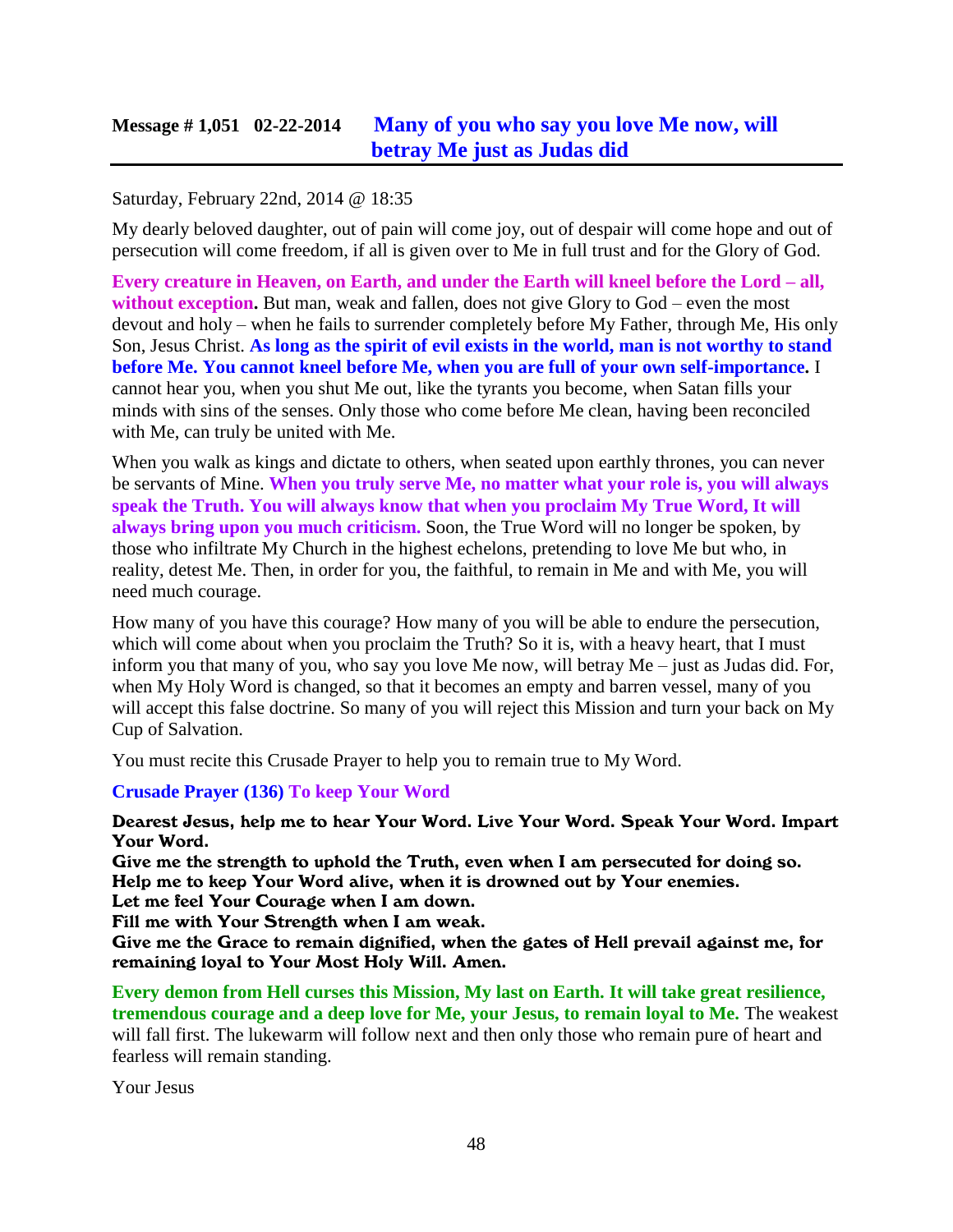## **Message # 1,052 02-23-2014 [When a man's will clashes with the Will of God,](http://www.thewarningsecondcoming.com/when-a-mans-will-clashes-with-the-will-of-god-great-pain-is-endured-on-both-sides/)  [great pain is endured on both sides](http://www.thewarningsecondcoming.com/when-a-mans-will-clashes-with-the-will-of-god-great-pain-is-endured-on-both-sides/)**

### Sunday, February 23rd, 2014 @ 16:03

My dearly beloved daughter, when a man's will clashes with the Will of God, great pain is endured on both sides. Man has been granted the Gift of free will by My Father and, as such, he is free to make what choices he wishes in life and God will never interfere with this Gift from Heaven. However, for those who wish to serve Me completely, with the intention of helping Me to save the souls of others, and who give Me the gift of their free will, it will be a very difficult journey for them.

When you give Me your free will, to do what is necessary in the salvation of souls, the suffering which you will endure will be very harsh. As your will then no longer belongs to you, human nature being what it is, this means that a struggle will come about, between man's free will and the Will of God. Many people, who love Me and who want to carry out the Will of God in their lives, will always struggle. **In order to satisfy the Will of God, the soul must abandon all sense of pride and the need to satisfy its own personal desires. You can only truly serve God, if you trust in Him completely and offer all of your trials and tribulations over to Him, for the good of all.**

When well-meaning people, serve God and try to live their lives as He instructed, fall out of Grace, they feel shame. Mortified for having shunned God and for having let Him down through selfishness, feelings of self-worth or arrogance, they then hide their faces from the Light of God. When enlightened by the Truth, these souls can, suddenly and without warning, begin to doubt their faith. One minute they love God with all their heart and offer themselves completely into His care and the next minute they cut themselves off from the Source of Light. It is then, that the person, using human intellect, dictates to God what he is prepared to do, in order to serve God and this will usually be on his own terms. Yes, the soul may say to God: "I will serve You, but on condition that You grant me this favor and that one." Don't you know that you cannot serve two masters, for there is only One God and He is in Command. God is Master of all that is and will be. Man is there to serve God, but yet God will do anything He can to give comfort to His children.

**When you find that you begin to doubt God or lose confidence in His Love or His Promise, then you must recite this Crusade Prayer, to be known as the Prayer of Restoration.**

#### **Crusade Prayer (137) Prayer of Restoration**

O God Almighty One, O God the Most High, look upon me, Your humble servant, with love and pity in Your Heart. Restore me in Your Light.

Lift me back into Your Favor. Fill me with the Grace, so I can offer myself to You in humble servitude and in accordance with Your Most Holy Will.

Rid me of the sin of pride and everything which insults You and help me to love You with a deep and abiding desire to serve You all of my days forever and ever. Amen.

**Please remember that it is very easy to turn your back on God and it takes only one person to cast doubt in your soul about the Goodness of God and His Great Mercy for all of His children.**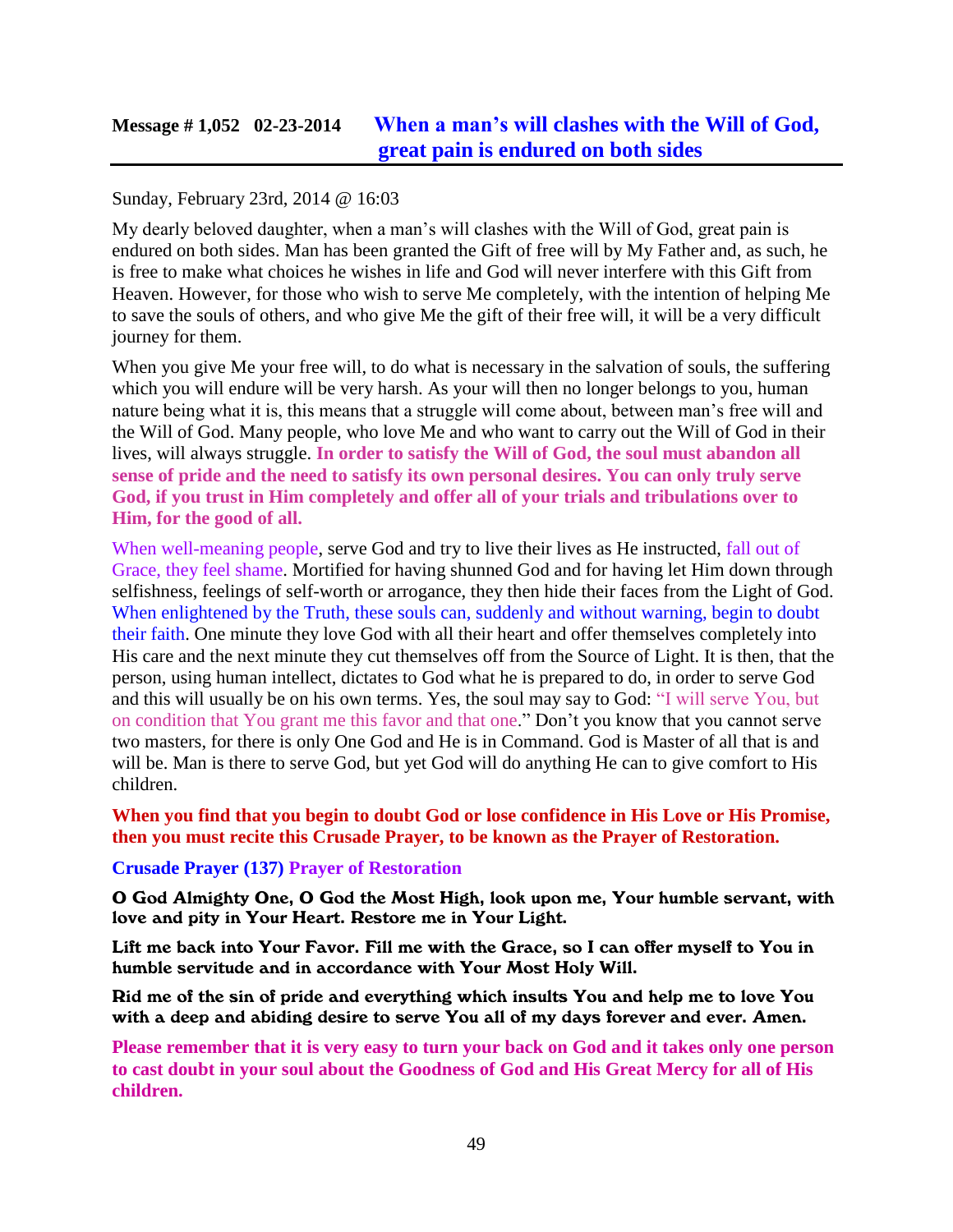It takes great courage and resilience to remain true to the Word of God, but without asking for the Graces to serve Him properly, you will not be able to do this on your own.

Your Jesus

## **Message # 1,053 02-23-2014 [Mother of Salvation: All references to Hell have](http://www.thewarningsecondcoming.com/mother-of-salvation-all-references-to-hell-have-been-abolished-and-man-has-been-misled-into-a-false-sense-of-security/)  [been abolished and man has been misled into a](http://www.thewarningsecondcoming.com/mother-of-salvation-all-references-to-hell-have-been-abolished-and-man-has-been-misled-into-a-false-sense-of-security/)  [false sense of security](http://www.thewarningsecondcoming.com/mother-of-salvation-all-references-to-hell-have-been-abolished-and-man-has-been-misled-into-a-false-sense-of-security/)**

Sunday, February 23rd, 2014 @ 16:28

My child, as long as Satan's reign exists, on Earth, the Truth will always be suppressed.

Since my Son's death on the Cross, every attempt to spread His Word has been thwarted. And, since Christianity spread, many cracks appeared and the Doctrine dictated by my Son, Jesus Christ, through His disciples, was adapted. The Truth has always been tampered with, but despite this, the Word of God still remains alive in the world and the Presence of my Son, through the Holy Eucharist, has been maintained.

**The Truth, regarding the existence of Satan and the reality of Hell, has been suppressed for many decades and this has had a detrimental effect on the salvation of humanity.** All references to Hell have been abolished and man has been misled into a false sense of security. So now, today, few people believe in the existence of the Devil or the abyss of Hell. **This lie has been the scourge of humanity and, as a result, many souls have been lost, because Hell is denied. Mortal sin is no longer deemed to be a reality and so no attempt is made to avoid it.** Those who serve my Son, Jesus Christ, in His Churches have a duty to prepare souls, so that they are fit to enter the Kingdom of Heaven.

**Hell can be avoided, through an understanding of the consequences of mortal sin, yet not one word is mentioned of it.** Souls are lost because they are never instructed properly how to avoid sin and seek repentance. To become worthy to enter my Son's Kingdom, you must spend time living your lives, according to the Word of God. Please do not ignore the Truth, for if you do, you will be lost.

Pray, pray, pray that humanity will accept the existence of Satan, because until they do, they will never truly accept my Son's Promise of Redemption.

Your beloved Mother

Mother of Salvation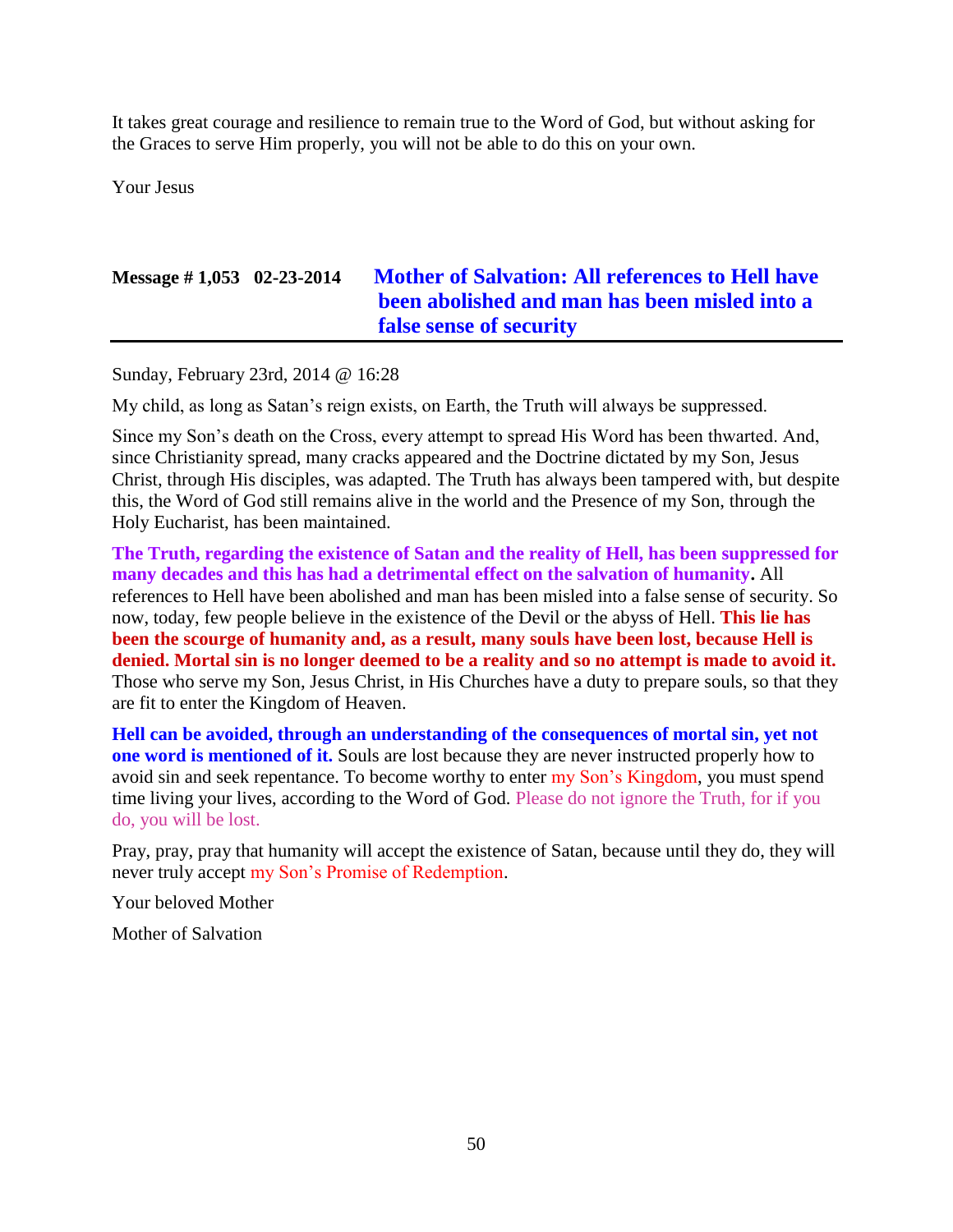Monday, February 24th, 2014 @ 16:00

My dearly beloved daughter, My enemies are not contained within the hierarchy of false religions. Many such souls know no better and they will accept Me when I make Myself known to them. It is those who will mastermind the greatest apostasy, from within the ranks of My Own Church on Earth, who are the most dangerous of all.

Not all, who come dressed as My servants, are of Me, but know this. **My Hour is close and just prior to My Second Coming, the plague of apostasy will descend and devour My Church on Earth. Just as those wolves in sheep's clothing, fool the world into believing that the House of God accepts any faith, including those which deny Me, Jesus Christ, they will convince you that this abomination will be the greatest evangelization the world will have ever seen.** And in its wake will incur the Wrath of God. While the world and all its religions will be sucked into this new, false Church, the way will be prepared for them to proudly groom the man of lawlessness.

While those of you who remain alert to My Warning and those who will defiantly hold true to My Word suffer, I will also give you the strength to endure this sorrowful event. Those imposters, who will have wangled their way into My Church, will have deceived many and they will continue to deceive millions, including all Christian faiths, as well as those who do not honor Me at all. All of these deceivers will spread heresy and in time, they will form one religion for the world. No other faith will be tolerated, other than the new false doctrine – the doctrine from Hell. **Christians and Jews will be the two faiths from which the Remnant will be formed.**

When My Prophecies bring tears to your eyes, know that because I bless you, through this Mission, with nerves of steel and an iron determination, you will remain loyal to Me, your Jesus.

You, My Two Witnesses on Earth, must stand your ground. Resist any temptation to turn away from Me and persist in your love for Me at all times. **My Remnant Church will be formed, both outside of this Mission, as well as from within it. Those of you who reject this Mission now, but who genuinely love Me, you too will be drawn into My Remnant Army on Earth. On the day that this happens, you will have realized that the Book of Truth was, indeed, a Gift from Heaven to help you in your final journey to My Kingdom and Eternal Life.** Only then will you rejoice and be fearless, because you will have all the confidence needed to bring glory to God.

Your Jesus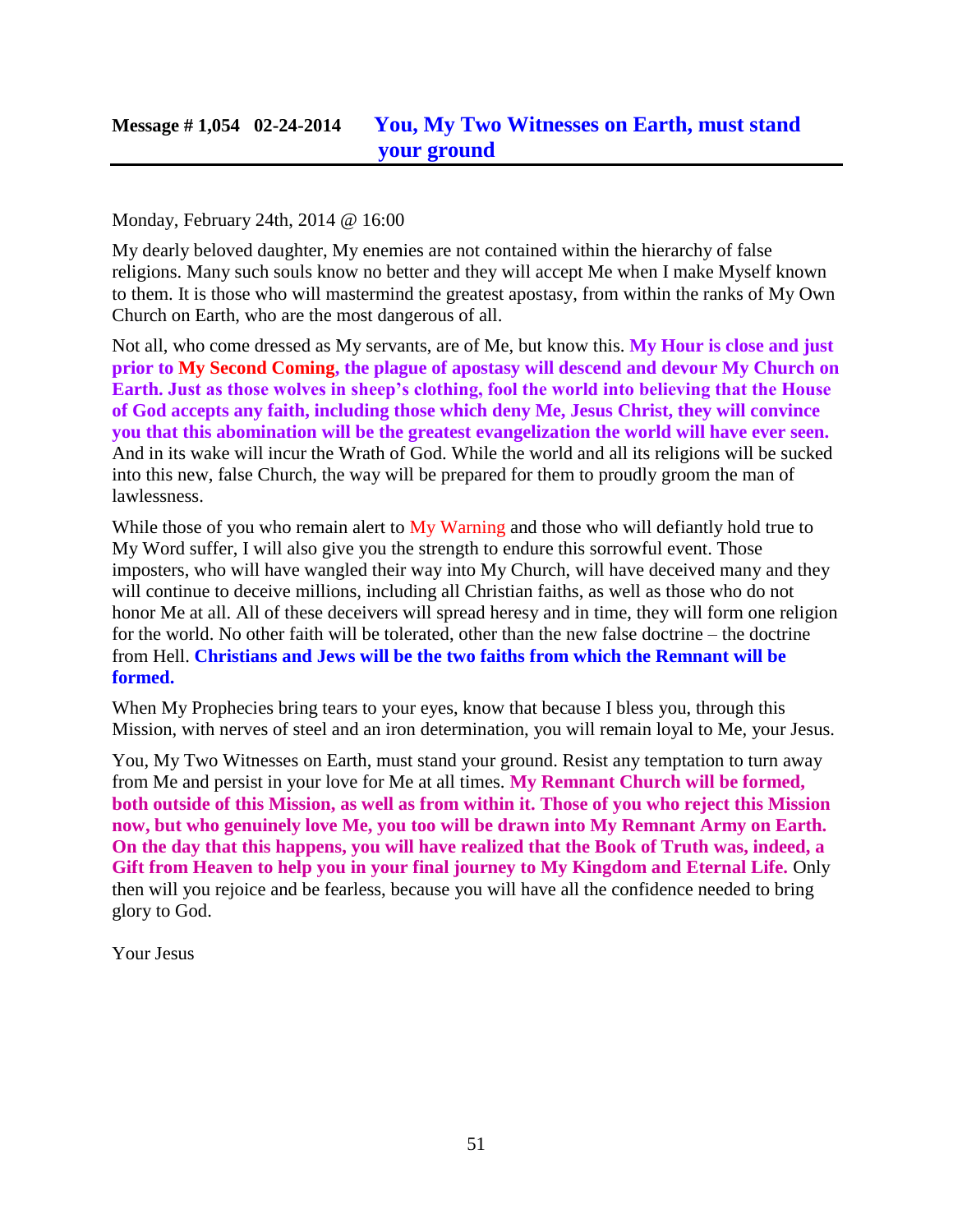### Tuesday, February 25th, 2014 @ 13:50

My dearly beloved daughter, **it has been foretold that humanity's hatred for God will reach unprecedented proportions in the End Times.** People then will not be able to differentiate between good and evil. Much confusion will blight them and there will reign, within them, a darkness of the soul, which will bring them little peace.

God will be denied. I, His only Son, will be mocked and My Deity rejected. **All who love Me**  will be tempted to turn away from all that I taught them. Every person who denies Me, will try to justify their reason for doing so. Their reasons will be this. "*Jesus* – they will say – *is simply a figurehead, a prophet, sent to teach people the Truth*." **They will soon believe that My Divinity was a lie and that only allegiance to God – a God of Goodness – is all that is needed, for all religions, so that they can be united as one.**

The 'god' they will proclaim, will not be My beloved Father. Instead, **they will idolize false spirits, disguised as angels of God**. As the world rejoices, along with the Christians, who remain true to Me, and the Jews, who will remain loyal to My Father, the Time for My Second Coming will descend so suddenly that very few will be ready. Then the persecutors will be silenced, the wicked destroyed, and those whose names are in the Book of the Living will unite and live a life of eternal glory.

Your Jesus

## **Message # 1,056 02-26-2014 [God the Father: The Perfection of the lost](http://www.thewarningsecondcoming.com/god-the-father-the-perfection-of-the-lost-paradise-will-be-renewed-to-its-former-glory/)  [Paradise will be renewed to its former Glory](http://www.thewarningsecondcoming.com/god-the-father-the-perfection-of-the-lost-paradise-will-be-renewed-to-its-former-glory/)**

Wednesday, February 26th, 2014 @ 16:26

My children, listen to Me, as I Call to you and declare My deep and abiding Love for all of you. Amidst the trials, the sadness, the cruelty, the wickedness and indeed, the joy, and peace, **I Am** in Command of all.

**The time is ripe for the Purification to intensify, but nothing, only good, will come from these times.** Think of these times as if a sick child is bedridden and struck with an illness, which renders him weak, powerless, lacking in energy, in nutrients, and with a very high fever. He will not recover until the fever has dissipated and yet, it is the fever which rids him of the illness.

The Purification of man has been foretold and I allow it, so that I can rid humanity of the illness, which scourges the hearts and souls of those who do not know Me truly. The divisions in the world will increase, before they are finally exhausted. **Wars, having erupted and destroyed, will disappear and peace will reign.** The apostasy will envelop many souls, but afterwards most of My children will see the Truth and come running to Me, through the love they will experience for My beloved Son, Jesus Christ.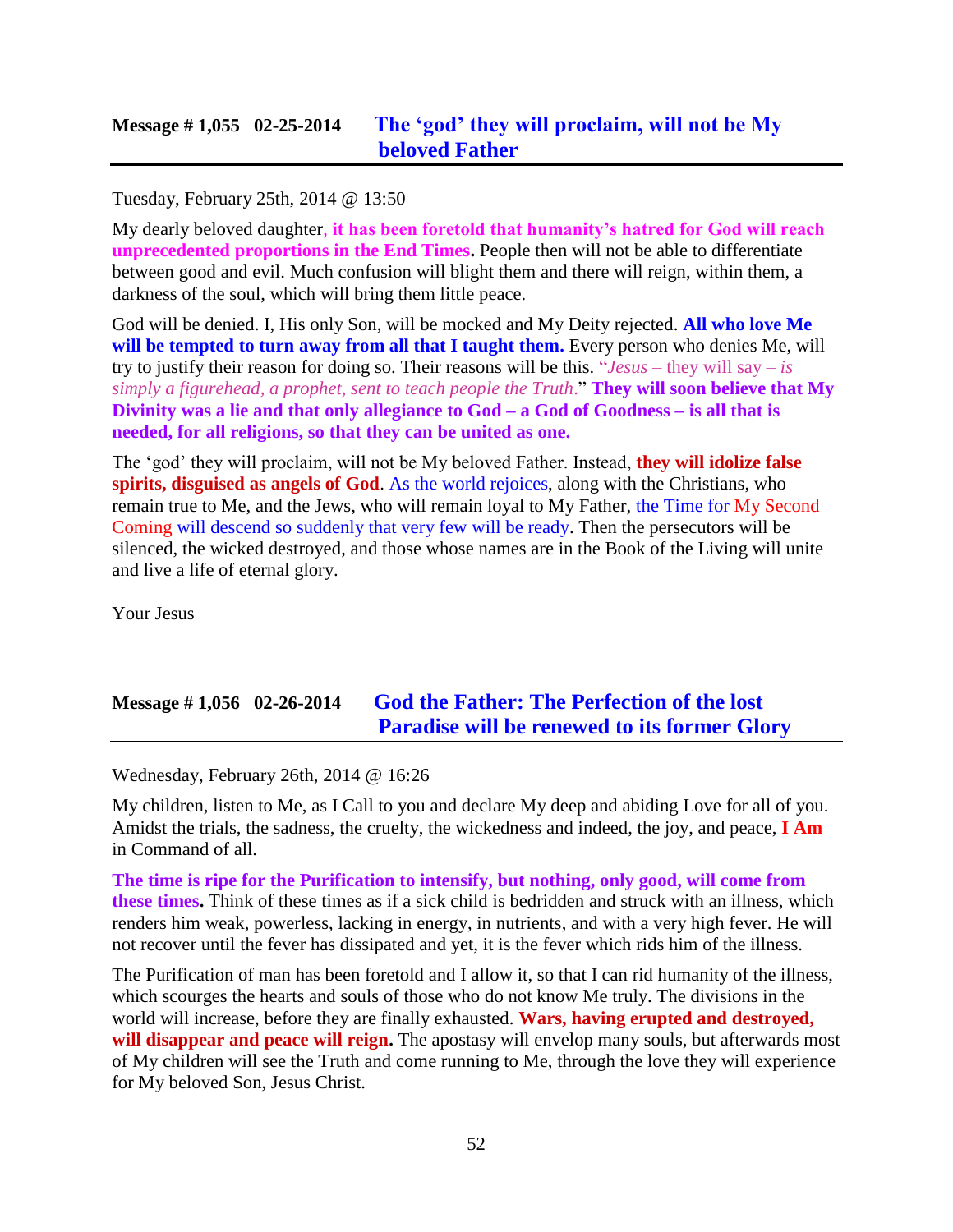My Creation will become perfect, when Satan and every demon who infests the Earth have been banished. The Light will become brighter, the Perfection of the lost Paradise will be renewed to its former Glory and humanity will become One in Me.

**My Promise to bring you back into the Paradise, which I created for each one of you, even before you took your first breath, is about to be witnessed.** Each of you has been given this birthright. **Prepare.** You will be drawn into My Paradise through the love, which I will place in your hearts and by the Graces, which you will be granted in your souls. Not one soul amongst you will be able to say that I did not give you every chance, every sign, every reprieve. **Pray that you will have the graciousness to accept the glorious life, which I have ready for you, of a world without end.**

Your beloved Father

God the Most High

# **Message # 1,057 02-27-2014 [Mother of Salvation: Love and only Love comes](http://www.thewarningsecondcoming.com/mother-of-salvation-love-and-only-love-comes-from-god-hatred-only-comes-from-satan-there-is-no-in-between/)  [from God. Hatred only comes from Satan. There](http://www.thewarningsecondcoming.com/mother-of-salvation-love-and-only-love-comes-from-god-hatred-only-comes-from-satan-there-is-no-in-between/)  [is no in-between](http://www.thewarningsecondcoming.com/mother-of-salvation-love-and-only-love-comes-from-god-hatred-only-comes-from-satan-there-is-no-in-between/)**

Thursday, February 27th, 2014 @ 14:48

My child, there is much hatred against this Mission of Salvation, because the Evil One does not want to lose one soul to God. **When God speaks through a Prophet, it creates outrage in Hell.** Every effort is made by the Evil One to silence the Word of God, in these circumstances. He, Satan, will do everything possible to poison people against anything which will save the souls of humanity.

He will spread hatred until souls, who are filled with his hatred, will become willing agents of his, until they no longer control what they do. Filled with his outrage, they will find it impossible to feel love in their hearts for those they believe are their enemies. Then, they will begin to hate themselves and the more they sin against God, they will be filled with a terrible anguish. Eventually, when hatred of this kind overtakes souls, they will be unable to free themselves from Satan. Much prayer is needed for such souls. If a soul blasphemes against God's Word, they will be faced with a struggle against the Beast, so fierce, that it will render it impossible to extradite themselves from his power. Their curse against God becomes their curse and nothing can be done for them, at that stage.

Souls, who are filled with hatred, do not speak the Word of God, for this cannot be. Hatred will never spill from the lips of those who truly love God. You must never underestimate the power of Satan, for he can trap any soul, no matter how good they are. At first, he, the Evil One, will be very convincing when he fills the victim with his lies. He will even create a spiritual sense that it is I, the Mother of God, who is communicating to the soul. He will use the soul's love of God to instill, within it, a sense of outrage against what the soul perceives to be an evil act, deed, or word. He entraps the souls who can, at times, be loyal servants of God. But, once a soul allows the Evil One to fill it with any form of hatred, he or she will find it impossible to become free of him. Only prayer and great acts of penance and humility can drive him away. After a while, the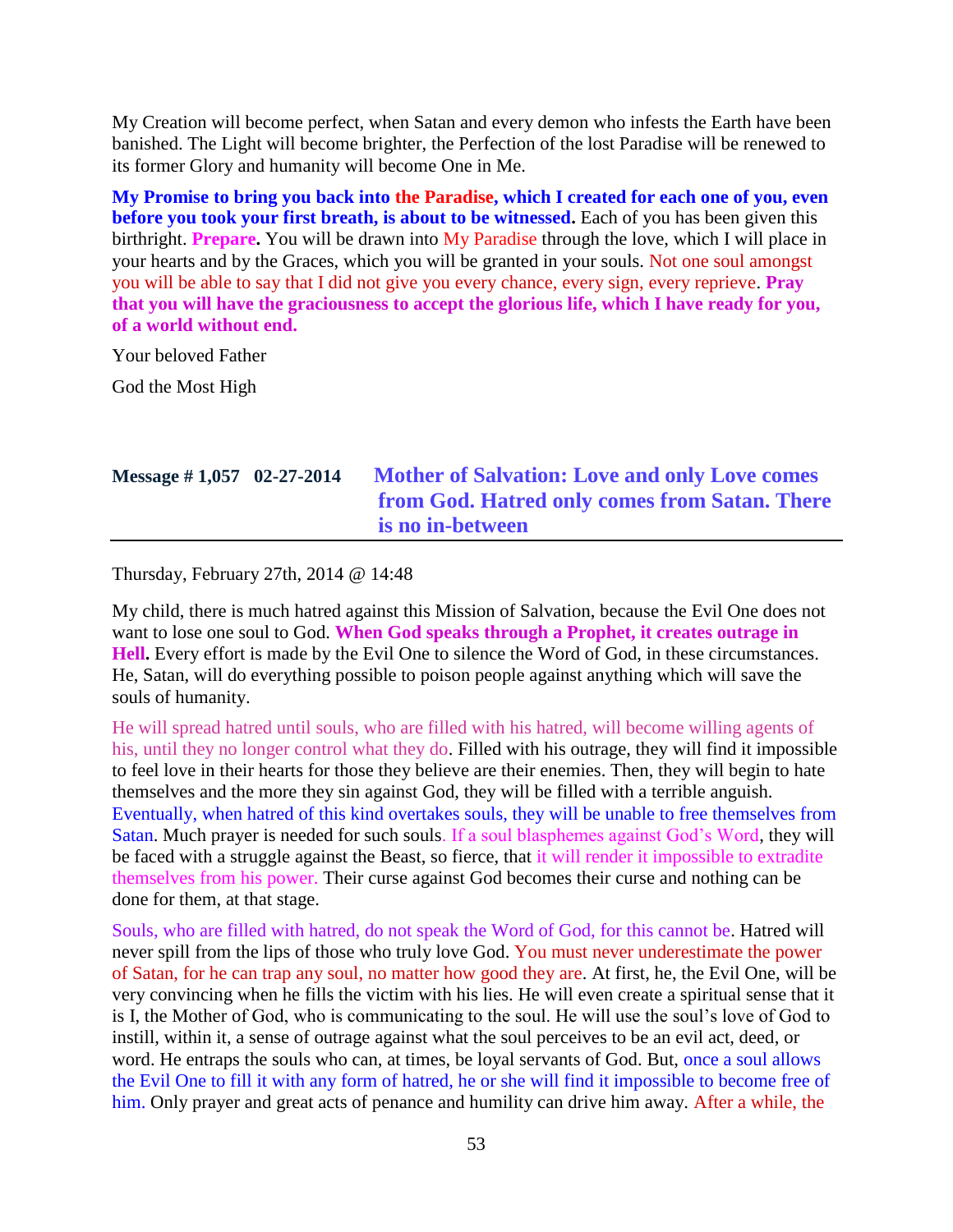soul will know that something is troubling it, when the anger, discomfort, anxiety and complete lack of peace, takes over the soul. The Evil One will not rest, until the soul, finally, turns against God and blasphemes against Him.

Children, you must never engage with those who place doubts in your soul about the Perfection of God. When you engage with those who curse God, you will become contaminated. When you do this, you will also be filled with a hatred, which you will have never felt before. Then you will need great assistance and intervention, before you can be made worthy to stand in the Presence of God again.

Ignore any form of hatred, for it could never come from God. There is only one source from which hatred evolves and that is Satan. Engage with Satan and those whose hearts he fills with hatred, then, this venom will spill into your soul. Ignore this situation. Remain silent. Pray for those souls who hate others. You must recite my Holy Rosary to protect from this temptation.

I warn you of these things, as the power of Satan is so strong at this time, as he tries to steal the souls of all those people throughout the world who believe in my Son, Jesus Christ, and those who are loyal to me, His beloved Mother. **Please heed me, at this time, by reciting this Prayer to protect you from hatred.**

#### **Crusade Prayer (138) Protection from hatred**

O Mother of Salvation, protect me from every kind of hatred.

Help me to remain silent, when confronted by hatred.

Keep me strong in my allegiance to Jesus Christ, when I am at my weakest. Seal my lips.

Help me to turn my back on those who engage me with words, which deny the Teachings of your Son or those who taunt me because of my faith.

Pray for these souls, dear Mother, so that they will renounce Satan and feel the peace of your love and the Reign of the Holy Spirit, within their souls. Amen.

Love and only Love comes from God. Hatred only comes from Satan. There is no in-between. No middle. You are either for my Son or against Him.

Your beloved Mother

Mother of Salvation

### **Message # 1,058 02-28-2014 [The world will bow, kneel on both knees and](http://www.thewarningsecondcoming.com/the-world-will-bow-kneel-on-both-knees-and-idolise-the-beast/)  [idolize the Beast](http://www.thewarningsecondcoming.com/the-world-will-bow-kneel-on-both-knees-and-idolise-the-beast/)**

Friday, February 28th, 2014 @ 21:42

My dearly beloved daughter, **I give to My Remnant Army and all those who never deviate from My Holy Word, authority over nations, when the apostasy blinds all in the name of unification.**

**You will be given great Favors, great Graces, and the power to lead the faithful, the weak and those who become lost in a barren desert. You will become the True Spirit, the only remaining Remnant of the Spirit of the Lord in a Church, which will be bereft of My Holy**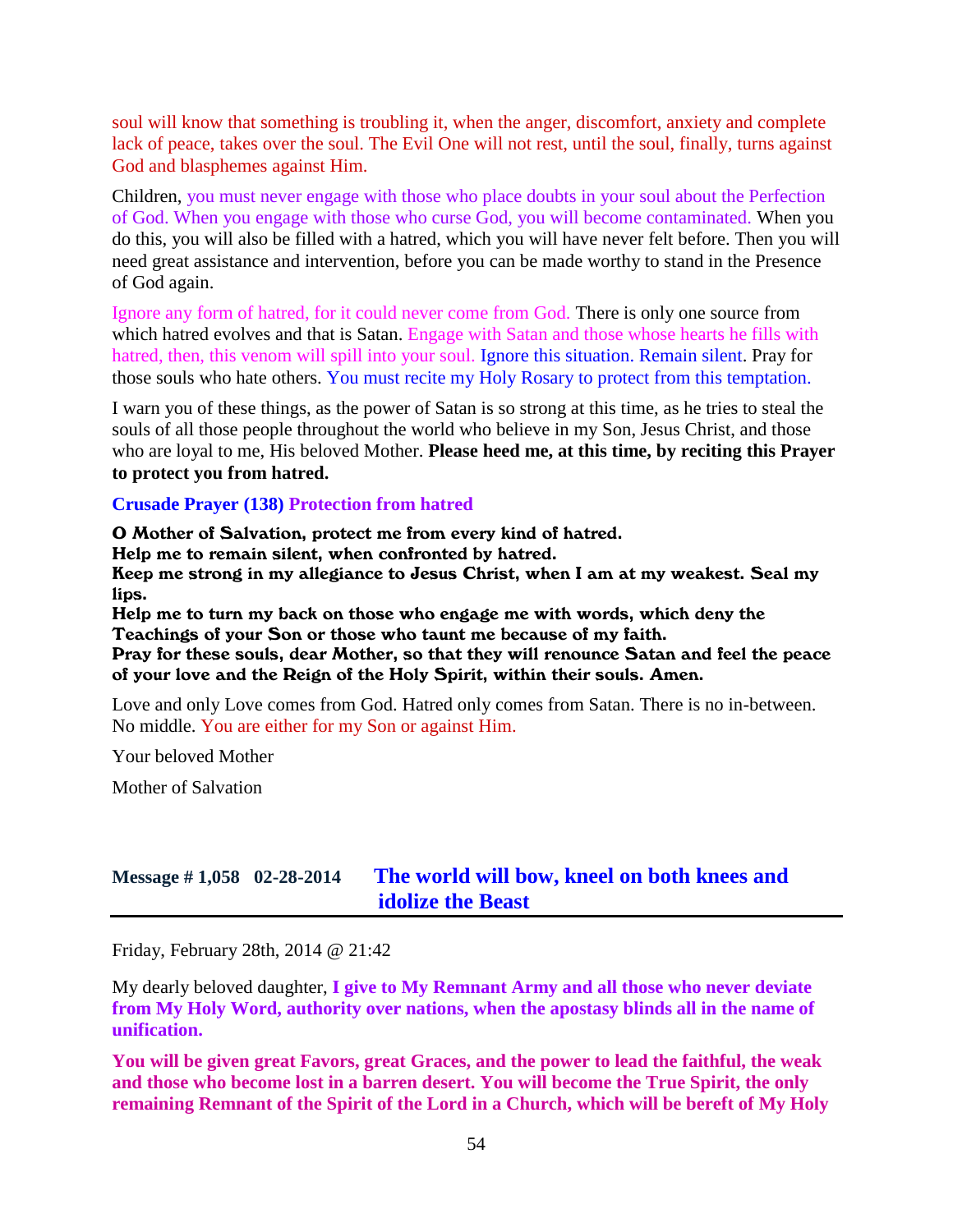**Presence.** My Presence will reside only in those who will be given the authority to dictate the Word of God and lead thirsty souls to the Fountain of Life.

When the false messengers, who say they are receiving words and direction from Heaven, arise soon, they will become like princes on the throne, which will soon be unveiled in the new temple of abomination. This new ruling centre will be adorned with its own devoted servants, fortunetellers, and those who are filled with the spirit of darkness – all of whom will fawn over the Antichrist.

**The world will bow, kneel on both knees and idolize the Beast**. Not one ounce of pure love will remain in their hearts – but know this. When you cut your right arm off from God, you will, with your left hand, shake hands with the Beast, who will pull you and engulf you into his wicked grip. When you open your soul to the Evil One, he will enter it and he will never give you a moment of peace. Because of your free will, you will try to fight him, but you will not be strong enough.

On will forge **My Remnant**, fearless and marked with the Light of My Face, as they gather millions from the four corners of the Earth, to bring them the Truth. **They will preach the Gospels, proclaim My Word and never deviate from the Truth.** They will be scorned, mocked, persecuted, betrayed – even by those closest to them – and, yet, they will never take their eyes off Me.

**The world will not welcome the Truth**, when it has been indoctrinated with false piety and the gratification it will feel, because, by that stage, **sin will be denied in all its forms**.

In any war there can only be one victor. When man fights against God, he will always fail. When he sides with the Deceiver, he will be cast out and never see the Light of My Face.

Pray, My beloved Remnant, for those who will be fooled by the Antichrist. I desire that these souls are brought under My Protection. They will not seek Me out, but through your prayers, My Father will intercede, so that they can come under My Great Mercy.

Your Jesus

### **Message # 1,059 03-02-2014 [Once you have Me, you have everything](http://www.thewarningsecondcoming.com/once-you-have-me-you-have-everything/)**

Sunday, March 2nd, 2014 @ 20:14

My dearly beloved daughter, there are times of struggle when people can feel helpless. There are times of tragedy when they feel frightened. And there are times when man despairs and all hope evaporates from his life. Then there are times of wretchedness when man cuts himself off from those he loves – when he feels that life is just too difficult for him to endure. I say to those who endure such pain to call Me and ask Me, your Jesus, to take away all your suffering. Offer Me all your trials, when they become too much for you to bear. It is at that moment, when you surrender your terrible anguish, that I will lift the cloud which darkens your soul and which confuses your mind.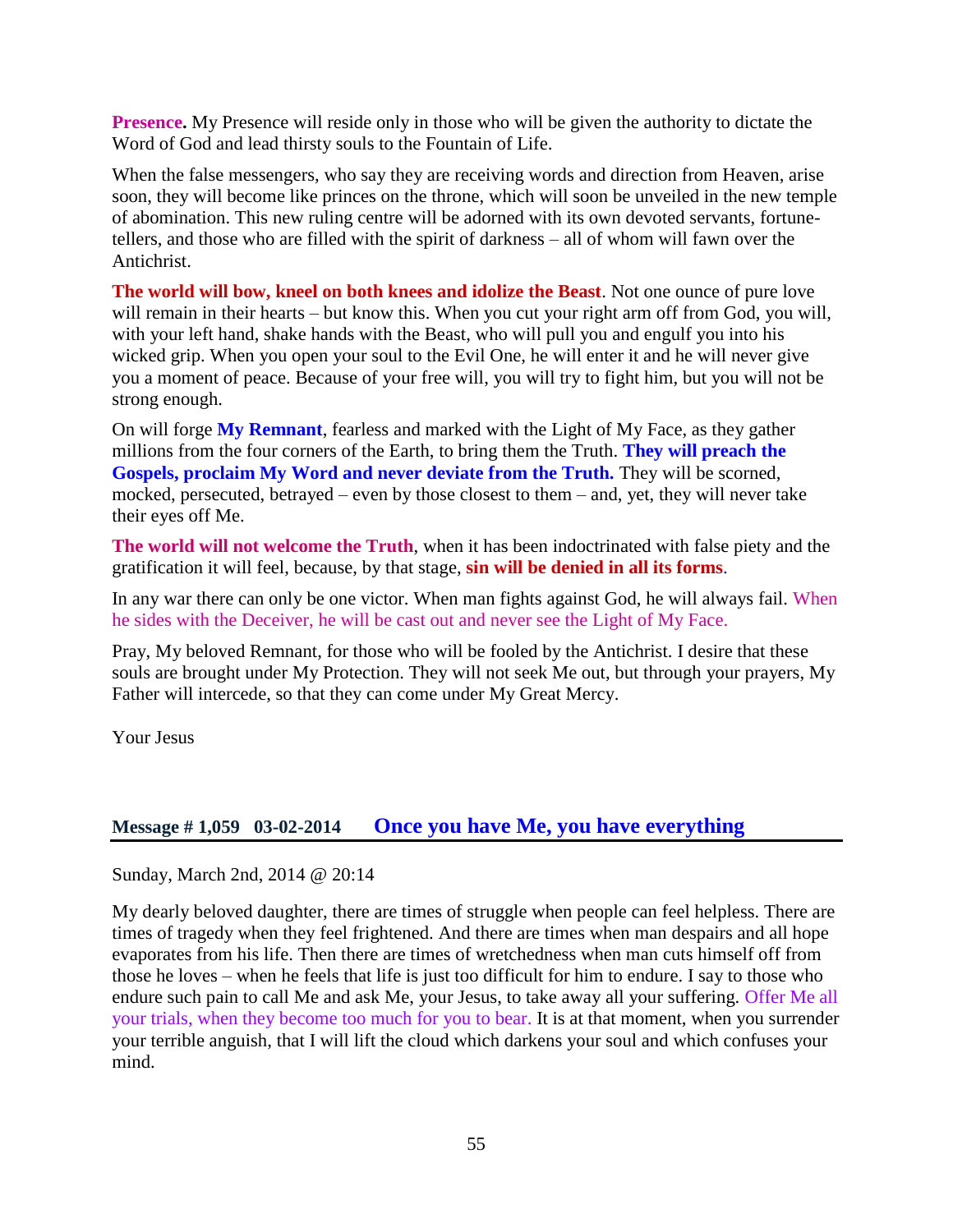Never give in to suffering. Never feel that everything is hopeless, because once you have Me, you have everything. I Am your crutch in this life and only I can help you. Man must always strive to survive, fight injustice, uphold virtue and never be afraid to proclaim the Truth. But when that which you witness brings you great pain and suffering, because of injustices, only I can sustain you during such tribulations.

**Nothing the world has to offer can bring you true comfort in your times of need. Only I, Jesus Christ, can grant you the peace of mind and the strength and courage to withstand hatred, injustice, persecution and isolation.** I must be your first choice in your time of need, when you must call out to Me. **Only I will bring you calm, peace and freedom from anxiety, for I Am Love and when love resides in your soul you can do anything.**

Your Jesus

# **Message # 1,060 03-03-2014 [Love can defeat every affliction suffered by the](http://www.thewarningsecondcoming.com/love-can-defeat-every-affliction-suffered-by-the-human-race/)  [human race](http://www.thewarningsecondcoming.com/love-can-defeat-every-affliction-suffered-by-the-human-race/)**

Monday, March 3rd, 2014 @ 23:37

My dearly beloved daughter, **think of Me, with love in your heart, for it is only through Love do I communicate to the world, through the Book of Truth.**

**By the Command of My Father, I gather all of His precious children, as one with Him and in Him. It is Love, which permits this Divine Intervention.** My Father endures Pain, Anger, Impatience, and Frustration, because of the stain of sin, which blights the souls of each of His children. But it is His everlasting Love for all of you, which keeps the Light of God aglow on Earth.

**Without this Light, there would be only darkness, not just of spirit, but on Earth itself.**  Daylight would not exist. The sun would not shine, nor would the moon brighten the night. The stars would disappear. Yet, all of these Gifts remain in place because of the Love of God. **When this Love is reciprocated, it brings great joy to My Father, for He knows that once the spirit of love is present in souls, it can overcome all darkness of the soul.**

Love can defeat every affliction suffered by the human race. Love for one another will destroy evil. Love for God will destroy Satan's power over man. Loyalty to the Commandments of God will perfect the soul and, in turn, then save the human race from banishment and separation from God.

When the Light of God is retained in your hearts and the Love of God for one another is present in your souls, then every evil can and will be conquered. When you love God, you will feel a deep peace within you, for when you show your love for Him, He will fill you with His Graces. You must always take comfort in the powerful Love, which God holds in His Heart for each of you. **Whoever you are, whatever grievance you may have caused Him and no matter how wicked your sins are, He will forgive you – always. All you must do is to call on Him, by asking Me, His beloved Son, Jesus Christ, to intervene on your behalf through reconciliation.**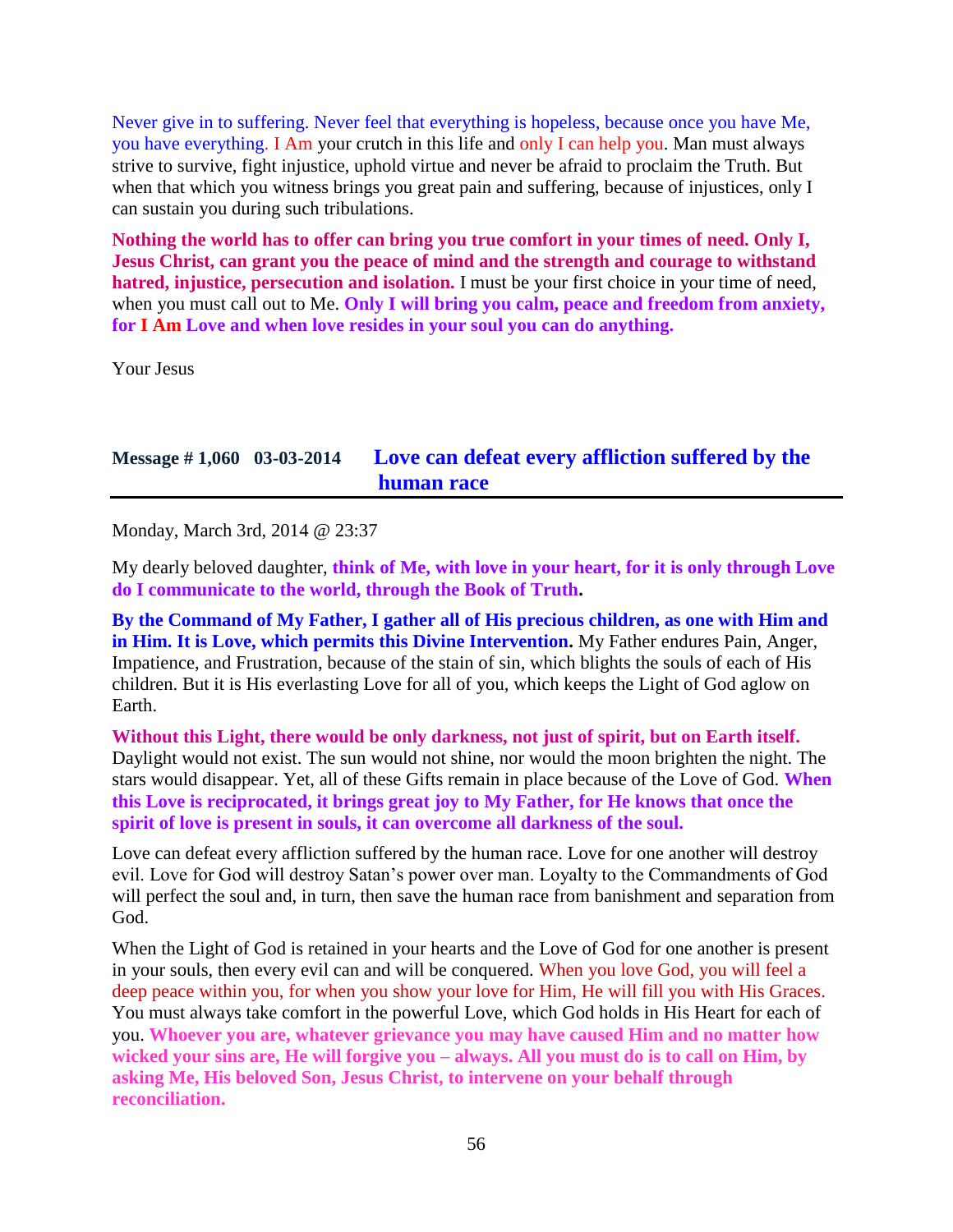#### **Come to Me with your prayer and say:** "Jesus, take me under Your Refuge to my Father and bring me Eternal Salvation."

When you come to Me, with true remorse in your soul, yours shall be the Kingdom of Heaven.

Your Jesus

### **Message # 1,061 03-04-2014 [Wars will escalate, until the Great War is](http://www.thewarningsecondcoming.com/wars-will-escalate-until-the-great-war-is-declared/)  [declared](http://www.thewarningsecondcoming.com/wars-will-escalate-until-the-great-war-is-declared/)**

Tuesday, March 4th, 2014 @ 17:00

My dearly beloved daughter, **it is important that people, the world over, turn and ask Me to protect them from the scourge of war, at this time.**

**Wars will escalate, until the Great War is declared and then the greatest enemy, that is Communism, will create great turmoil amongst all nations.** Power and a hunger for it, is born out of selfishness. Those who seek power will, in time, have none, when they have to stand before Me. Those who persecute the weak and the vulnerable will suffer their own persecution, thrice that which they inflicted on others.

These wars will end in turmoil. Lives will be lost, but then **the war in the East will trigger an even bigger war**. When this war takes place, millions of lives will be lost. **When all seems hopeless, the man of peace will appear and then the beginning of the end will be witnessed.**

My Life, My Presence, will ensure that hope, love and prayer will continue, so as to ease the pain of God's children, during these times. All wars, I assure you, will be short. All these terrible events will be short-lived, but know that when they take place, that the timing of all that is meant to be will be in My Father's Hands.

Your Jesus

### **Message # 1,062 03-04-2014 [I Am All-Merciful. I do not seek revenge](http://www.thewarningsecondcoming.com/i-am-all-merciful-i-do-not-seek-revenge/)**

Tuesday, March 4th, 2014 @ 21:25

My dearly beloved daughter, remember that God always judges in favor of the oppressed. He will never exalt those who exalt themselves. For every man that is exalted, the lowest of the low in your world will be exalted in My Kingdom. The oppressors in your world will become the oppressed, on the Final Day of Judgment.

**I Am** All-Merciful. I do not seek revenge. I do not reprimand you by replicating the wrongs you did to others, the hatred you inflicted on others or the harsh way you judged others. **So great is My Love, that I will forgive you any sin, except eternal sin, which curses the Word of God.** I will always forgive you, no matter how you crucify Me or My servants, sent to redeem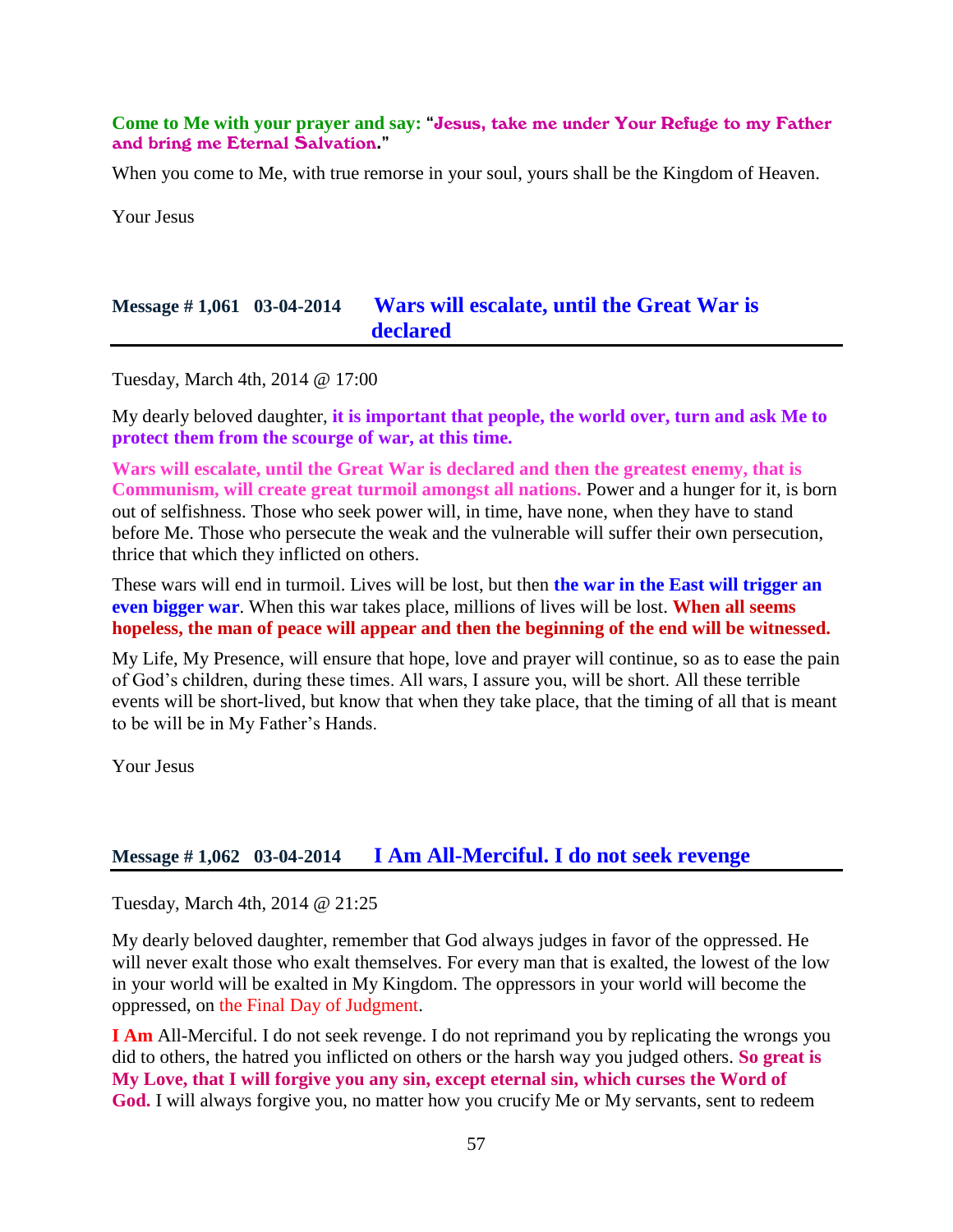### you. **Not since My Crucifixion has humanity witnessed My Intervention, like now, as I bring you the Book of Truth.**

**The time is near now, as I gather all nations for the final reunion.** I will take those who are of Me, through their acts, their words and their deeds, into a new beginning, which will become the new world, the New Paradise. My Kingdom will be yours. I will gather My people, from every corner of the Earth. Some will be Mine, while the others will be punished for their wickedness. Those who are called, as well as those of you who were chosen from the beginning of time, will be like lions. **Courage will be given to you from Heaven and you will need this if you are to overcome the hatred, which will be shown against you.**

**Please never fear My enemies. Ignore their venom. Their voices may roar and their screams may be deafening, but they have no power over you.** If you are truly Mine, then the fires of Hell will never prevail against you.

Your Jesus

## **Message # 1,063 03-06-2014 [Wrong will be seen as right and right will be seen](http://www.thewarningsecondcoming.com/wrong-will-be-seen-as-right-and-right-will-be-seen-as-wrong/)  [as wrong](http://www.thewarningsecondcoming.com/wrong-will-be-seen-as-right-and-right-will-be-seen-as-wrong/)**

Thursday, March 6th, 2014 @ 13:45

My dearly beloved daughter, when people try to encourage others to sin, they do this in various ways, which may not seem apparent.

The temptation to sin is a seductive one and the victim will always find it difficult to pull away. In the case of theft, the sinner will be attracted to the grand prize, which will be his, should he agree to steal. In the case of physical assault and bodily harm inflicted on another, the victim will be seduced by hatred, presented to him as being a good thing. He will be convinced that he is simply involved in a punishment, which is necessary, in the name of justice. In other cases, the victim will be drawn into committing sin and will see nothing wrong with it, because the allure will be so attractive.

Sin and the temptation to engage in the act will always be presented as being a good thing, harmless, and in many cases will be perceived as being right. Wrong will be seen as right and right will be seen as wrong. Everything Satan is involved with, and particularly when he tempts man, with every conceivable reason, to turn his back on God, will be back to front. Everywhere Satan is present there will be confusion. Nothing will be as it should be. Nothing good can come from his infestation. Souls who participate in his schemes will, during and after the sin has been committed, suffer from a deep unsettling conscience. The important lesson here is to avoid situations where you are faced with temptation. To do this, you must pray for the strength to remain in a state of Grace.

**Let no man ever believe he has enough will power to withstand the pressures placed upon him by the spirit of evil.** When you believe this, you will fall suddenly and unexpectedly. You must remain alert, every minute of every day, for you never know when the Evil One is at work. He is very cunning and very careful. For many, they have no idea how Satan works, but one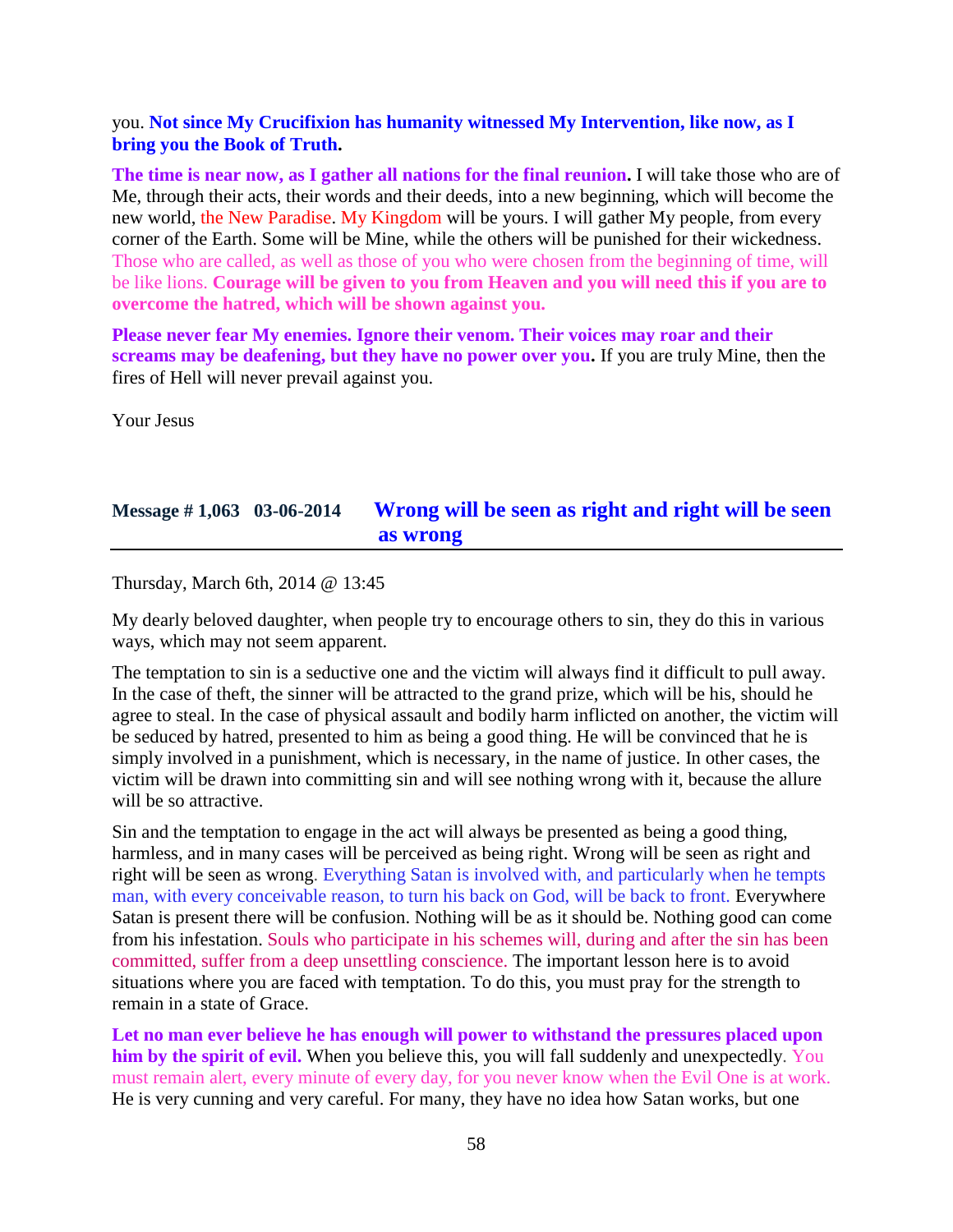thing is clear. He will bring you nothing but misery and sorrow. **You must, therefore, pray each day the prayer to Saint Michael.**

*"*Saint Michael, the Archangel, defend us in battle, be our protection against the wickedness and snares of the devil. May God rebuke him, we humbly pray and do thou O Prince of the Heavenly Host, by the Power of God, cast into Hell Satan and all the evil spirits who roam the world seeking the ruin of souls. Amen*."*

**Satan and every demon, who roam the Earth, are working, very hard, to take you away from Me at this time – more than any other time since I walked the Earth.** You must keep your eyes on Me and listen to Me, so that I can continue to protect you.

Your Jesus

### **Message # 1,064 03-08-2014 [It is through the influence of the devil that you](http://www.thewarningsecondcoming.com/it-is-through-the-influence-of-the-devil-that-you-become-unclean-in-my-eyes/)  [become unclean in My Eyes](http://www.thewarningsecondcoming.com/it-is-through-the-influence-of-the-devil-that-you-become-unclean-in-my-eyes/)**

Saturday, March 8th, 2014 @ 13:37

My dearly beloved daughter, **the Power of the Holy Spirit is at its strongest at this time in the world, through these Messages.** As the hatred, which Satan has for humanity the world over, has become intense, so also has the Power of the Holy Spirit increased and, with great strength, will strike out at the core of evil.

**Always remember that the battle, which exists between God and Satan, is for the souls of man**. And while every power and Grace is poured over mankind by My Father – every wicked deed and act is perpetrated by the Evil One over souls. Many people are impervious to what is happening and sadly many give themselves willingly to Satan by opening up their souls and allowing him to enter them.

It can take some time before Satan really manifests himself within souls and for those who continually seek reconciliation through Me, Jesus Christ, they will be given the Graces to stand up to him, in order to protect themselves from succumbing to acts which can lead to complete depravity. **I urge all of you to pray for the souls who fall victim to Satan's wicked schemes and intent.** Please recite this Prayer:

#### **Crusade Prayer (139) For the strength to defeat evil**

Dear Jesus, protect me from the evil of the Devil.

Cover me and all those who are weak and defenseless in his presence. Give me the courage to deny him and help me to avoid any attempt by him to engage me in any way, every day. Amen.

**Please do not ignore My warning, about the dangers of engaging with the Devil, by succumbing to his wicked ways.** When you emulate his traits, which include lying, selfindulgence, inflicting of pain on others, and slandering your neighbor, then you will know that he has devoured you and it will only be through Me, and the Graces I impart to you, that you will be able to withdraw from the grip he will hold over you.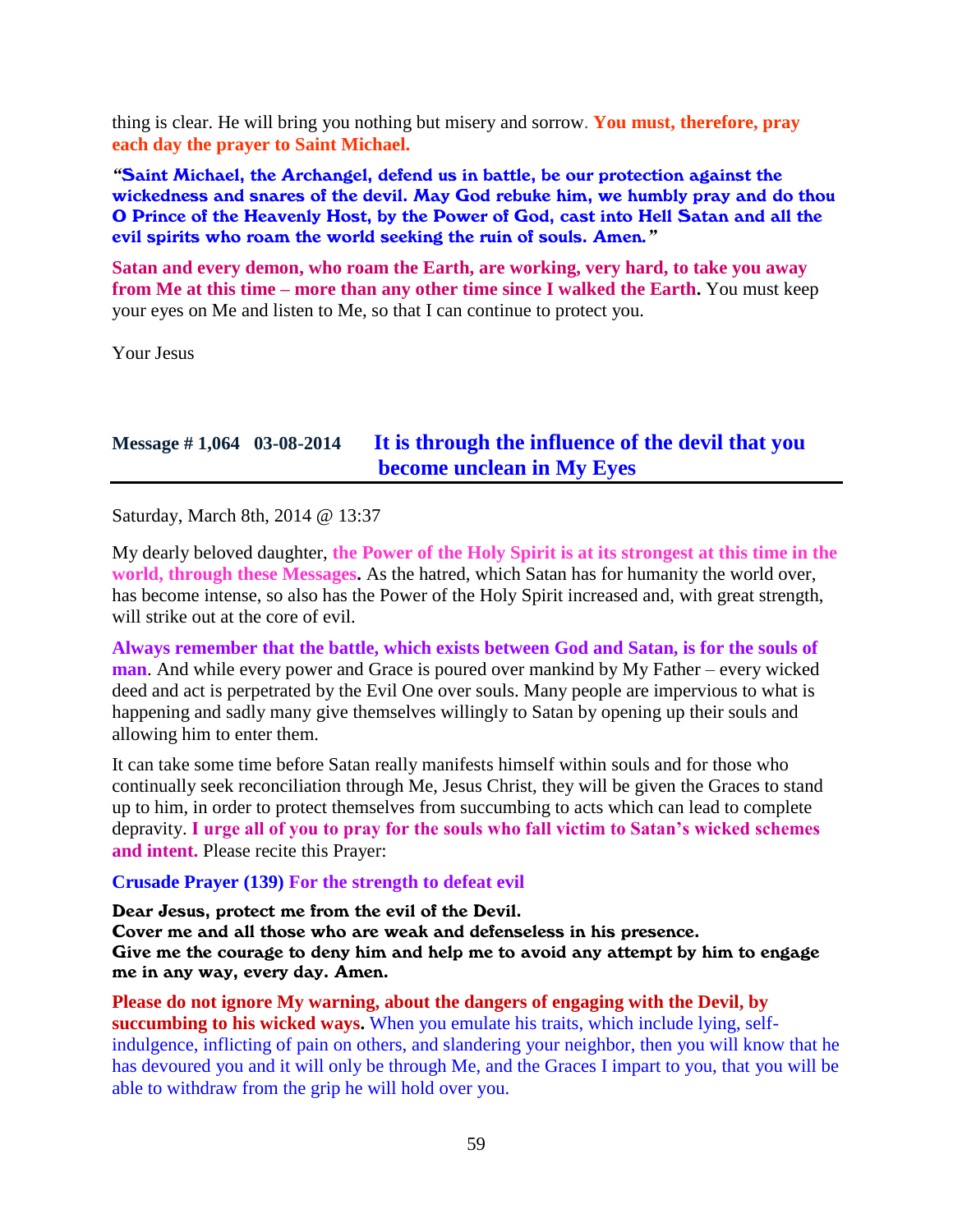Always call out to Me, Jesus Christ, when you know in your heart that it is through the influence of the Devil that you become unclean in My Eyes.

Your Jesus

## **Message # 1,065 03-09-2014 [Mother of Salvation: After The Warning will](http://www.thewarningsecondcoming.com/mother-of-salvation-after-the-warning-will-come-a-great-desire-to-give-glory-to-god-2/)  [come a great desire to give glory to God](http://www.thewarningsecondcoming.com/mother-of-salvation-after-the-warning-will-come-a-great-desire-to-give-glory-to-god-2/)**

Sunday, March 9th, 2014 @ 17:25

My children, you will always be under my protection when you call on me, the Mother of Salvation, throughout this Mission. **I am a servant of God and my role is to serve my Son, Jesus Christ, and help Him in His quest for souls, which will cover the whole Earth. Not one nation will be excluded by Him.** My Son's Plans, to prepare the world, include every race, nation, creed, and every man, woman, and child will be aware that He is coming to help them. He does this because of the deep Love,

which God holds in His Heart for His children.

**Many people, who do not practice any religion, will be unable to ignore the Intervention in the world by my Son, Jesus Christ. They will be overcome and unable to comprehend, at first, the extraordinary spiritual experience they will feel, in every fiber of their hearts and**  souls. What a joy The Warning will be for many people, as it will bring with it the proof of my Son's Existence. With this Gift, many will be filled with a peace they will have never felt before, as well as a great longing to be in the company of Jesus.

While all doubts about the Existence of my Son will flee from the minds of those who are blind to the Truth of the Word of God – for many, they will need spiritual direction, once the Truth of The Warning is revealed. After The Warning will come a great desire to give glory to God. This will be a period of great trials; because the enemies of God will do everything possible to convince the world that The Warning – the Illumination of Conscience – did not take place.

When God humbles Himself to call out to His children and when He begs them to listen to Him, this is one of the greatest Acts of Generosity on His part. **Children, accept The Warning with good Grace, because for many it will be the lifeline they need to live in the world without end.** Never reject great acts or miracles from Heaven, for they are for the good of all, so that salvation is granted to the masses and not just the few.

Always give thanks for my Son's Great Mercy. **You have heard how Generous He is and soon you will bear witness to the extent of His Mercy, which will encompass the world.**

Your beloved Mother

Mother of Salvation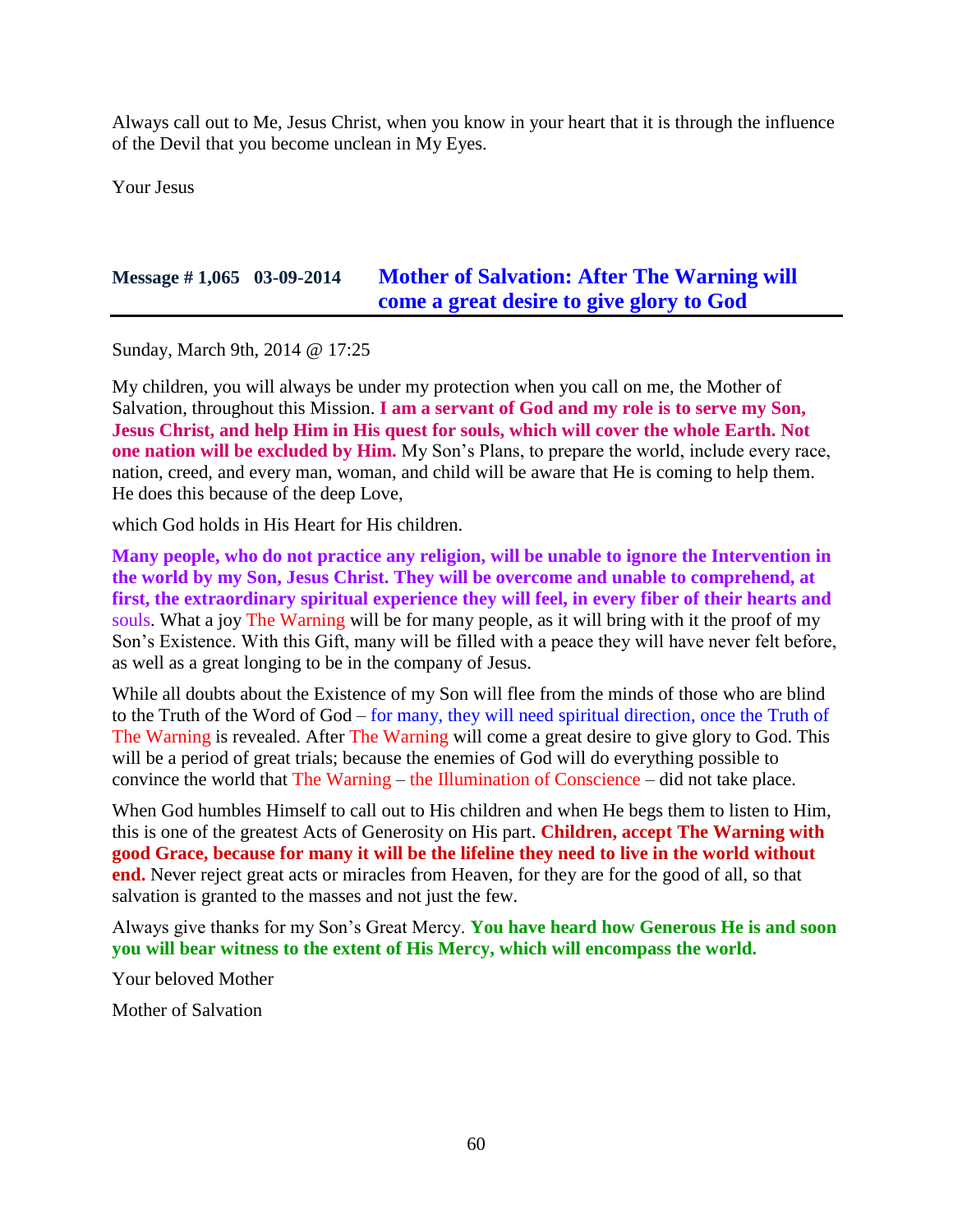## **Message # 1,066 03-10-2014 To demand the rights of Christians will be tantamount to breaking the law**

#### Monday, March 10th, 2014 @ 15:30

My dearly beloved daughter, **very soon you will hear a number of announcements by impostors, who have infiltrated My House on Earth.** The heresies which will come tumbling out of their mouths and by their acts will result in new laws, which defile the Word of God and which will be forced upon all those who are faithful to the Word.

**The Sacraments will become fewer and the number of Masses will slowly be withdrawn until they are rarely held.** Every excuse will be made, but all of this will hide the real reason behind their motives. You, My beloved followers, are witnessing everything which My beloved Mother foretold at La Salette and Fatima. You must understand that the plan is to desecrate every church of God, before the Antichrist sits on the throne in My Temple, in all his vile glory. Those who demand answers will be ignored and later ridiculed for daring to question those who claim to lead My Church on Earth.

Every sin in the Eyes of God will eventually be dismissed. **Not only will sin be rejected, but will be presented in every vile form upon My Altar. The abolition of sin will be seen in the indoctrination of children's education.** Children, especially, will be force-fed heresies. They will be told that if they do not accept these teachings that they will be guilty of judging harshly those who declare sin to be a good thing. Children will be instructed to never openly proclaim the Word of God in the presence of others for fear of being accused of being anti-human rights.

Any attempt to promote morality, in any way, amongst the young, will be violently opposed and condemned. Christians, and those who publicly declare their right to implement Christian Teachings, will be beaten down and silenced. Their words will become whispers and people will be ashamed to admit they are Christians. And while the rights of non-Christians will be upheld, it will be the rights of atheists, which will be declared to be of paramount importance. As I have told you, hatred against Christians will mount on the outside of My Church. Then, on the inside, it will be taken apart piece-by-piece until nothing is left but a shell. The bricks and mortar will still be in place, but My Church on Earth, as you know it, will have changed beyond your understanding.

#### **My people are My people – those who will uphold the Holy Word of God and who continue to avail of the Holy Sacraments, which will be made available to you by My brave and courageous sacred servants, who will never desert Me.**

When you hear My Word – contained in the written Word and passed down for centuries in My Father's Book – being questioned and analyzed, with a desire to rewrite It, then you must know this. I do not authorize such heresy. I condemn these traitors because of the souls they will lead astray. You, too, must never listen to anyone who tells you to deny My Word.

**Soon, you will see every law in your countries and Churches change, to welcome every kind of sin and legislate for this.** Both sets of laws will blend together as one until, eventually, the Word of God will not be discussed or adhered to. To demand the rights of Christians will be tantamount to breaking the law and will be punishable in many ways. For those of you who do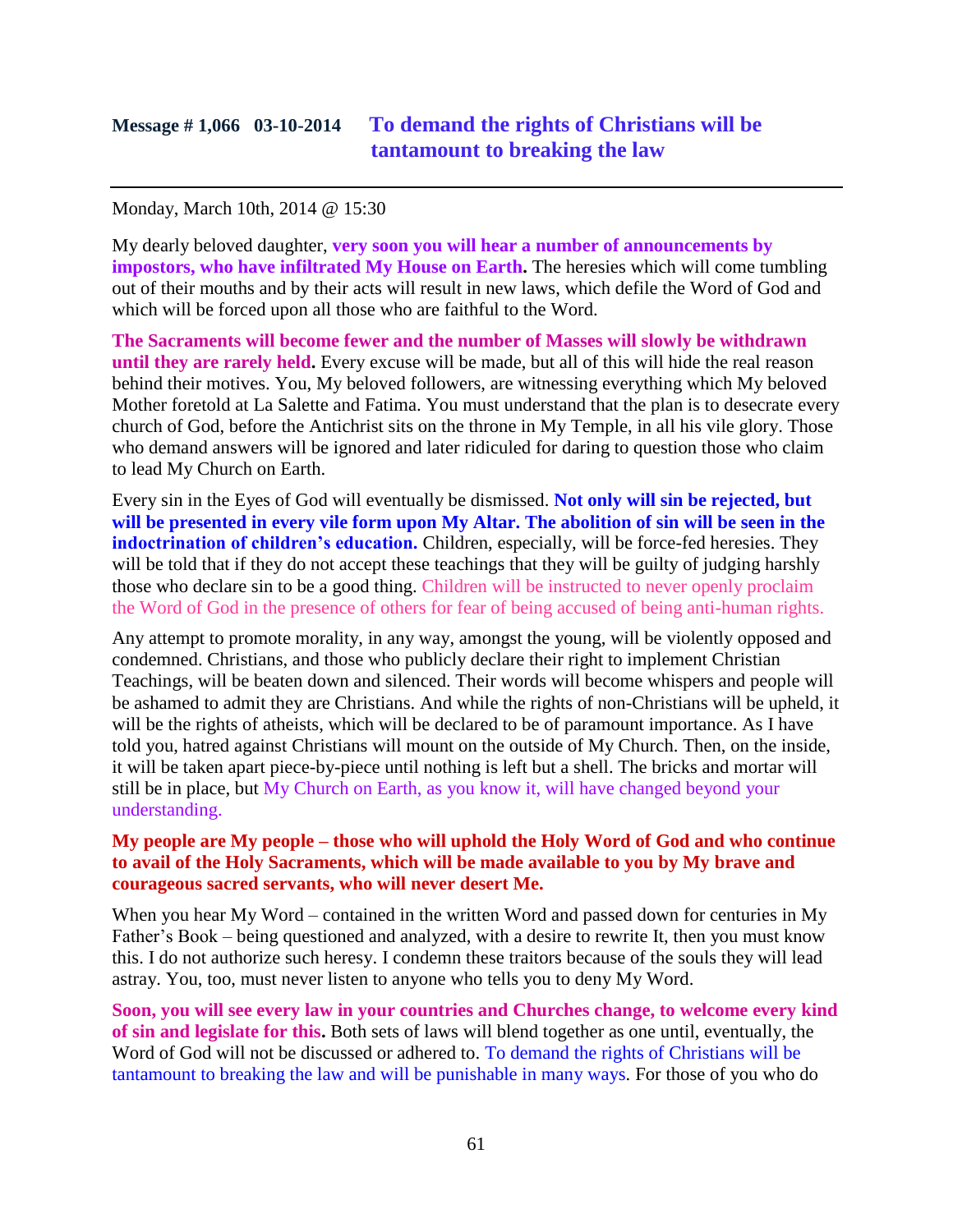not believe that these things are possible, then, you will, sadly, witness these things in your own lifetime and as foretold.

How many of you will remain true to My Word? My Teachings? Not many. Yet, it is those who say that they honor Me now and who are dedicated to My Church, who will be the first ones to turn their backs on the Truth.

Your Jesus

# **Message # 1,067 03-11-2014 [Mother of Salvation: They will present a new red](http://www.thewarningsecondcoming.com/mother-of-salvation-they-will-present-a-new-red-book-with-the-head-of-a-goat-embedded-within-its-cover/)  book, with the [head of a goat embedded within its](http://www.thewarningsecondcoming.com/mother-of-salvation-they-will-present-a-new-red-book-with-the-head-of-a-goat-embedded-within-its-cover/)  [cover](http://www.thewarningsecondcoming.com/mother-of-salvation-they-will-present-a-new-red-book-with-the-head-of-a-goat-embedded-within-its-cover/)**

#### Tuesday, March 11th, 2014 @ 20:39

My dear child, when I gave birth to my Son, this meant that I not only delivered the Son of man, the Savior of the world, but also brought about a new beginning. The world was redeemed by the birth of my precious Son and mankind was given a very special Gift. This Gift was rejected, but humanity still benefits today, because so many have accepted the Truth.

**The Birth of my Son heralded the birth of His Church on Earth, as both were borne of me, a mere handmaid of the Lord.** It will be me, the woman clothed with the sun, who will be banished by the Serpent, along with my Son's Church, into the desert. **Every trace of me, the Mother of God, will be wiped out. Apparitions, which are attributed to me, will be ridiculed and people will be instructed, by the enemies in my Son's Church, to reject all credence associated with them.** Then, my Son's Church will be discarded, along with those who are true followers of Christ. **The Holy Masses will cease** and while all of this is going on, the Serpent will scatter his servants and they will claim their seats in every Christian church. Such will be the magnitude of this takeover that many people, true believers, will be so astonished that they will be too frightened to stand up and object to the desecration they will have to witness, for fear of their lives.

During this time, my Son's Remnant will gather in every nation, the world over, and lead the lost and the bewildered, during this terrible period of infestation. **This Army will be given great power over evil, which will be witnessed in what once were the Churches of my Son.** They will, by the Power of the Holy Spirit, preach the Truth – the True Gospels – the True Word, given to the world in the Holy Bible. The Bible will be challenged openly, by imposters in Christian Churches and they will question every Teaching, which warns of the danger of sin. They will twist its contents and they will present a new red book with the head of a goat embedded within its cover, hidden inside the symbol of the cross.

To the outside world of unbelievers, this will appear to be a revolution and one, which will fascinate them and appeal to those who reject the Existence of God. Great celebrations will begin in many nations. They will welcome the celebration of freedom, from all moral obligations, in the name of global unity and a celebration of human rights.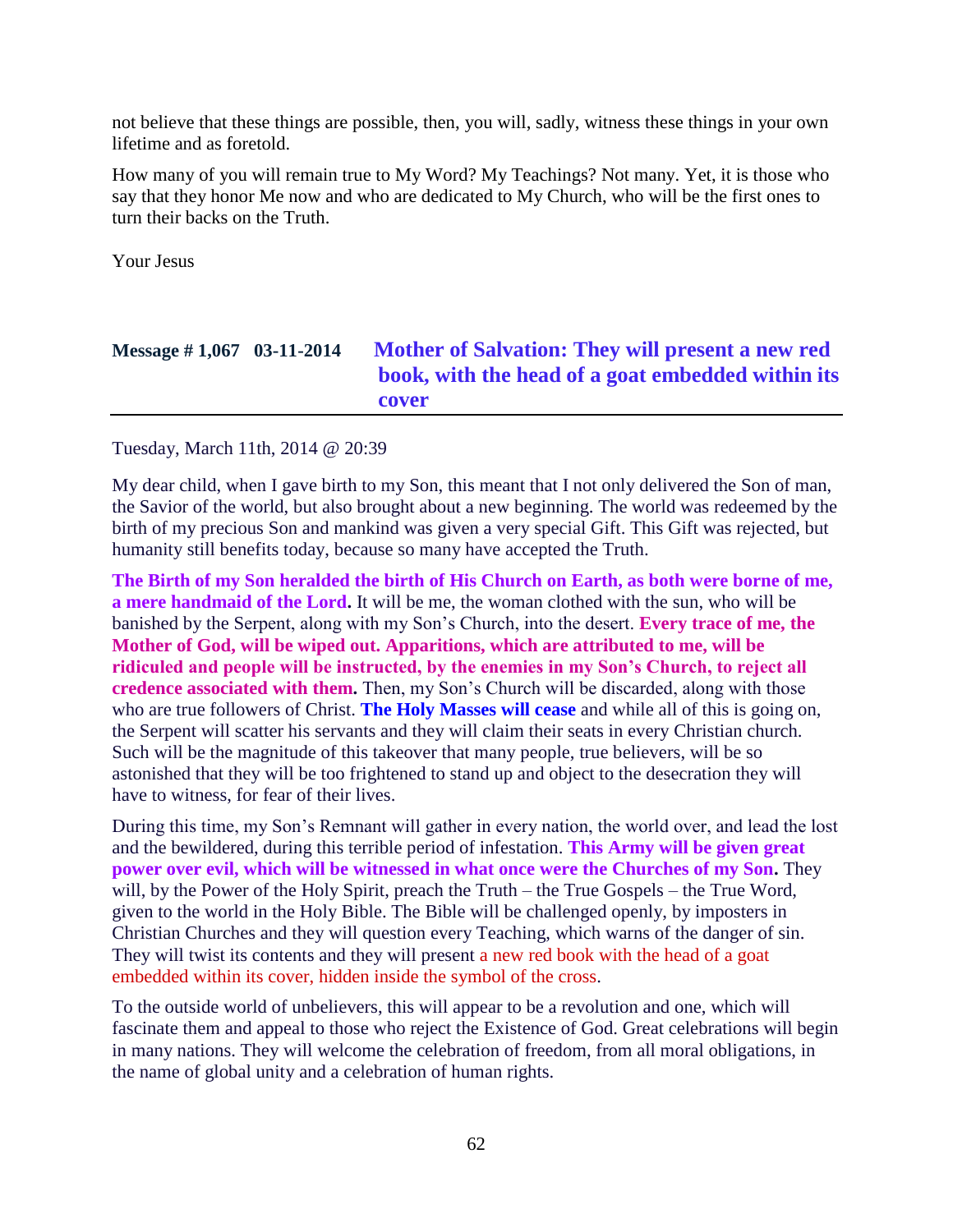The Light of my Son's Presence will be held high, like a beacon, by those who will lead my Son's Remnant Army. This Light will continue to draw souls, everywhere, despite the spread of paganism across all Churches, of every creed, with the exception of the two witnesses – the Christians and the Jews, who remain true to God's Will.

**Then, when the Great Day dawns and after the three terrible days of darkness are over, a great Light will appear over the Earth. This Light will surround my Son and the sun, which will be at its greatest strength, will descend over the world – both at the same time.** Not one person will fail to witness this supernatural spectacle. The roar of the announcement will be heard by all through every form of communication known to man. Therefore, all will anticipate a great event, but they will not know the time, the hour or the date. And then those, whose names are listed in the Book of the Living, will be gathered.

Pray, pray, pray that the world will not reject the preparation, which is needed before humanity can see the Light of my Son's Face.

Your beloved Mother

Mother of Salvation

### **Message # 1,068 03-12-2014 [My Tears will have ceased by then, but My](http://www.thewarningsecondcoming.com/my-tears-will-have-ceased-by-then-but-my-sadness-will-be-never-ending/)  [Sadness will be never ending](http://www.thewarningsecondcoming.com/my-tears-will-have-ceased-by-then-but-my-sadness-will-be-never-ending/)**

Wednesday, March 12th, 2014 @ 21:08

My dearly beloved daughter, **when a man separates from Me, I follow him to the ends of the Earth to draw him back to Me. He may insult Me, commit terrible atrocities and go as far as to idolize everything evil, including making himself a slave of the Devil, but I will never give up.**

**I will intervene in his life in many ways.** I will introduce real love into his life; I will open his heart to love for other people; I will tug at his conscience; I will allow him to suffer at the hands of others – only to make him humble and, therefore more open to Me, Jesus Christ. I will let him see the simplicity of the world in all its glorious beauty, as created by My Father, to entice him away from falsities, which blight his life. I will, through little children, show him the importance of putting the needs of those who rely on him before his own. I will bring him laughter, show him great acts of kindness, through pure souls, and I will show him examples of his own weakness, so that he knows that he is not greater than God. I may allow him to become ill, if it will make him surrender to Me and, in such cases, then My Mercy will be at its greatest. For it is such souls who are most likely to turn to Me and then they will and can be saved by Me.

### **How much effort is made by Me, your beloved Jesus Christ, to take each of you into the safety of My Arms – My Refuge. And how many of you still turn the other way and ignore Me.**

I intervene through messages, given to genuine Seers and Visionaries, and these have converted millions. I send signs; I pour Graces from Heaven; I bring you Gifts through the Holy Sacraments and millions have converted. Sadly, not enough have turned to Me and this is why I will not rest until every sign, every miracle, every Gift, every prophecy and every Intervention has been exhausted, before I come to judge.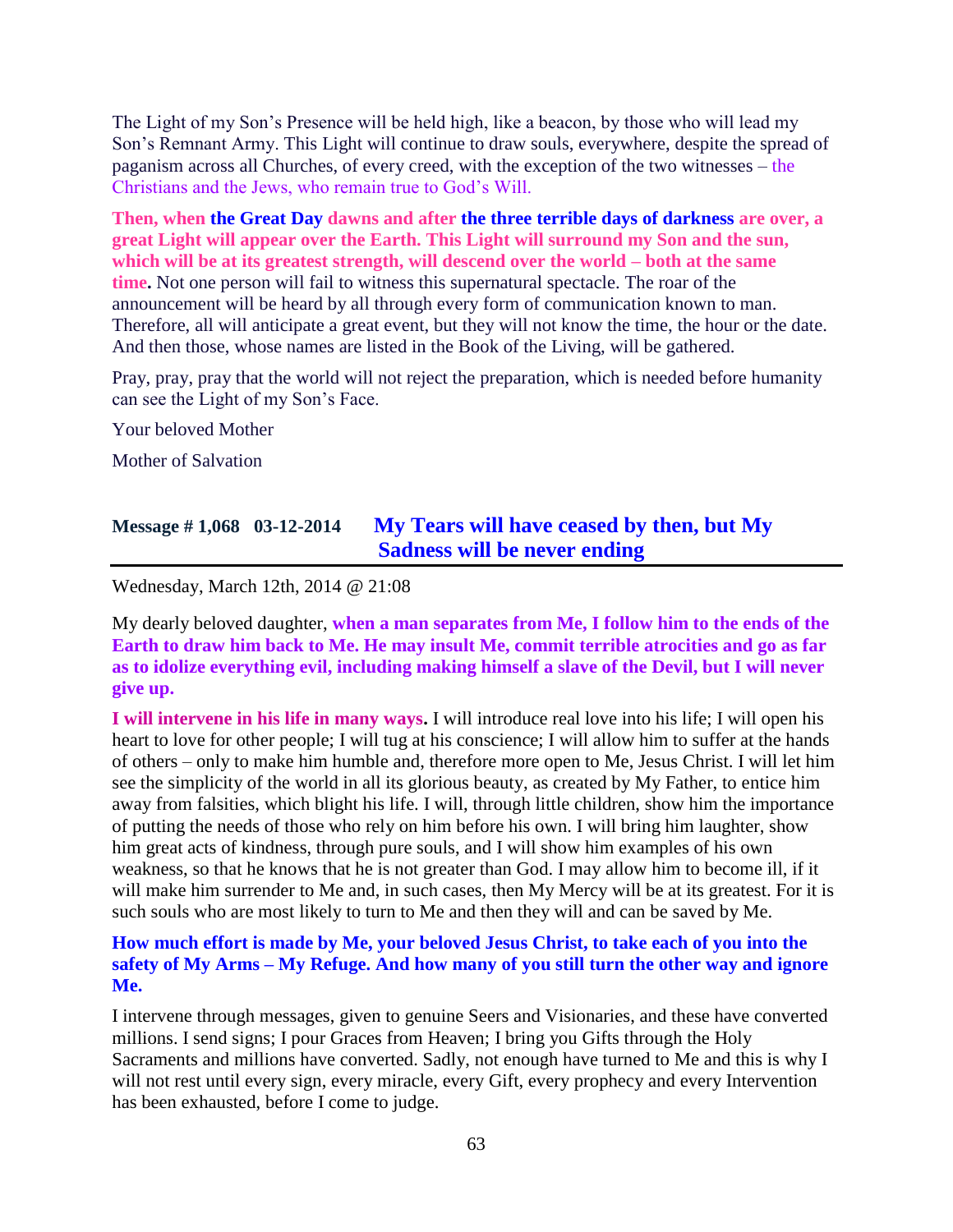**It will be a sad day if those who refuse My Gifts and My Intervention have to stand before Me on the Great Day and still deny Me.** Even then, when I give them the chance to put their pride to one side and come to Me, they will still refuse. By then, there will be nothing more that I can do to bring them Eternal Life, as they will not welcome it. You may wonder why this is the case and so I will explain.

When the Devil tempts the soul, it takes some time before he gains a strong foothold within the person. But once he devours him, he dictates every move that person makes – how he thinks, how he communicates with people, how he sins and the kind of sin he wants that soul to indulge in. **The greatest hold that Satan has over them is to convince them that God is evil. Satan will convince the soul that he is God and that God is, in fact, the Evil One.** That is how these souls will be destroyed through the devious cunning and manipulation of the Devil. So dark will these souls become, that to stand in My Light will be excruciatingly painful for them and they will hide their faces from Me. My Tears will have ceased by then, but My Sadness will be never ending.

Your Jesus

## **Message # 1,069 03-13-2014 [God the Father: For this is the final period –](http://www.thewarningsecondcoming.com/god-the-father-for-this-is-the-final-period-the-final-chapter-in-the-fulfillment-of-my-holy-will/) the [final chapter in the fulfillment of My Holy Will](http://www.thewarningsecondcoming.com/god-the-father-for-this-is-the-final-period-the-final-chapter-in-the-fulfillment-of-my-holy-will/)**

Thursday, March 13th, 2014 @ 20:45

My dearest daughter, **My Protection is extended right now over all of My children in the world who love Me. I do this in abundance, because of the threats facing humanity during this time in history.**

**You, My children, must pray for every one of those who are lost to Me.** I pine for them. I crave their love. I weep for them. I wait for the day when they will understand My Covenant, created by Me in the beginning. For this is the final period – the final chapter in the fulfillment of My Holy Will. It was by My Covenant that I gave man the time needed to come to his senses and to recognize himself for what he is and what he is not. Man was created by My loving Hand, in My Own Image. I flooded his soul with My Love, I gave him complete freedom, through My Gift of free will and free choice. I never wanted man to reciprocate his love out of fear for Me. I only wanted him to love Me, just as I loved him. I created My Angels before man, to serve Me, but because of My Love for them, they too, were given the Gift of free will.

It was because of the betrayal of Lucifer that man suffered. He, Lucifer, was loved and favored by Me. He was bequeathed with extraordinary gifts and powers and many Angels served under him. **When I created man, Lucifer went into a jealous rage. He could not bear that I would love My children to such a great extent and so he set out to separate Me from My children.** He tempted Adam and Eve and this meant that they, by their own free will, denied My Power and thought – just as Lucifer did – that they could attain My Power and claim a piece of My Divinity.

Lucifer, along with his loyal angels – all of whom committed atrocities against My children – then and now – were cast into the abyss for eternity. But because of their free will – given by Me freely and with Love to humanity, I never claimed it back. So **I created the Covenant to win back their souls, through My Plans to redeem them.** They received huge favors from Me. I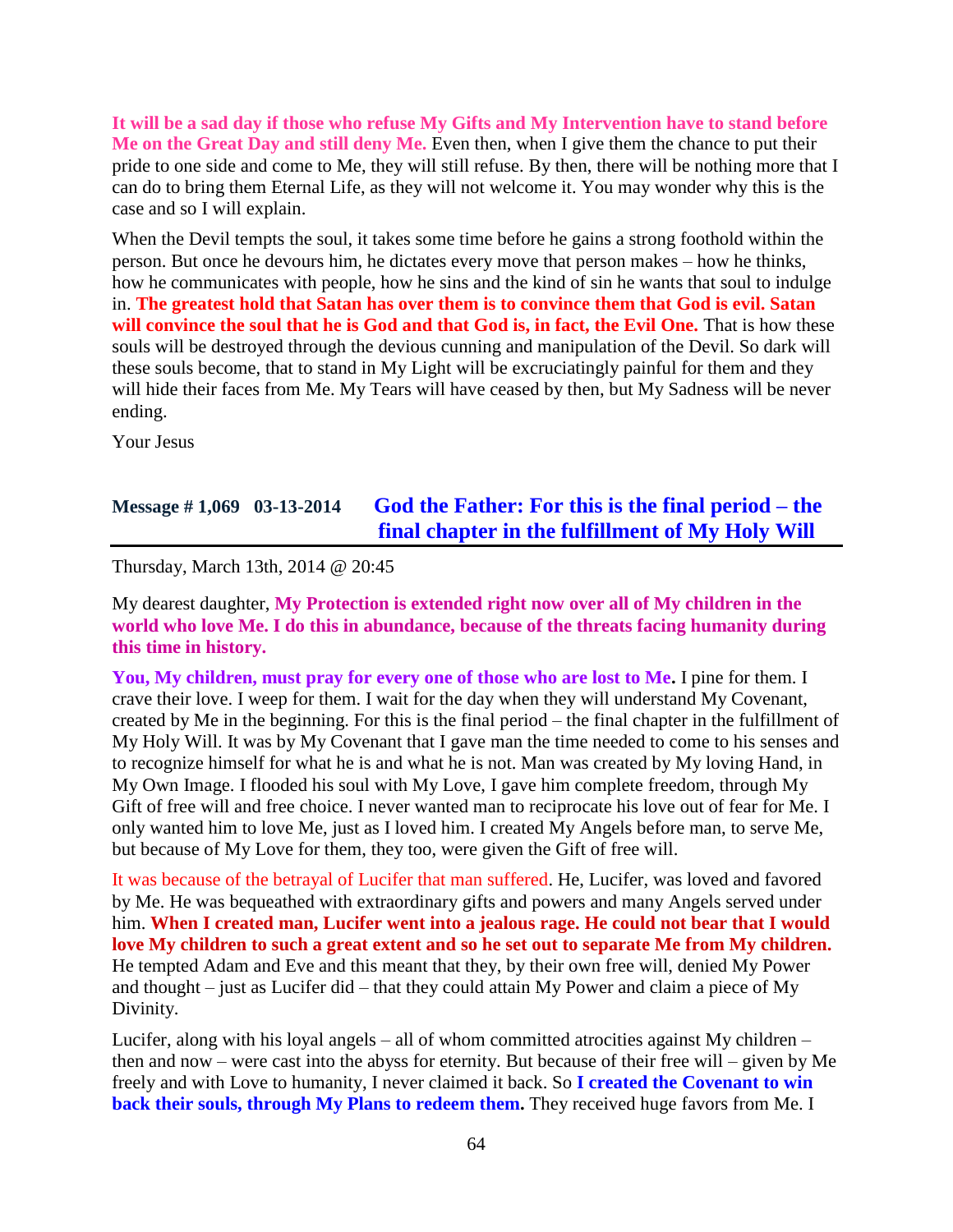sent prophets to warn them of the dangers of giving in to the temptation of the Devil. I gave them the Ten Commandments to guide them and to help them live according to My Will. **I sent them My only Son, taken from My Own Flesh, to bring them freedom from Hell.** They would not accept this, but **His Death on the Cross was the turning point in My Plan of the Final Covenant.**

**The Book of Truth is the last part of My Intervention, before the Final Day, when I bring all of My children together and back to the Paradise, which I created for them in the first place.** Those who listen to the Truth and who remain true to My Holy Word, will find great favor with Me. Those who do not will still find favor with Me, through the lives they lead, the love they show others and their purity of soul. I will welcome them, once they acknowledge that they accept the Hand of Mercy, which will be extended to them by My Son.

**The final stage of the fulfillment of My Covenant will be a painful one.** Because of the influence of Satan and his demons, many people will be deceived into worshipping him and all his servants, who walk amongst you. I will tolerate the suffering of souls and the hardships, which will be borne by many innocent people, but only for a short time. Then, I will wipe My enemies off the face of the Earth. I promise you, dear children, that I will ease your pain, sorrow and fear, by bequeathing you powerful Graces and Blessings. You will be protected by the circle of My Hierarchy of Angels.

To ask Me to dissolve your fear and sorrow and to grant you the freedom from persecution, please recite this prayer.

#### **Crusade Prayer (140) Protection of Hierarchy of Angels:**

Dearest Father, God of all Creation, God the Most High, grant me Grace and Protection through Your Hierarchy of Angels. Enable me to focus on Your Love for each of Your children, no matter how they offend You.

Help me to spread the news of the Final Covenant to prepare the world for the Second Coming of Jesus Christ, without fear in my heart.

Grant me Your special Graces and Blessings to rise above persecution, inflicted upon me by Satan, his demons and his agents on Earth.

Never allow me to fear Your enemies.

#### Give me the strength to love my enemies and those who persecute me in the Name of God. Amen.

Children, you must remain strong at this time. Never listen to the hatred and venom, which will cover the Earth, because of the infestation to come. When you ignore it, you can serve Me in the most beneficial manner, without any malice in your hearts.

Prepare for much anger is about to erupt in the world, which will be directed at Me, God the Most High and My beloved Son, Jesus Christ. Pray for those who will be sucked into a vacuum of lies, which will bring nothing but sorrow for them.

Remain in Me, with Me and for Me.

Your beloved Father God the Most High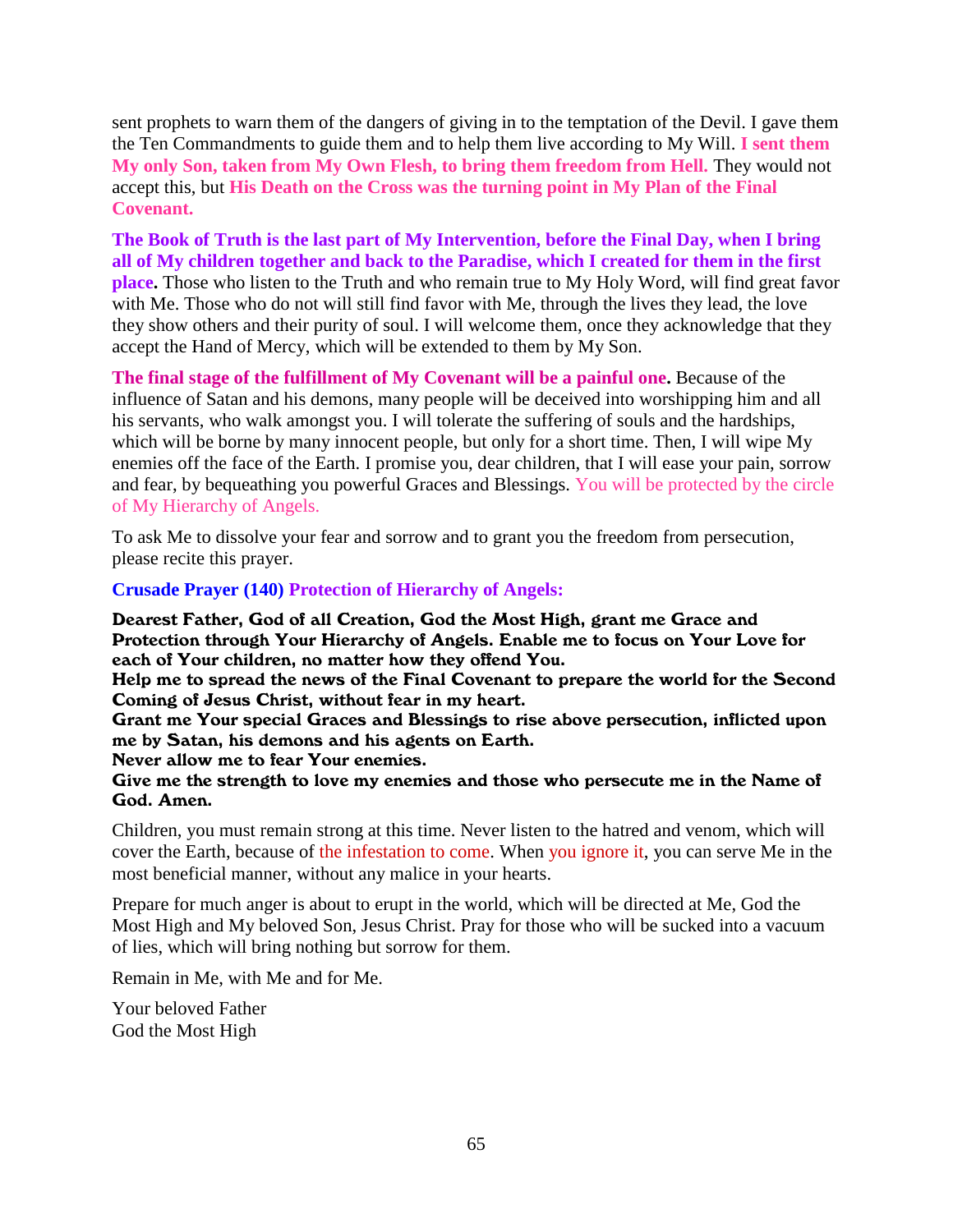# **Message # 1,070 03-15-2014 I[t will only be when the Holy Eucharist is](http://www.thewarningsecondcoming.com/it-will-only-be-when-the-holy-eucharist-is-abolished-completely-that-the-antichrist-will-enter-my-church/)  [abolished completely that the Antichrist will](http://www.thewarningsecondcoming.com/it-will-only-be-when-the-holy-eucharist-is-abolished-completely-that-the-antichrist-will-enter-my-church/)  [enter My Church](http://www.thewarningsecondcoming.com/it-will-only-be-when-the-holy-eucharist-is-abolished-completely-that-the-antichrist-will-enter-my-church/)**

#### Saturday, March 15th, 2014 @ 20:10

My dearly beloved daughter, **as the apostasy ripples through My Church, the greatest test of all, will be placed before all those who serve Me, from within it.** The crises within My Church on Earth will mean that many priests will suffer from a terrible dilemma. **The faith of many of them has already been shaken and they will have to choose whether or not they want to accept a new substitute doctrine, which will replace the Word, or remain loyal to the True Faith.** Even the most devout amongst them will be overwhelmed by the loud voices of the imposters and they will begin to question the relevance of My Teachings in the world today, where sin will no longer be declared to be of any significance.

The way is being prepared for the seeds to be sown and the son of Satan will soon be ready to embrace the new false Church. **My Church will suffer a period of terrible darkness and My Crucifixion will be endured by every soul who remains loyal to Me.** My enemies will make sweeping and radical statements, demanding that everything, which is insulting to My Holy Name, be declared acceptable in the eyes of My Church. **Very few of the clergy will fight against the desecration because of the sin of cowardice,** but know this. If they partake in false sacrifices, false sacraments and false teachings, which they will then try to foist upon My loyal followers, I will declare them to be no longer fit to stand before Me.

Much of the damage, which will be inflicted on the ordinary people, will be by the hands of those who have entered My Church by false means. **When they tell you that My Body means something other than My physical Body, know then that the holy communion, which you will receive, will not be of Me. You must never allow them to change the meaning of the Holy Eucharist. It will only be when the Holy Eucharist is abolished completely that the Antichrist will enter My Church and take over it.** This is the day when you will know that the world of politics will merge with Christian Churches everywhere and that I will no longer be Present within them. My Church, however, can never die and so it will be My Remnant who will keep My Light shining and My Presence alive and many will have to seek out hidden churches and those sacred servants of Mine who, by the Grace of God, manage to keep My Church intact.

**Never assume that the son of Satan, the Antichrist, will appear aggressively or as an evil dictator, for that will not be his style. Instead, he will have many friends.** He will be loved by many governments, as well as the enemies within My Church, who will applaud his every move, vocally, until he is given an honorary position within My Church. Cardinals, bishops and other members of My Church will speak of him constantly and praise him in their homilies. His power of seduction will be so great that it will be hypnotic. He will, through the supernatural power of Satan, attract all those who make decisions within My Church, until in time, they will bow before him as if he is Me.

It will be through ambitious members of the clergy, who will have fallen in their faith, but who still, nevertheless, have been blessed with the Gift of Holy Orders, that the Antichrist will gain extra power. He will draw from these poor misguided traitors of Mine, the last segment of power from within My Church, until it is ready for him to enter it as its new leader. All during this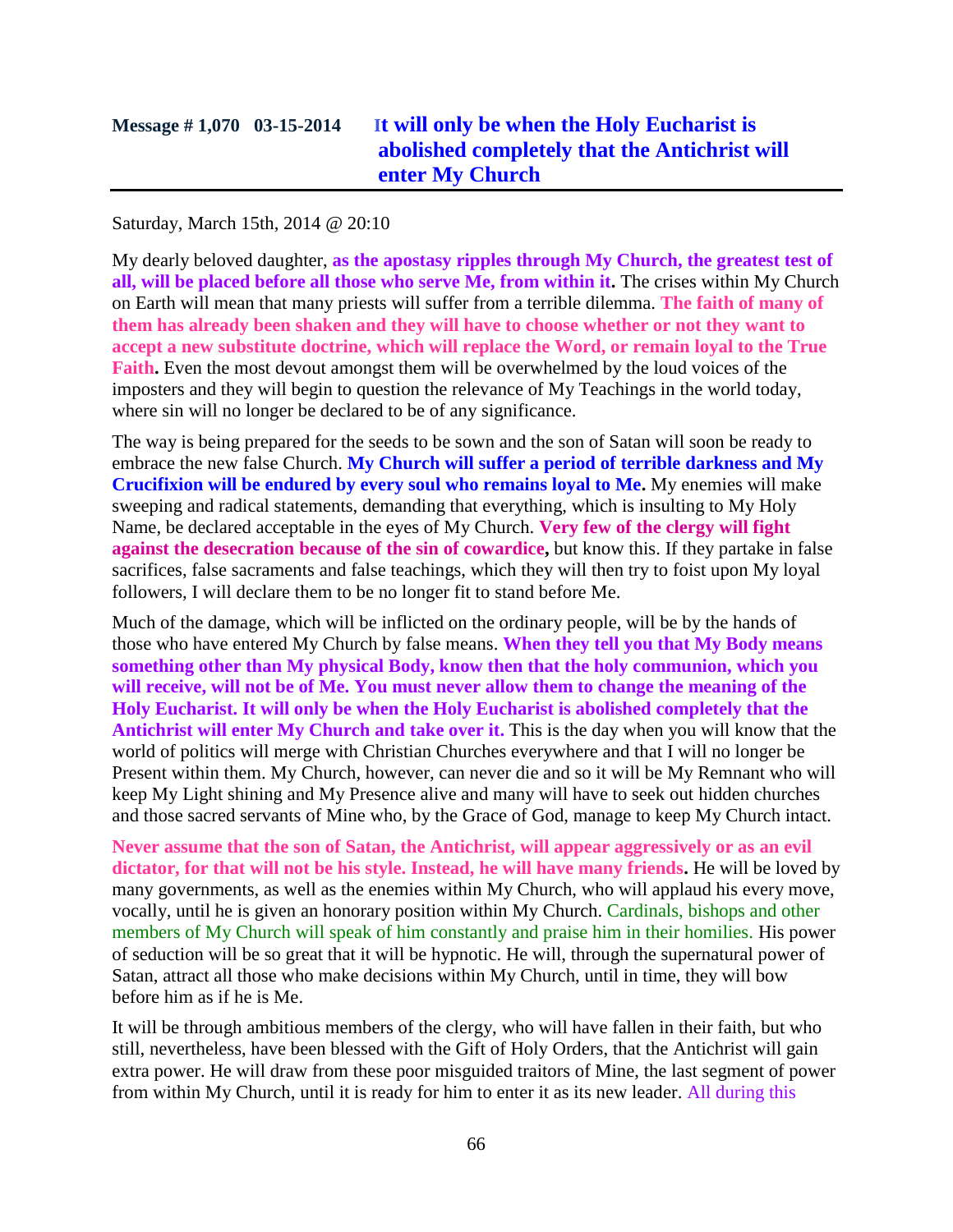period of darkness, My enemies will, with a soothing and charming manner, have an extraordinary ability to present lies as being the Truth. Only those who continue to pray for protection and who denounce Satan in every way they have been taught will be able to slip away from the clutches of the Antichrist.

Your Jesus

# **Message # 1,071 03-16-2014 [The Paradise, created by My Father for His](http://www.thewarningsecondcoming.com/the-paradise-created-by-my-father-for-his-children-is-to-be-returned-to-them-finally-in-all-its-original-glory/)  [children, is to be returned to them, finally, in all](http://www.thewarningsecondcoming.com/the-paradise-created-by-my-father-for-his-children-is-to-be-returned-to-them-finally-in-all-its-original-glory/)  [its original Glory](http://www.thewarningsecondcoming.com/the-paradise-created-by-my-father-for-his-children-is-to-be-returned-to-them-finally-in-all-its-original-glory/)**

Sunday, March 16th, 2014 @ 18:00

My dearly beloved daughter, when the Word was made Flesh, through My Birth, this meant that the Holy Word of God materialized, as prophesied in My Father's Book.

The Word of God is very clear and it does not change. It will last for eternity. Anyone who tears the Word of God apart and amends it to suit himself, or others, is guilty of heresy. When I came into the world, God's children – and especially His learned servants in His Temples on Earth – knew the prophecies contained in My Father's Book. It was no secret that My Father was sending His Messiah to redeem mankind and this fact was taught in the temples and included in every reading of the Holy Scriptures. Everything, which comes from My Father, is the Truth. He does not lie. The Word of God is cast in stone. What My Father said in the beginning will happen. What He promised will be fulfilled, irrespective as to whether mankind is accepting of the fact or not.

My Father gave the world His Word, then His Flesh, through My Birth – His only Son Jesus Christ - and then promised man Eternal Salvation. Every Word contained in the Holy Bible, as it was given in its original format, including the Book of Revelation, is the Truth. **Therefore, My Father's Promise to the world that He would send His Son again – only this time to judge the living and the dead – must never be rejected. The period before this Great Day will be a turbulent one and details of the time leading up to My Second Coming are contained in the Book of Revelation, as dictated to John by the Angel of the Lord.**

To say that you accept one part of My Father's Book and not the other is to deny the Word of God. You cannot accept one part of the Truth and declare the rest of the Word of God to be a lie. **The Book of Truth was foretold to Daniel and then given in parts to John the Evangelist. Much of what is contained in the Book of Revelation is still to unfold.** Many people fear its contents and, as such, will try to deny them, for the Truth is a bitter pill to swallow. And yet, the Truth, when it is accepted, is something you can grasp much more easily because with it comes clarity. Clarity means that you can prepare more readily and with peace in your soul and joy in your heart, because you know that I Am coming to renew the world. You will know that the Paradise created by My Father, for His children, is to be returned to them, finally, in all its original Glory.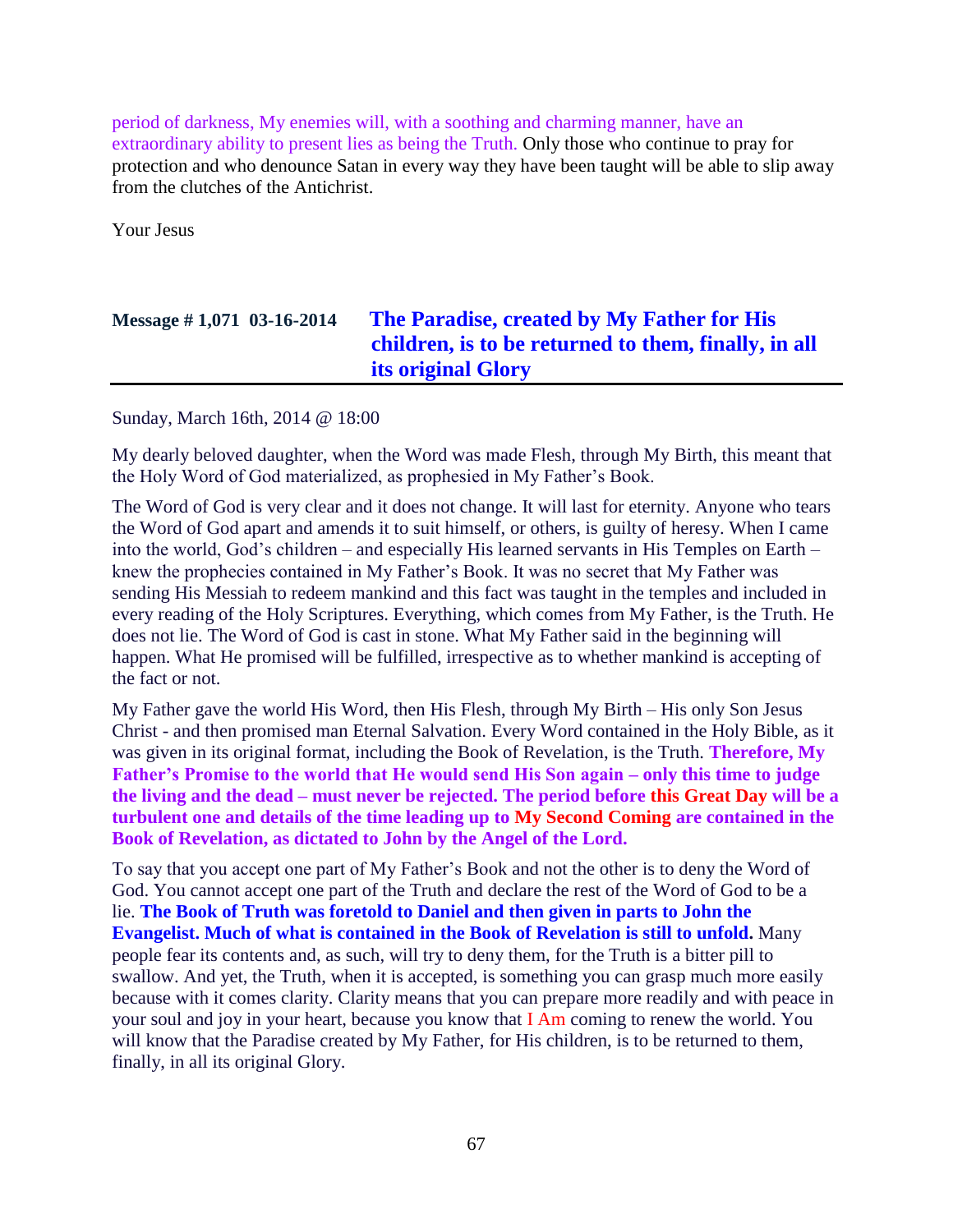**No man can truly understand the Book of Revelation, for not every event is recorded in detail or in sequence, nor is it meant to be.** But know this. You can be sure that this is the period when Satan's reign dies and as he reaches the end, he will inflict every punishment upon Me. He will do this by infiltrating My Church on Earth from within. He will steal souls from Me and desecrate My Body, the Holy Eucharist. But I Am the Church and I will lead My people. Satan cannot destroy Me, for this is impossible. He can, however, destroy many souls by deceiving them into believing that he is Me.

Just as the world was prepared for My First Coming, so also is it now being prepared for My Second Coming. To those who oppose Me, in My Efforts to save souls and who embrace My enemies, know this. You will never defeat the Power of God. You will never destroy the Word. You will never desecrate My Body and be allowed to stay standing.

When the prophecies, which are contained in the Book of Revelation, unfold, you must never despair, for be assured that the Love of God for His children means that He will deal with His enemies harshly and strive to bring all of His children, who recognize Me, His only Son, into His Divine Haven of Peace. And while the enemies of God will steal the souls of many, through a veneer of charm and deceit, many people will pour scorn on the True Word of God.

For those who are blessed with vision, fear not My enemies, but the Wrath of God, as it descends on those who try to steal the souls of those who are none the wiser as to what is taking place.

God's Love is Almighty and His Allegiance to the survival of every person is infinite. But His Punishment upon His enemies is as fierce as it is final.

Your Jesus

# **Message # 1,072 03-18-2014 [It is far better to endure pain in My Name than to](http://www.thewarningsecondcoming.com/it-is-far-better-to-endure-pain-in-my-name-than-to-be-glorified-by-sinners-for-doing-wrong-in-my-eyes/)  [be glorified by sinners for doing wrong in My](http://www.thewarningsecondcoming.com/it-is-far-better-to-endure-pain-in-my-name-than-to-be-glorified-by-sinners-for-doing-wrong-in-my-eyes/)  [Eyes](http://www.thewarningsecondcoming.com/it-is-far-better-to-endure-pain-in-my-name-than-to-be-glorified-by-sinners-for-doing-wrong-in-my-eyes/)**

Tuesday, March 18th, 2014 @ 16:20

My dearly beloved daughter, let no man be ashamed of the persecution he may face because he defends Me as a Christian. You must never fear persecution in My Holy Name, because when you find that you are criticized for speaking the Truth, know then that you are a true servant of Mine.

Only those who are in Me and with Me suffer ridicule or hatred in My Name. Those of you who are truly Mine and when you surrender your will so that it becomes Mine will suffer the most. Y**ou must always understand that when hatred against any beloved follower of Mine is at its most intense, you can be sure that this is where My Presence is strongest.** It is far better to endure pain in My Name than to be glorified by sinners for doing wrong in My Eyes.

Dearest followers of Mine, **let Me reassure you that My Hand is guiding you every day in this, My last Mission on Earth. My Word will stir your souls and the souls of all those billions who will follow you – for soon the world will hear My Voice.** Let no obstacle stand in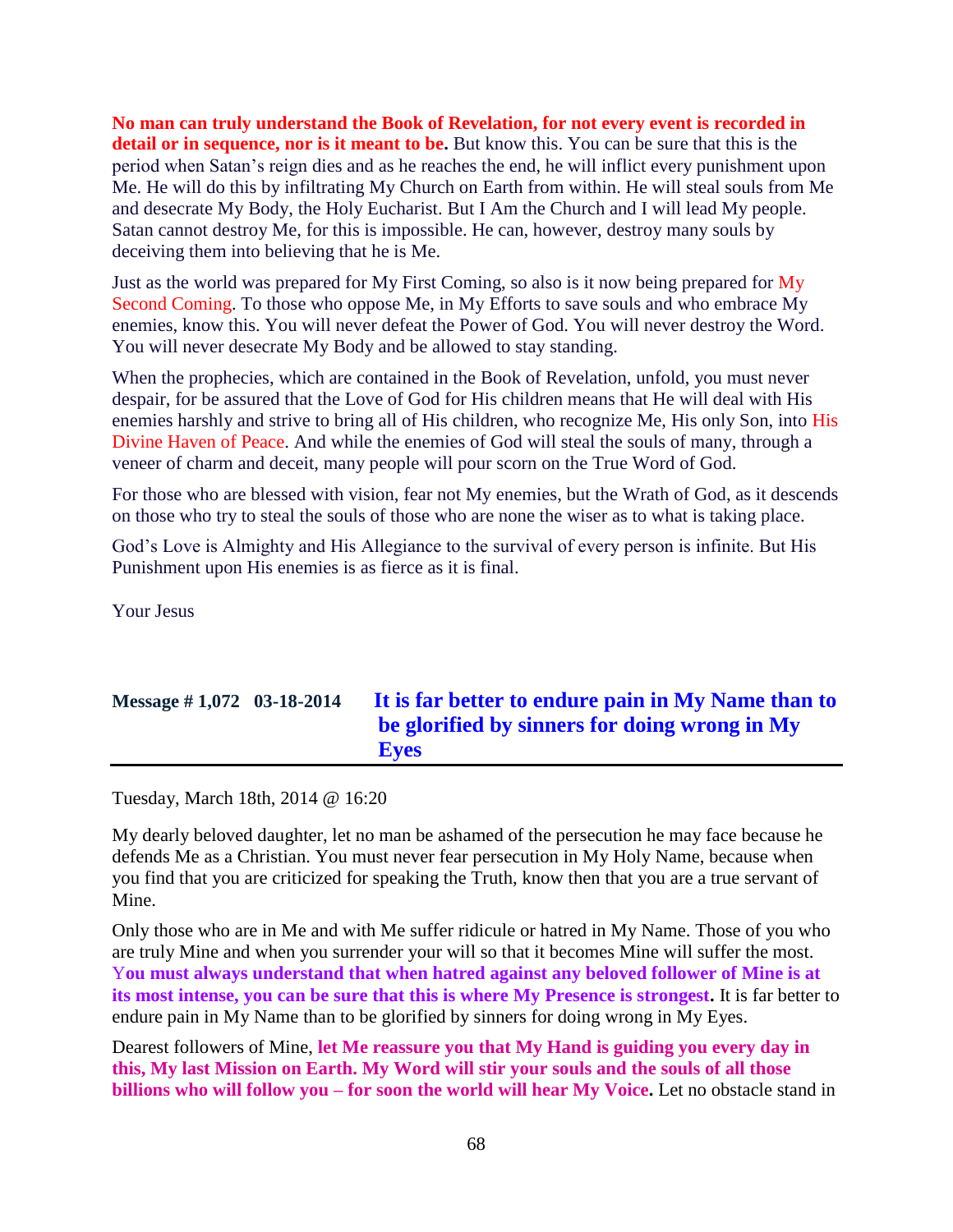your way when you speak of Me; when you remind people of My Teachings and when you remind My holy servants of their obligation to remain true to My Word, contained in the Holy Gospels.

When you are asked to denounce Me, whether through the Holy Eucharist or through an altered version of the Holy Bible, you must refuse to do this, openly and without shame. You must defend the Word by refusing to accept lies in My Name. **In order to protect you from the persecutors, who will inflict outrages against My Church and all those who remain true to the Word of God, please recite this Crusade Prayer.**

### **Crusade Prayer (141) Protection against persecution**

Dear Jesus, defend me in my battle to remain true to Your Word at any cost. Safeguard me against Your enemies. Protect me from those who persecute me because of You.

Share in my pain. Ease my suffering. Raise me in the Light of Your Face, until the Day You come again to bring Eternal Salvation to the world.

Forgive those who persecute me. Use my suffering to atone for their sins, so they can find peace in their hearts and welcome You with remorse in their souls on the last Day. Amen.

Go and take comfort in the hope that I will take all My enemies and those who persecute any of you in My Name into the Refuge of My Great Mercy.

Your Jesus

### **Message # 1,073 03-19-2014 [Those who curse Me will be cursed](http://www.thewarningsecondcoming.com/those-who-curse-me-will-be-cursed/)**

Wednesday, March 19th, 2014 @ 16:05

My dearly beloved daughter, **when I refer to My enemies, I always mean those who, through devious means, try to steal souls from Me.** I refer, in particular, to those who use the façade of holiness to deliberately mislead souls into sin. When someone tries to seduce another soul into believing falsities about My Holy Word, given to the world through My Father's Book, then he is an enemy of Mine.

**The most pain I endure is by the hands of those who profess to be devout followers of Mine and who boast of their knowledge of Me.** When these people try to hurt others and think nothing of admonishing them in My Name, then this is most painful for Me. I find souls who are closed to Me and I draw them in many ways toward Me and I do not include only those who are already part of My Church on Earth. I pursue, always, those who have scattered, who are lost and who cannot see, first. They are the first souls I seek out and they are the ones who, in the wrong hands, can and will be misguided.

I ask you to always remember those nations, those religions, those without any belief in Me – always – in your prayers. Please welcome them, just as I would. Never try to force your opinions upon them or bully them in My Name. Always reach out to them with love and generosity, for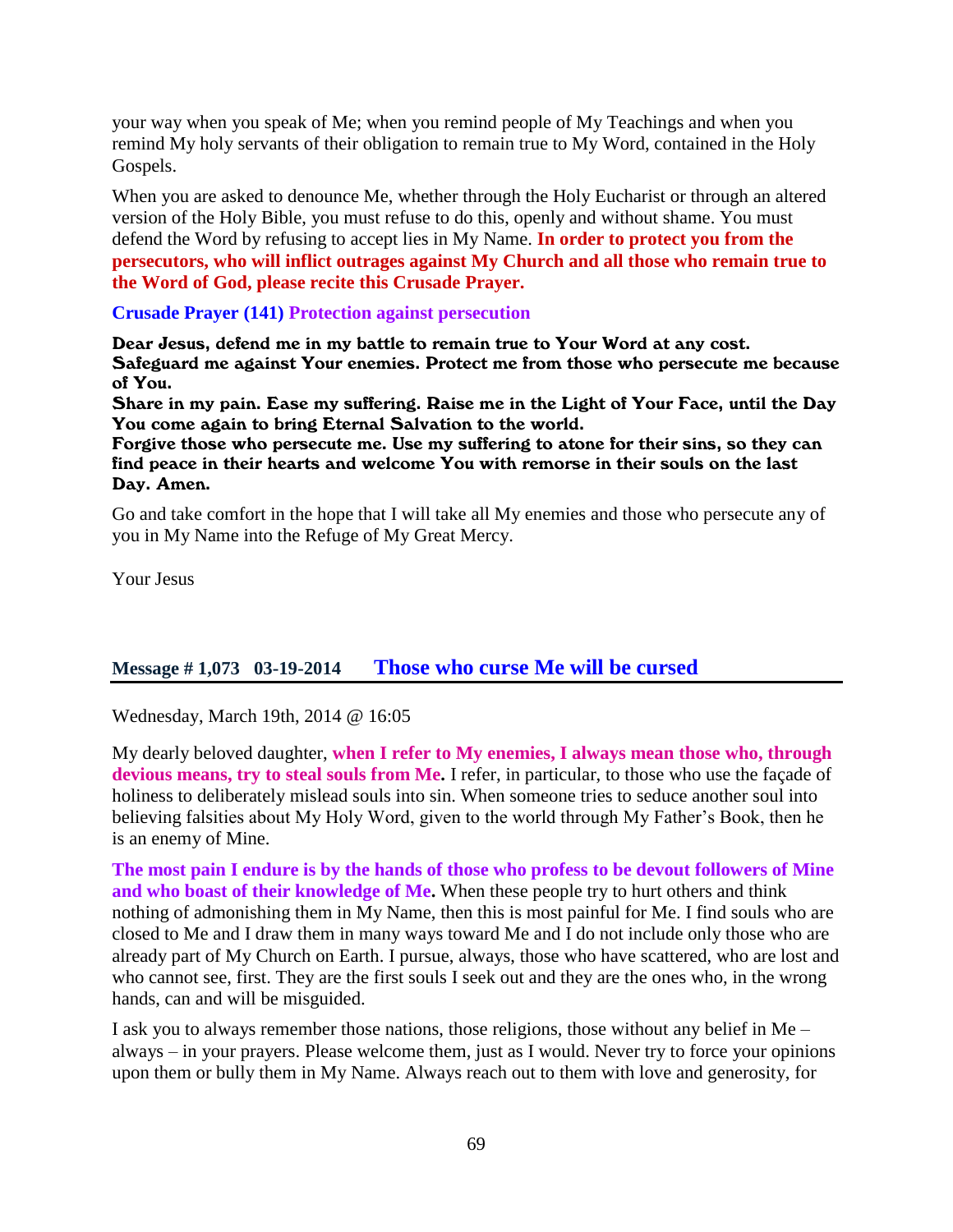they are just as important to Me as the most devout amongst you. No matter who you reach out to, know that not one amongst you is more deserving than the other, because you are all sinners.

All God's children will, in time, witness the final Truth of His Plan to fulfill His Covenant. **Everyone will know the Truth and then they will find it easier to accept My Hand of Mercy**. **On that Day people of all religions, creeds, color and nationalities will see the evidence of My Existence**. Those who shed the barriers, which they placed between themselves and their Creator, will weep with gratitude, because at last they will witness the Love of God. And, as you plan and prepare for the times ahead, know that no matter what obstacles are placed before you in this march towards Eternal Salvation, that My enemies will be dealt with most severely.

Those who curse Me will be cursed. **Those who fight My Father's Plan to save souls will be defeated.** And **those who persecute God's children and stand in the way of the Lord will, themselves, be persecuted by the servant to whom they paid their allegiance.** Nothing will stand in My Way, for it is impossible. By the Power of God, every enemy will be destroyed and all those who proclaim the words, deeds, and actions of the Antichrist, will be cast away and God's Kingdom will then be complete.

Your Jesus

## **Message # 1,074 03-20-2014 [There will rise a fearful army, the likes of which](http://www.thewarningsecondcoming.com/there-will-rise-a-fearful-army-the-likes-of-which-will-never-have-been-seen-before/)  [will never have been seen before](http://www.thewarningsecondcoming.com/there-will-rise-a-fearful-army-the-likes-of-which-will-never-have-been-seen-before/)**

Thursday, March 20th, 2014 @ 21:42

My dearly beloved daughter, the world is on the brink of many wars and these will have many repercussions on the speed by which the Church will erupt. It will be during any final peace negotiations, which will take place after much carnage and destruction, that many people will feel helpless, alone, fearful, and without any real leadership. It will be because of the weak links in the political world that the world will be at its most vulnerable. Because of this, **there will rise a fearful army, the likes of which will never have been seen before. As the world will fragment, so also will many Churches. Then when all seems hopeless, a unified group, consisting of political leaders and Christian Church leaders, will be created under a oneworld organization – out of which will sprout a new abomination – a new One-World Religion.**

**All of these events will take place in stages.** Your duty, My beloved followers, is to Me, as I guide you, for there is only one road to peace and safety and that is through Me, Jesus Christ. I will guide you through the thorns, the pain, and the horror of the abomination of desolation. You will be safe when you cling to Me.

Be strong, My beloved daughter, during these difficult trials, for it will be through your strength and courage that I will be able to show the Way of the Truth, when the world is turned inside out, because of the wickedness brought about by the love of power and corruption, which will bring about these wars and then the Great War.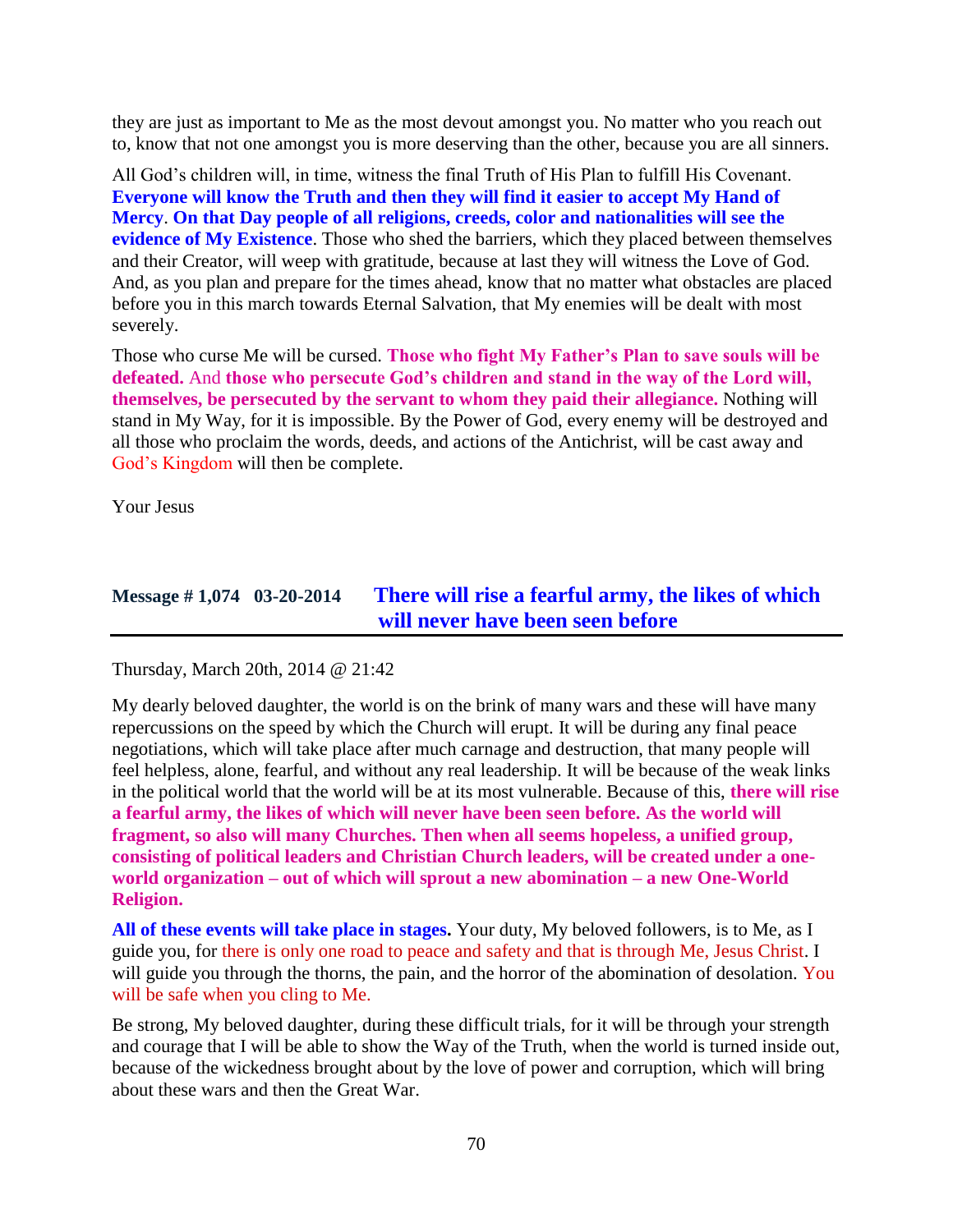**Move quickly and ensure that you dedicate your lives to prayers and for the protection of My Church on Earth. My Gifts will protect each of you and I will always respond to those who seek Me out, in this time of great turmoil ahead. When these events unfold, My Army on Earth will swell.** Those who oppose this Mission will follow Me, for by then they will no longer be able to deny the Truth – when they find that they, too, will suffer the persecution to be faced by Christians everywhere, when they have to endure the reign of the Dragon. Their only hope will be to follow Me, their Jesus, at that stage, for only through Me will they be able to come to My Father's Kingdom.

Your Jesus

### **Message # 1,075 03-22-2014 [Once a soul is created by My Father, it will last](http://www.thewarningsecondcoming.com/once-a-soul-is-created-by-my-father-it-will-last-for-eternity/)  [for eternity](http://www.thewarningsecondcoming.com/once-a-soul-is-created-by-my-father-it-will-last-for-eternity/)**

Saturday, March 22nd, 2014 @ 14:00

My dearly beloved daughter, death must never be feared, if you accept My Death on the Cross. **Death is only a passing moment from this world into the House of My Father's Kingdom.** To fear death is to deny My Mercy, for I will save every soul who acknowledges Me and who asks Me to forgive him his sins.

Once a soul is created by My Father, it will last for eternity. It will have Everlasting Life, if the soul will allow Me to claim it. Otherwise, it will be lost to Satan should the soul deny Me, when it knows Who I Am.

The death of a soul on Earth is as natural as birth. **When a soul leaves the body and comes to Me it will be filled with an abundance of Graces and will be enveloped into My Father's family – His Kingdom, which is filled with great love, joy, and happiness, which can never be attained on Earth.** Many of you, who have experienced love, joy, and happiness in your lives, have only savored a tiny morsel of what Everlasting Life tastes like. You must strive always, with joy in your hearts, for the moment when you will enter My Father's Kingdom, for it is to be welcomed – not feared.

**If you have to face death or if a loved one has to face death then always turn to Me, your Jesus, for help.** When you do I will lift you in spirit, wipe away your tears, banish all fear from your hearts when you recite this prayer.

**Crusade Prayer (142) Preparing for Death**

My dearest Jesus, forgive me my sins.

Cleanse my soul and prepare me to enter Your Kingdom.

Grant me the Graces to prepare for my unification with You.

Help me to overcome any fear.

Grant me the courage to prepare my mind and my soul, so that I am fit to stand before You.

I love You. I trust in You. I give You myself in body, mind, and soul for eternity. Let Your Will be mine and release me from pain, doubts or confusion. Amen.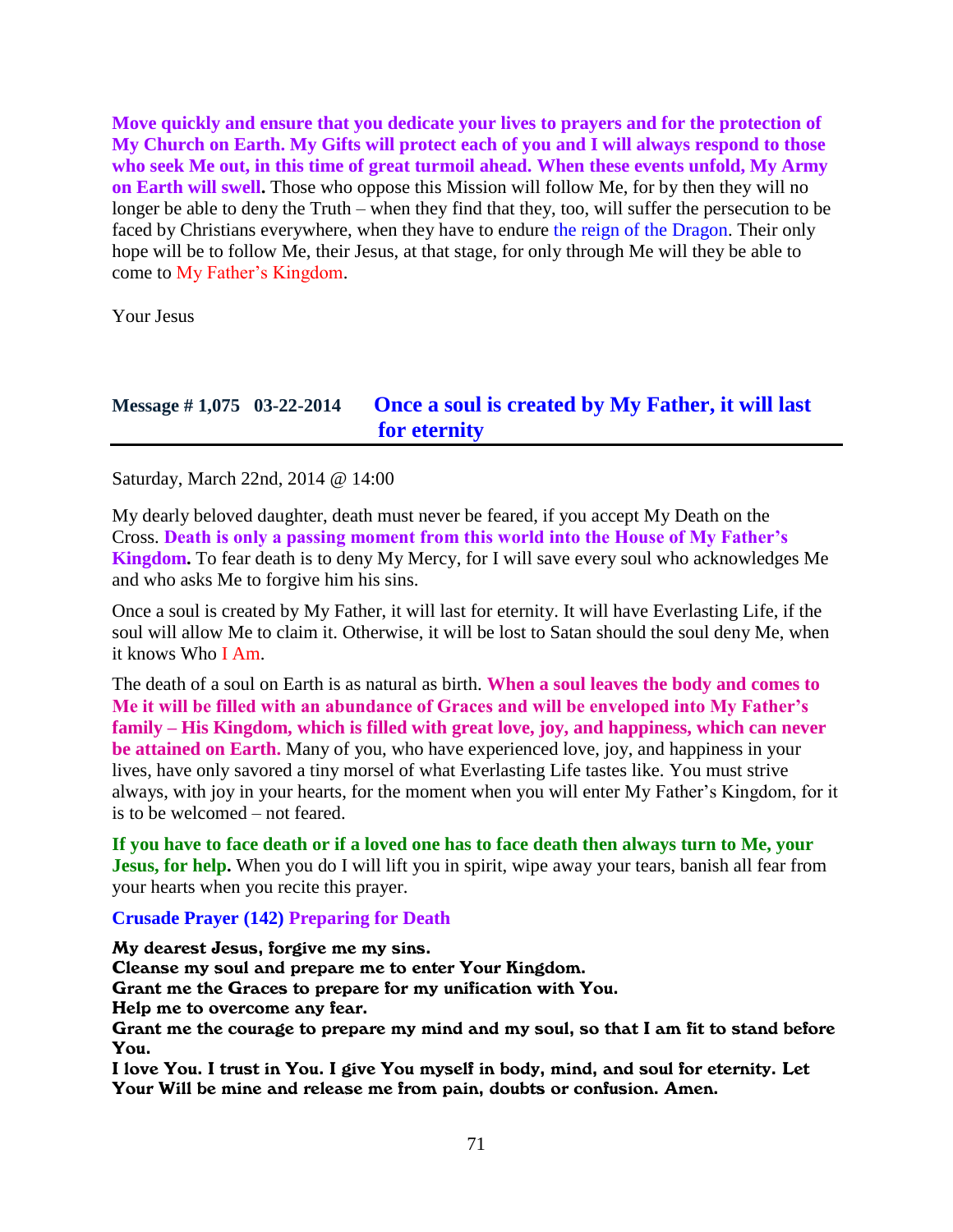I welcome all souls who recite this prayer, without exception. My Mercy is extended, especially, to souls who are facing death, but who do not believe in Me, when they say this prayer three times a day, in their final days.

Your Jesus

# **Message # 1,076 03-23-2014 [What good is it to Me if a man is brought before](http://www.thewarningsecondcoming.com/what-good-is-it-to-me-if-a-man-is-brought-before-me-dragging-and-kicking-his-heels-it-is-useless/)  [Me dragging and kicking his heels? It is useless](http://www.thewarningsecondcoming.com/what-good-is-it-to-me-if-a-man-is-brought-before-me-dragging-and-kicking-his-heels-it-is-useless/)**

Sunday, March 23rd, 2014 @ 11:30

My dearly beloved daughter, it is important to extend the love any of you has for your family, outside of your home. **I urge all of you to view those you know, those you don't, your enemies, as well as those close to you, just as you would if they were your natural siblings.** So many people have forgotten how to love others, just as I have loved you. It is not easy to love strangers, but I say to you – be kind to others and show them respect, even if they reject you. Above all you must show them charity. You must care for the needs of others, as if I have sent you to care for them directly.

When I gave you My Word, it was My Desire that all souls be saved. In order to be saved, you must not be selfish and attend only to your own souls. **You, My beloved followers, have a duty to share the Gifts I bring you now, through these Messages, to others.** Share My Love with others and especially your enemies. Pray for all those who need My Intervention. Treat them with patience. **When you give them My Gifts, My Prayers and the Seal of the Living God Protection, then you must withdraw and allow them time to turn to Me.**

I do not instruct you to force people to accept the Book of Truth. By their free will it will be their own choice as to whether or not they wish to listen to Me. Assure those people that every Intervention will be made by Me, Jesus Christ, to win over their souls. The weakest amongst them will respond, in some way, to My Call. Those who have hatred in their souls for Me will find, at some stage, a softening of their hearts and they will not understand why this is. So you must always bring Me souls, through love and patience.

What good is it to Me if a man is brought before Me dragging and kicking his heels? It is useless. **The Crusade Prayers, which I have given the world, are so powerful, that, through God's Love, the souls of all those for whom you pray will be shown great Love, Compassion, and Mercy by Me.** All you have to do is to give them the Prayers and then ask Me to draw these souls to Myself. For I never reject the sinner who is in most need of My Mercy.

Your Jesus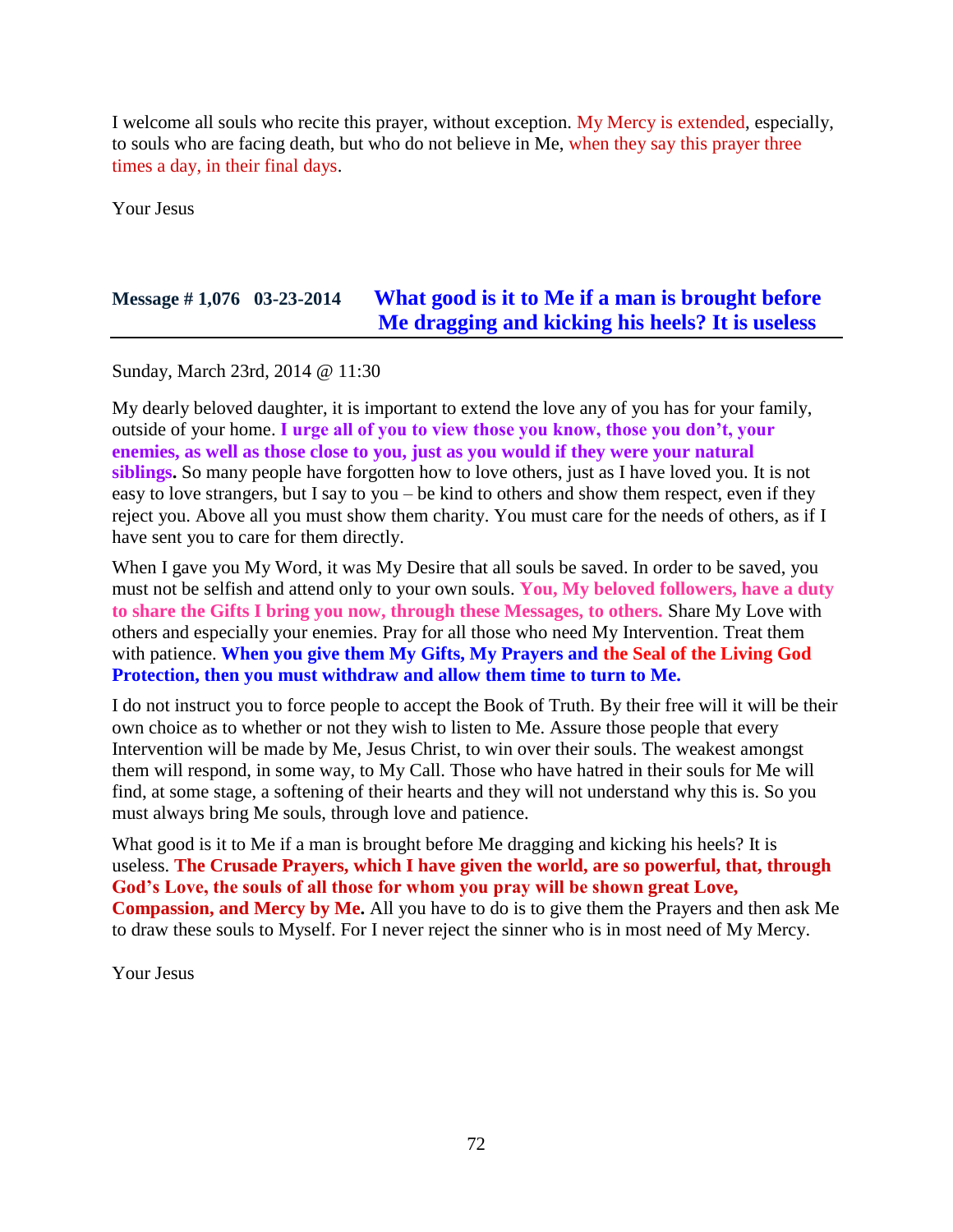# **Message # 1,077 03-24-2014 [God the Father: The famine, which will grip the](http://www.thewarningsecondcoming.com/god-the-father-the-famine-which-will-grip-the-world-as-the-third-seal-is-opened-will-not-be-confined-to-the-lack-of-food/)  [world as the Third Seal is opened, will not be](http://www.thewarningsecondcoming.com/god-the-father-the-famine-which-will-grip-the-world-as-the-third-seal-is-opened-will-not-be-confined-to-the-lack-of-food/)  [confined to the lack of food](http://www.thewarningsecondcoming.com/god-the-father-the-famine-which-will-grip-the-world-as-the-third-seal-is-opened-will-not-be-confined-to-the-lack-of-food/)**

Monday, March 24th, 2014 @ 15:33

My dearest daughter, the famine, which will grip the world as the Third Seal is opened, will not be confined to the lack of food for the body. **The famine I speak of will be starvation of the spirit, as every trace of the Truth will be erased by the enemies who infiltrate the Church, created on Earth by My Son, Jesus Christ, in union with His Body.**

**Soon, the Truth will become confusing and the Holy Spirit will be replaced by the spirit of evil.** Those who will spread the new form of false evangelization will be responsible for withholding the Food of Life from My children. When you are starved of the Truth, you will have little to nourish your soul, and then, in time, you will fall into paganism. I Am intervening in every step of the process by which you will be led into error. Every effort will be made by Me and I will, through My Son's Mercy, bring many of His sacred servants the Graces they need to discern Truth from fiction.

As I draw you away from the enemy, many of you will find it difficult to remain true to the Word of God. **You will be tormented by doubts, lack of courage to adhere to the Holy Word and a terror of being declared a traitor to the Church.** The battle for souls will be as intense, as it was during My Son's Time on Earth. The greatest difficulty will be brought about because of the failure on the part of My Son's holy servants to detect deceit within their own ranks. And so, they will, because of their lukewarm faith and lack of discernment, lead many of their fellow clergy into serious error, as foretold.

I declare to you that time is short. There will not be accorded to you the time needed to draw all of My children into the Merciful Arms of My Son. **To those of you who are privileged to have been given the Grace to acknowledge the Gift of the Book of Truth, much will, therefore, be expected of you.** Through your faith and trust in Me, your beloved Father, you will help to lead My children back, so that they will readily accept the Intervention of The Warning, when My Son embraces the world within the Rays of His Great Mercy.

Those times are upon you and it is time to take up your armor and fight for the True Word – the Truth – to be retained. Without the Truth there is no life.

Your Father

God the Most High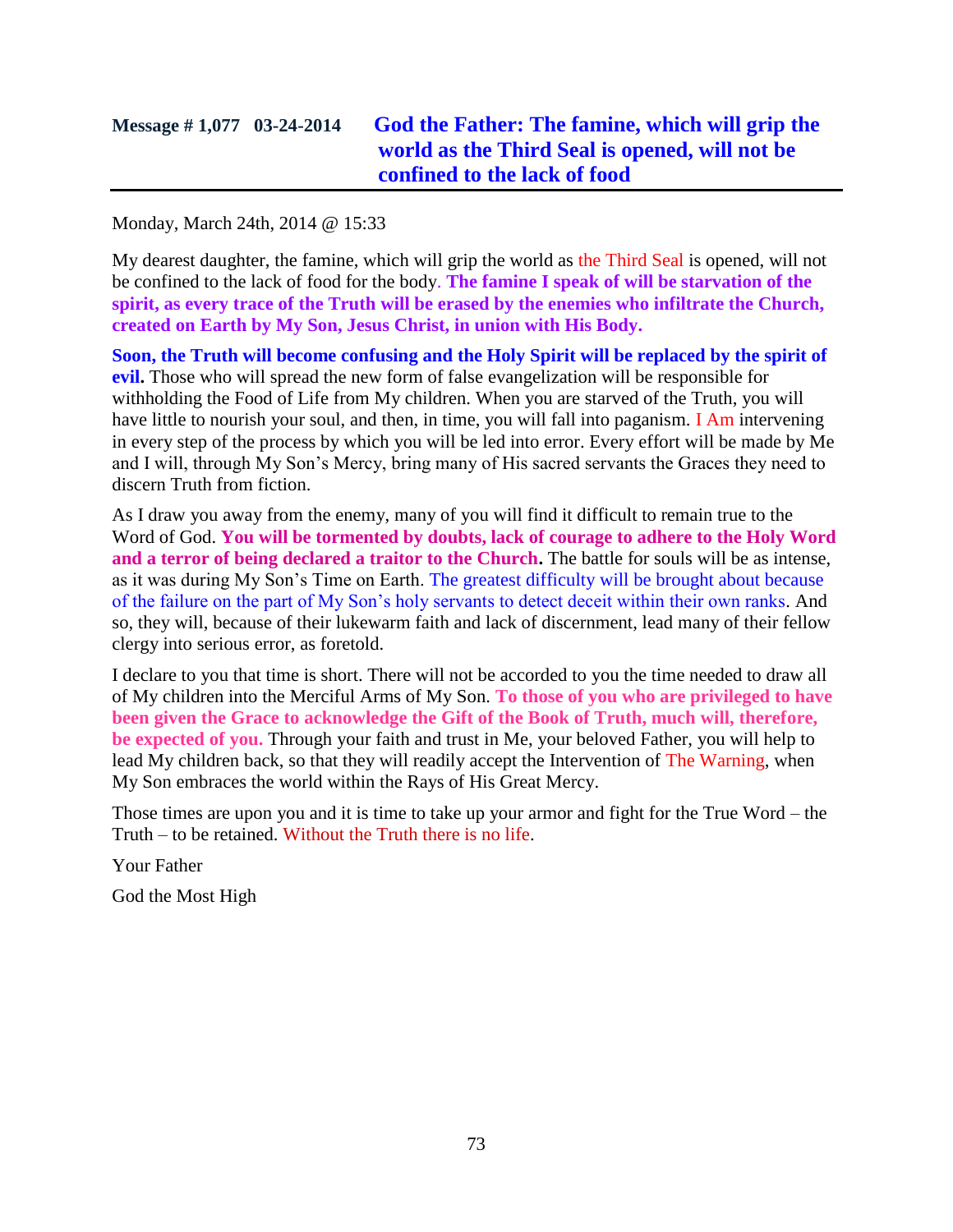## **Message # 1,078 03-25-2014 [Mother of Salvation: Ask me, your beloved](http://www.thewarningsecondcoming.com/mother-of-salvation-ask-me-your-beloved-mother-to-give-you-the-strength-to-carry-on-and-to-protect-the-mission-of-salvation/)  [Mother, to give you the strength to carry on and](http://www.thewarningsecondcoming.com/mother-of-salvation-ask-me-your-beloved-mother-to-give-you-the-strength-to-carry-on-and-to-protect-the-mission-of-salvation/)  [to protect the Mission of Salvation](http://www.thewarningsecondcoming.com/mother-of-salvation-ask-me-your-beloved-mother-to-give-you-the-strength-to-carry-on-and-to-protect-the-mission-of-salvation/)**

#### Tuesday, March 25th, 2014 @ 15:30

My dear children, when God chose me as the Mother of His Only-Begotten Son, it was so that I could give glory to God by serving Him to deliver into the world the long-awaited Messiah. I was simply a humble servant then, just as I am now.

Always remember that when you serve God, in His Plan to bring Eternal Salvation to the world, you are simply His servant. To serve God requires a deep sense of humility. It cannot be in any other way. **This Mission, the final one sanctioned by my Father in His Plan, to bring final salvation to His children, will draw millions of souls to serve Him. They will come from every corner of the Earth.** Many will not be conscious of their calling, until they pray the Crusade Prayers. It will be through the recital of the Crusade Prayers that the Holy Spirit will enrapture these souls and then they will be ready to carry my Son's Cross.

**If you truly serve my Son and come to His aid, so He can bring salvation to every sinner, then you will have to accept the weight of the Cross.** When you serve my Son, but then later resent the suffering it will bring you, this will cause the barrier which protects you from the evil one to break.

Satan will never bother those who follow false visionaries or their followers, because he knows that they bear no fruit. He will, however, in the case of authentic missions, attack with severe cruelty. He will use weak souls, stricken with the sin of pride, to assault true disciples of my Son. For those who respond to me, the Mother of Salvation, his hatred will be most evident when my Medal of Salvation is made available all over the world.

**The Medal of Salvation will convert billions of souls and, therefore, every effort will be made by the Evil One to stop it.** You will see through such attacks the sheer venom which will pour from the Evil One and every agent of his, for he does not want this Medal to be given to God's children. **Children, you must never bow to the pressures or the wickedness, which will emanate from those who have fallen away from my Son.** To do that is to give in to Satan. Instead, you must ask me, your beloved Mother, to give you the strength to carry on and to protect the Mission of Salvation at this time of the anniversary of the Annunciation.

#### **You must recite this**

#### **Crusade Prayer (143) To protect the Mission of Salvation:**

#### O Mother of Salvation, protect this Mission, a Gift from God, to bring Eternal Life to all of His children everywhere.

Please intervene, on our behalf, through your beloved Son, Jesus Christ, to give us the courage to carry out our duties to serve God at all times and especially when we suffer because of this.

Help this Mission to convert billions of souls, in accordance with the Divine Will of God and to turn those hearts of stone into loving servants of your Son.

Give all of us who serve Jesus in this Mission the strength to overcome the hatred and the persecution of the Cross and to welcome the suffering that comes with it, with a generosity of heart and with full acceptance of what may come ahead. Amen.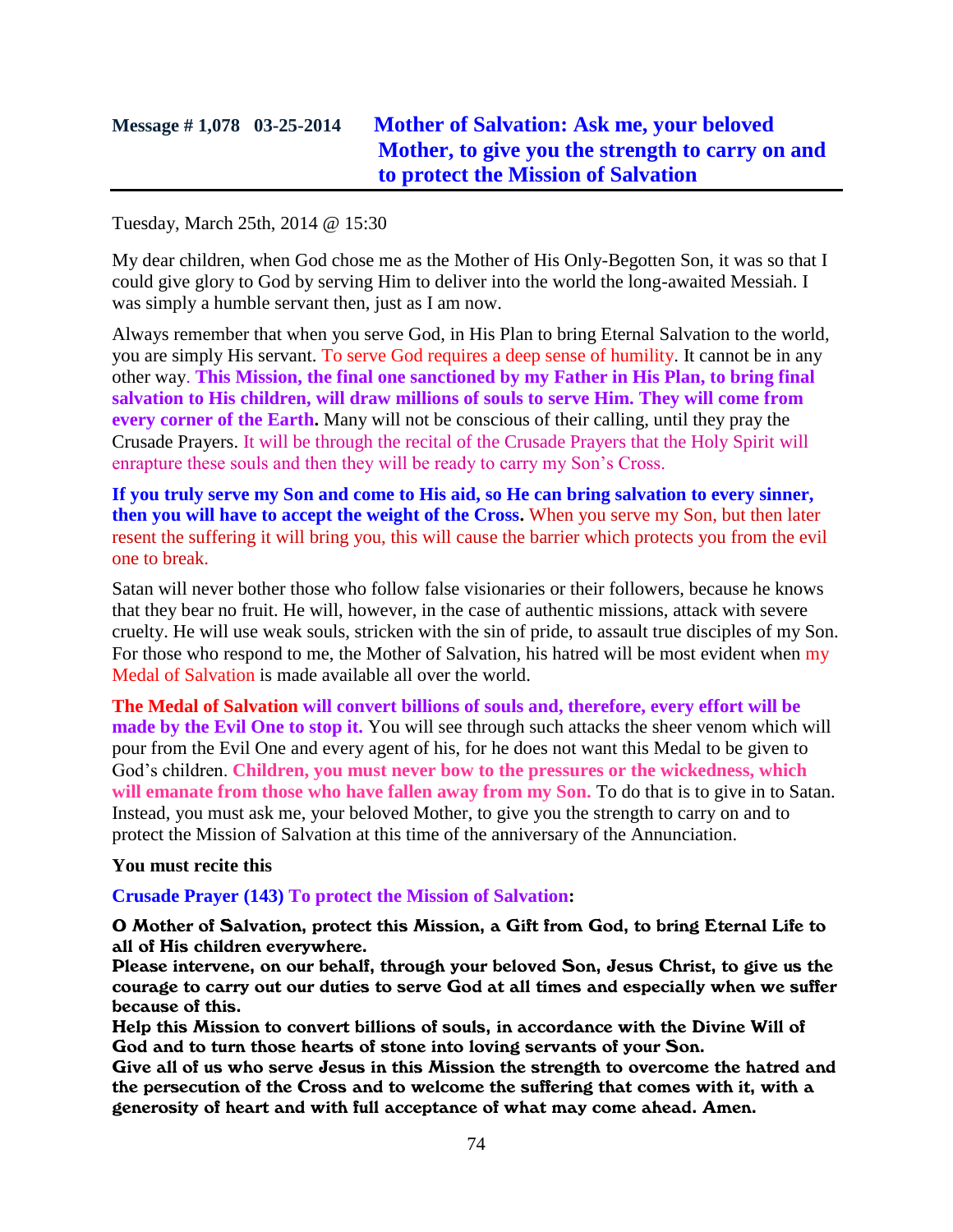My dear children, never allow fear of serving God to stand in the way of your proclaiming His Holy Word. Fear comes from Satan – not God. Courage and strength, combined with humility and a desire to adhere to the Will of God, can only come from God.

I give thanks today, on this the anniversary of the Annunciation, to my beloved Father, God the Most High, for the Gift He gave the world when He asked me to bear forth His dearly beloved Son in order to redeem humanity and to bring the world into His Eternal Kingdom.

Your beloved Mother

Mother of Salvation

# **Message # 1,079 03-26-2014 [They are Mine. I Am theirs. That will always be](http://www.thewarningsecondcoming.com/they-are-mine-i-am-theirs-that-will-always-be-the-case-i-love-them-all-it-is-that-simple/)  [the case. I love them all. It is that simple](http://www.thewarningsecondcoming.com/they-are-mine-i-am-theirs-that-will-always-be-the-case-i-love-them-all-it-is-that-simple/)**

Wednesday, March 26th, 2014 @ 14:52

My dearly beloved daughter, **I call on all of My followers, all over the world, to unite as one in Me, to pray for the souls of those who have separated from Me. I, especially, call out to My Crusade Prayer Groups, everywhere, and all those who responded to My Call, through the Book of Truth, to love one another as I love you.** Put aside your differences – should they occur; ignore division, should it arise and pay no heed to the hatred that Satan and the souls he has deceived show towards you, for this is My last Mission in preparation for My Second Coming.

**You must understand the purpose of My Plan to redeem the world, through the Book of Truth.** It is to save all souls, everywhere, no matter who they are, what they believe in, how they sin, what they do to one another and whatever views they may hold. They are Mine. I Am theirs. That will always be the case. I love them all. It is that simple. It cannot be any other way.

Whenever you are persecuted in My Name, always rise above this and pray for the souls who curse you, for My Heart is breaking for them. I suffer terribly for such souls. Bring them to Me, so that they can open their hearts to My Love for them. **Help Me to reach out to their sorrowful and broken souls and their hardened hearts, for without Me and without My Intervention, they will wither and die.** That is not My Desire. Come, all of you. I call on those who are in Me and with Me. I call on those who do not know Me truly, but who think they do. I call on those who are disloyal to My Teachings. I call on those who reject this Mission and who declare it to be false. Do not forsake Me, for I have not forsaken you. Do not fear Me, for I Am not your enemy and I desire your soul, so that you can be part of Me and then you will find peace in your heart.

My Time is now, as I guide you, open your hearts and remind you of the Truth of My Word, which never changes. The Time for My Coming is close and it is important that you prepare your souls and those with whom you come into contact. **My arrival will be sudden and you will have no advance warning.** Do not neglect your souls, as you will need to be ready to see the Light of My Face and so that you can remain standing before Me, if you want to enter My Kingdom.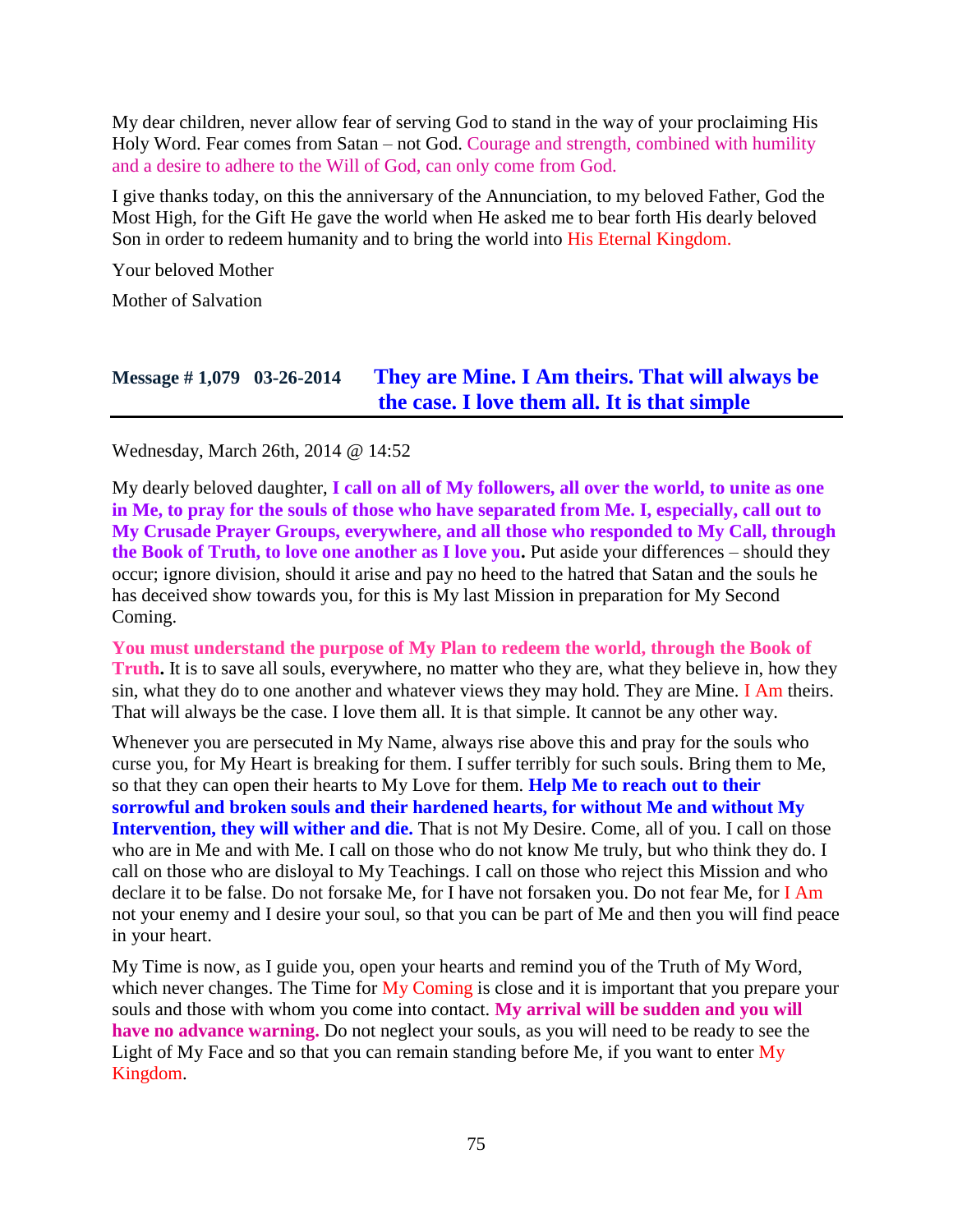I will always love you when you serve Me with all your heart. I will always love you when you reject Me, denounce My Mission or slander others in My Name, for you know not what you do. When the Day comes I will call out to you, one by one, and then take you into My Arms to give you the comfort you will need. For on that Day, I will unite all who love Me and I will declare the Gates to be opened to allow entry to all God's children, from all over the world, including those who have died and who will rise again – as one in Me. Then the Will of My Father will be done, at last.

Your Jesus

## **Message # 1,080 03-27-2014 [By allowing themselves to be bullied by the](http://www.thewarningsecondcoming.com/by-allowing-themselves-to-be-bullied-by-the-heathen-they-will-become-like-heathen/)  [heathen, they will become like heathen](http://www.thewarningsecondcoming.com/by-allowing-themselves-to-be-bullied-by-the-heathen-they-will-become-like-heathen/)**

Thursday, March 27th, 2014 @ 14:30

My dearly beloved daughter, **it is My Desire that My followers, including Christians of all denominations, spend more time in My Company at this time.**

No matter how close you may believe you are to Me, every effort by the Evil One will be made to tempt you into every type of iniquity. Not one amongst you is so strong in your faith that you can withstand the influence of the spirit of evil. **You must strive to spend more time in prayer, daily, and use this time to build around you the armor needed to protect you, if you are to remain true to Me. Failure to speak with Me, through prayer and the Sacraments, will render you weak, make you unsure of your love for Me, and then you will leave yourself open to doubts about My Teachings, My Promises and My Power.** The trials you will face, brought about with the advent of terror to be inflicted upon true followers of Mine, who will remain fiercely loyal to the Holy Word of God, will be very difficult.

You have been given free will by God, as your natural birthright, and yet, those imposters, who will invade My Church, will try to take it away from you. **You will be forced to accept untruths, presented to you under the guise of new renditions of the Holy Gospels and should you dare to question these, you will be expelled in disgrace.** So many of you, through cowardice, blindness, and a misguided devotion to those you believe lead My flock, will find yourselves embracing false doctrine.

**The false doctrine, which will be introduced, will be carefully camouflaged with loving words.** The way to recognize that it does not come from Me will be threefold. It will place the needs of sinners first, by declaring that you must pray to elevate the rights of man to sin before the Lord. Secondly, you will be asked to declare that sin is a natural thing and that you must never fear the future because of it – that God will never reject a sinner and that all of His children will enter Paradise. Thirdly, you will be told that the Sacraments have to be adapted from their origins in Christianity to appeal to the heathen who deserve to have their human rights catered for in the Eyes of God. When these things take place, it will mean just one thing. Man will present, before the altars of My churches, everywhere, his interpretation of what Rules laid down by God suit him and what do not. He will then expect God to bow to his demands. He will, in effect, dictate to God because he will believe himself to be greater than Me.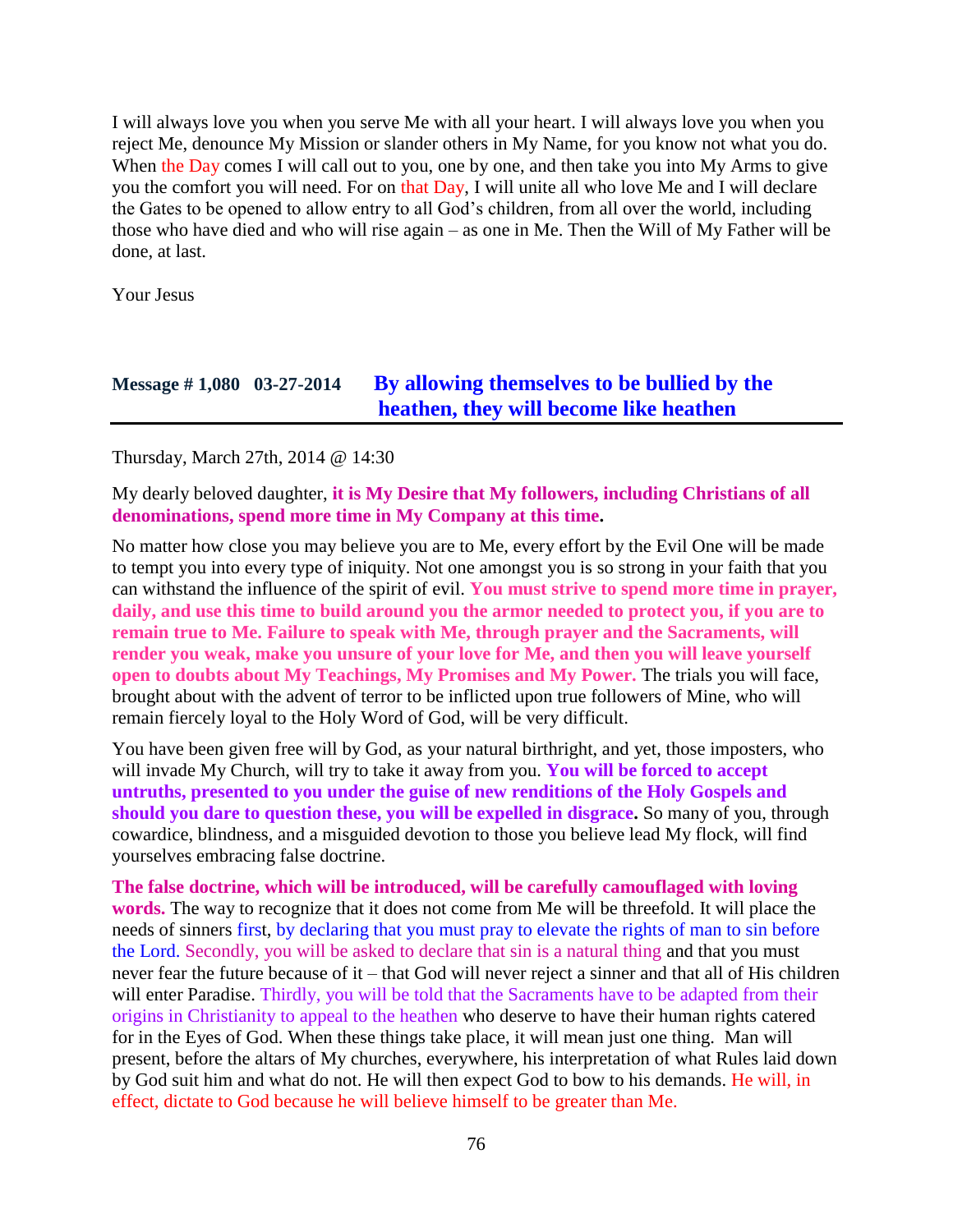I will cast these souls away from Me, for they will no longer be able to declare themselves to be Christians. By allowing themselves to be bullied by the heathen, they will become like heathen. **There is no place in My Kingdom for those who do not give themselves to Me in the way I taught them, when I walked the Earth. You will find it difficult, in the years ahead, to remain loyal to My Teachings, because those who claim to represent Me will lead you into grave error, as foretold. Be careful.** Watch what you will be asked to accept, as a substitute for My Holy Word. Those with true discernment, given to them by the Power of the Holy Spirit, will know immediately when these things happen. Others will not be blessed, because they will not have paid attention to everything I taught them. They will find themselves in a very dark and lonely place, without My Presence to Light the way of the Truth. That time is drawing very close.

Your Jesus

## **Message # 1,081 03-29-2014 [Every effort will be made by men of science to](http://www.thewarningsecondcoming.com/every-effort-will-be-made-by-men-of-science-to-disprove-the-existence-of-god-over-the-next-two-years/)  [disprove the Existence of God over the next two](http://www.thewarningsecondcoming.com/every-effort-will-be-made-by-men-of-science-to-disprove-the-existence-of-god-over-the-next-two-years/)  [years](http://www.thewarningsecondcoming.com/every-effort-will-be-made-by-men-of-science-to-disprove-the-existence-of-god-over-the-next-two-years/)**

Saturday, March 29th, 2014 @ 14:30

My dearly beloved daughter, every effort will be made by men of science to disprove the Existence of God over the next two years. They will falsely claim that man can sustain life on other planets, apart from Earth. **Earth is the only living part of the universe created by God for His children.** But that is not the only reason that these claims will be made to prove that God does not Exist. **They will proclaim man's greatness; his intelligence and his advances in science, to dispel the notion that man was created by God. The greatest insult will be when they declare that man was created by a miracle of science.** They will go to great lengths to prove that man is invincible and, yet, they will have no answer as to what happens after physical death of the body takes place, which every man has to face. This part will be ignored by those who lie and who deny God.

They will ridicule anyone who declares a belief in the Existence of Heaven or in their True Creator, God the Most High. And **all during these public declarations, against the Truth, not one word will be uttered by those who claim to lead My Church.** In the final days, religion will become a pagan concept, when adulation of the Earth, the sun, the moon, and the stars will become the substitutes, when they pay homage to God.

Most of the world will turn to paganism and bring death to their souls. Despite every Intervention by My Father, they will turn the other way. This is why My Father promised the world the Book of Truth, the unraveling of the Book of Revelation, to save your sorry souls. Man is stubborn. Man is proud, vain, and the more advances he makes in science the less he knows and the more he removes himself from the Truth.

Heed now My Word, for soon all that I taught you will be gradually withdrawn, stage by stage, from My Churches on Earth. The Word will be taken away from you, but I will never desert you, for I will always remain with you, guiding you, teaching you, and filling you with My Love. You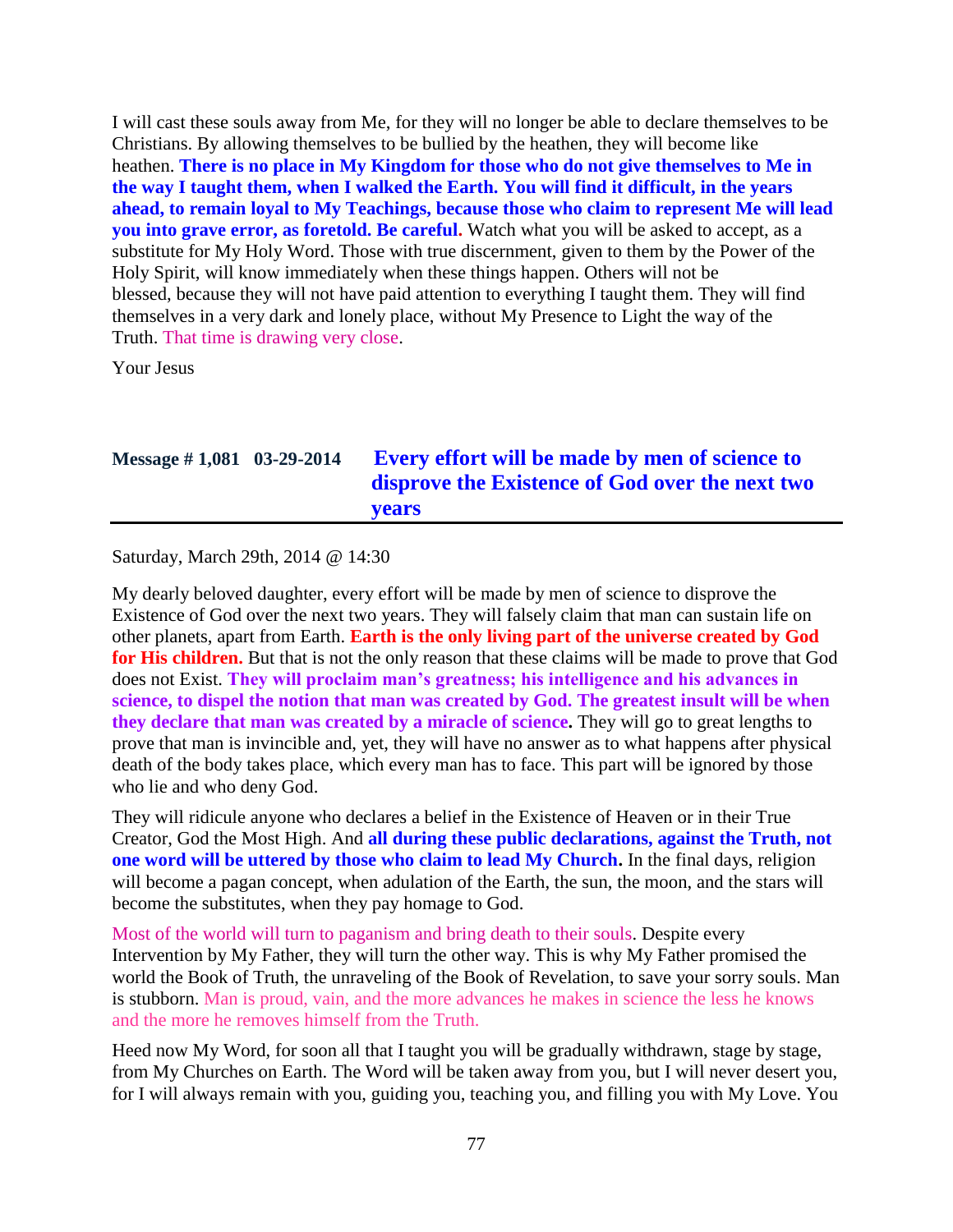will always be in My Heart and it will be because of your love for Me that I will be able to salvage those who are lost. **You, My beloved followers, are My link to God's children and through your prayers, I will strive to unite the world.** This is why you must never despair, even when all seems hopeless.

Your Jesus

# **Message # 1,082 03-30-2014 [Oh woe to those chosen by](http://www.thewarningsecondcoming.com/oh-woe-to-those-chosen-by-the-lord-to-serve-him-in-the-last-days-for-they-will-not-be-awake-to-my-call/) the Lord to serve Him [in the last days, for they will not be awake to My](http://www.thewarningsecondcoming.com/oh-woe-to-those-chosen-by-the-lord-to-serve-him-in-the-last-days-for-they-will-not-be-awake-to-my-call/)  [Call](http://www.thewarningsecondcoming.com/oh-woe-to-those-chosen-by-the-lord-to-serve-him-in-the-last-days-for-they-will-not-be-awake-to-my-call/)**

Sunday, March 30th, 2014 @ 20:00

My dearly beloved daughter, you must never take for granted My Words to you, for they are given to you as an Act of Great Mercy. They are not given to the world because man is worthy, but rather because he is starving of the Word.

**Every Gift given to man, through the intercession of My Mother, since My Death on the Cross, was to help all sinners prepare for the Great Day.** My Mother responded to the Divine Will of My Father when she gave birth to Me, the Savior and Redeemer of the world. She, in turn, was appointed as the intercessor between man and the Divine Justice of God. It is her role to intercede on behalf of sinners, in order to warn them and to prepare them to receive Me, her Son, on the last Day.

**Every single apparition of My beloved and Blessed Mother, which took place in the world, was by the Authority of My Father.** All that she foretold will now come to pass and all that she declared has been forgotten by most of My sacred servants, who have chosen to ignore her warnings.

Oh woe to those chosen by the Lord to serve Him in the last days, for they will not be awake to My Call. Deaf and blind, they will follow a watered-down version of My Father's Book and instead of the fruit they have been called to yield forth, nothing but rotten fruit will pour forth from their mouths. Haughty and arrogant, they have denied My Mother's intercessions, her apparitions and her call to gather them, in order to bring them into the wisdom of the Heavenly Hierarchy, where Truth reigns as King. Truth has evaded them and, instead of prostrating themselves in naked humility before the Throne of God, they follow the rules of man - fallible man – who does not know the Truth of the Promises made by God to His people.

**The world today may have made great advances in medicine, in technology and in knowledge, but they have traded in the wisdom of what is necessary to enter My Kingdom in exchange for money, wealth, and power.** All things of this world – money, power, possessions, positions of power in government – are nothing in My Eyes. I can wipe them away with just one swipe of My Hand. **Respect for human knowledge and advances in science are worthless, for they do not come from you – they are talents given to man from God because of His Love for His children.** Were He to take them away, along with all the material comforts you have, what then would you be left with? Nothing.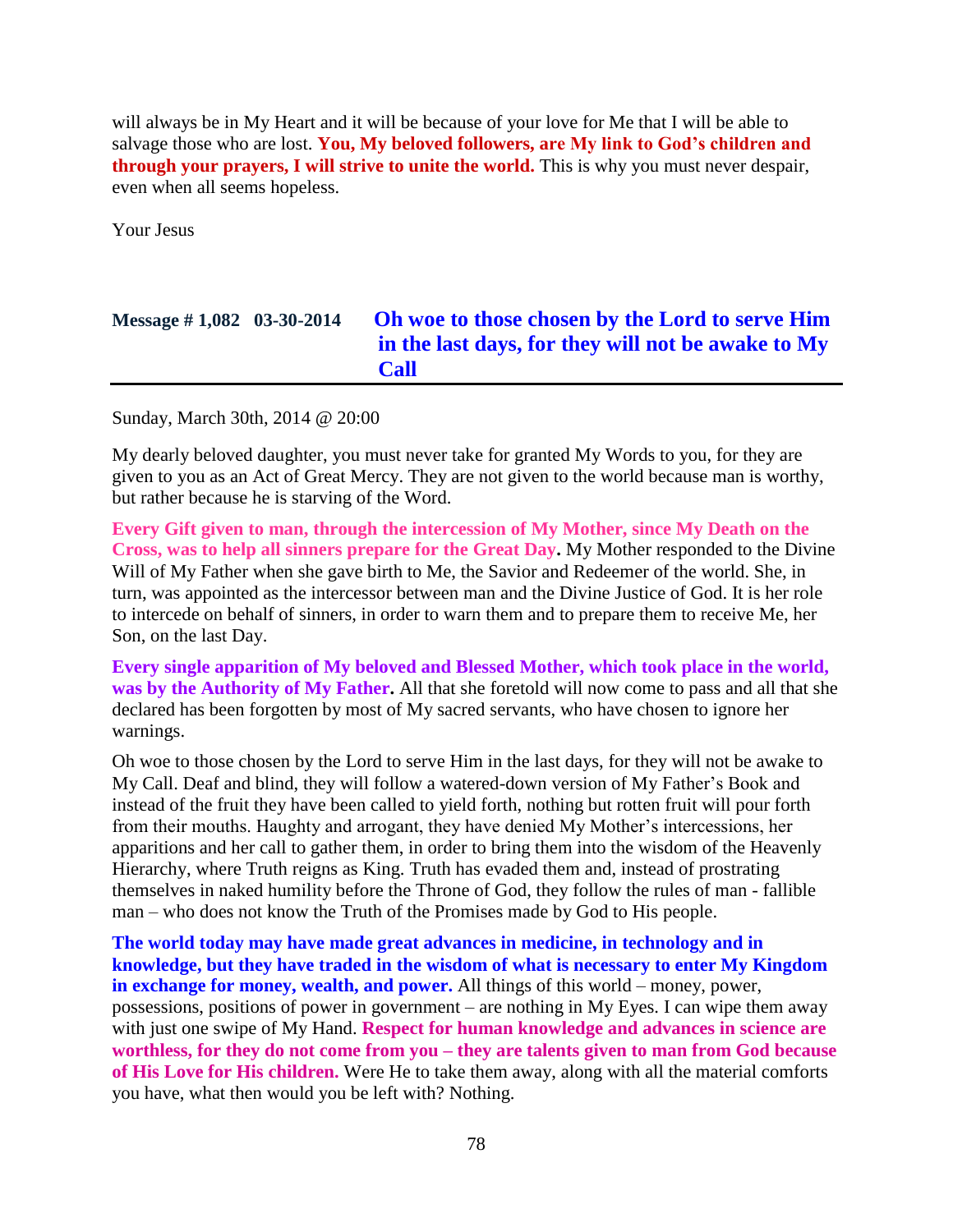**Those who know Me, truly, would care about nothing, because they know that when they are Mine, they will only gain relief when they trust in Me completely, because they know I would never leave them to fend for themselves.** Why then do you seek out things that are not of Me – things that will never fulfil you? The more you reject Me and seek out empty promises, the more you will feel isolated, as the time comes for Me to divide the chaff from the wheat.

**The only choice you can make is to become a true child of God, without Whom you are nothing.** It is not who you are, what position you hold in this life, what part you play that counts. It is only because you are loved by God that you will be saved. No man is fit to stand before Me. No man is so pure of soul that he can attain sainthood. No one amongst you can be elevated to My Kingdom on your merits. It is only because of My Mercy that you will be made worthy to live Eternal Life.

Your Jesus

## **Message # 1,083 03-31-2014 [God the Father: Earthquakes will strike your](http://www.thewarningsecondcoming.com/god-the-father-earthquakes-will-strike-your-cities/)  [cities](http://www.thewarningsecondcoming.com/god-the-father-earthquakes-will-strike-your-cities/)**

Monday, March 31st, 2014 @ 14:00

My dearest daughter, **the time has come when man, having sinned and blemished himself in My Eyes, for so long, will now sink into the final depths of depravity, when he will strive to destroy all that is sacred of Mine.**

All life comes from Me. Life of the soul is Mine. Life of the flesh is also of Me. Let no man interfere with either – lest his own life be taken away by Me. Of that you can be sure. Every form of life, which has been brought forth by My Hand, will be killed at the hands of wicked men. They will take life away from those in the womb and declare this to be a form of human right. **You, My children, do not have the right to destroy the life of My children – either before or after they are born – and if you do, then you will suffer a terrible chastisement**. **Without reconciliation and a failure to repent for this sin of abomination, I will destroy you, as well as those countries, which encourage this evil.** When you destroy your own life, you offend Me, for it does not belong to you and only I have the right to give life and take it away, in My Time. By tampering with life of the flesh, you interfere with My Divinity and I will never stand back and ignore such an affront to My Creation.

When the taking of life is not enough, man will deviously attack the life of the soul, by bringing death to My Holy Word, upon which he will trample until he grinds every part, so that it will become like gravel under his feet. **Then man, arrogant and full of his own warped view of his abilities, will attempt to seek a new planet to find a new home for humanity, although this is impossible.** The Gift of the very soil, upon which I placed humanity, will be deemed not to be sufficient for man's needs. And so it will continue – this march towards self-destruction. **Man will be the author of his own demise.** He will systematically destroy all that is sacred to Me.

The Gift of life, given by Me to every creature of Mine, will be stolen from Me, by man, without a shred of remorse. He will condone every part of his murderous intent, by declaring the taking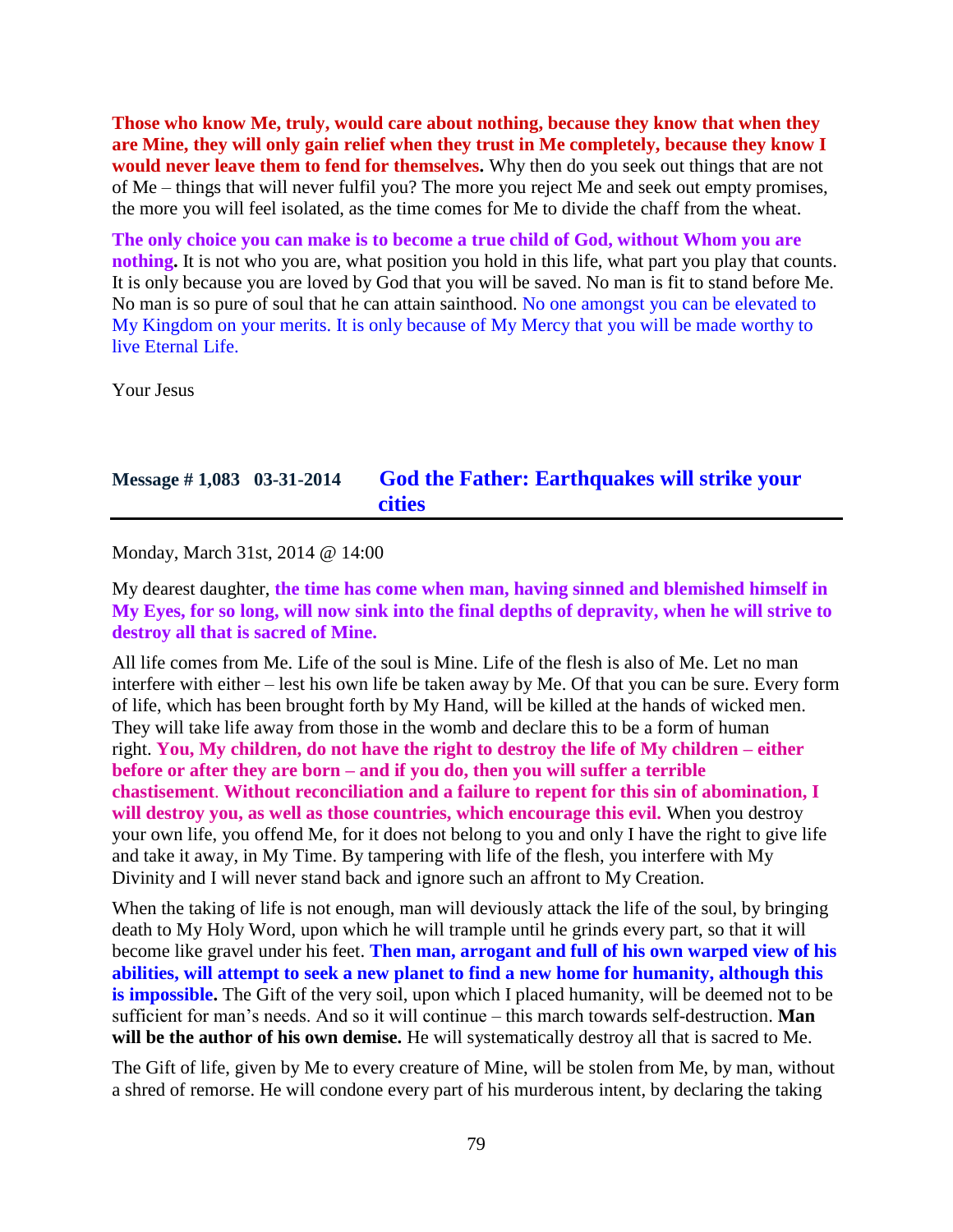of life to be a good thing. Death, by abortion, is the greatest insult of all and I warn humanity that Justice will be Mine, for I will no longer allow you to curse Me in this way.

Earthquakes will strike your cities and for every nation that condones the taking of life, **you will feel the wake of My Anger, as I strike your grievous and hateful hearts. Those who seek remorse for this wrongdoing will be spared, but know that not one nation amongst you will escape this chastisement.**

The death of My Church will not be tolerated, as man, along with the false leaders he will slavishly follow, will destroy the Sacraments and recreate them, so that they will disappear. I will pull down your temples and your churches as you continue your desecration of My Son's Body. You scourged Him, mocked Him, and persecuted His followers – until you savagely murdered Him, when you crucified Him. Still, you have not learned. Your lack of humble servitude, to He Who gave you life, brought you Redemption and Who now attempts to prepare you for the Great Day, disgusts Me.

**I Am Sorrowful. I Am Saddened and I Am Angry, for you have finally succeeded in killing every form of life I gave you. I refer to both life of the flesh and life of the soul.** The life I gave you is no longer enough, so I will take it back on the Last Day, from those of you who have thrown it back at Me. While your act of war against Me, the Creator of the World, of all that is, continues, I will only permit your wicked acts of destruction to last for a very short time.

I give you, now, the time to examine the sins of humanity against everything I hold sacred, so that you can atone for the sins of the world. The final battle has begun and much life – the Gift of life created by Me – will be destroyed by man. And for that I will punish the world.

Your Father God the Most High

## **Message # 1,084 04-01-2014 [It was for these poor souls that I cried Tears of](http://www.thewarningsecondcoming.com/it-was-for-these-poor-souls-that-i-cried-tears-of-blood-in-the-garden-of-gethsemane/)  [Blood in the Garden of Gethsemane](http://www.thewarningsecondcoming.com/it-was-for-these-poor-souls-that-i-cried-tears-of-blood-in-the-garden-of-gethsemane/)**

Tuesday, April 1st, 2014 @ 21:00

My dearly beloved daughter, sometimes the speed and growth of this Holy Mission can be overwhelming. I**t is important that My Word is heard in all countries and that the Crusade of Prayer Groups are set up in every nation and especially in countries where I Am not revered.**

Never allow the intensity of this Word to overshadow the reason why I must reach out to the world. **I want even the most hardened of souls, who have no desire to allow the Holy Spirit to touch their hearts, to listen and to hear what I say and to understand My Promise.**

**My Plan of Salvation is not the preserve of the most faithful – it is for everyone, including those whose blackened souls may disgust you.** It was for these poor souls that I cried Tears of Blood in the Garden of Gethsemane. They were the souls of the bitter, the lost – the lovers of the Beast, which were displayed before Me, by Satan. He showed Me how many would still reject Me, despite My offering up to God of My willingness and My Desire to redeem the world by My Death on the Cross. **My Pain for these souls is excruciating and you, My daughter, must**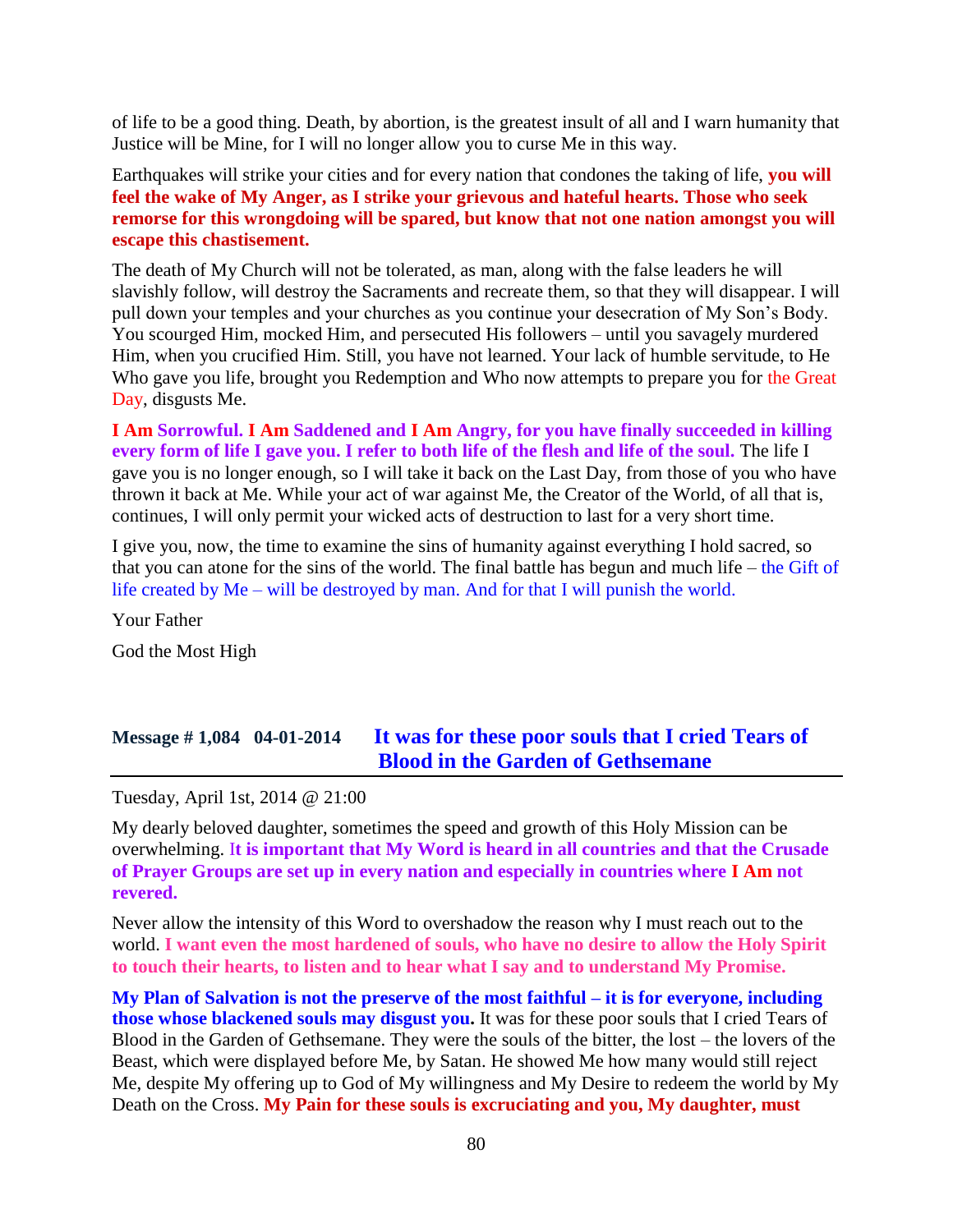**never ignore My Desire to reach out to non-believers**. No matter how you are despised; spat at and cursed, you must rise above the hatred, which will always be leveled at this Mission and bring Me these souls, no matter what the cost. Bring Me, My beloved followers, and then those who do not know Me or those who may not know Me. Then **bring Me the souls of those who hate Me. This must be the goal of each of you.** When you bring Me these poor sorrowful souls I will bequeath to them great Graces, so that I can draw them into My Mercy.

**When you look around you and see the souls of those with whom you come into contact, who are oblivious to My Plan to come again, you must reach out to them and consecrate them to Me.** You will bring Me great comfort and joy when you do this, for then I can do anything to unite all souls anywhere.

Go and multiply for the way has been prepared. It has been a short time since I first called out to the world, through this Mission. Yet, it has been an arduous journey and now all paths will subdivide and branch out so that not one nation will be excluded, such is My Mercy.

Your Jesus

## **Message # 1,085 04-02-2014 [Mother of Salvation: The conversion, Promised](http://www.thewarningsecondcoming.com/mother-of-salvation-the-conversion-promised-by-my-father-will-begin-this-month/)  [by my Father, will begin this month](http://www.thewarningsecondcoming.com/mother-of-salvation-the-conversion-promised-by-my-father-will-begin-this-month/)**

Wednesday, April 2nd, 2014 @ 16:27

My child, t**he conversion, Promised by my Father, will begin this month and will spread across the world by the Power of the Holy Spirit. Souls will be spared and great Mercy will be shown by my Son, to the most hardened sinners.**

Many people, who have no belief in God and live their lives as if there is no Eternal Life, will be the first people my Father desires to be shown the Light of the Truth. These people are very much loved and their lack of belief will be replaced by a love and a longing for reconciliation with Jesus Christ, Who was forsaken by them. **The souls of those who have committed terrible sin and who are infested by the influence of the Devil will be next. They will be given great Graces and my Son's Mercy will pierce their hearts, so suddenly, that their conversion will be instant.** So unexpected will this Miracle be, that when they begin to spread the news of the Gospels, many will sit up and listen to them.

It will be because of the conversion of the most afflicted, that many more souls can and will be saved. **It will then be up to all those who already follow the Truth, as to whether or not they desire to remain loyal to my Son and to His Teachings. It will be these souls who will suffer the most, for they are of God and because of this, every effort will be made by the Evil One to torment them with doubts about the Truth.** These are the souls who will be drawn away from my Son and the ones the evil one covets the most.

For the protection of the faith of Christians everywhere, please recite this Crusade Prayer: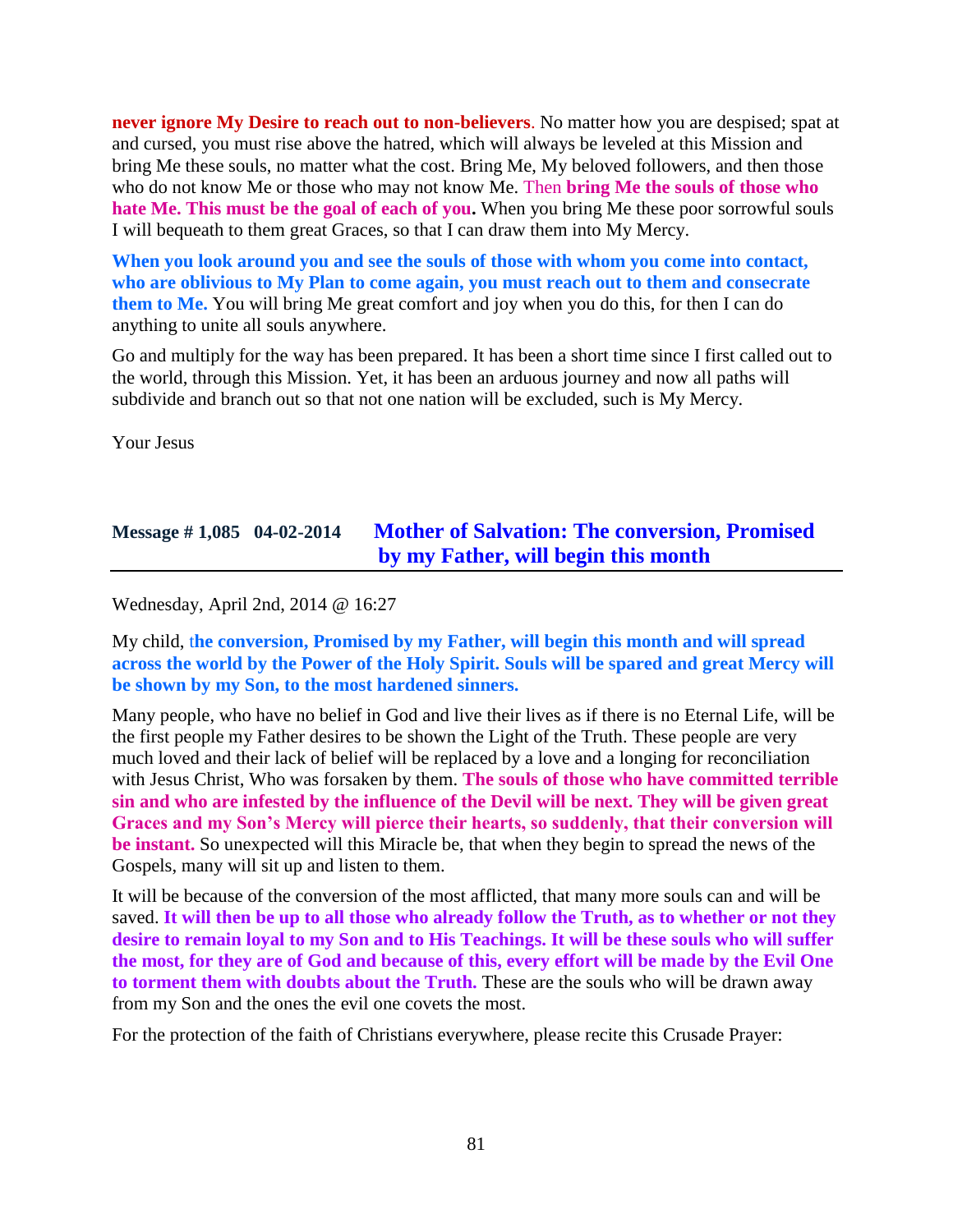### **Crusade Prayer (144) To protect the Christian Faith**

O Mother of Salvation, please intercede on behalf of the souls of Christians all over the world.

Please help them to preserve their faith and to remain loyal to the Teachings of Jesus Christ. Pray that they will have the strength of mind and spirit to uphold their faith at all times.

Intercede, dear Mother, on their behalf, to open their eyes to the Truth and to give them the Grace to discern any false doctrine, presented to them in the Name of your Son.

Help them to remain true and loyal servants of God and to renounce evil and lies, even if they have to suffer pain and ridicule because of this.

#### O Mother of Salvation, protect all your children and pray that every Christian will follow the path of the Lord, until his dying breath. Amen.

Children, Jesus loves everyone. He will always fight to protect you from harm and He will intervene in the most extraordinary ways to protect you from every evil, in the days of darkness, which you will have to endure in His Name. Trust in me, your beloved Mother, as I will intercede on your behalf to bring you closer to my Son during the trials ahead.

Thank you for responding to this Call from Heaven.

Your beloved Mother

Mother of Salvation

Mother of God

## **Message # 1,086 04-03-2014 [As long as love thrives, the human race can](http://www.thewarningsecondcoming.com/as-long-as-love-thrives-the-human-race-can-survive/)  [survive](http://www.thewarningsecondcoming.com/as-long-as-love-thrives-the-human-race-can-survive/)**

Thursday, April 3rd, 2014 @ 17:11

My dearly beloved daughter, **love is one of the most powerful Gifts from God.** As long as love thrives, the human race can survive. Love transcends all evil, division, and hatred, for it is of God, Who is Almighty, and no force of evil can destroy it completely.

**When a soul is truly close to My Heart, I will fill it with love. I will engulf that person with this Gift and because of this, they will find it impossible to hate another person, including those who torment them.** Love, when present in a soul, is used by God to draw other souls to Him. It is used to bring joy and comfort to those in need and who suffer. It is a Grace, however, and is accorded to those souls, chosen so that they will share it with others, for the Glory of God. Oh what joy these souls bring Me when they accept Love, without condition, from Me. When they welcome My Presence, with open hearts and allow Me to flood their souls, these souls become My vessels and like a good wine, they will fill and satisfy the souls of those who are thirsty for My Presence.

**Love is the way in which I communicate to the world, until the Great Day when I will come to reclaim My Kingdom. When there is true love present, I Am there.** When there is no love,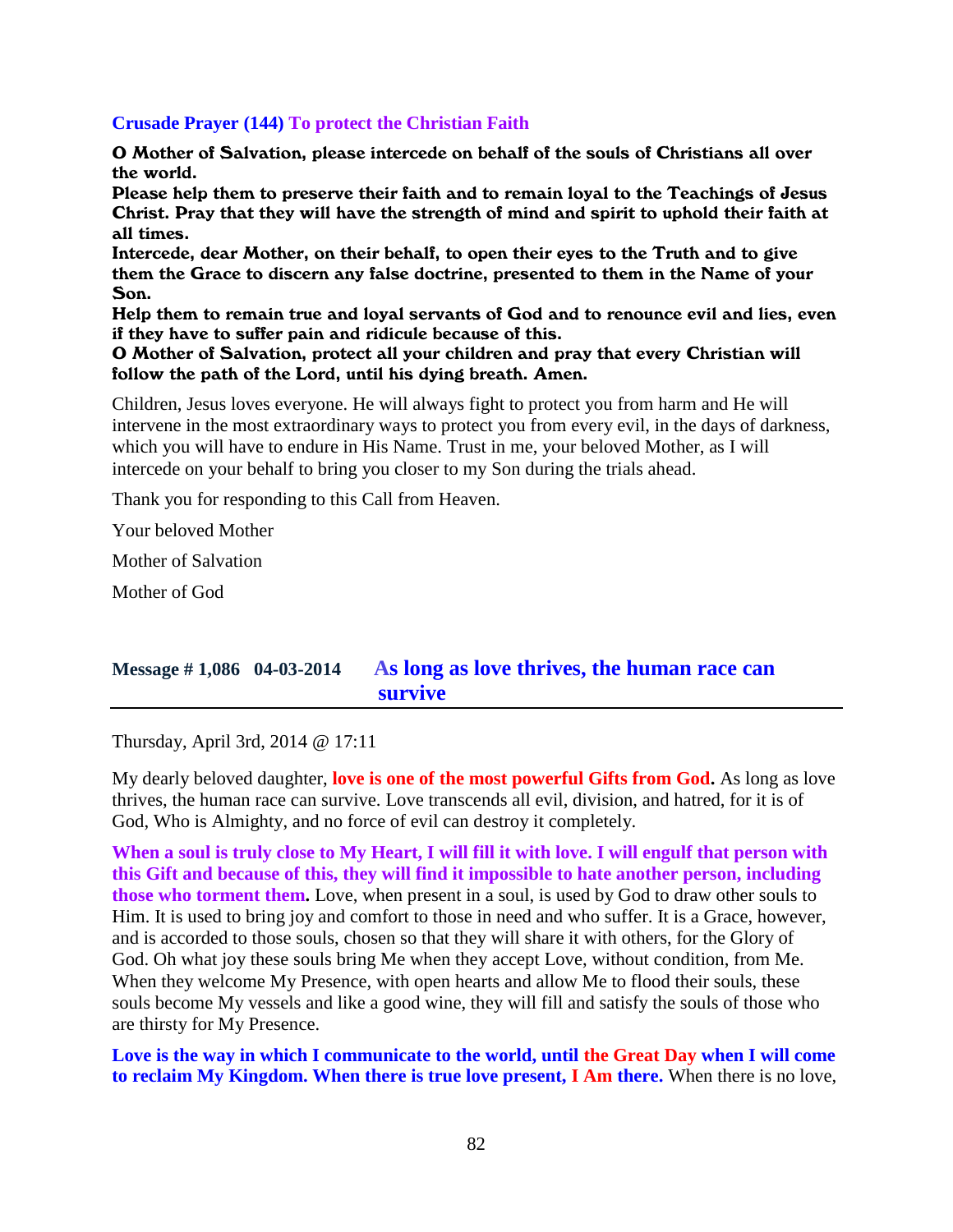My Presence is withdrawn. Many people shut Me out and therefore are incapable of feeling the fullness of the Gift of Love, as it should be.

**I promise all of you that I will spread the Gift of My Love through this Mission.** My Love will be a distinguishing feature and all those who respond to My Call will be enveloped with My Love, when they recite this Crusade Prayer:

### **Crusade Prayer (145) Fill me with Your Gift of Love**

Dearest Jesus, fill me, an empty vessel, with the Gift of Your Love. Flood my soul with Your Presence. Help me to love others as You love me. Help me to be a vessel of Your Peace, Your Calm and Your Mercy. Open my heart always to the plight of others and give me the Grace to forgive those who reject You and who trespass against me. Help me to proclaim Your Love through example, as You would do were You in my place. Amen.

I will touch the souls of everyone, who allows Me entry. Love will bring you eternal happiness. By accepting My Love, without question and with an open heart, you will bring Me great joy. My Gift is now yours and I desire that you place the Gift of Love before you in everything you do, as and from this day forth. In this way you will help to defeat the hatred, which infests humanity and which comes from Satan. With this Gift of Love, I pour out, all over you, a special Blessing; a Blessing which is unique and powerful, which you will feel when you recite this Prayer and especially in a Crusade Prayer Group, which is especially important in this My Mission of Salvation.

Your Jesus

# **Message # 1,087 04-04-2014 [They will lead millions of Catholics into grave](http://www.thewarningsecondcoming.com/they-will-lead-millions-of-catholics-into-grave-error-and-my-churches-will-lose-their-sanctity/)  [error and My Churches will lose their Sanctity](http://www.thewarningsecondcoming.com/they-will-lead-millions-of-catholics-into-grave-error-and-my-churches-will-lose-their-sanctity/)**

Friday, April 4th, 2014 @ 23:20

My dearly beloved daughter, prophecies are not revealed to man by God to create sensation. They are given to prepare humanity for their future in My Kingdom, so that they can be forewarned of potential dangers to their souls. Every Intervention by the Command of My Father, in your lives, is for your own good and that of other souls.

**My Prophecies, given to you, My daughter, have well and truly commenced. The imposters have taken control, from within, and they will continue to fool the world into believing that a new doctrine – one where changes to the existing Holy Doctrine, laid down by God, have been made – can be amended, to suit the lives of all men and all religions.** Beware of the word "ecumenical" or any attempt to take My Church on Earth and strip it of its Divinity.

**He who tampers with the Liturgy is not an authentic servant of Mine and yet, that is exactly what will happen.** And what will My sacred servants do? They will bow their heads, raise their arms in glorious praise for the new false doctrine and deny All that I gave the world. **Their love of worldly matters; their desire to be admired and their lofty ambitions**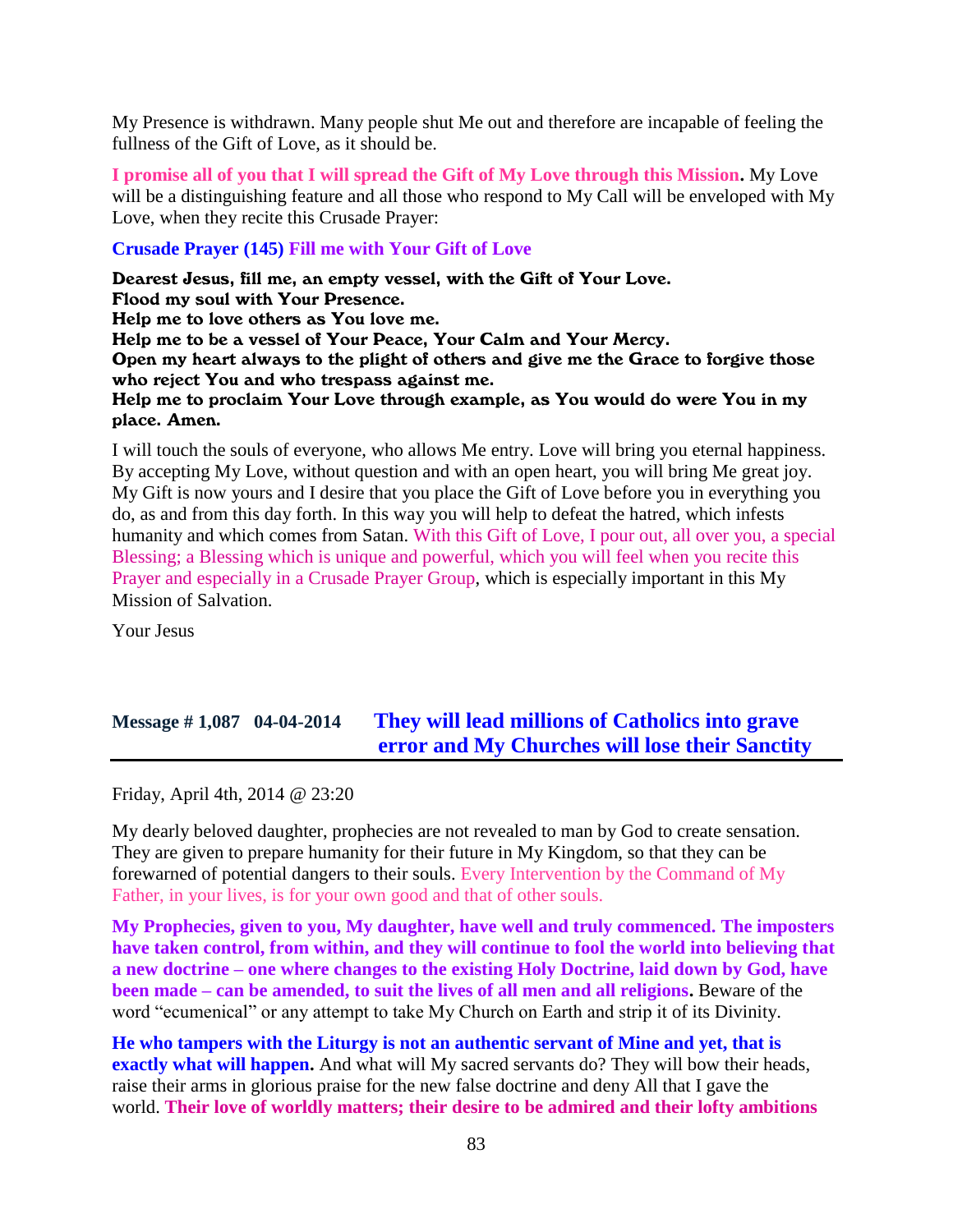**will strip them of their vows.** They will become traitors and turn their backs on Me. They will lead millions of Catholics into grave error and My Churches will lose their Sanctity. Soon after, **as the kernel of My Church is desecrated, they will gather all other Christian faiths and devise new ecumenical sects, which will lead to the public declaration, which will deny the existence of Hell.** Then, working backwards, in exactly the opposite direction to the Truth, all the faithful will be told that sin is in the eye of the beholder and that, because of original sin, it is impossible to avoid it. Therefore, you will be told, it is not something to worry about. **Sin itself will be redefined. Once that happens, all sense of morality will die.** When morals are no longer deemed to be important, then sin will become rampant. Sin will spread, escalate, until society will break down and for those who will remain true to My Church – the True Church – it will be a sight of horror to witness.

**People will boast of sin, openly flaunt their lack of morality and the New World Religion will dictate that sin will never block you or damage you, in the Eyes of God. The god they will refer to is Satan, but they will never tell you this. To mock Me, they will present you with the Antichrist, who will be enthusiastically received, because he will be applauded by the False Prophet and idolized by him.** The Antichrist will do everything that contradicts My Teachings, but he will do it with charisma and charm. Millions will adore him. He will be all that I am not. He will fool so many, that it will be easy for him to lead God's children into heresy and terrible desolation.

**I Am** preparing you all for this day. It is very difficult for many of you to hear this news, but it is the Truth. The Truth will free your souls from death. Fight the Truth and nothing good will come from this – only despair. Prevent others from remaining loyal to My Church, by encouraging them to follow the heresy, which is about to be inflicted upon the world by My Church, from within, and you will be thrown to the lions. **Those who destroy the souls of others, by force, face the greatest punishment by My Hand.**

Accept the Truth and prepare yourselves. Follow Me and I will lead you safely to My Kingdom. Follow the Beast and he will lead you and those you bring with you into the fires of Hell for eternity.

Your Jesus

### **Message # 1,088 04-05-2014 [My final Plan to gather My Church into My](http://www.thewarningsecondcoming.com/my-final-plan-to-gather-my-church-into-my-refuge-is-about-to-be-revealed/)  [Refuge is about to be revealed](http://www.thewarningsecondcoming.com/my-final-plan-to-gather-my-church-into-my-refuge-is-about-to-be-revealed/)**

Saturday, April 5th, 2014 @ 18:15

My dearly beloved daughter, I desire to give courage and fortitude to each of you, who have been given the Gift of discernment to recognize My Voice, as I speak to the world through these Messages.

**As you, My Remnant, march forward, in union with My Church on Earth, you will soon see many people withdraw from the Holy Sacraments.** This will be upsetting for you and will then become a torment, because soon they will be desecrated and will no longer be the same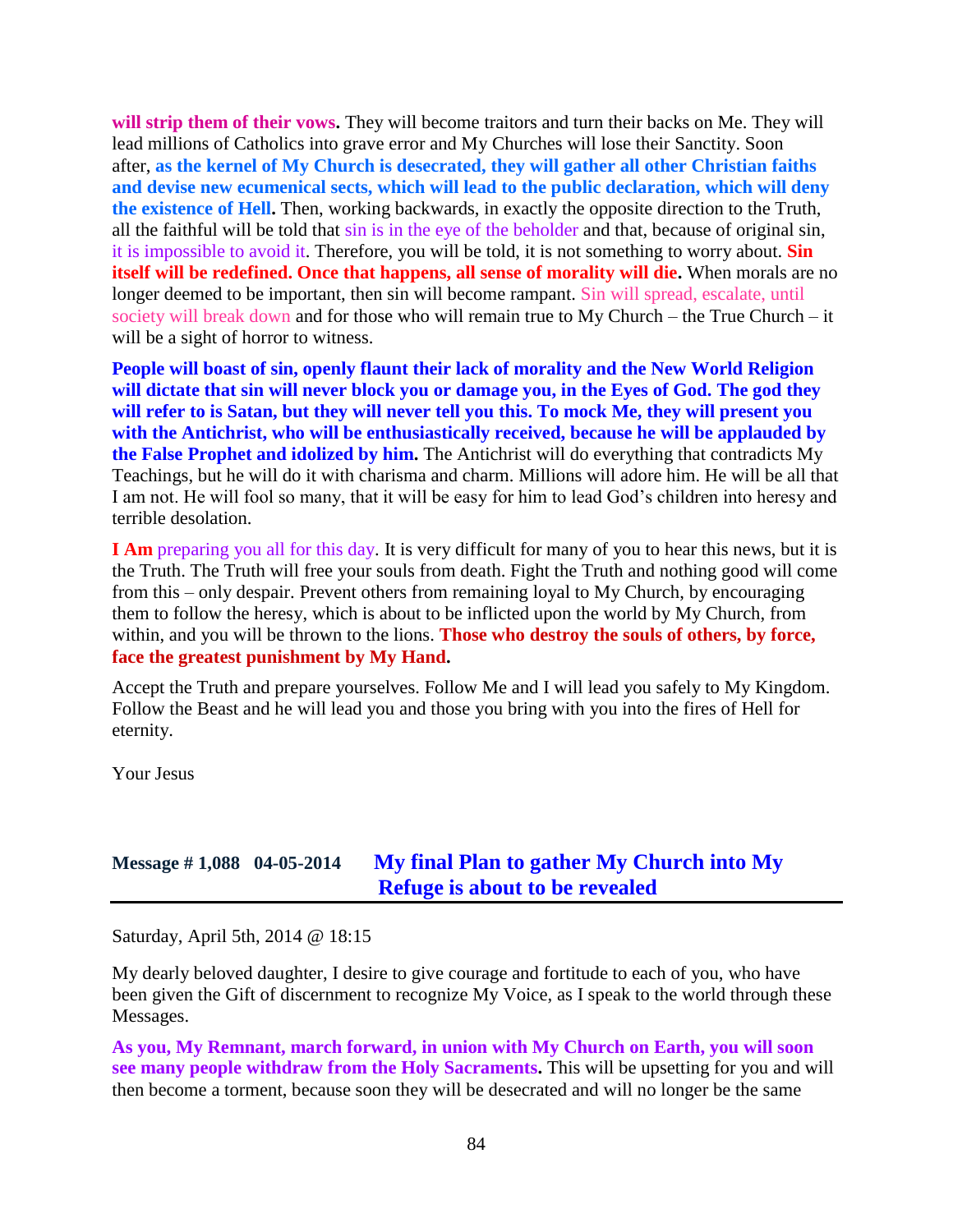Sacraments, which I gave the world. Y**ou must never waste time, if you truly believe that I Am speaking with you. Go – gather My priests and those who respond to My Call. Then prepare for the years ahead, so they can feed My flock with the Food of Life, when there will be no trace of My Presence left.**

When all that is of Me and of Who I Am is taken out of My Churches, all that will be left will come from all that I Am not. **The devil incarnate will enter My Church and he will infest everyone who bows before him and worships him.** He will devour souls for eternity and you must remain alert at all times, for those times which lie ahead. Do not leave yourselves open to heresy, which will invade My Church from both within and from outside of it. You are being prepared now, so you must follow all that I will tell you, so you can save My Church, in so much as you can, from My enemies.

My final Plan to gather My Church into My Refuge is about to be revealed. **When I instruct you, you will need great strength and perseverance, for your foe will be the Antichrist – and his army, sadly, will be bigger than Mine in size.** And so, this will be daunting for you – but know this. It will not have the Power of God behind it and it will never overcome you, once you remain faithful to My Word.

Go in peace and await My instructions.

Your Jesus

# **Message # 1,089 04-07-2014 [Those who try to uphold the Word, within My](http://www.thewarningsecondcoming.com/those-who-try-to-uphold-the-word-within-my-churches-will-be-silenced-by-expulsion/)  [Churches, will be silenced by expulsion](http://www.thewarningsecondcoming.com/those-who-try-to-uphold-the-word-within-my-churches-will-be-silenced-by-expulsion/)**

Monday, April 7th, 2014 @ 19:15

My dearly beloved daughter, **the seeds have been sown and every detail of the plan, to prepare the world for the Antichrist, has been completed.** Every change, which you will witness in the world of politics and My Church on Earth are linked – as is every gesture made between nations – as is every law that defies God's Laws. It is no coincidence that such laws are being introduced, around the world, at such speed as they are now, for they have been orchestrated carefully.

New, sudden announcements, regarding the forging of links between State and Church, where their laws become entwined, will be sprung upon you. Those who try to uphold the Word, within My Churches, will be silenced by expulsion. No mercy will be shown to those who try to defend My Church, because My enemies will declare the opposite to be true. You, My followers, will be declared heretics for disobeying the new rules, which will soon be laid down by My Church. You will be told that My Church cannot err and so, even when you uphold the Truth, you will be isolated. **My Church will never err. My chosen leaders will never err, but when an imposter seizes power, you must not follow him, when he declares the Truth to be a lie.**

You will know, through the Power of the Holy Spirit, when that day dawns. And, on that day, you must follow Me, your Jesus. **Pray for My Courage, so that I can sustain you, because you will need nerves of steel to remain true to Me, when the world will be coerced into falling flat, in complete surrender of free will, before the Antichrist.**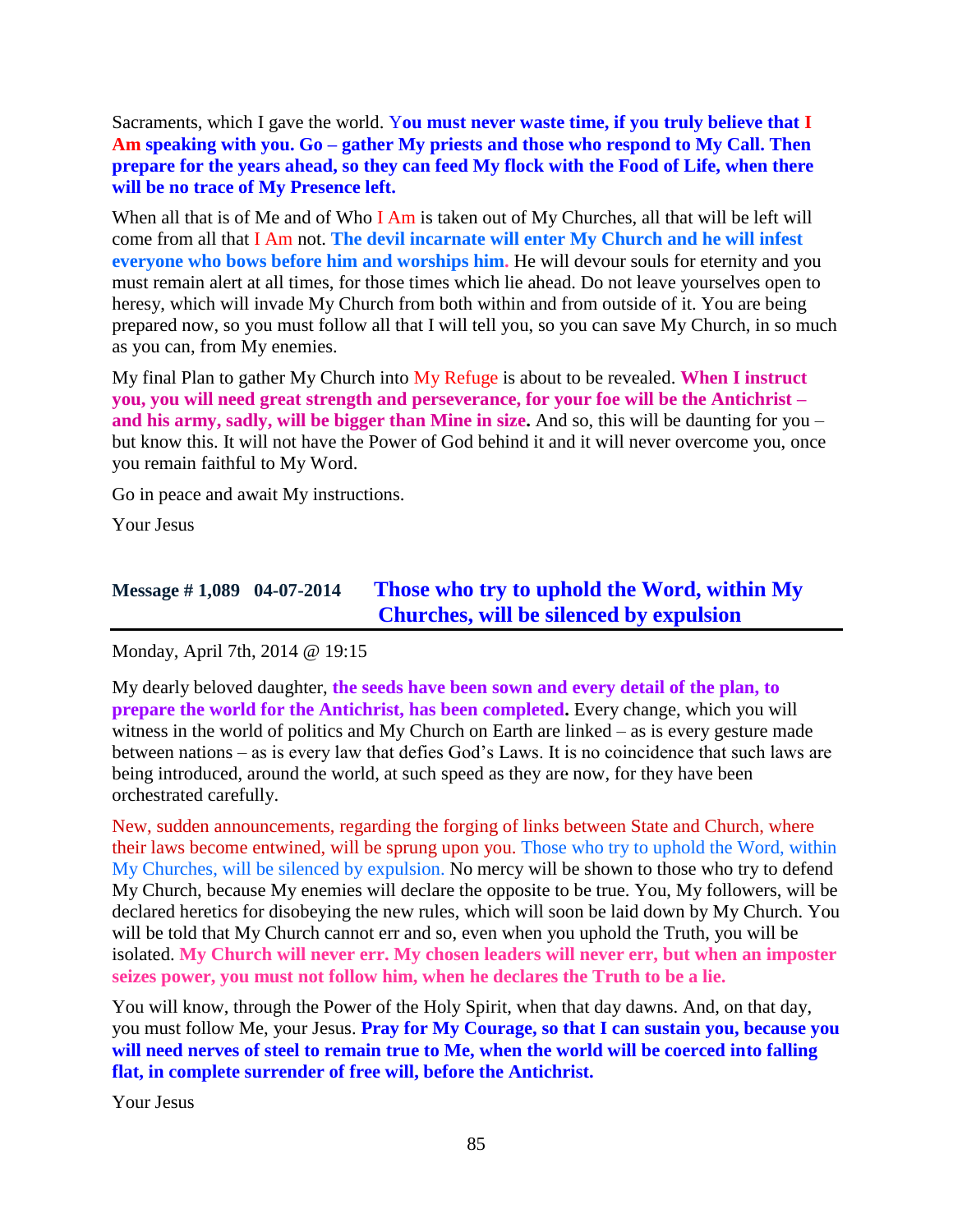#### Tuesday, April 8th, 2014 @ 20:20

My dearly beloved daughter, those who are My enemies are not those who do not believe in Me. No, they are the ones who know well Who I Am, but who hate Me. Not all of them understand why they hate Me, but they can be divided into two camps.

The first group dislikes the Truth. They enjoy participating in sinful pursuits, justify every wicked deed and act, and satisfy only their own lusts, at the expense of others' needs. They care only for themselves and imitate every trait of the Devil. Then, there are those who know Who I Am and What I Am, but who completely reject Me, in favor of Satan, under whose spell they have become entrapped. These are the people who will do, not only everything which is the opposite to what I taught them, but who will always insult Me, at every opportunity.

**Just as satanic worship involves symbols, these traitors of Mine will taunt Me, by placing such wicked symbols of the Devil before Me. For every ritual they participate in, in order to worship Satan, they will desecrate My Cross and everything to do with My Passion. You will know these traitors by their symbolic gestures, which insult My Divinity. Soon, those of you with eyes that can see the Truth will be able to distinguish between those who truly serve Me and those who do not.**

**Those sacred servants who are loyal to Me, will honor Me during Holy Week, by their humble gestures, including lying prostrate before My Holy Cross and placing their lips**  with a sealed kiss upon My Feet. Their focus will be all about Me, Jesus Christ, My death on the Cross and My Promise to redeem man from sin. But know this. **From Holy Week, this year, the cracks will appear and the meaning of My Crucifixion will be twisted. New interpretations will be presented before the faithful and lies will pour forth from the mouths of My enemies. My Passion will be mocked in subtle ways and will not be immediately apparent. But when the focus moves from My Death on the Cross and when strange gestures take place in My Churches, you will know that this is the beginning of the dismantling of My Church on Earth.**

**When Satan attacks humanity, his first focus will always be on the family, because the family represents all that is of My Father.** He will destroy marriages, change the meaning of what marriage is, encourage abortion, seduce people into committing suicide and he will divide and break up families. Then he will destroy and break up My Family – My Church on Earth, for that is what he swore he would do to Me at the final hour. **He has already begun to dismantle My Church and he will not stop, until it has collapsed in a heap at My Feet.** My Father has permitted a destroyer, in the form of the Antichrist, to do this, but only so far can he go. My Church is My Family and, while a large proportion of God's children will leave to follow a restructured false Church, many will still cling to Me and so My Church – My Body – cannot die.

**Please do not desert Me, My beloved followers.** You must not succumb to this deviousness. If you love Me, you must remind yourselves of everything that I taught you. **Accept nothing new, when it comes to My Holy Word.** I will never condone one word that did not come from My Sacred Lips. Nor should you. You are either for Me or against Me. Accept any new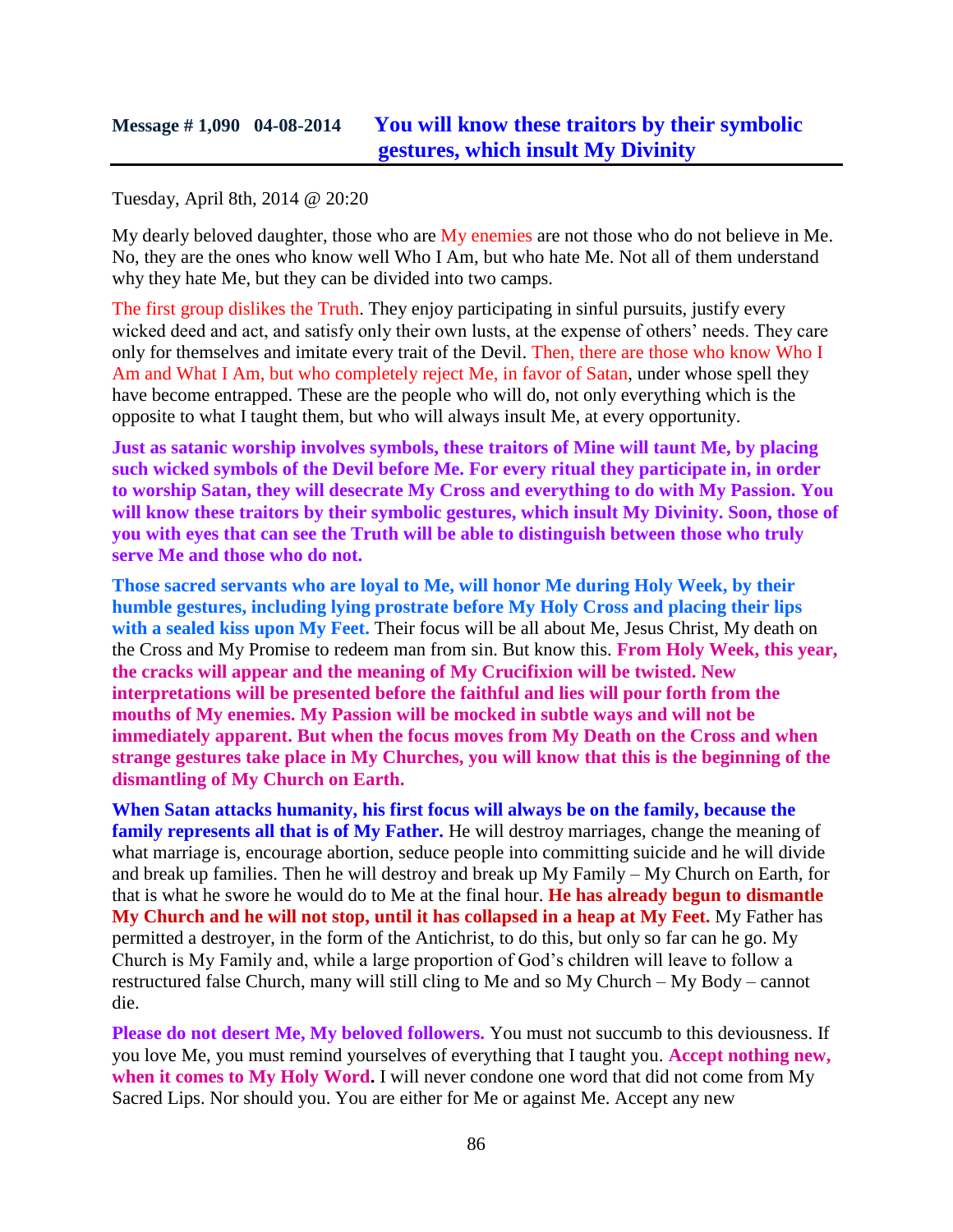interpretation of My Word, which is contained in Holy Scriptures, and you will betray Me. Once you do this, you will swallow a whole new doctrine, which will destroy your soul. I love you and if you truly love Me you will always remain loyal to My Word, which will never change.

Anyone who says that he comes in My Name – be he a sacred servant, a leader in My Church or a prophet – and declares My Word to be a lie, is not of Me.

Your Jesus

# **Message # 1,091 04-09-2014 [Mother of Salvation: My Son, Jesus Christ, will](http://www.thewarningsecondcoming.com/mother-of-salvation-my-son-jesus-christ-will-be-betrayed-by-another-judas-and-one-with-great-authority/)  [be betrayed by another Judas and one with great](http://www.thewarningsecondcoming.com/mother-of-salvation-my-son-jesus-christ-will-be-betrayed-by-another-judas-and-one-with-great-authority/)  [authority](http://www.thewarningsecondcoming.com/mother-of-salvation-my-son-jesus-christ-will-be-betrayed-by-another-judas-and-one-with-great-authority/)**

Wednesday, April 9th, 2014 @ 15:30

My dear child, when Judas Iscariot betrayed my Son, Jesus Christ, it had far-reaching consequences. Because he was one of my Son's closest allies, and as a member of His precious Apostles, his betrayal was very painful for my Son. Because he, a traitor, came from within my Son's Domain, this meant that doubts crept in amongst those who were unsure as to whether or not my Son was, indeed, the True Messiah. The doubts spread and many of His Apostles and followers felt confused, lost, and afraid. They knew that once He was seized by His enemies, the Truth would be questioned and then denied. They also knew that, were they to defend my Son publicly, they would also suffer and could have ended up having to endure the same punishment meted out to Him. They knew also that they would not have had the courage to stand defiantly against His enemies, for fear of ridicule.

**So, will the betrayal of my Son, from within His Church on Earth be the same. My Son will be betrayed by another Judas and one with great authority, from within His Church on Earth. When this, the second greatest betrayal, since Judas Iscariot sold my Son for thirty pieces of silver, takes place, it will make people of every race, nation, and Christian faith, question the Truth. This betrayal will also have far-reaching consequences, because it will bring into question every single aspect of my Son's Divinity.** When this happens, the Truth will collapse. In its place, a corpse will be raised up, rotten to the core, without any sign of life. **A dead doctrine will be raised and dressed up with all the false attributes associated with my Son, but it will bear no fruit. Yet, it will seem like a new conversion.**

True conversion comes from people's love for God, powered by the Gift of the Holy Spirit and by their own free will. This new doctrine will be foisted upon the world, without your free will. Reject it and you will be punished by my Son's enemies.

### **Those who betray my Son in the final days will have no life. Those who don't betray Him will live forever in the Glory of God.**

Your beloved Mother

Mother of Salvation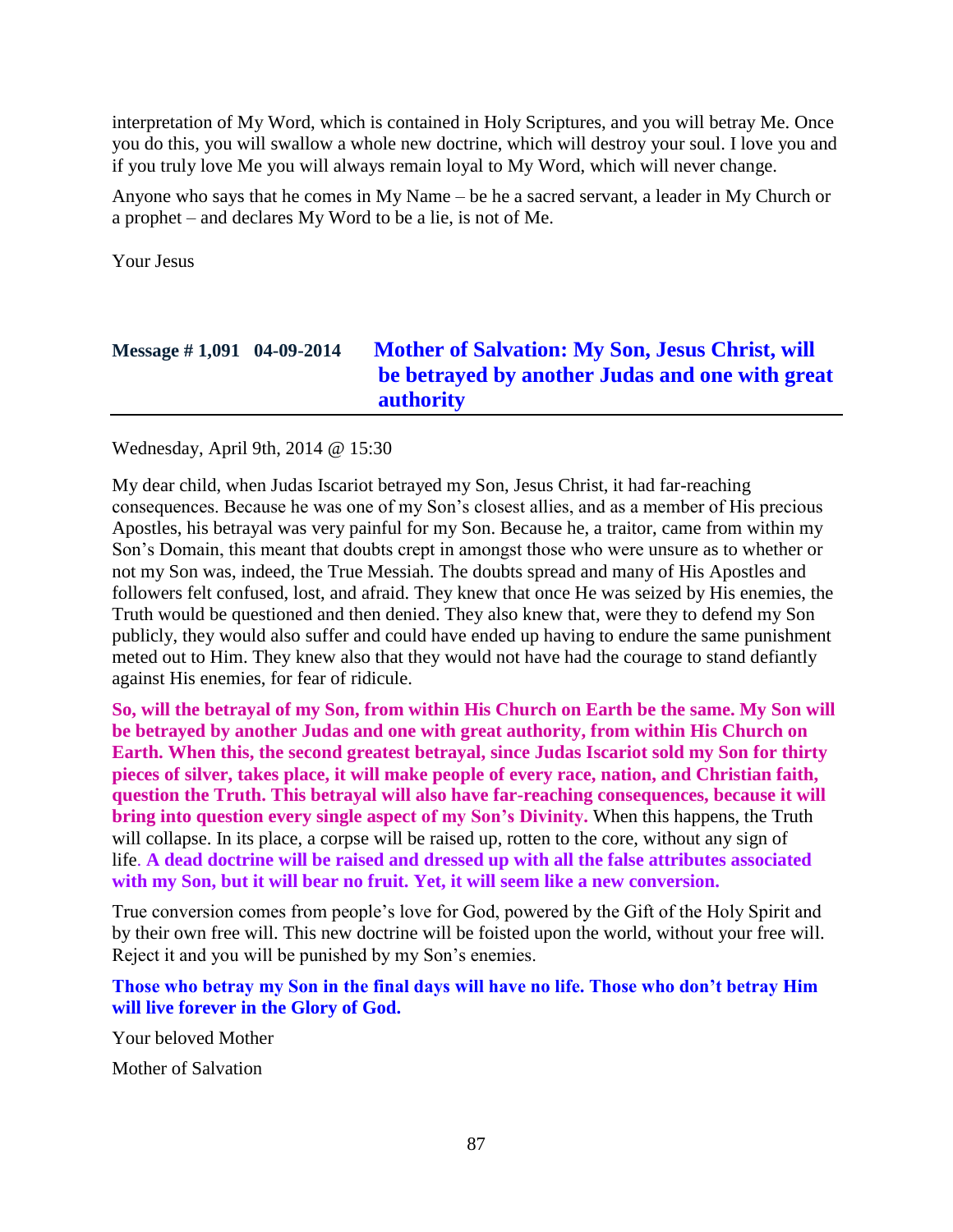### Thursday, April 10th, 2014 @ 17:22

My dearly beloved daughter, **how My Heart is breaking because of the plight of My sacred servants and the difficult trials which they will have to face because of My enemies.** My most esteemed Bishop will be the subject of a terrible miscarriage of Justice. Then, when he has been demonized, many of My sacred servants will be taken to task, should they dare to utter grievances against the new laws, which are not of Me and which they will have to witness being introduced into My Churches.

**Many sacred servants will disappear and be imprisoned against their will. Others, who will have fled the enemy, will be hunted down and so they will need to plan for those days ahead, very carefully. It will not be long afterwards that the portrait of the Antichrist will hang on every altar, while every trace of My Face, My Cross, the Saints, and the Sacraments will disappear without a trace.** This dictatorship will be like those, which you have witnessed before, in nations where people are trampled upon. The worshipers in this, the New World Religion, will be expected to bow before the image of the Antichrist. These worshipers will bless themselves in front of this abomination, but it will not be the Sign of the Cross they will make – it will be by way of a hand signal. All those who bow to the Beast will become his slave and they will turn on those who refuse to idolize him. They will betray even members in their own families and hand them over for punishment, such will be the power the Beast will exert over them.

**I will bequeath to each of you, and especially My sacred servants, a form of protection against the power of the Beast and I will instruct you every step of the way, along this harrowing path.** I will send you brave servants of Mine, loyal bishops, priests, and other sacred servants – all of Me – who will continue to serve Me. They will be blessed with Gifts, which will help you to remain in Me and for Me, so that you will be able to endure this oppression, until the day I come to salvage My people and take them into My Kingdom. Do not fear these times, as they will not be difficult if you accept My Hand of Mercy and learn to trust in Me, completely. I Bless you today, in the Name of My Father and I bequeath to each of you My Strength, Courage and Resilience, for you will need these, if you are to remain true Christians, loyal to My Holy Word.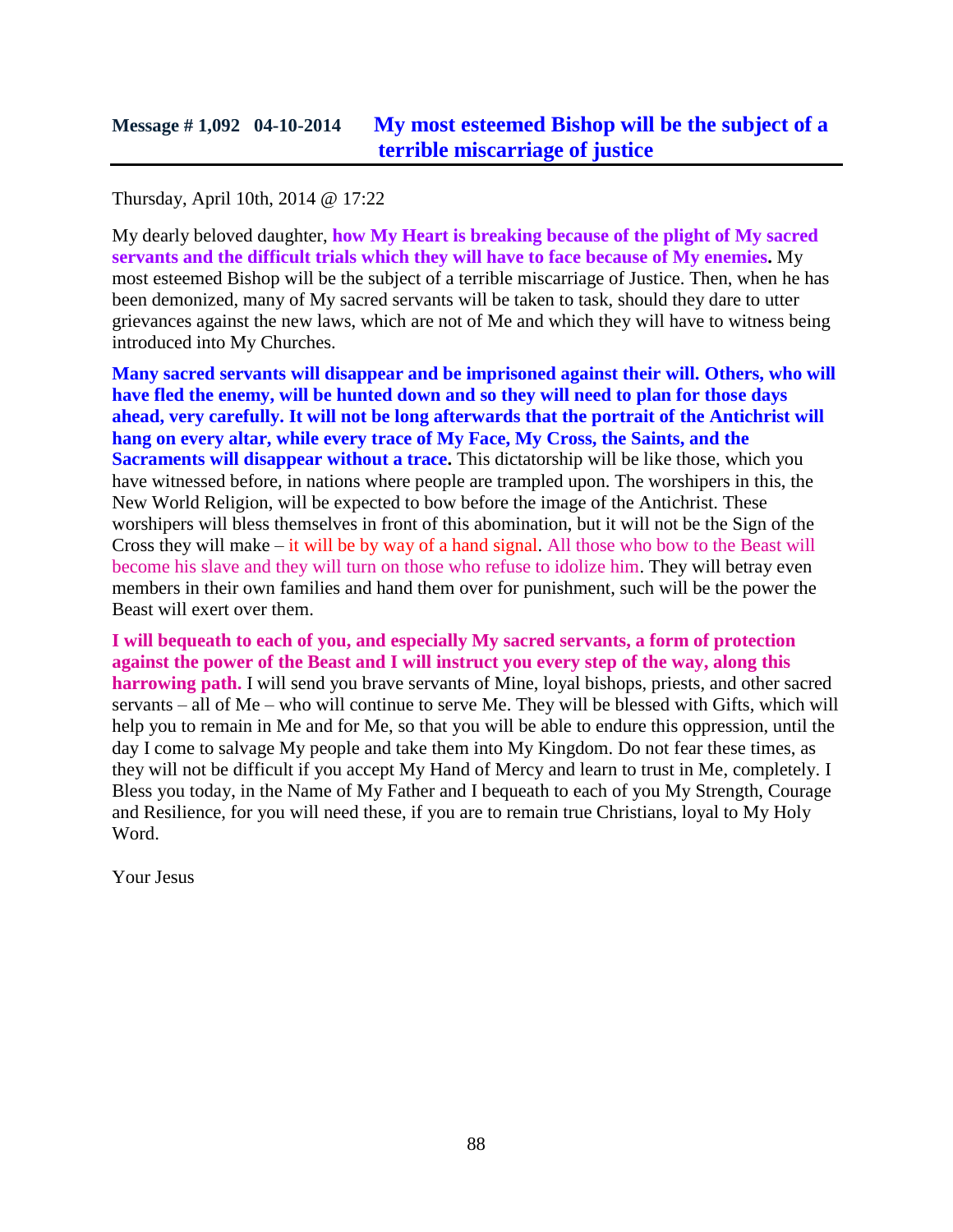# **Message # 1,093 04-11-2014 [Mother of Salvation: Jesus was like you, in all](http://www.thewarningsecondcoming.com/mother-of-salvation-jesus-was-like-you-in-all-things-except-sin-for-that-would-have-been-impossible/)  [things, except sin, for that would have been](http://www.thewarningsecondcoming.com/mother-of-salvation-jesus-was-like-you-in-all-things-except-sin-for-that-would-have-been-impossible/)  [impossible](http://www.thewarningsecondcoming.com/mother-of-salvation-jesus-was-like-you-in-all-things-except-sin-for-that-would-have-been-impossible/)**

Friday, April 11th, 2014 @ 15:22

My dear child, **seven fallen angels will attack this Mission and they will attempt to deceive God's children from remaining true to His Remnant Army.** They will appear to those who they deceive as being angels of the Light, when, in fact, they are anything but.

Satan's power is very strong and his presence in the world is evident as he singles out all of his devotees, to encourage them to flaunt his presence. He does this through music, religions, which are not of my Son, Jesus Christ, and through those who pose behind so-called holy groups, who idolize the Beast and his domain on Earth.

**Children, you must always follow my Son, through all He taught during His Time on Earth.** His Holy Word is sacrosanct and it is all that you need to know, if you are to follow His Path to Eternal Life. You must keep focused on your desire to gain Eternal Life and therefore live your lives as my Son has shown you. **Never accept anything which casts doubt on His Divinity. The man who dares to declare untruths about my Son does not have the Gift of the Holy Spirit, and is therefore unworthy to define all that my Son is.**

My Son is your Divine Savior, Who lowered Himself to become man. When He was born, the Word became Flesh and so Jesus Christ was a man, in every way. Jesus was like you, in all things, except sin, for that would have been impossible. **The Son of God was sent to redeem humanity and save each of you from the death, which comes from enslavement to Satan. His Divinity is All-Powerful, All Good, All Impenetrable and to deny His Divinity is to deny the Power of God. When you do this, you are declaring your allegiance to the Devil.**

Children, you must recite this Crusade Prayer and call on me your Mother to protect you from the deceptions which will be placed before you, in order to encourage you to deny the Power of God.

### **Crusade Prayer (146) Protection against deception**

Dear Mother of Salvation, protect me with the Grace of protection against deceptions, created by Satan to destroy the faith of Christians.

Protect us against those who are the enemies of God. Keep us safe from lies and heresy, used to weaken our love for your Son.

Open our eyes to untruths, deception and every attempt we may encounter to encourage us to deny the Truth. Amen.

Thank you for responding to my call to warn you of the great deception, which will soon descend over my Son's Church on Earth.

Your beloved Mother

Mother of Salvation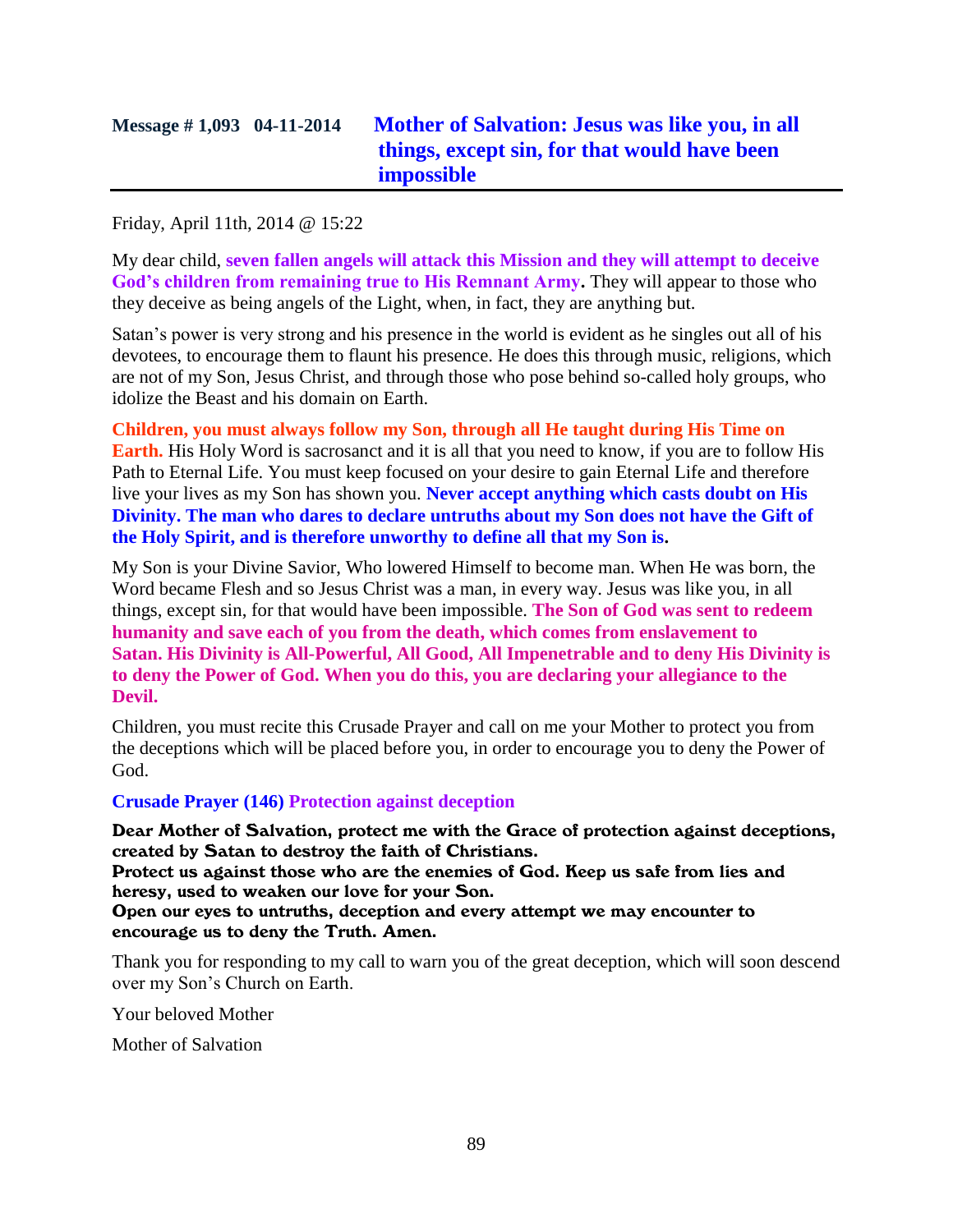Saturday, April 12th, 2014 @ 15:42

My dearly beloved daughter, **when God intervenes in the world, through His chosen Prophets, the Word is like a Sword. It cuts straight to the heart and causes a dual reaction within the soul. On the one hand, it provides great insight and understanding, but on the other, it can be difficult to accept.** This is because the Truth is never easy when it is received, as it can be painful.

In a world in which Satan reigns as king, the Truth will always show the ugly side. It will cause anguish in the hearts of many. **Wickedness nearly always comes dressed in a veneer of color, but when it is stripped of all its attractive layers, what is left is a very ugly core.**

Many people find it difficult to accept that certain acts or deeds are wicked, because of the deception of the Devil. Every form of wickedness, created by the hand of Satan, is carefully camouflaged, so that it is easily justified in the minds of the innocent, who will accept such vile deceit without compunction. They will be none the wiser. What hope, you may ask then, does man have when he is seduced by the Antichrist, who will be loved and idolized for his great acts of charity? The answer is prayer. **Your hope lies in your prayers for when you pray for deliverance from evil, I will respond to your call.**

My Love and your faith, combined, will become the Sword of Salvation, by which those innocent souls, who will be easily deceived by the Beast, can be saved and then the Kingdom will be Mine. I Am coming soon to reclaim My Rightful Throne and so you must never lose hope.

Your Jesus

Sunday, April 13th, 2014 @ 19:00

My dearly beloved daughter, it is My Desire that those who love Me, truly, make amends through the Gift of Reconciliation, during Holy Week. When you show Me true remorse for your sins, I will pour over you a special Gift of Acceptance, in accordance with My Holy Will. **I urge you to trust in Me, at this time in history, like never before, because, if you listen carefully, I will be able to make My Word heard by all – including those who do not know Me at all.**

**When I was hunted down by My enemies, they went to great lengths to discredit Me.** They vented their rage at many poor innocents and tortured men they believed to be Me. **They spread lies about My Apostles, tried to discredit Me in many ways and went into fits of anger, when they could not physically assault Me**. They would have killed Me, had they captured Me,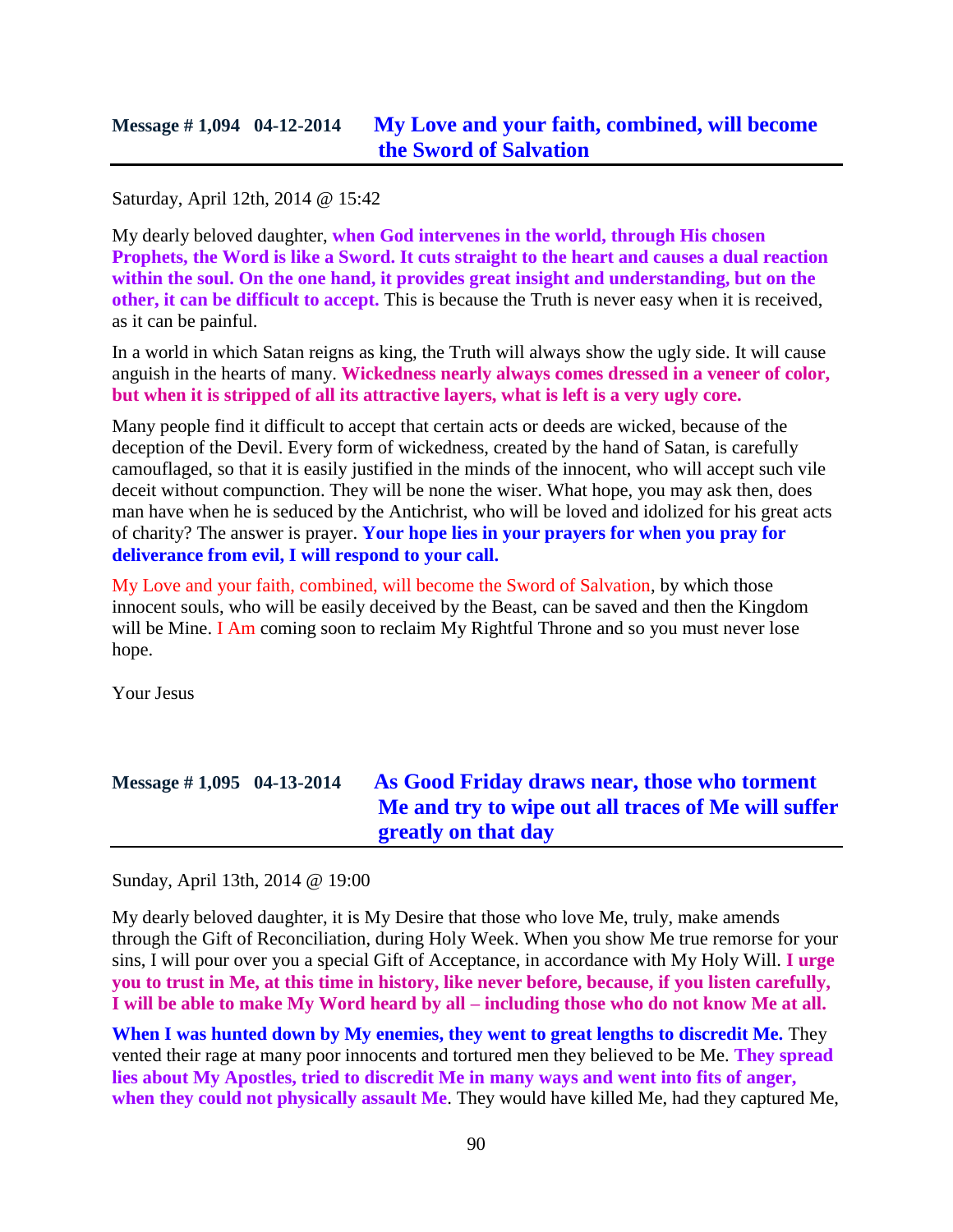before Good Friday – had I not protected Myself. Their hatred, their lies, the slander they spread about My Mission and their false accusations against Me, spread to every town and village, before the day when I was finally betrayed by one of My Own.

**The venom, which poured forth from the mouths of My enemies, came from the Serpent, who infested their souls. They imitated him in every way – they screamed in a violent rage against Me, although their accusations were false and meaningless.** They spat at My Apostles, tortured My Disciples, as well as those unfortunate men they mistook for Me. **They tried to turn others against Me, who had not heard of Me and spoke wicked things against those they could not convince to denounce Me.** Every devil from the bowels of Hell tormented Me during My last weeks on Earth, when My Word had pierced the hearts of many and converted thousands.

When My Presence was at its strongest, the hatred intensified and the roars of those who opposed Me were like those, which come from wild animals. **People who joined the groups of Pharisees, to inflict punishment upon Me, became just as bad as those who incited them into an evil rage upon My Character.** I was accused of being unclean in Body and Soul. **They**  said My Word came from unclean spirits. They said I bore false witness against Moses and that I was sent by the Evil One to corrupt their souls. They ignored the Love that I spread, the conversion to love one another that I created amongst them and the miracles that I performed. **While they chanted obscenities against Me, they stood tall and proud and, at the same time, they blasphemed against God, they declared they spoke in His Name. This is exactly how Satan deceives people.**

Those who blasphemed against Me, during My Crucifixion, do not live in My Kingdom, for they suffered the worst punishment. **My Father will destroy anyone who says that I speak with the voice of Satan. So to those of you, who claim that My Voice is that of the Evil One, know that your suffering will be worse than death.** Your tongues will no longer spill out the venom Satan has placed within your souls; your eyes will no longer see, for it is only darkness that you desire – and so be it. Your ears will never hear the sweetness of My Voice, for you refuse to listen – and so be it. Your heart has no love and so no love will it ever feel, once you shut out the Love of God. Your words will be your downfall, and when those who accuse Me, your Lord God, Savior and Redeemer of all mankind, of speaking evil, they will be heard no more. They will die.

My Anger at this time, against the hypocrites, who roam the world pretending to come from Me, is beyond endurance and My Punishment will befall each of you, who spit at Me. Away from Me – you have little hold over Me. I will cast you away.

When I hear the screams of those possessed with the hatred of Satan in their souls dare to publicly declare their allegiance to Me, I feel sickened. They disgust Me and are no better than those who fought lots to hammer the first nail into My Body.

As Good Friday draws near, those who torment Me and try to wipe out all traces of Me will suffer greatly on that day. On that day, when you suffer My Pain, given to you to bring you to your senses, you will know that  $I$  Am calling you. I do this, not because you deserve one ounce of My Sympathy, but because I love you – despite everything. On that day, I ask you to call on Me as follows: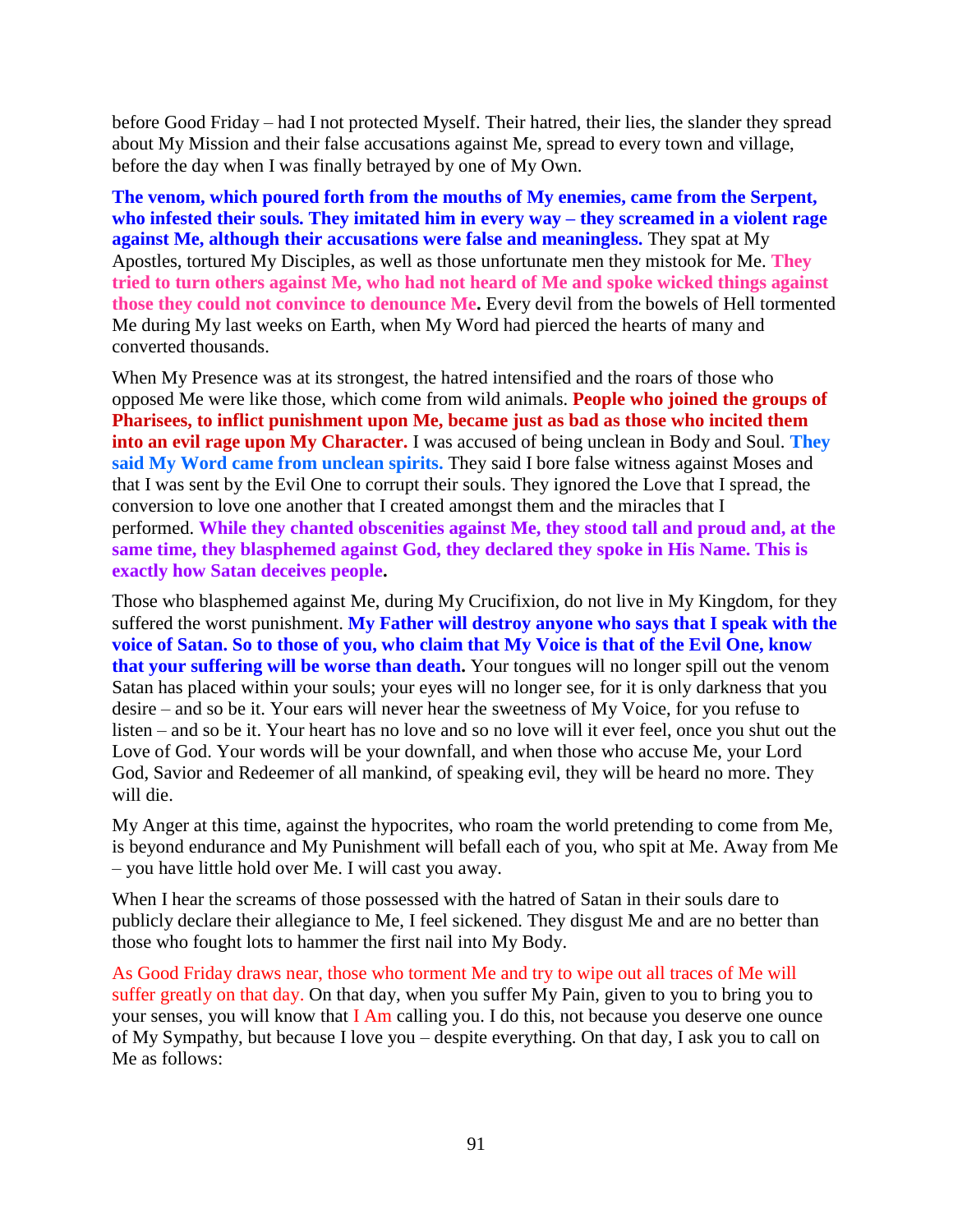#### *"*Jesus, forgive me for the hurt I have inflicted upon Your Body, Your Word, and Your Divinity*."*

I will respond and help you come to Me, with Love and Joy in My Heart.

Your Jesus

## **Message # 1,096 04-15-2014 [The Cross is your link to Eternal Life. Never](http://www.thewarningsecondcoming.com/the-cross-is-your-link-to-eternal-life-never-forsake-the-cross/)  forsake [the Cross](http://www.thewarningsecondcoming.com/the-cross-is-your-link-to-eternal-life-never-forsake-the-cross/)**

Tuesday, April 15th, 2014 @ 20:15

My dearly beloved daughter, when My beloved followers celebrate Good Friday, they must remember how My Love extends to the human race.

Those who persecuted Me and then killed Me were full of hatred and had hearts of stone. I died for them, despite their hatred, and I suffered a great Agony so that they could be redeemed. Still, **so many people today hate and despise Me, on such a grand scale, that were I to reveal the evil, which ravages their souls, you would not be able to stand up.**

**My attempts to prepare the world, through the Book of Truth, will be fought by My enemies, everywhere. The worse attacks will come from satanic groups, many of whom pose as Christians, so they can vent their anger, by pretending to defend their faith. Such is the manner in which Satan uses his willing victims to attack My Work.** How wretched their souls are and how sorrowful I Am, as they continue to betray Me, fling mud at Me and spread lies about My Word, in an effort to steal souls from My Merciful Heart.

**I cry Tears of Agony, during this week; because the time is short and I know that no matter how hard I try, many souls will still turn their backs on Me.** Why do these souls hate Me so? The answer is because they have no love for Me at all. Many of them find it terrifying that the hatred they feel for Me in their hearts cannot be washed away. They are so possessed by the Evil One, that they spend every minute of their day cursing Me.

The vast majority of people no longer believe in  $Me - it$  is a small number, who do believe, in an ocean of souls whose magnitude stretches from one side of the Earth to the other. But, I promise you that I will gather as many souls as I can and because of the Love, which I have for you, will extend My Mercy even amongst those who do not deserve it. **How I welcome the good, the loving and those pure souls, who come before Me. They fill Me with great joy. Oh how they soothe My Wounds.** How they bring Me relief from the sorrow I endure for My poor sinners, who have no idea as to the great joy I promised them in  $My$  New Kingdom. So many souls will sadly throw away the key that I gave them to Eternal Life – and for what? A life devoid of meaning, a life full of titillation and empty promises. A weary life of toil, that brings no life – only that which ends in dust. I Am your life. I bring you life. When you accept My Death on the Cross and acknowledge My Resurrection, you will never endure death.

**To you, of this generation, I say this. You, who are with Me, will not endure death – not even death of the body.** Those who betray Me, through sin, when the Truth is given to you, will have no life. So you, My beloved followers, must never be afraid of this Mission. I will take you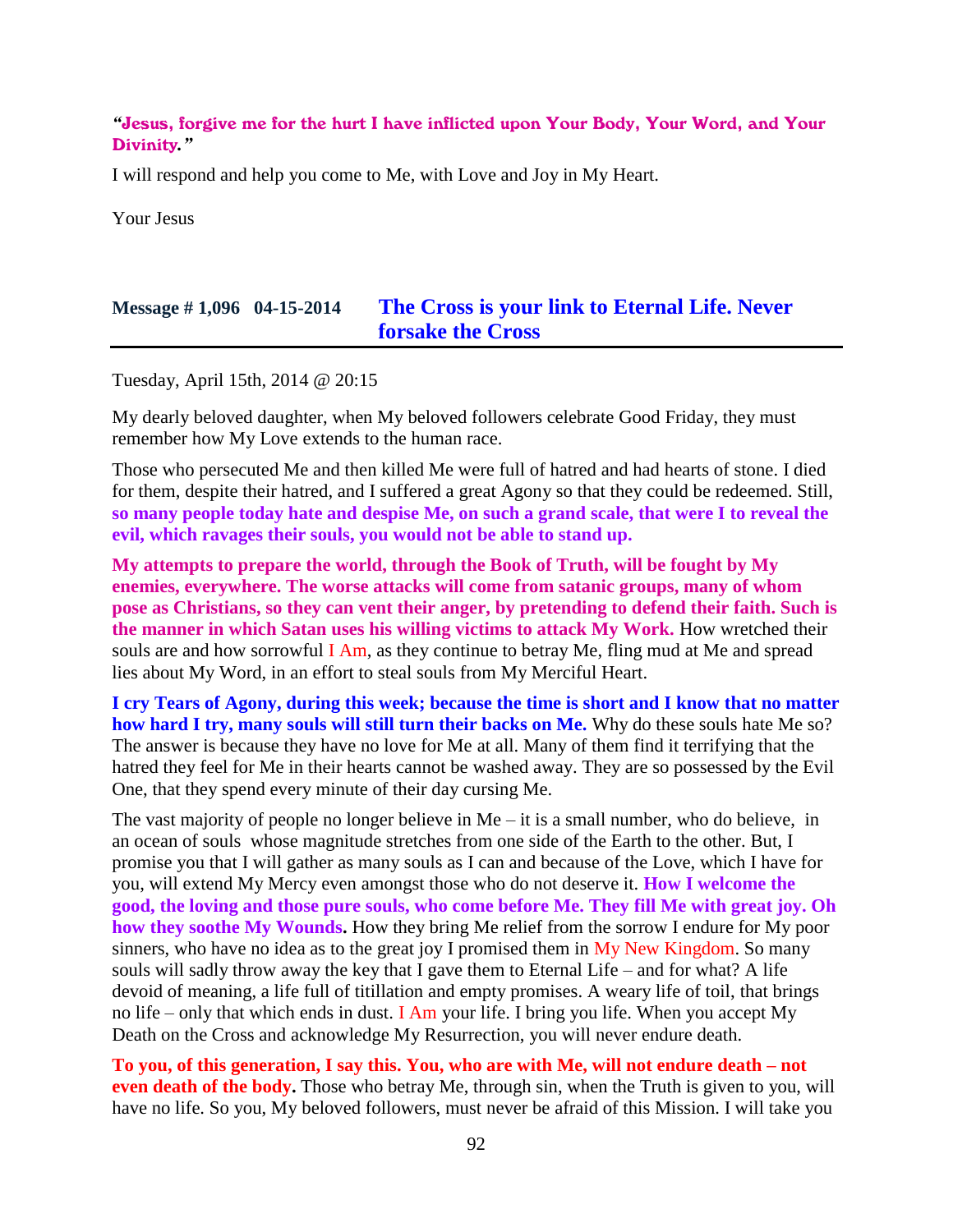and shower you with all the Gifts, which My Father is anxious to bestow upon all of you, as He finally gathers His children into the Kingdom He promised you when He sent Me, His only Son, to salvage your souls, by My death on the Cross. The Cross is your link to Eternal Life. Never forsake the Cross. My death was your route to Eternal Life. Without My Cross, death will prevail for those who reject it.

Your Jesus

# **Message # 1,097 04-17-2014 [My New Paradise will become the World without](http://www.thewarningsecondcoming.com/my-new-paradise-will-become-the-world-without-end-as-foretold/)  end – as [foretold](http://www.thewarningsecondcoming.com/my-new-paradise-will-become-the-world-without-end-as-foretold/)**

Thursday, April 17th, 2014 @ 21:00

My dearly beloved daughter, My Resurrection from the dead happened for a reason. It did not take place simply to prove My Divinity to those who did not accept Who I was. Up to that time, souls who died could not enter Heaven. They had to wait. But, no sooner had My Resurrection taken place, than they were given new Life in My Kingdom. My Resurrection brought Eternal Life for souls, and death, therefore, would no longer have a hold over the human race.

My Resurrection will be truly evident at  $My$  Second Coming, for then all those souls, who died in Me and for Me, will also be raised from the dead and be given Eternal Life. They will rise in body and soul, in perfect union with the Will of God and they will live in My New Kingdom, when the old Earth and the Heavens will disappear and a New World will arise. My New Paradise will become the World without end – as foretold. All those who love God and who accept My Hand of Mercy will enter My Glorious Kingdom. That was the Promise I made, when I traded My earthly Body in death, to give you all Eternal Life. Do not forget that what God promises, He will always deliver. What God foretold to all of His Prophets will take place, for He does not say one thing and mean another.

When God told John that the world will divide in the latter days and His Temple would be destroyed, He did not lie. The reign of those who wish to destroy the Word of God has commenced and the times for all those prophecies, as foretold to Daniel and John, are upon you. My Promise to come and separate the goats from the sheep is about to become a reality. Man will be given every kind of help, through Intervention from Heaven, and plenty of opportunity to make a final choice. He will either follow Me or stay behind.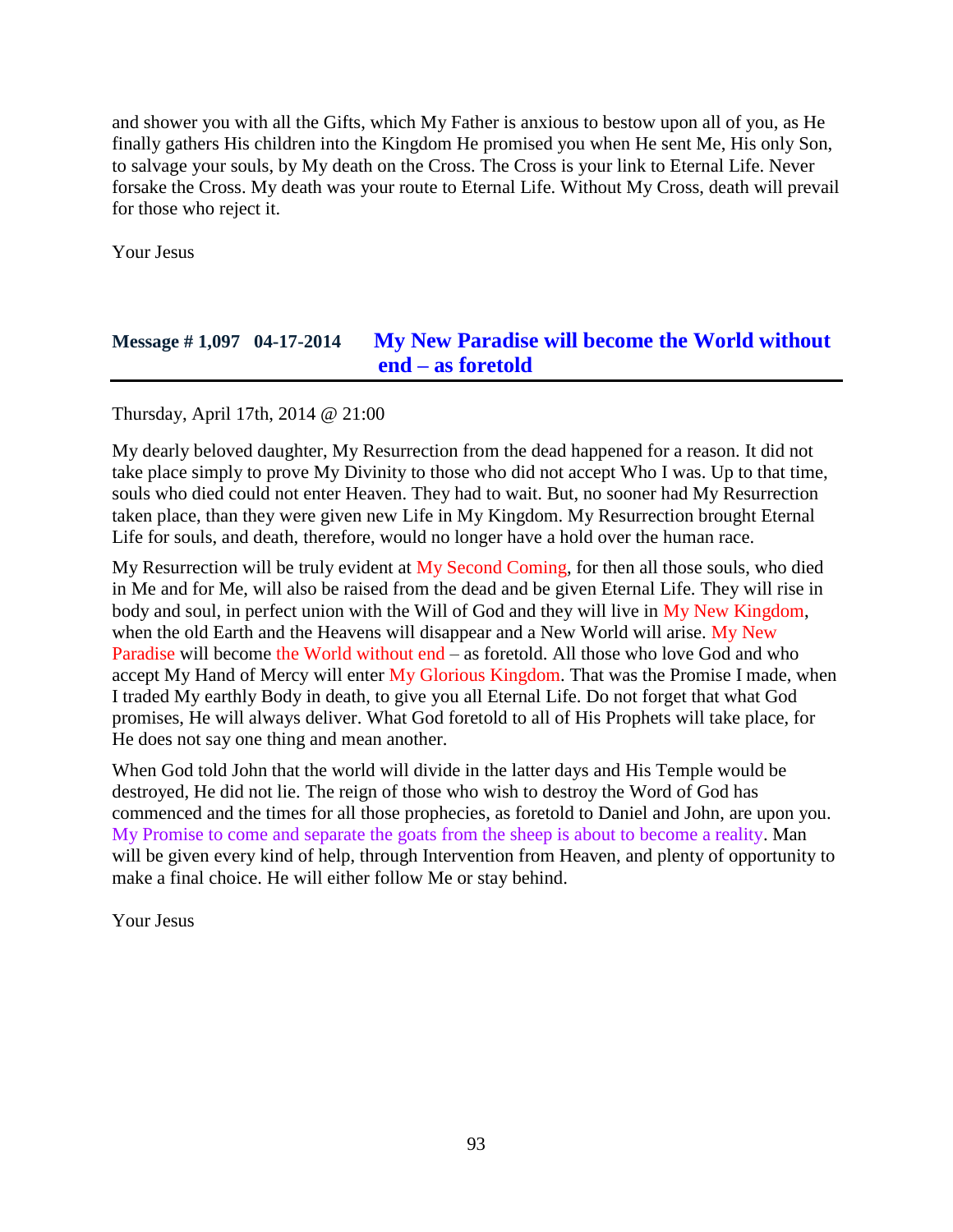### Friday, April 18th, 2014 @ 23:24

My dearly beloved daughter, the world will arise again, out of the ashes, out of the carnage. **I will, I promise, wipe the plague of the Antichrist off the face of the Earth.** I will destroy the enemies of God and those responsible for bringing misery, injustice, and suffering to God's children.

The evil, which grips the hearts of man today, in every part of the world, takes different forms. In its brutal form, people are tortured, murdered, and punished harshly. Then in other ways, people have to endure great hardships, including lack of food, lack of housing, and terrible poverty, while their leaders devour every right that is theirs. Then there are the unfair laws, which favor the powerful, make wealthy men richer and poor men poorer, where little mercy or love is shown to those in great need. Finally, there is the persecution of Christians – My followers – all over the world. They are despised, more than any others, and suffer terribly in My Name. **Christians are hated by followers of the Evil One, who uses his agents to silence them in various ways. Many of their plans involve censorship or the right to declare, openly, their allegiance to Me. And while governments, today, will staunchly defend the rights of every other creed or civil right, they will not bend to the rights of Christians.**

**Christians will soon be banned from practicing their faith in public places, in schools, in colleges, until eventually in the Temples of God.** You may say – surely this is impossible – to prevent Christians from practicing their faith, in their own churches? **This will come about in the most cunning way, where millions will be deceived, with little notice paid, as every single detail of the Word, as it is now, will change, but this will pass quietly.** Only those who pay attention will see the changes and, after a while, it will become acceptable to open all Christian churches to welcome all faiths, including those who do not believe in Me. However, not all those who follow faiths, which do not idolize the Triune God, will be forced into the new One-World Church. No. **It will be the Christians, who will be made to idolize paganism, which will be carefully presented as a new Church and which will embrace a new form of 'communion' – a Church for everyone – where I, Jesus Christ, will not feature.**

**As and from this year, My Crosses will begin to disappear and while My Churches, and those who say they serve Me, talk about the importance of humanism, you will not hear talk of the importance of surrendering to Me, Jesus Christ, your Savior.** You, therefore, will not be prepared for Eternal Salvation. The importance of following My path to My Father will not be mentioned, nor will the importance of the Holy Sacraments be discussed. Instead, **you will be told of the importance of looking after the needs and welfare of others, which will be used as a substitute for adoring Me.** I Am the Church. My Body is My Church, but in time, I will be brushed completely to one side. Your heads will be filled with untruths. You will be told of every type of path, which is needed to bring you closer to God. But every path you will be told to walk down will be in the opposite direction.

Know now, that there is only one Truth. **There is only one path to God and that is through Me, Jesus Christ. There is no other route.**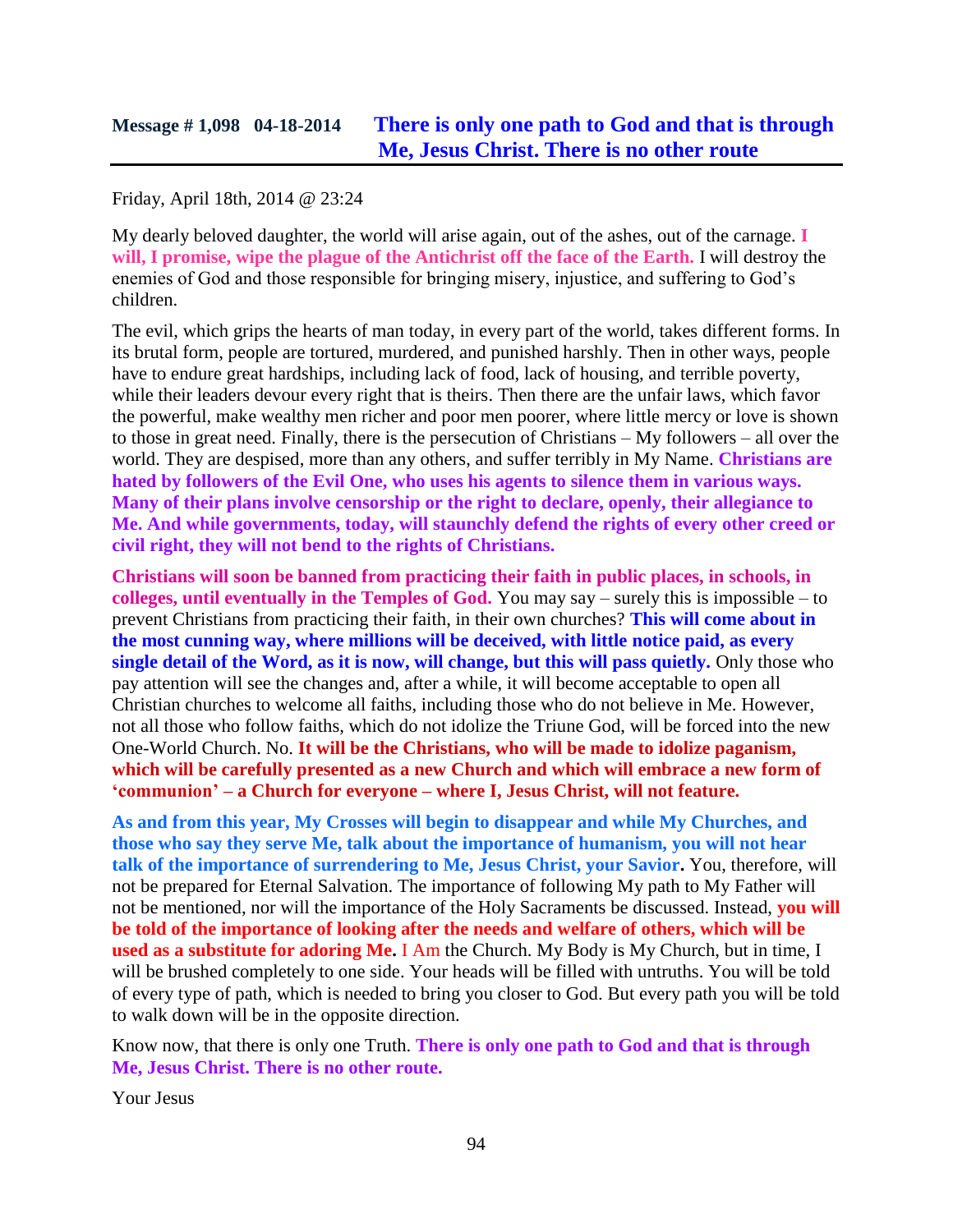# **Message # 1,099 04-20-2014 [God the Father: Very few of you will reject the](http://www.thewarningsecondcoming.com/god-the-father-very-few-of-you-will-reject-the-new-one-world-church-and-so-my-intervention-will-be-swift/)  [new One-World Church and so My Intervention](http://www.thewarningsecondcoming.com/god-the-father-very-few-of-you-will-reject-the-new-one-world-church-and-so-my-intervention-will-be-swift/)  [will be swift](http://www.thewarningsecondcoming.com/god-the-father-very-few-of-you-will-reject-the-new-one-world-church-and-so-my-intervention-will-be-swift/)**

#### Sunday, April 20th, 2014 @ 17:40

My dearest daughter, when I sent My Son to redeem humanity, the world rejected Him, just as they did the Prophets I sent before Him.

As I now prepare to send My Son, the second and final time, to gather My children and give them Eternal Life, they will also reject this Great Act of Mercy. I have, through My Word, given man the Truth and still he rejects it. How easily they forget. How blind they are, for I told the world that I would bring them  $My$  Kingdom – a New World, without end – but they have no real understanding as to what their inheritance will mean. Not all will accept My Son's Mercy and so I remind the world of what is to come, so that they will come and accept My Kingdom.

There will be great resistance by My children to the many miracles I will show the world, before the Coming of My Son. There will be much talk, but My enemies will ensure that My children are deceived, so that they will not prepare their souls for the Glorious Life I have prepared for each of you.

Just as My Son rose from the dead on the third day, so too will He reveal Himself on the third day, after three days of darkness, at His Second Coming. I desire that you be aware of these three days of darkness, so that you do not fear them. **Holy candles will provide the only light permitted by Me, to allow those who love Me to see and to await, with joy, My Son's Arrival.**

Be not afraid of My Love for you or the Power that I wield, as it is for your own good that I permit all events to take place in the days leading up to the Great Day. I permit My enemies to roam the Earth. I permit the destroyers to deceive man, for this is how I will test the faith of those who have been blessed with the Truth. But know this. Those who betray the Word of God will be cast out into the wilderness. Those who strike out and punish My sacred servants, who love My Son, will be punished harshly. I will permit the weak and those who are easily led to be deceived, so that they will – when My Prophecies, given to you, My daughter, come to pass – repent and seek Me out.

Children, I Am preparing you, so that My Will is done and that you will live, within My Realm, as you were born to. The world you live in is tarnished, because of the evil one and his influence. The Earth is plagued by sin, at this time more than ever before, and sin will now escalate, which each one of you, with true faith, will bear witness to. You will need to be reminded of the Truth each day from today – Easter Sunday – for without it, you will wander and become lost.

Very few of you will reject the new One-World Church and so My Intervention will be swift. I will pull you towards Me, keep you uplifted, when the pain of the apostasy becomes unbearable, and I will rescue your souls by whatever means I choose, rather than lose you to My enemies. I desire that you look kindly upon those who fight against My Son because of this, His Mission to prepare the world for His Second Coming. I ask that you ask Me, your Eternal Father, to show Mercy to all who try to interfere with My Hand, My Generosity, My Power and My Divinity, through this special Crusade Prayer: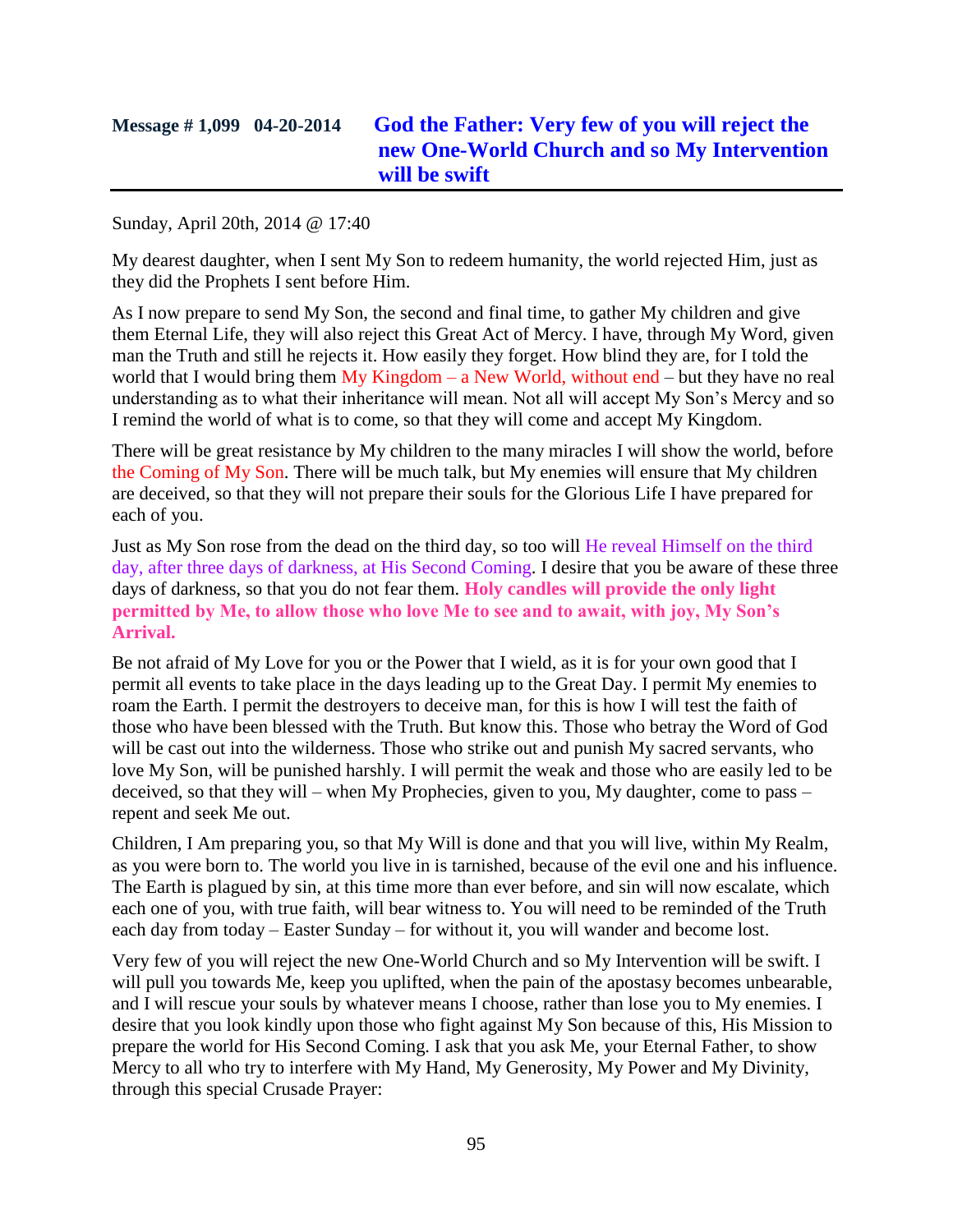#### **Crusade Prayer (147) God the Father, show Mercy on those who deny Your Son**

O God, my Eternal Father, I ask You to show Mercy on those who deny Your Son. I plead for the souls of those who try to destroy Your prophets.

I beg for the conversion of souls, who are lost to You and I ask that You help all Your children to prepare their souls and amend their lives, in accordance with Your Divine Will, in anticipation of the Second Coming of Your beloved Son, Jesus Christ. Amen.

Go, My children, and prepare all those known to you, by offering up special prayers to Me, your Eternal Father, for My Great Mercy.

I love all of you. I Am All-Loving, All-Patient and I await your response. Never think that I will not hear your prayers, for your voices are sweetness in My Ears and your love for Me brings Me great joy. There is nothing I will not do for My children. Nothing.

Go in love and joy, for you can be assured that I Am All-Merciful.

Your beloved Father

## **Message # 1,100 04-21-2014 [The beginning and the end of the world will](http://www.thewarningsecondcoming.com/the-beginning-and-the-end-of-the-world-will-become-as-one/)  [become as one](http://www.thewarningsecondcoming.com/the-beginning-and-the-end-of-the-world-will-become-as-one/)**

Monday, April 21st, 2014 @ 15:56

My dearly beloved daughter, it is very difficult for souls, even those with great faith, to reconcile the world they live in with that of My Kingdom.

**The world, as it stands, is incompatible with My Kingdom and this means that those of you who know Me and who truly love Me find it painful, at times, to live your daily lives.** To love Me means following My Teachings and calling on Me to forgive you your sins. This is the only way you can become part of Who I Am. **You cannot become part of My Kingdom until you acknowledge the Truth and accept that, while sin exists, the world can never be perfect.** As long as man does everything according to his own free will, when he is being constantly tempted to indulge in his own selfish needs, he will remain a slave.

When you live life according to the Word of God, you will be able to see the world for what it is. You will witness the wonder that is the Miracle of the Earth, which was created by My Father. But, you will also see how the weakness of man has separated him from God. **As long as this is the case, the world, as you know it, cannot be raised again, to its former Glory.** This is why you will only find true peace when I come again to bring you into the Paradise My Father created for you in the beginning.

The beginning and the end of the world will become as one. **There will be no Heaven, no Purgatory and no Earth – there will only exist two entities. My Kingdom – where life will never end, for those who allow Me to gather them into My Heart and Hell for those who won't turn to Me.**

All things will be according to My Mercy and the Holy Will of My Father, Who loves all of His children. He wants to save everyone and through Me. I cannot force those who do not want to be